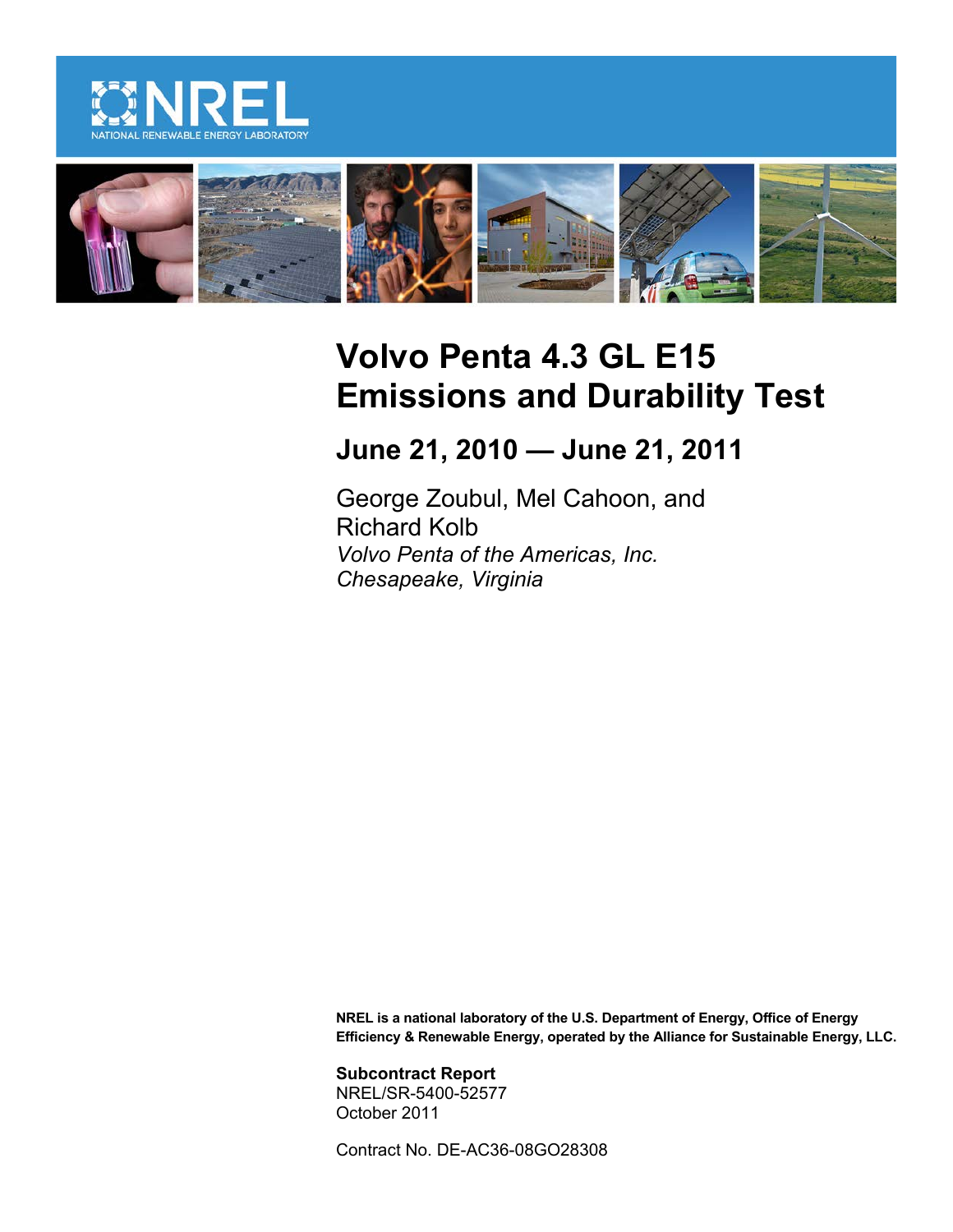

# **Volvo Penta 4.3 GL E15 Emissions and Durability Test**

# **June 21, 2010 — June 21, 2011**

George Zoubul, Mel Cahoon, and Richard Kolb *Volvo Penta of the Americas, Inc. Chesapeake, Virginia*

NREL Technical Monitor: Keith Knoll Prepared under Subcontract No. NFM-0-40043-01

|                                                                                                                      | NREL is a national laboratory of the U.S. Department of Energy, Office of Energy<br>Efficiency & Renewable Energy, operated by the Alliance for Sustainable Energy, LLC. |
|----------------------------------------------------------------------------------------------------------------------|--------------------------------------------------------------------------------------------------------------------------------------------------------------------------|
| National Renewable Energy Laboratory<br>1617 Cole Boulevard<br>Golden, Colorado 80401<br>303-275-3000 • www.nrel.gov | <b>Subcontract Report</b><br>NREL/SR-5400-52577<br>October 2011<br>Contract No. DE-AC36-08GO28308                                                                        |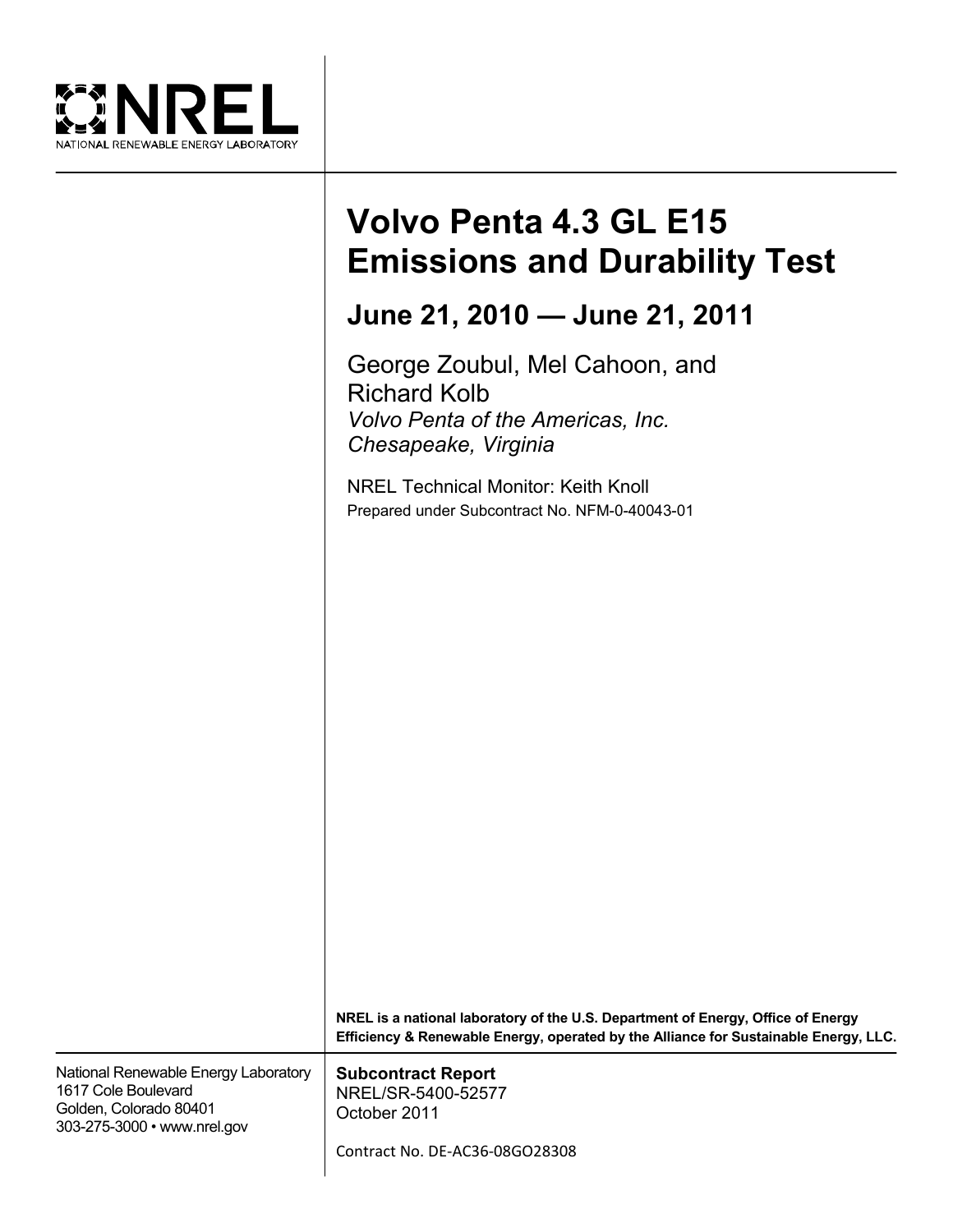**This publication received minimal editorial review at NREL.**

#### **NOTICE**

This report was prepared as an account of work sponsored by an agency of the United States government. Neither the United States government nor any agency thereof, nor any of their employees, makes any warranty, express or implied, or assumes any legal liability or responsibility for the accuracy, completeness, or usefulness of any information, apparatus, product, or process disclosed, or represents that its use would not infringe privately owned rights. Reference herein to any specific commercial product, process, or service by trade name, trademark, manufacturer, or otherwise does not necessarily constitute or imply its endorsement, recommendation, or favoring by the United States government or any agency thereof. The views and opinions of authors expressed herein do not necessarily state or reflect those of the United States government or any agency thereof.

Available electronically at<http://www.osti.gov/bridge>

Available for a processing fee to U.S. Department of Energy and its contractors, in paper, from:

> U.S. Department of Energy Office of Scientific and Technical Information P.O. Box 62 Oak Ridge, TN 37831-0062 phone: 865.576.8401 fax: 865.576.5728 email: <mailto:reports@adonis.osti.gov>

Available for sale to the public, in paper, from:

U.S. Department of Commerce National Technical Information Service 5285 Port Royal Road Springfield, VA 22161 phone: 800.553.6847 fax: 703.605.6900 email: [orders@ntis.fedworld.gov](mailto:orders@ntis.fedworld.gov) online ordering: <http://www.ntis.gov/help/ordermethods.aspx>

Cover Photos: (left to right) PIX 16416, PIX 17423, PIX 16560, PIX 17613, PIX 17436, PIX 17721



Printed on paper containing at least 50% wastepaper, including 10% post consumer waste.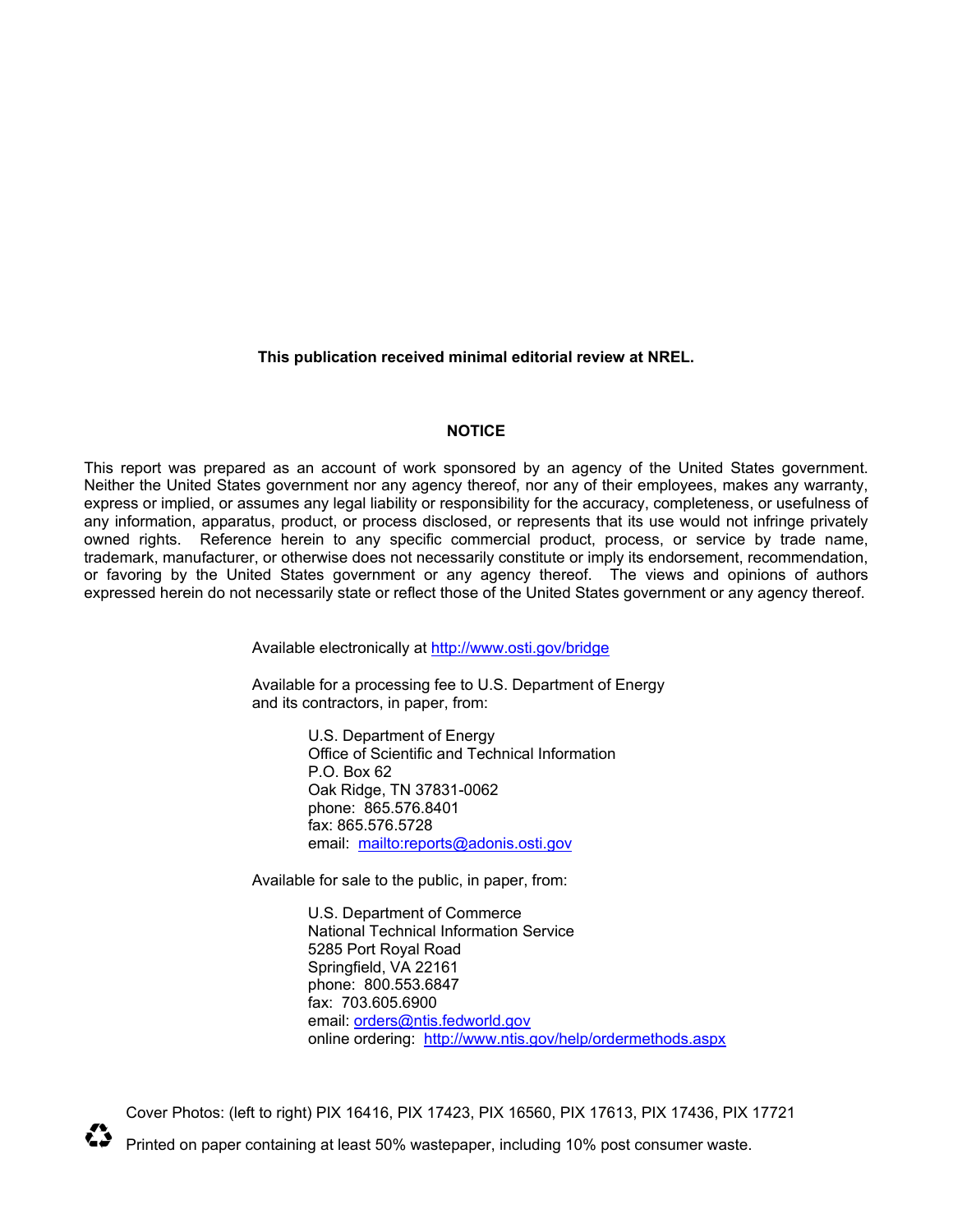

# **4.3 GL E15 Emissions and Durability Test**



**By**

**George Zoubul**

**Mel Cahoon**

**Richard Kolb**

**July 20, 2011**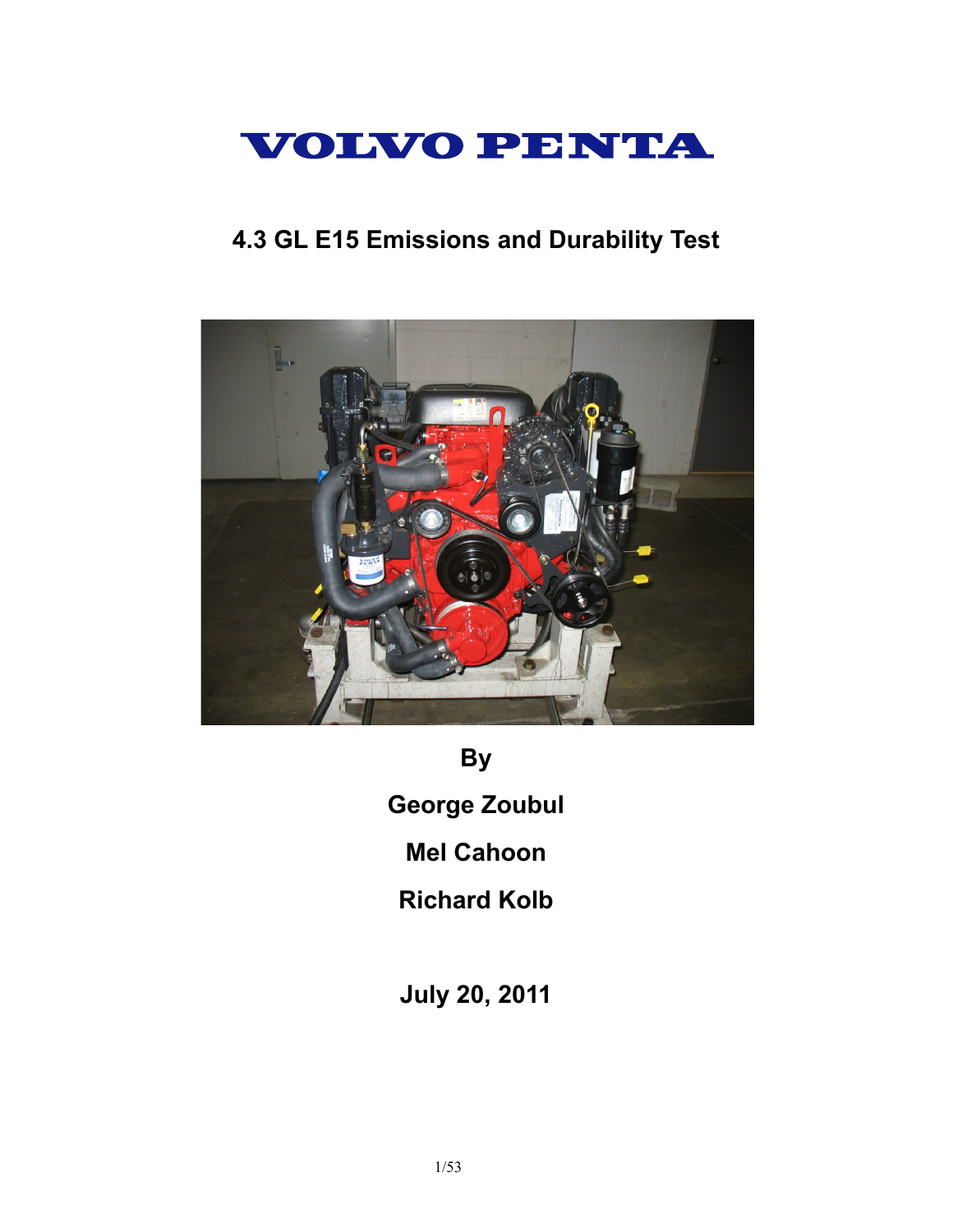# **Acknowledgements**

This report and the work described herein were funded by the American Reinvestment and Recovery Act (ARRA) under stewardship of the Department of Energy (DOE) Office of Energy Efficiency and Renewable Energy (EERE) Vehicle Technologies Program. The technical direction of Kevin Stork (Fuels Technology Team Lead) and Steve Przesmitzki is gratefully acknowledged.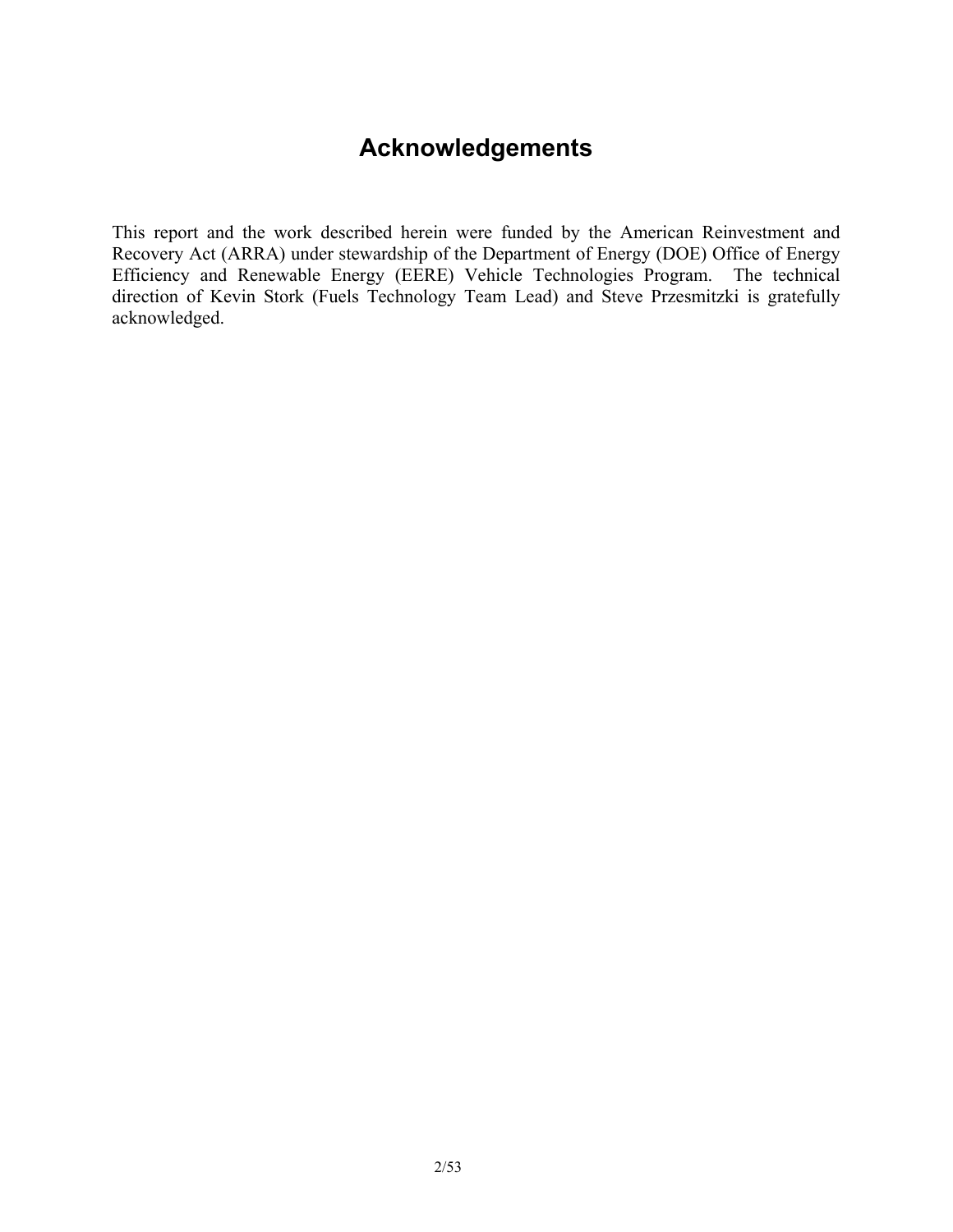# **List of Abbreviations and Acronyms**

| <b>AKI</b>      | Anti Knock Index                                      |
|-----------------|-------------------------------------------------------|
| <b>CARB</b>     | California Air Resources Board                        |
| <b>CFR</b>      | Code of Federal Regulations                           |
| CO              | Carbon Monoxide                                       |
| CO <sub>2</sub> | Carbon Dioxide                                        |
| <b>DOE</b>      | Department of Energy                                  |
| E <sub>0</sub>  | Unleaded gasoline with no ethanol                     |
| E10             | Unleaded gasoline with 10% ethanol by volume          |
| E15             | Unleaded gasoline with 15% ethanol by volume          |
| E98             | Unleaded gasoline with 98% ethanol by volume          |
| <b>EGT</b>      | Exhaust gas temperature                               |
| <b>EPA</b>      | <b>Environmental Protection Agency</b>                |
| $g/kW-hr$       | Grams per kilowatt hour                               |
| HC              | <b>Total Hydrocarbons</b>                             |
| $HC + NO_X$     | Total Hydrocarbon plus Nitrogen Oxide                 |
| hp              | horsepower                                            |
| <b>ICOMIA</b>   | International Council of Marine Industry Associations |
| Indolene        | EPA certification gasoline containing no ethanol      |
| <b>ISO</b>      | International Organization for Standardization        |
| kW              | kilowatt                                              |
| L               | liter                                                 |
| <b>NMMA</b>     | National Marine Manufacturers Association             |
| NO <sub>X</sub> | Nitrogen Oxide                                        |
| <b>NREL</b>     | National Renewable Energy Laboratory                  |
| <b>OHV</b>      | Over head valve                                       |
| SD/I            | Sterndrive/Inboard                                    |
| <b>VPA</b>      | Volvo Penta of the Americas, LLC                      |
| <b>WOT</b>      | Wide open throttle                                    |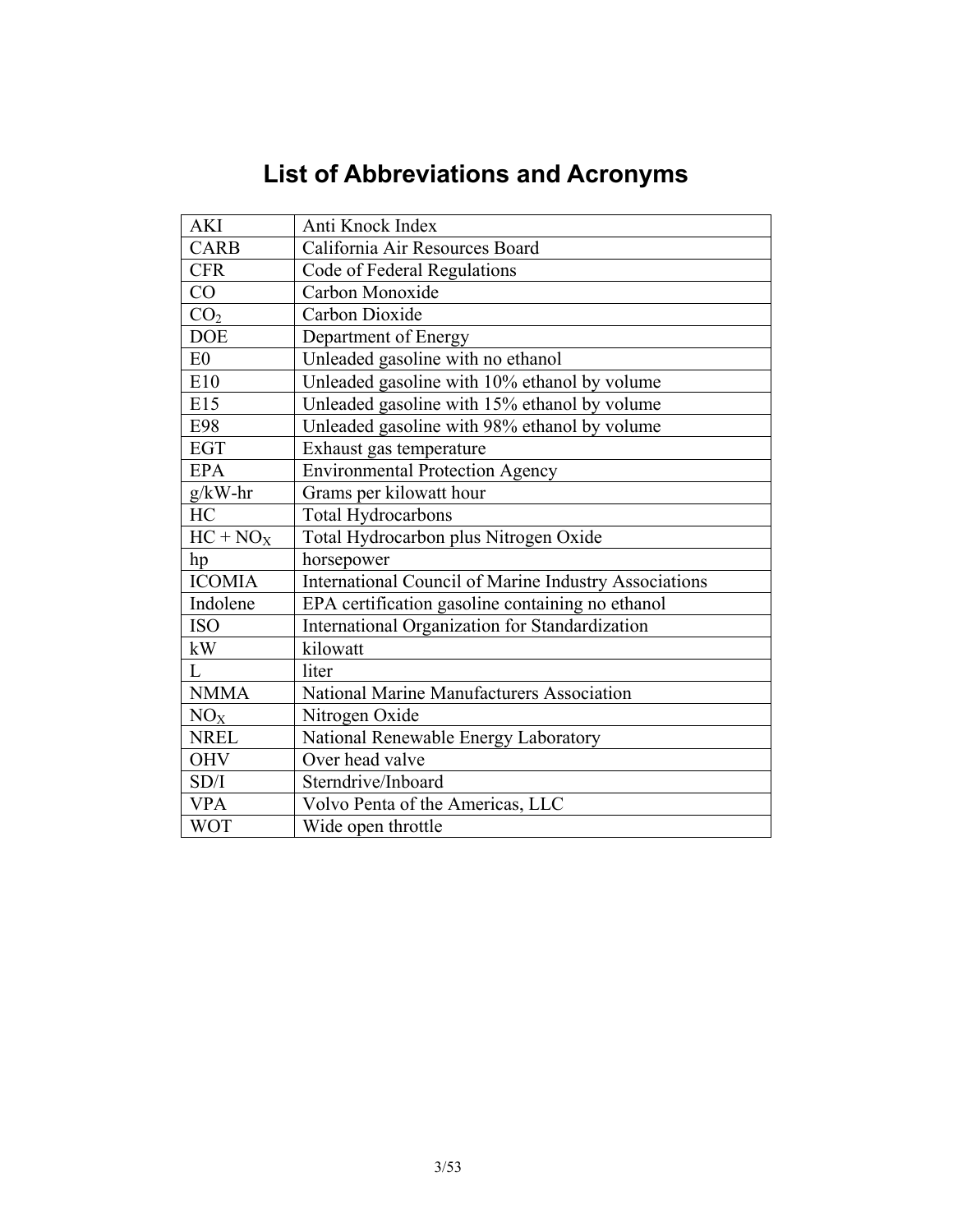# **Executive Summary**

A new Volvo Penta carbureted 4.3 GL engine was subjected to emissions and dynamometer durability testing from break in to expected end of life using an accelerated ICOMIA marine emissions cycle and E15 fuel. The accelerated ICOMIA cycle used here was based on the standard ICOMIA cycle but with limited Mode 5 (idle) and Mode 4 (25% load) operation. The E15 fuel used for this experiment was a splash blend of retail-grade gasoline (E10) with denatured ethanol (E98). No control over fuel properties or additives was exercised beyond ethanol content. All aging was conducted using this splash-blended E15 fuel. Exhaust emissions were sampled at 5 intervals during the test cycle – at the beginning of life and at 25% intervals thereafter until completion of the abbreviated ICOMIA cycle. Emissions at each interval were measured using both the site blended E15 aging fuel and EPA (40 CFR §86.113-04) certification fuel (E0). Numerous engine operating parameters were monitored at each test interval, including exhaust gas temperature (EGT), torque, power, barometric pressure, air temp, fuel flow, HC,  $NO<sub>X</sub>, CO$  and  $CO<sub>2</sub>$ .

The engine completed the durability test cycle with no noticeable impact on mechanical durability or engine power. Emissions performance degraded beyond the CARB 3-Star certification limit for this engine family. The majority of this emissions degradation occurred by the first emissions test interval (at 83 hours or 28 % of expected life) with  $HC+NO<sub>X</sub>$  just exceeding the CARB limit of 14.0 g/kW-hr with E0. This rapid degradation in emissions is inconsistent with VPA's prior experience with other 4.3 GL engines aged on E0 and E10 fuels. It should be noted, however, that this result is from only one engine under laboratory test conditions. It would be inappropriate to consider these results conclusive and applicable to the fleet at-large. The test engine finished the durability cycle with emissions of  $HC+NO<sub>X</sub>$  about 4% over the CARB 3-Star standard.

Although the E15 fuel used for emissions testing was not blended from certification-grade gasoline, emissions tests were performed on both fuels to provide some indication of the effects of increased ethanol. Emissions comparisons between E0 (certification-grade) and E15 (retailgrade) fuels at each test interval showed that E15 resulted in lower emissions of CO and HC, but with an increase in  $NO<sub>X</sub>$  emission. This is the expected behavior for non-feedback controlled carbureted engines with increased oxygen content in the fuel. Fuel consumption also increased with E15 compared with E0 – again, as expected due to ethanol's lower energy density compared with gasoline.

Immediate impacts of increased ethanol in fuel for E15 vs. certification gasoline are shown in the following table.

#### **Summary Table Engine Emissions, Fuel consumption and Exhaust Gas Temperatures E15 (retail-grade) VS E0 (certification-grade)**

| HC          | $\bf NO_{X}$ | $HC+NOx$                            | റ       | $\mathrm{C}\mathbf{O}_2$ | Fuel        | <b>EGT</b>         |
|-------------|--------------|-------------------------------------|---------|--------------------------|-------------|--------------------|
| $(g/kW-hr)$ |              | $(g/kW-hr)$ $(g/kW-hr)$ $(g/kW-hr)$ |         | $(g/kW-hr)$              | $(g/kW-hr)$ | $\circ$ $\epsilon$ |
| $-23.25%$   | +8.81%       | $-1.66\%$                           | -39.69% | $+0.79%$                 | $+2.18%$    |                    |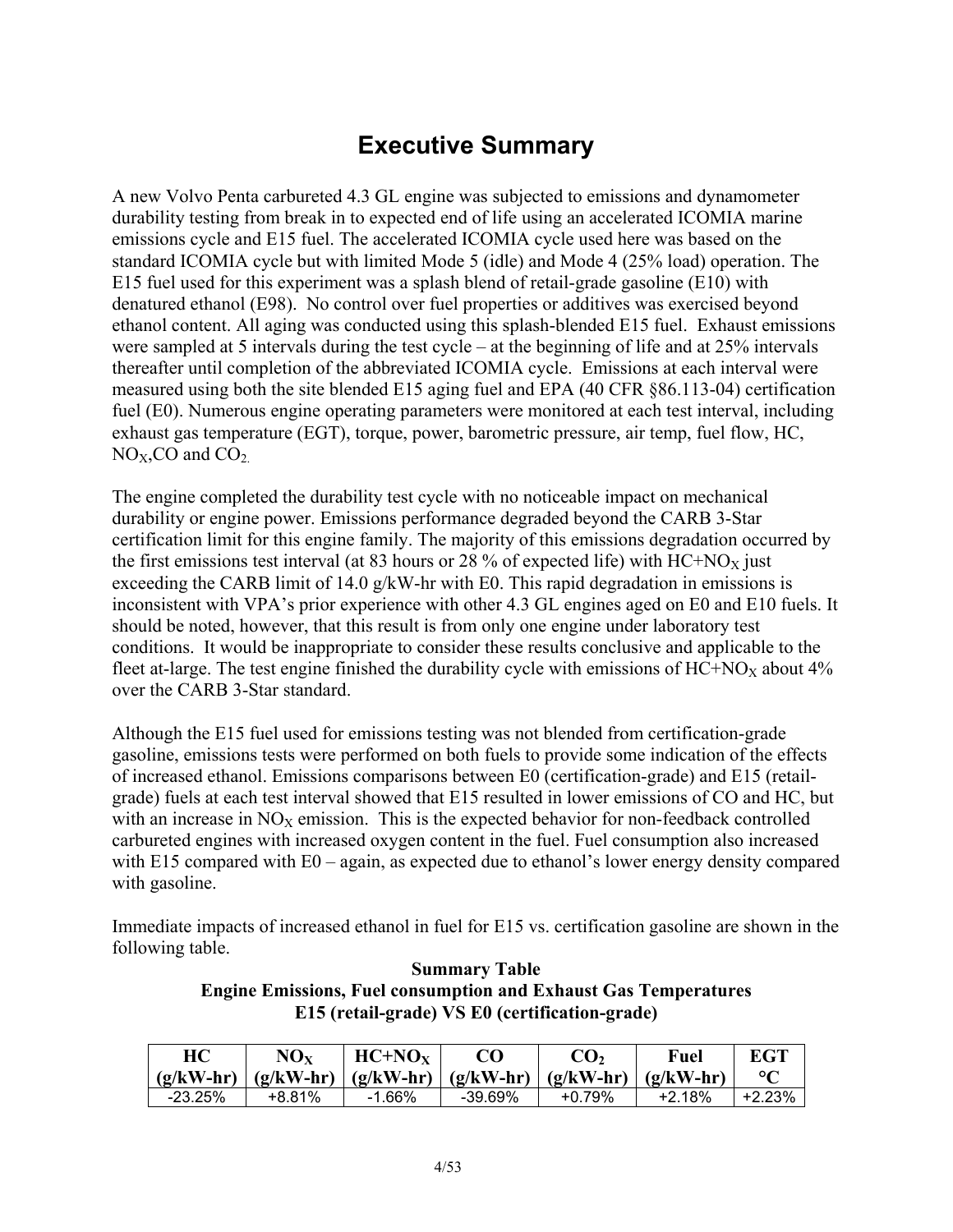Values included in this table are the average values over the five consecutive emissions tests.

Throughout testing, the engine exhibited poor starting characteristics on E15 fuel for both hot restart and cold-start conditions. These characteristics included backfire, stumble, idle surge, and stall on initial start-up. Cranking time to start and smooth idle was roughly doubled compared with typical E0 operation. This result was expected since the carburetor on this engine is factory set for lean operation to ensure emissions compliance. Test protocols did not include carburetor adjustment to account for the increased oxygen present in the E15 fuel.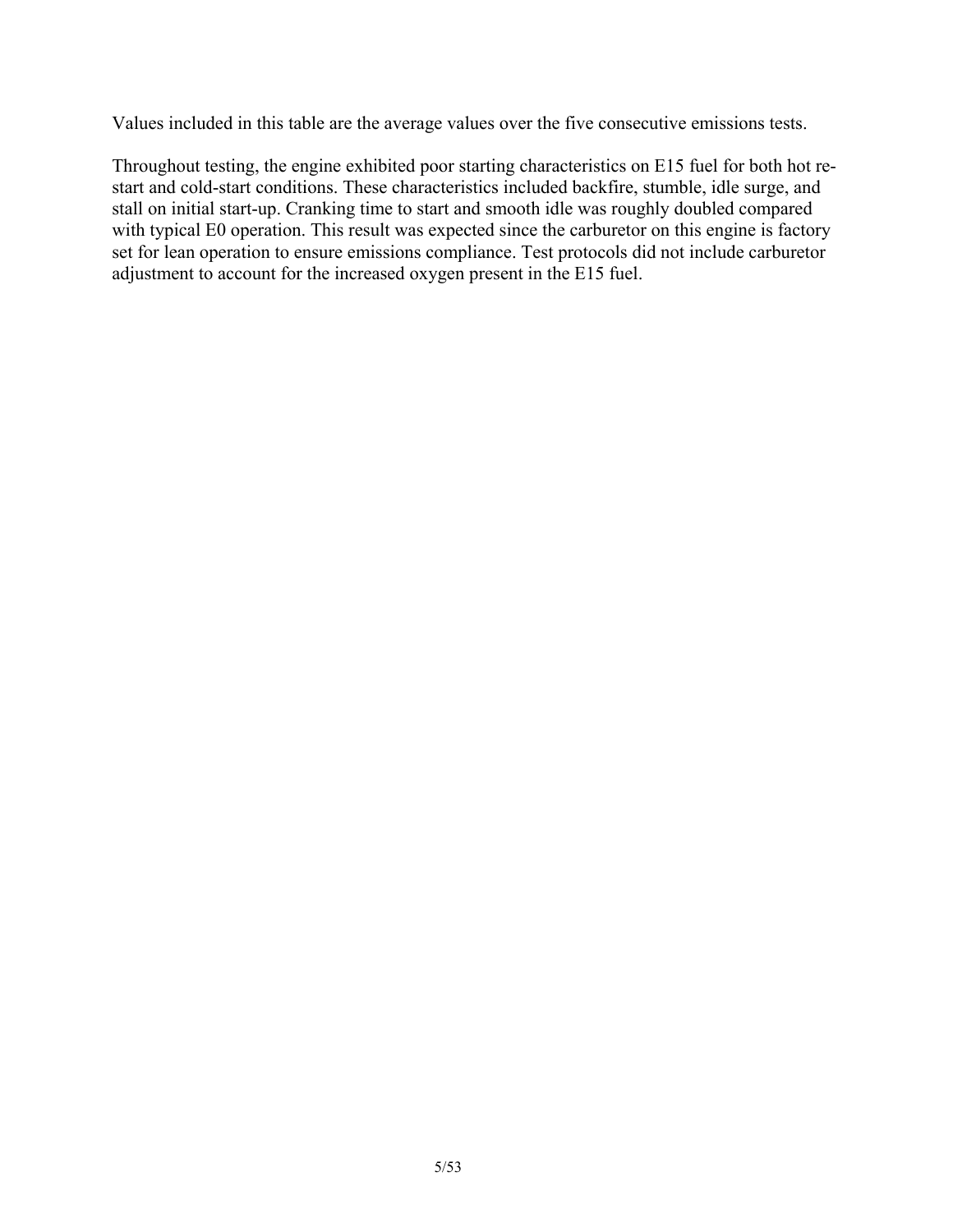# **Background**

DOE via its national labs has been heavily engaged in evaluating the potential impacts of midlevel ethanol blends – gasoline blended with 15% to 20% ethanol – on the U.S. motor vehicle population as well as non-road and specialty engines. Because on-highway vehicles consume the vast majority of gasoline in the U.S., vehicle impacts have been the dominant focus of DOE's studies to-date. However, no credible data currently exists to suggest how marine engines would adapt to these higher ethanol blends in conventional gasoline.

The present study was commissioned to provide an initial assessment of how marine engines would adapt to higher ethanol blends in gasoline. This study is one part of a larger effort including evaluations of both sterndrive/inboard (SD/I) and outboard marine engine durability. Both evaluations are considered only as pilot studies and represent only a small portion of the overall test plan originally outlined by the marine industry for mid-level ethanol blends evaluation. In this study, a single SD/I engine manufactured by Volvo Penta is evaluated over an industry-standard durability test cycle using E15 fuel. Both emissions and durability assessments are included.

# **Engine Description**

A VPA 4.3 GL SD/I was used as the test engine for this program. This engine was chosen in consultation with NMMA (National Marine Manufacturers Association), a trade organization representing the U.S. recreational boating industry. The VPA 4.3 GL provides a good representation of legacy and current SD/I product which may exhibit sensitivity to increased ethanol in gasoline. Since the 4.3 GL engine began production in the early 1990s, it has retained a significant share of the entry-level boating market for VPA. Because this engine uses a nonfeedback control, carbureted fuel system, it may exhibit sensitivity to increased oxygen in the fuel consistent with E15. The engine tested was a 2010 model randomly selected from the production line. Detailed engine technical data is included in the following table.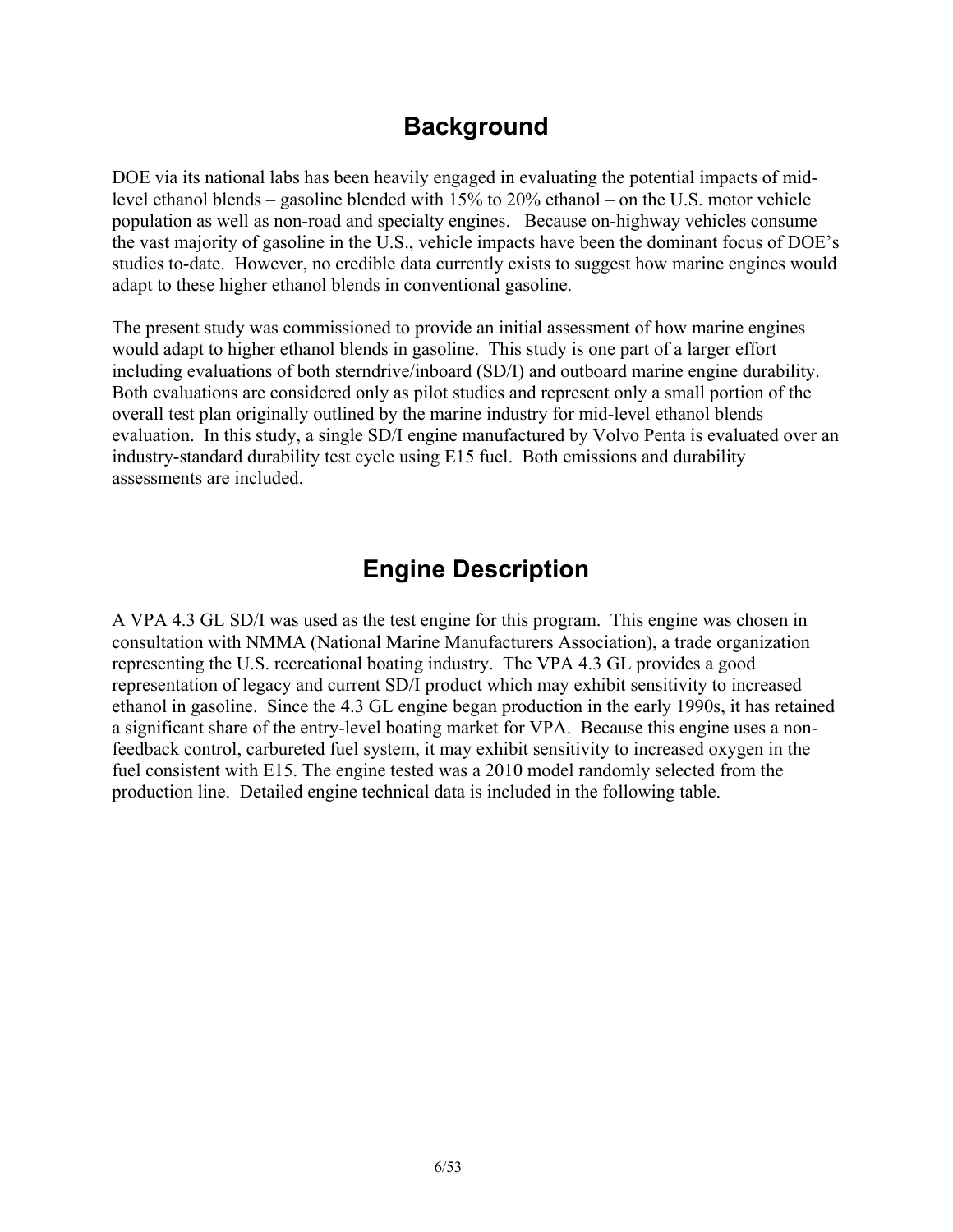| Engine designation            | 4.3 GL                               |
|-------------------------------|--------------------------------------|
| <b>Serial Number</b>          | A129310                              |
| Power - Crankshaft {kW, (hp)} | 141 (190)                            |
| Max engine speed              | 4600 RPM                             |
| Displacement                  | 4.3 L                                |
| Specific output               | 44.2 hp/L                            |
| Gas Exchange                  | 4 - Stroke                           |
| Valve arrangement             | OHV - 2 valves per cylinder          |
| Number of cylinders and       | V6                                   |
| arrangement                   |                                      |
| Fuel system                   | 2 barrel carburetor                  |
| <b>Fuel Requirement</b>       | 87octane (AKI)                       |
| Bore/stroke (mm)              | 101.6/88.4                           |
| Compression ratio             | 9.4:1                                |
| Cooling system                | Thermostatically controlled seawater |
|                               | cooling                              |
| <b>Emission Compliance</b>    | CARB 3 star compliant (14 g/kW-hr    |
|                               | $HC + NOx$ , 150 g/kW-hr CO)         |

#### **Table 1. Engine Technical Data**

# **Test Program**

### **Test Protocol**

Prior to emissions and durability testing, the primary test engine underwent a standard 24 hour break-in procedure per owner's manual recommendation. This break-in procedure is essential to ensure that piston rings are properly seated preventing excessive oil consumption and oil dilution both of which can effect emissions measurement. This was conducted using retail grade gasoline (E10).

Following engine break-in, the test engine went through beginning of life emissions testing using certification-grade E0 (Indolene) fuel with testing protocols in accordance with Code of Federal Regulations (CFR) Title 40, Parts 1045 and 1065 requirements. Analyzed exhaust constituents included HC,  $NO<sub>X</sub>$ , CO, and CO<sub>2</sub>. Power tests were conducted per ISO 8865 protocols. The test engine was then switched to the E15 aging test fuel and emissions and power tests were repeated. All emissions testing was done in triplicate at each point on each fuel. Emissions testing was conducted at approximately each of the following accumulated durability test points: 2%, 25%, 50%, 75% and 100% of expected engine life. At each of these test points, the engine was tested for emissions using both the E15 aging and Indolene (E0) test fuels.

### **Test Cycle**

A modified ICOMIA (Fast) cycle was used for this test. This fast cycle was chosen to achieve the expected engine life in less time than the full 480 hours required. By eliminating much of the idle time which contributes very little to the engine aging process, the total time was reduced to approximately 310 hours. In a standard 480 hour ICOMIA test, the engine accumulates 28.8 hours at Mode 1 (WOT) and 67.2 hours at Mode 2. The ICOMIA Fast cycle holds these hour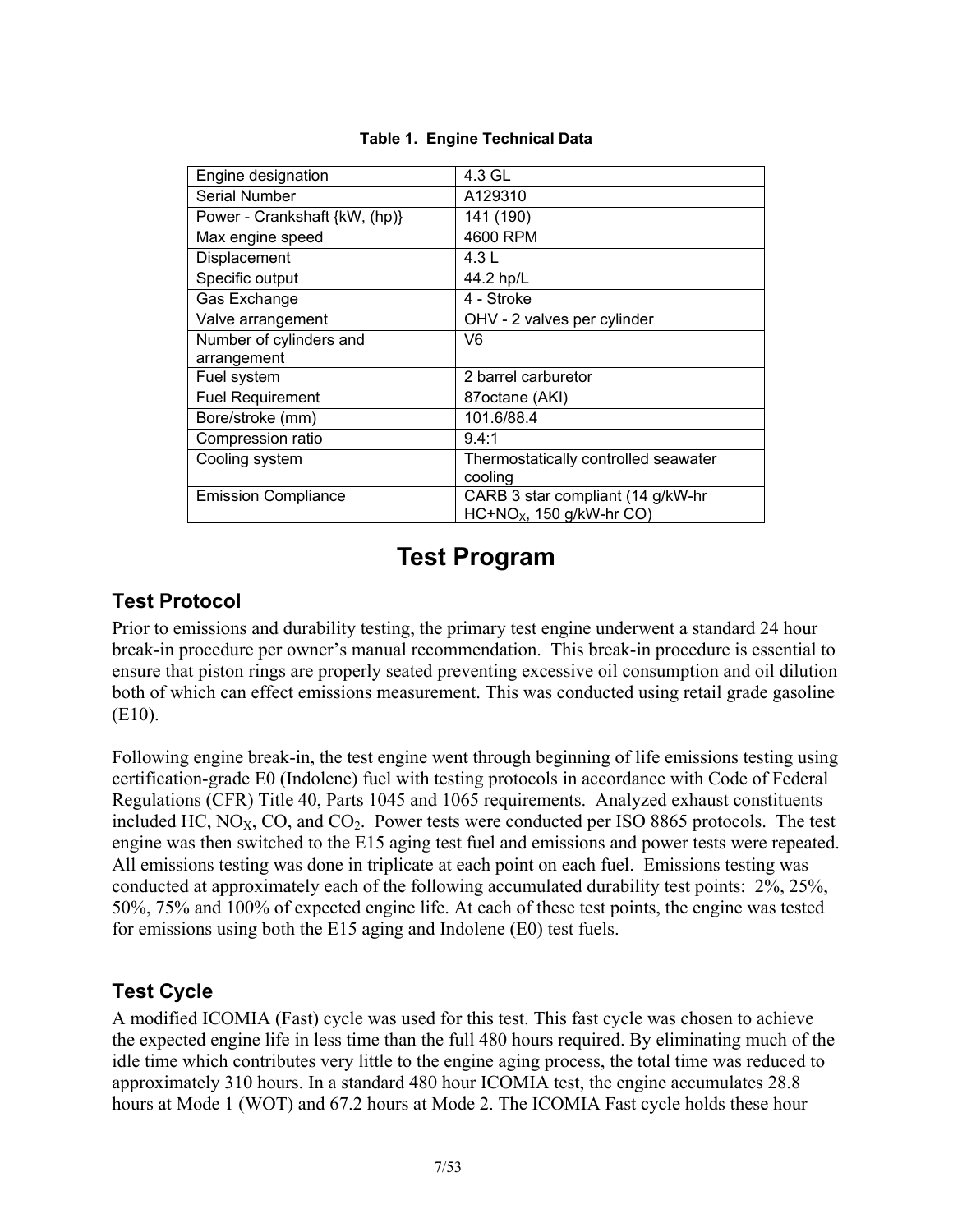accumulation times the same while reducing the total durability cycle time to 310 hours. As the table below shows, this shorter cycle is achieved by eliminating time primarily from mode 5 (idle) as well as a small portion from mode 4. Hour accumulation at the highest power conditions, modes 1, 2 and 3, are maintained (see Appendix I).

| Mode | <b>Engine Speed</b><br>(% of Rated) | <b>Engine Torque</b><br>(% of Rated) | <b>STANDARD</b><br><b>ICOMIA</b><br><b>CYCLE</b><br><b>Time</b> | <b>FAST</b><br><b>ICOMIA</b><br><b>CYCLE</b><br><b>Time</b> |
|------|-------------------------------------|--------------------------------------|-----------------------------------------------------------------|-------------------------------------------------------------|
|      | Idle                                | $\theta$                             | 40%<br>192 hours                                                | 22.6%<br>70 hours                                           |
| 4    | 40                                  | 25.3                                 | 25 <sup>%</sup><br>120 hours                                    | 23.2%<br>71.9 hours                                         |
| 3    | 60                                  | 46.5                                 | 15%<br>72 hours                                                 | 23.2%<br>71.9 hours                                         |
| 2    | 80                                  | 71.6                                 | 14%<br>67.2 hours                                               | 21.7%<br>67.3 hours                                         |
|      | 100                                 | 100                                  | 6%<br>28.8 hours                                                | 9.3%<br>28.8 hours                                          |

**Table 2. ICOMIA 5-mode Test Cycle (Based on ICOMIA Standard No. 36-88)**

The ICOMIA Fast cycle was operated as an inverted "V" pattern progressing from mode 5 (idle) to mode 1 (WOT) and then back to mode 5 (idle) again. Times accumulated at each mode point, through one iteration of this cycle, are as indicated in Table 3. This cycle is operated recursively for 480 iterations to achieve a total hour accumulation time of 310 hours.

**Table 3. ICOMIA Fast 5-Mode Test Cycle Times (1-Cycle)**

| Mode | <b>Engine Speed</b><br>(% of Rated<br>Speed) | <b>Engine Torque</b><br>(% of Rated<br>Torque) | Time at<br>mode (Min) |
|------|----------------------------------------------|------------------------------------------------|-----------------------|
| 5    | Idle                                         |                                                | 1.8                   |
|      | 40                                           | 25.3                                           | 4.2                   |
| 3    | 60                                           | 46.5                                           | 4.5                   |
| 2    | 80                                           | 71.6                                           | 4.5                   |
|      | 100                                          | 100                                            | 8.75                  |
| 2    | 80                                           | 71.6                                           | 4.5                   |
| 3    | 60                                           | 46.5                                           | 4.5                   |
|      | 40                                           | 25.3                                           | 4.2                   |
| 5    | Idle                                         |                                                | 1.8                   |
|      | <b>Total Time Per inverted "V" Program</b>   |                                                | 38.75                 |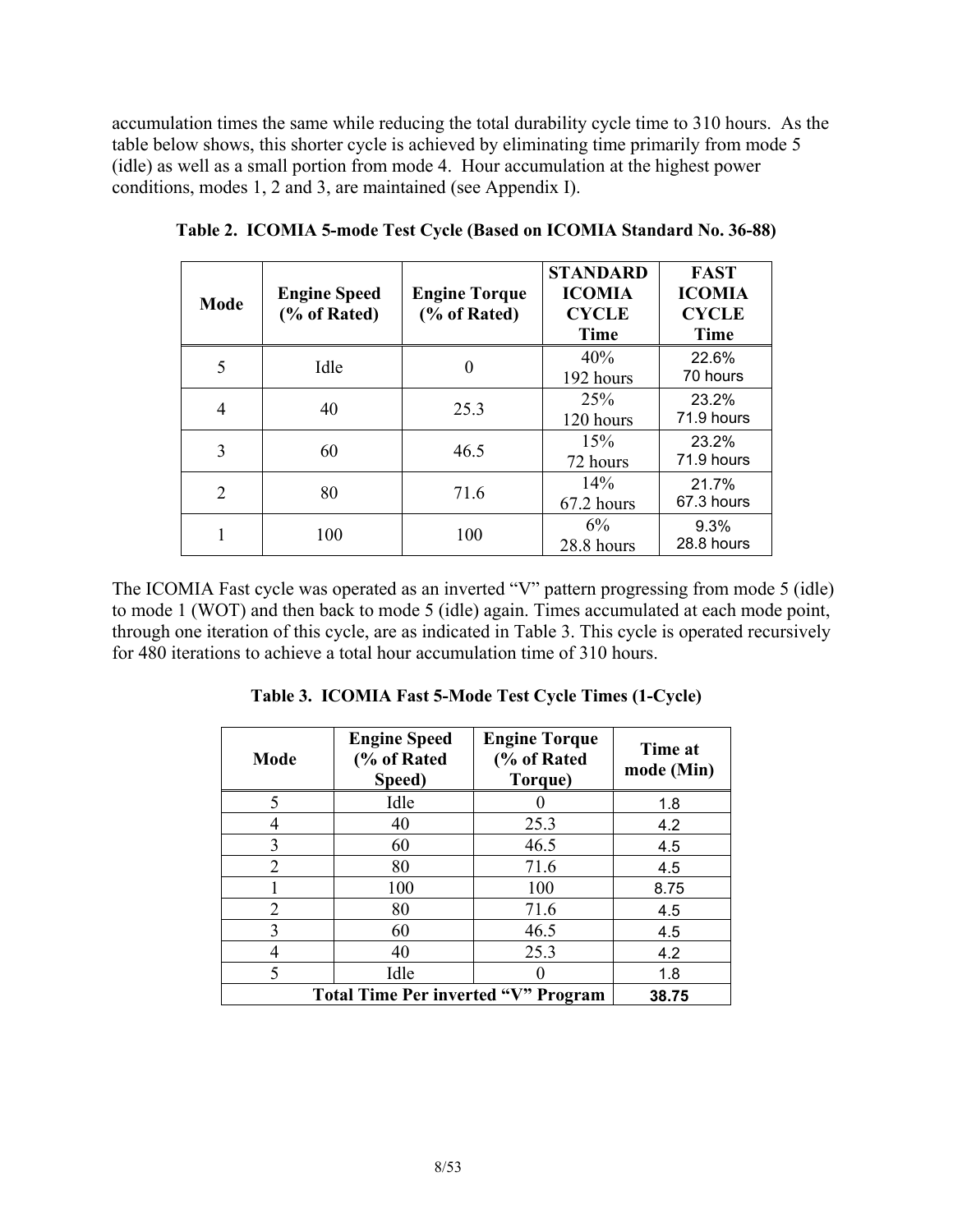### **Test Fuels**

#### **E0**

Because E0 test fuel was to be used only for emissions testing, it was decided to use certification gasoline (i.e., Indolene). The E0 test fuel was obtained in bulk from Haltermann Products with the certified characteristics included in Appendix II.

#### **E15**

Because E15 test fuel was to be used primarily for engine aging, it was decided to use retail grade gasoline as the blend stock. Use of Indolene as the blend stock would have been cost prohibitive and would have provided no significant benefit to the program objectives. After consultation with NREL it was agreed that the E15 would be splash blended on site. No control over fuel properties beyond ethanol content was to be maintained. This included no change in the additive package resulting in slightly lower additive concentration compared with the E10 base fuel. Blending was accomplished by obtaining E98 in drum quantities and mixing it in the right proportion with commercially available E10. There were two batches of E15 blended for this test program. A single batch of the test fuel could not be accommodated due to on-site fuel storage constraints. To verify consistent fuel characteristics for each batch, NREL coordinated fuels analysis at the Southwest Research Institute Fuel Analysis laboratory. Results of this analysis are included in Appendix II.

# **Test Results**

While many engine test parameters were recorded throughout this test program, only engine power, regulated emissions, fuel economy and exhaust gas temperatures are included in the body of this report – and discussed below. It is believed that these parameters are the most relevant to the focus of this study; impacts of E15 fuel on engine durability, performance and emissions. All other recorded parameters can be found in Appendix III.

### **Engine Durability**

Engine mechanical durability appeared to be mostly unaffected by E15 over the 310 hour test cycle used. As Figure 1 shows, engine power was maintained at a nearly constant level from beginning to end of test. The dip in power at 75% of life is believed to be caused by inadvertently over filling the crankcase with oil. This was corrected at the next oil change and the power came back roughly where it had been. This engine has been in the line up for over a decade and has remained virtually unchanged. In its production run, it has had a reputation for modest specific output (44.2 hp/L) with good durability (few mechanical issues reported from the field) as a marine engine.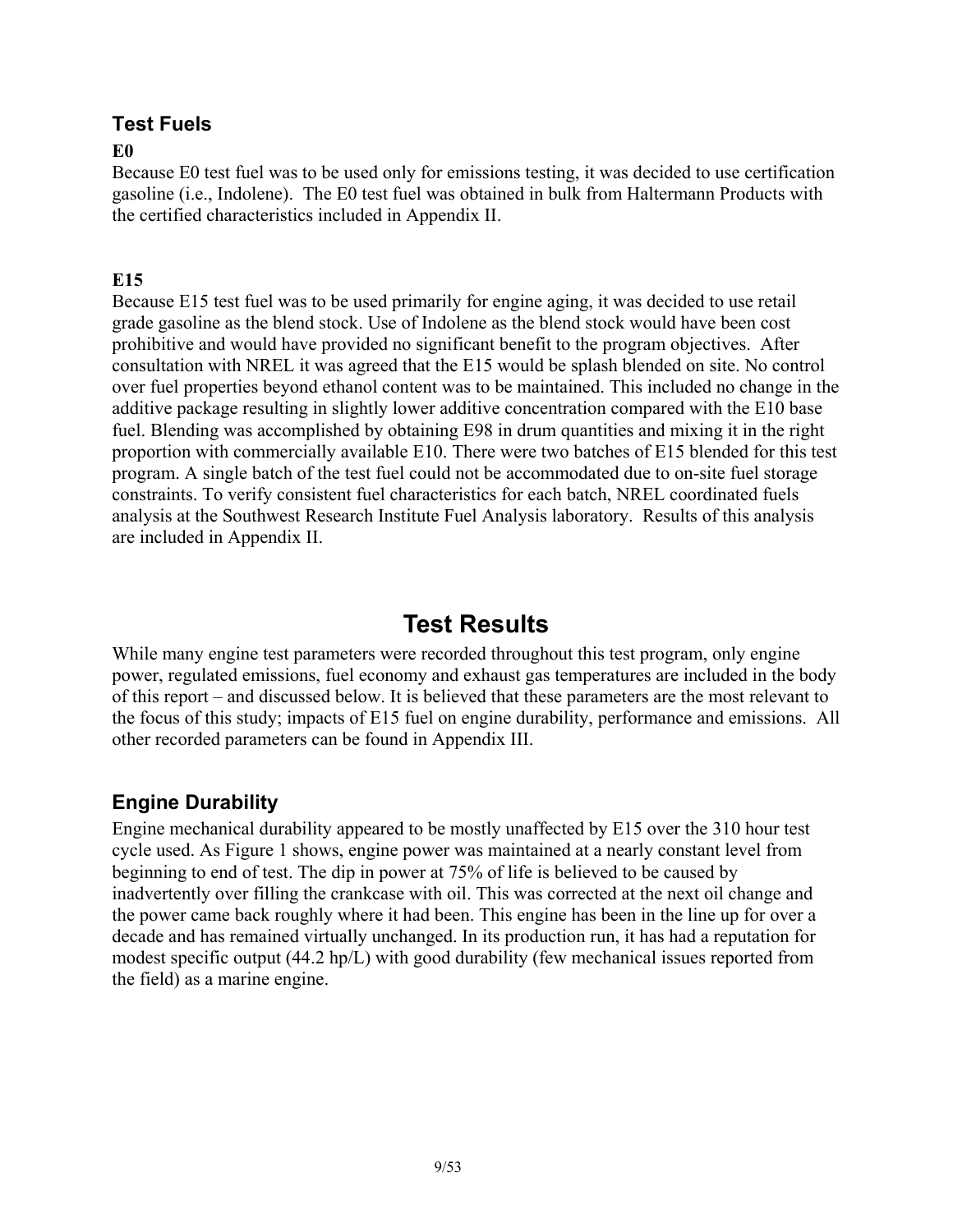

**Figure 1. Mode 1 Engine Power at each test interval on E0 and E15 fuels**

### **Emissions and Fuel Consumption**

Overall emissions results showed that some pollutants were up while others were down. Fuel economy was down with E15 as expected due to the lower energy content of this fuel. Exhaust gas temperature effects were variable depending on operating mode. The graphs below show the results from the test.

As shown in Figures 2 through 7, the immediate impact of increasing ethanol in fuel was to reduce hydrocarbon (HC) and carbon monoxide (CO) emissions, increase nitrogen oxide ( $NO<sub>X</sub>$ ) emissions and increase fuel consumption. This is the expected result for an open-loop engine which can not compensate for increased oxygen content in the fuel. The roughly 5.5 wt-% oxygen in the E15 test fuel resulted in leaner combustion than with E0 which contains 0% oxygen. Also, according to fuel chemistry results contained in Appendix II, the E15 test fuel contained roughly 5% less energy content than did the E0 certification fuel. Averaged across engine life and the five-mode test points, E15 resulted in approximately a 23% reduction in HC, a 40% reduction in CO, and a 9% increase in NO<sub>X</sub>. HC + NO<sub>X</sub> was reduced by about 2% while fuel consumption increased by an average of about 2%. These results are summarized in Table 4 and Figure 2.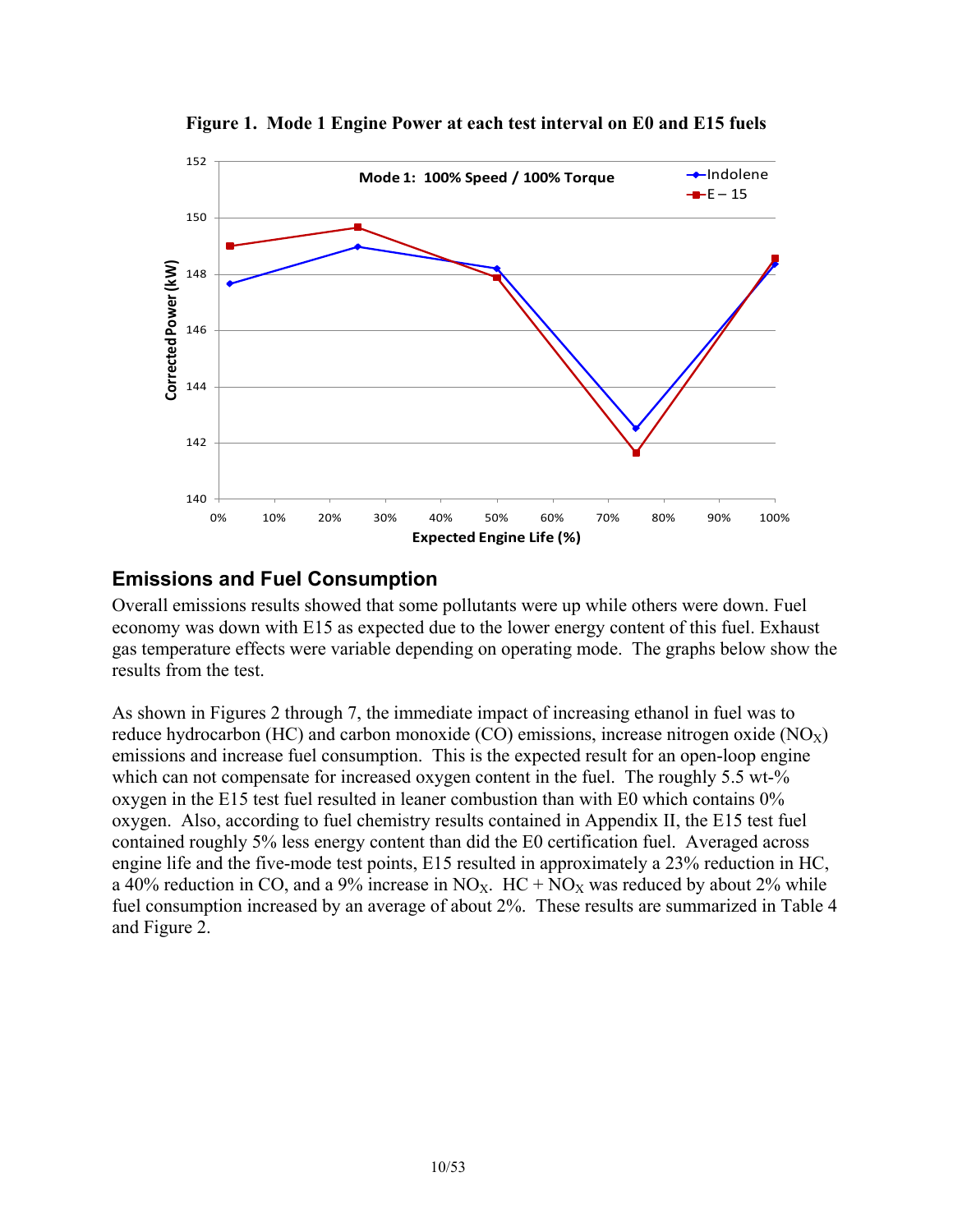#### **Table 4. Comparison of Emissions, Fuel Consumption and Exhaust Gas Temperatures E15 vs. Indolene (E0) Certification Fuel**

| HC        | $\rm{NO_{X}}$ | $HC+NOx$                                                                |            | CO <sub>2</sub> | Fuel   | EGT    |
|-----------|---------------|-------------------------------------------------------------------------|------------|-----------------|--------|--------|
|           |               | $(g/kW-hr)$ $(g/kW-hr)$ $(g/kW-hr)$ $(g/kW-hr)$ $(g/kW-hr)$ $(g/kW-hr)$ |            |                 |        |        |
| $-23.25%$ | +8.81%        | $-1.66\%$                                                               | $-39.69\%$ | +0.79%          | +2.18% | +2.23% |

The long term impacts of operating on E15 fuel are more difficult to discern from these graphs and must rely on historical knowledge of this engine's performance. This engine family has historically had low degradation factors for emissions over the 480 hour expected life. The degradation for  $HC+NO<sub>X</sub>$  has traditionally been under 1% with CO being under 7%. With those values these engines have had no issues in being compliant with CARB 3-Star requirements over the expected engine life.

For the engine tested in this study, HC emissions on E0 increased by about 15% from beginning to end of life, while  $NO<sub>X</sub>$  emissions increased about 14%. HC +  $NO<sub>X</sub>$  increased by 14.5%, exceeding CARB 3-Star compliance by about 4% at end of life. CO emissions remained mostly unchanged. Fuel consumption showed a generally decreasing trend with engine aging, finishing the aging cycle at about 2.5% below post break-in value.



**Figure 2. Percent-change of emissions and fuel economy for E15 relative to E0**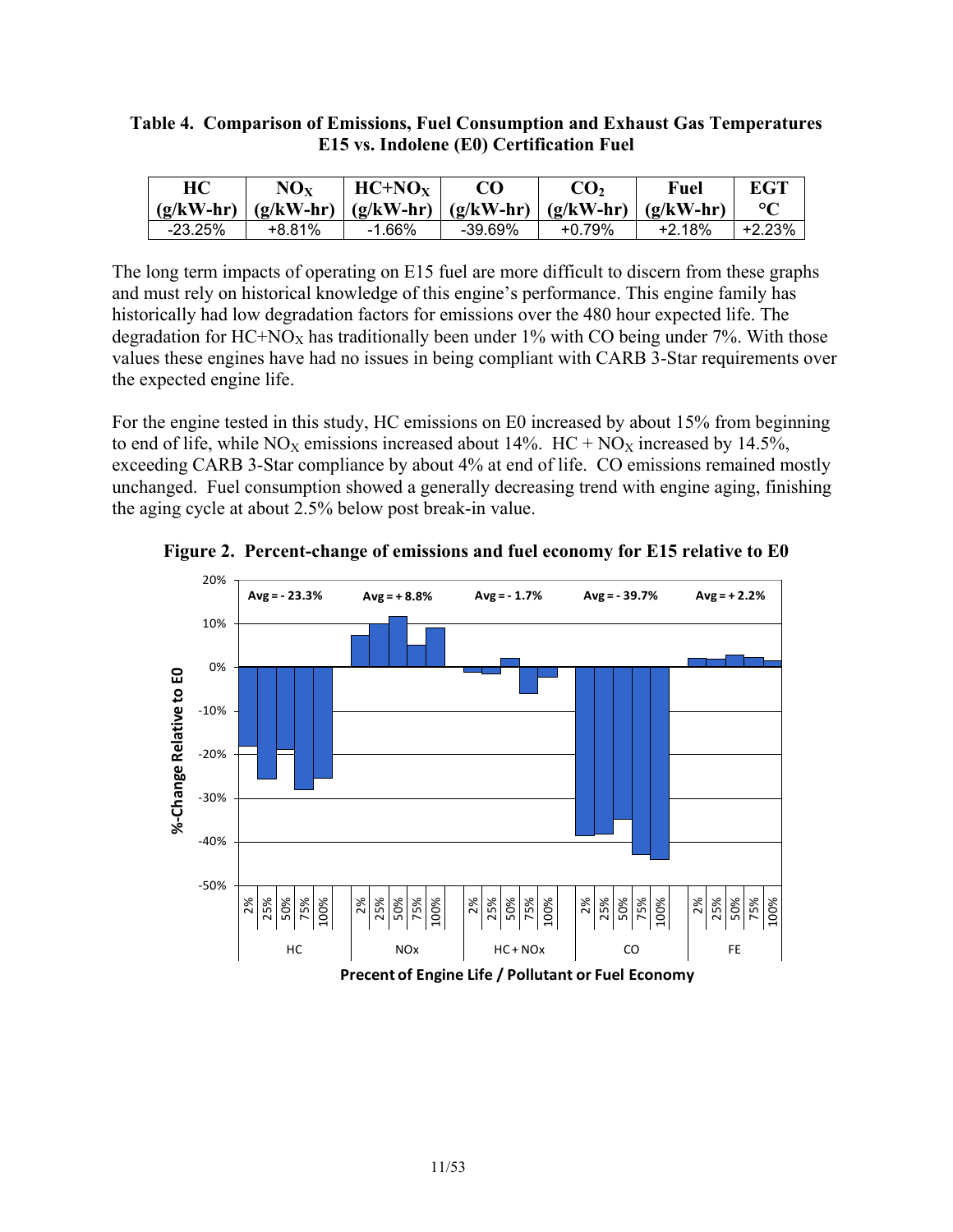

**Figure 3. Total hydrocarbon emissions at each test interval on E0 and E15 fuel**

**Figure 4. Nitrogen oxide emissions at each test interval on E0 and E15 fuel**

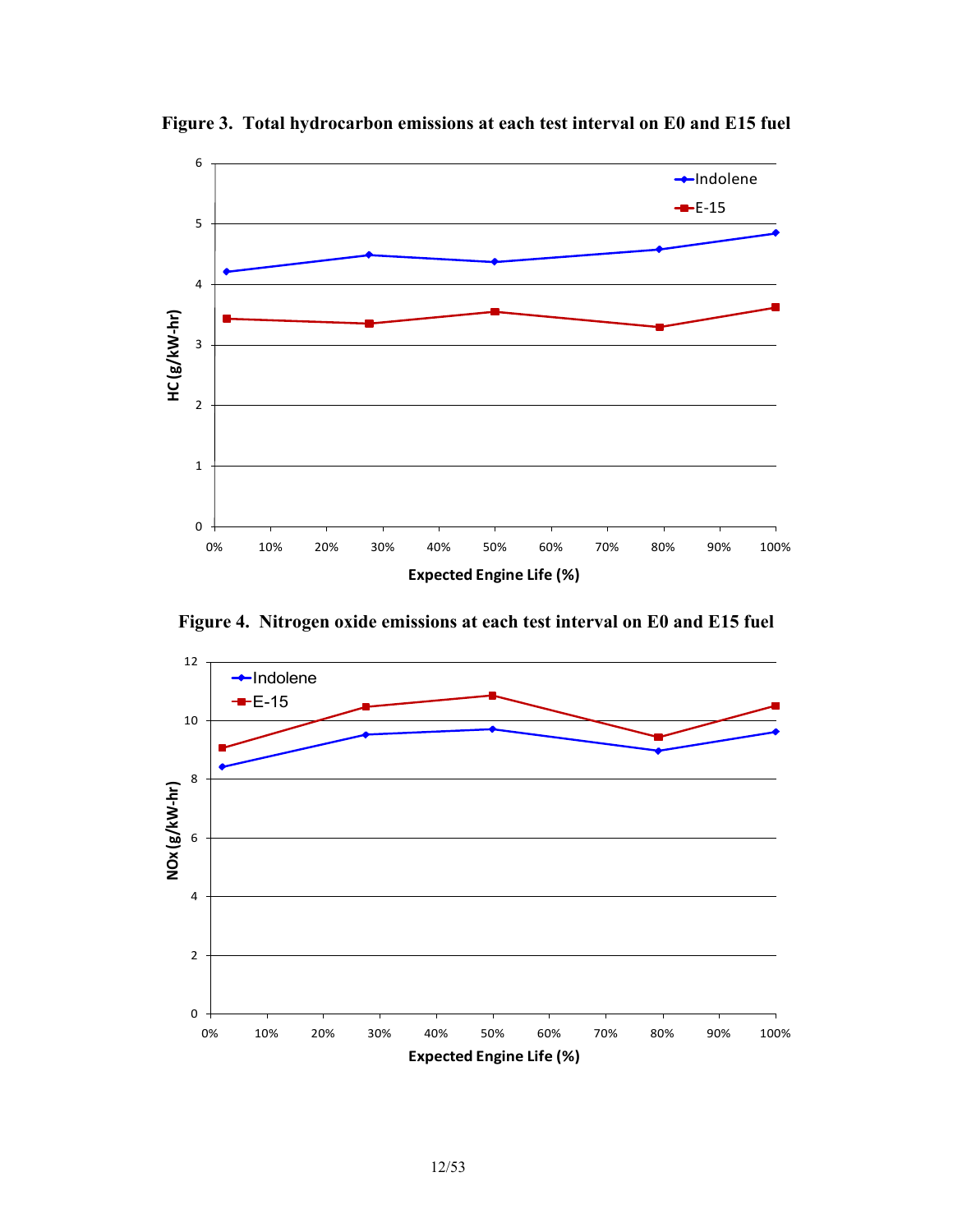

Figure 5.  $HC + NO<sub>X</sub>$  emissions at each test interval on E0 and E15 fuel

**Figure 6. Carbon Monoxide emissions at each test interval on E0 and E15 fuel**

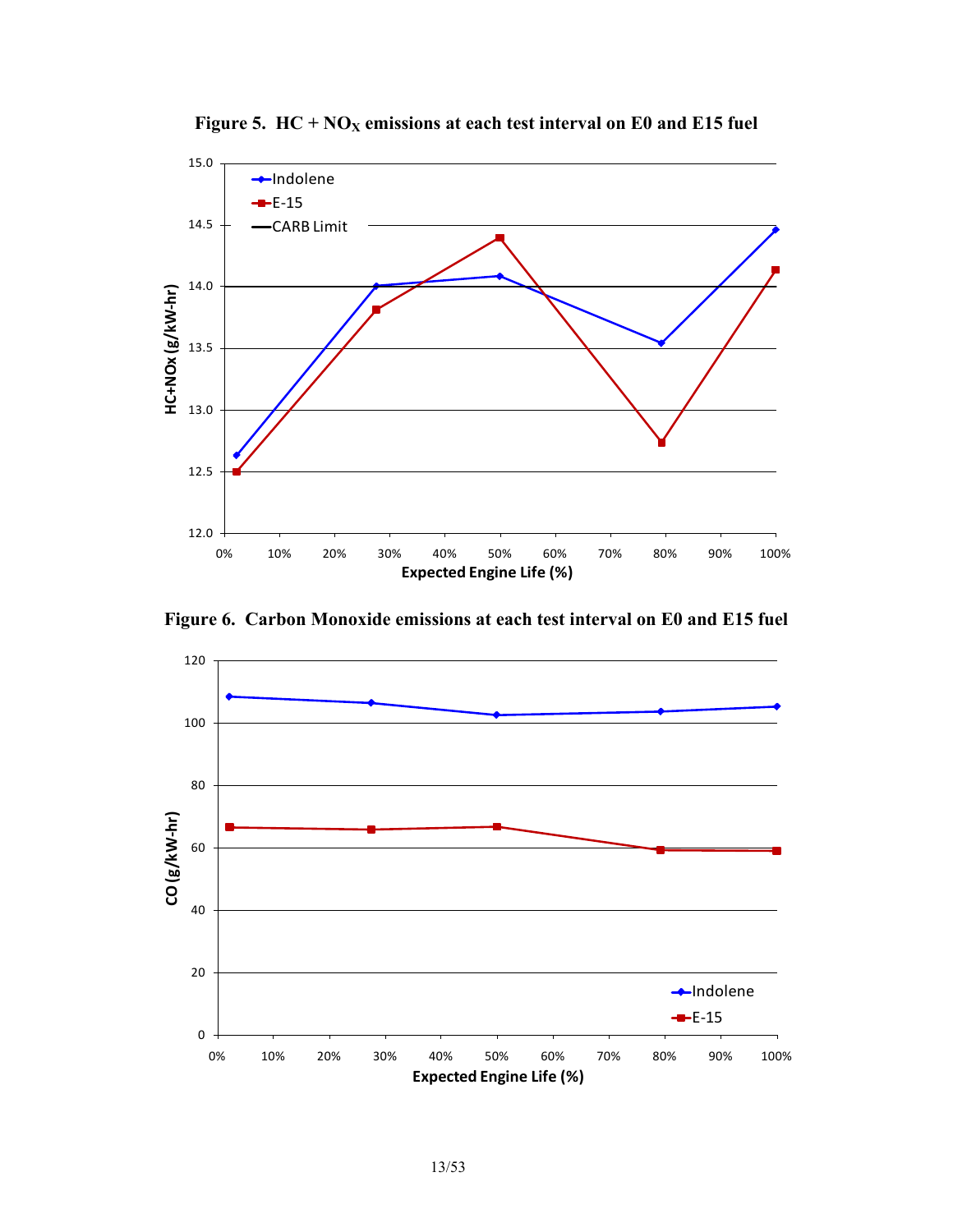

**Figure 7. Fuel consumption at each test interval on E0 and E15 fuel**

### **Engine Exhaust Temperatures**

The effect of E15 on exhaust gas temperature was variable. For modes 1 and 4, E15 generally resulted in increased exhaust gas temperatures compared with E0. For modes 2 and 3, E15 exhaust gas temperatures were slightly below those for E0. Results at idle were highly variable. These results are shown in Figure 8 through 14.

Figures 8 and 9 show average exhaust gas temperatures for each test fuel over all operating modes and across expected engine life. In these charts, each temperature is the average value for all 6 cylinders and for the three triplicate tests. Error bars indicate maximum and minimum temperature values across the six cylinders. As the error bars show, there was considerable variation in exhaust gas temperature among the cylinders, especially at the mode 5 (idle) operating point. This amount of scatter is generally expected for a carbureted engine due to variation of charge among the six cylinders.

Figures 10 through 14 show exhaust gas temperature difference between E15 and E0 test fuels for each cylinder and across expected engine life. Red-shaded bars in these figures indicate operation for which E15 resulted in a higher exhaust gas temperature than E0 for a given cylinder, whereas blue-shaded bars indicate that E15 resulted in lower exhaust gas temperature than E0 for that cylinder. Notably, these charts show that for operating modes 1 and 4, E15 generally resulted in higher exhaust gas temperatures than E0 for the majority of cylinders. For operating modes 2 and 3, this trend was reversed and E0 resulted in higher exhaust gas temperatures than E15 for the majority of cylinders. Operating mode 5 showed highly variable results with E0 resulting in higher exhaust gas temperatures near beginning of life and E15 exhibiting higher exhaust gas temperatures for the majority of cylinders at the end of life.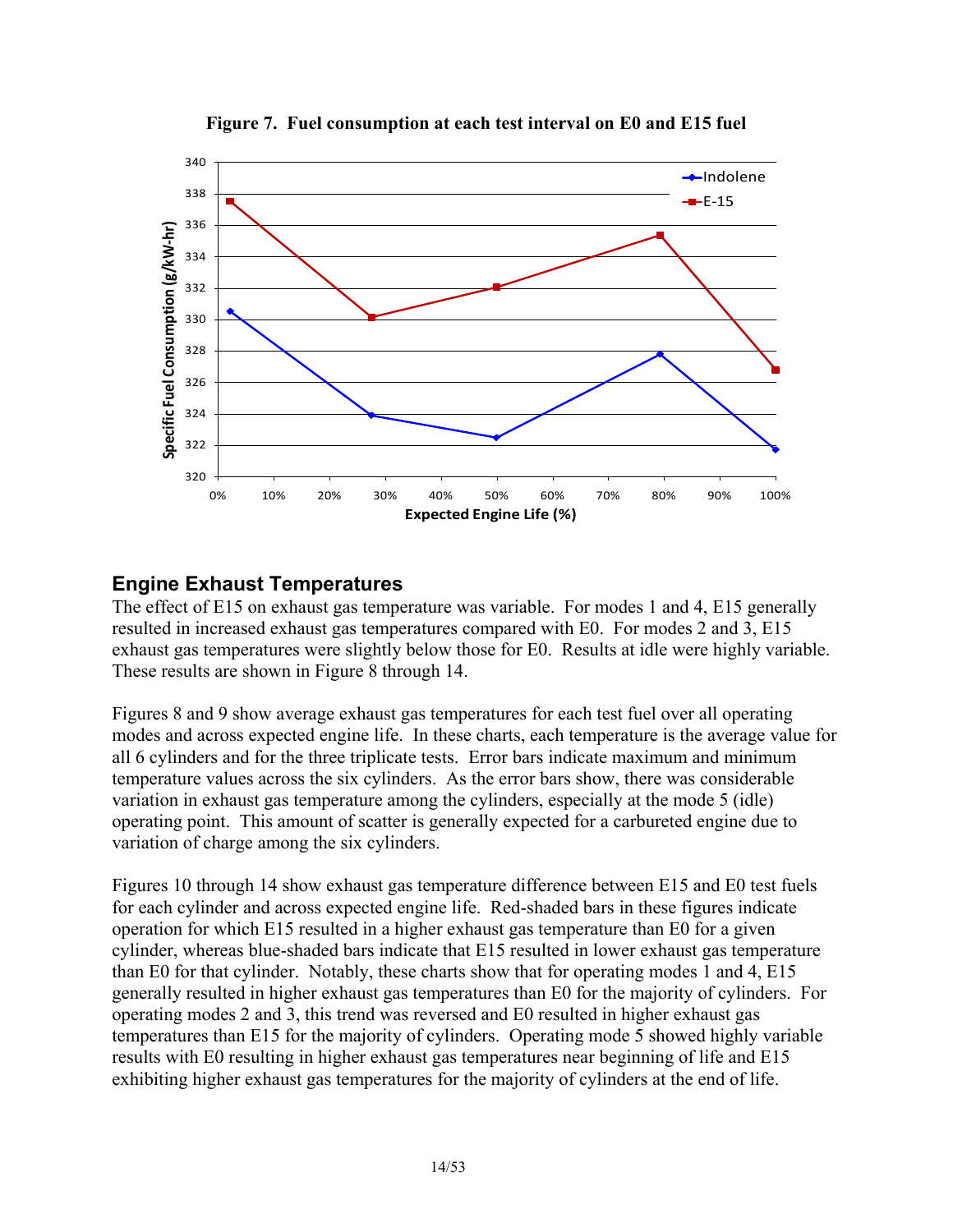Overall, the impact of ethanol on exhaust gas temperatures was minor. The peak exhaust gas temperature measured for both fuels actually occurred for E0 fuel during mode 2 operation at beginning of life. That temperature was 735.5 °C. The peak exhaust gas temperature for E15 fuel also occurred at beginning of life, however during mode 1 operation. That temperature was 735.2 °C.



#### **Figure 8. Average exhaust gas temperature at each operating mode across expected engine life for Indolene (E0) Fueling**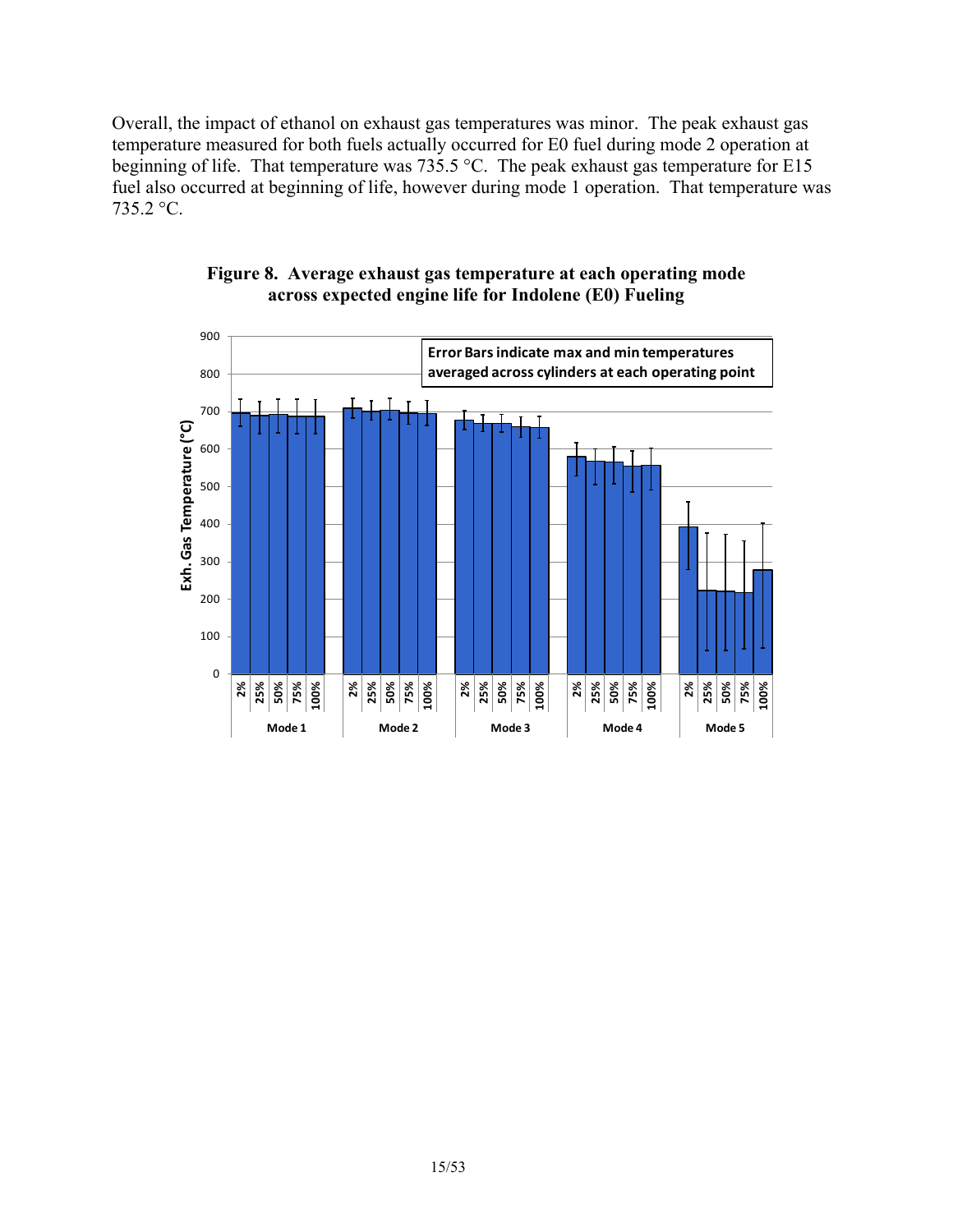



**Figure 10. Exhaust gas temperature difference (E15 – E0) for mode 1 operation across expected engine life**

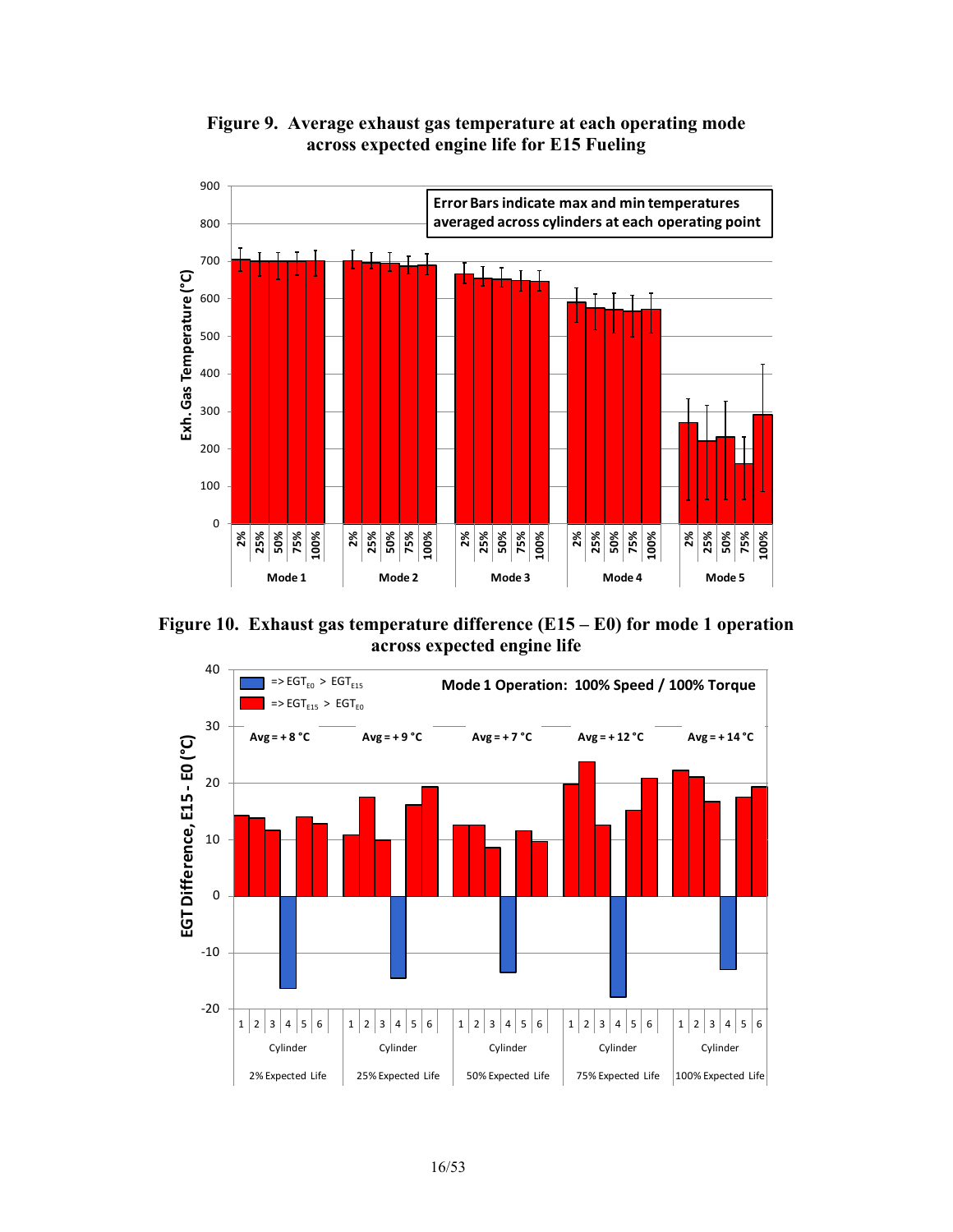

**Figure 11. Exhaust gas temperature difference (E15 – E0) for mode 2 operation across expected engine life**

**Figure 12. Exhaust gas temperature difference (E15 – E0) for mode 3 operation across expected engine life**

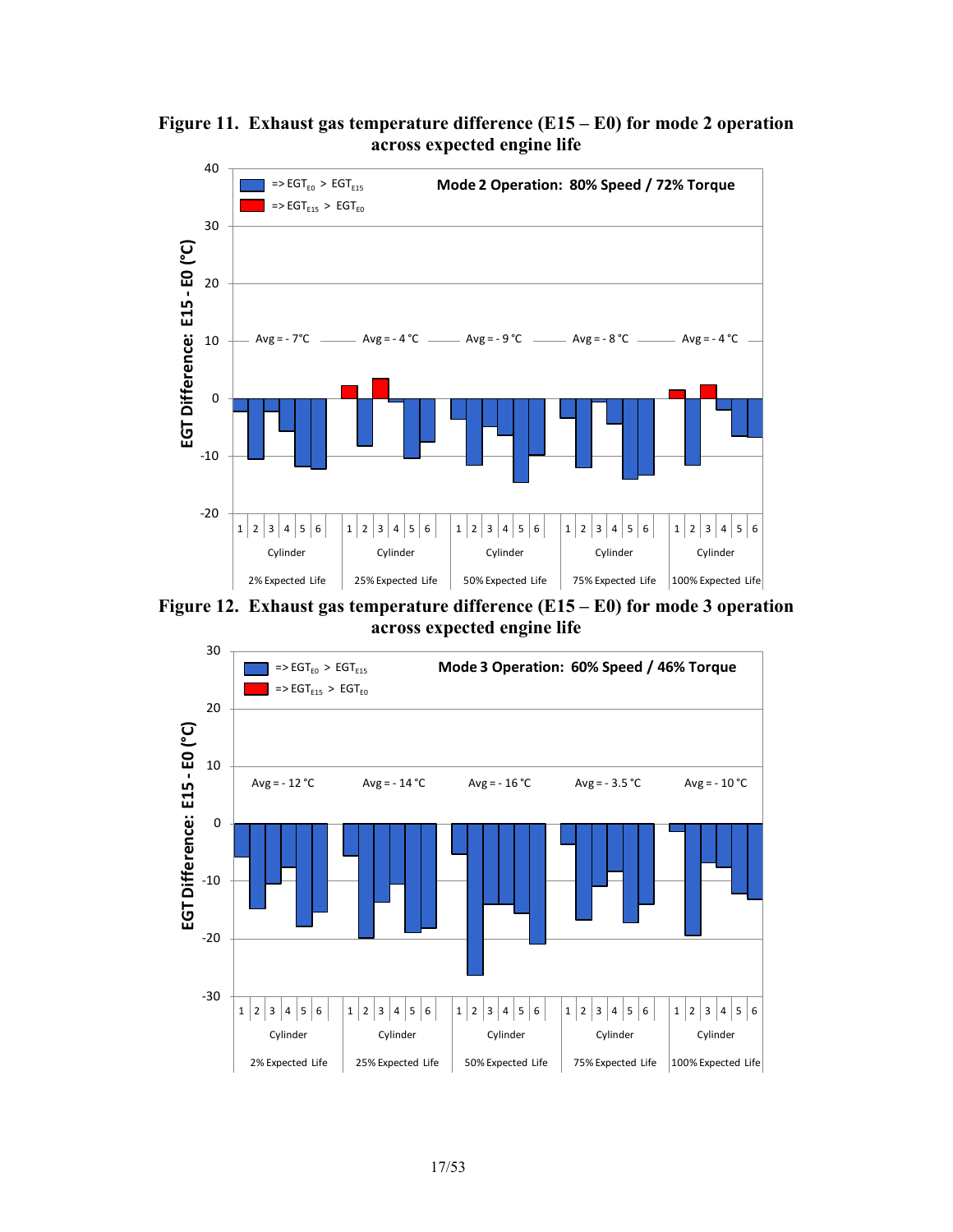



**Figure 14. Exhaust gas temperature difference (E15 – E0) for mode 5 operation across expected engine life**

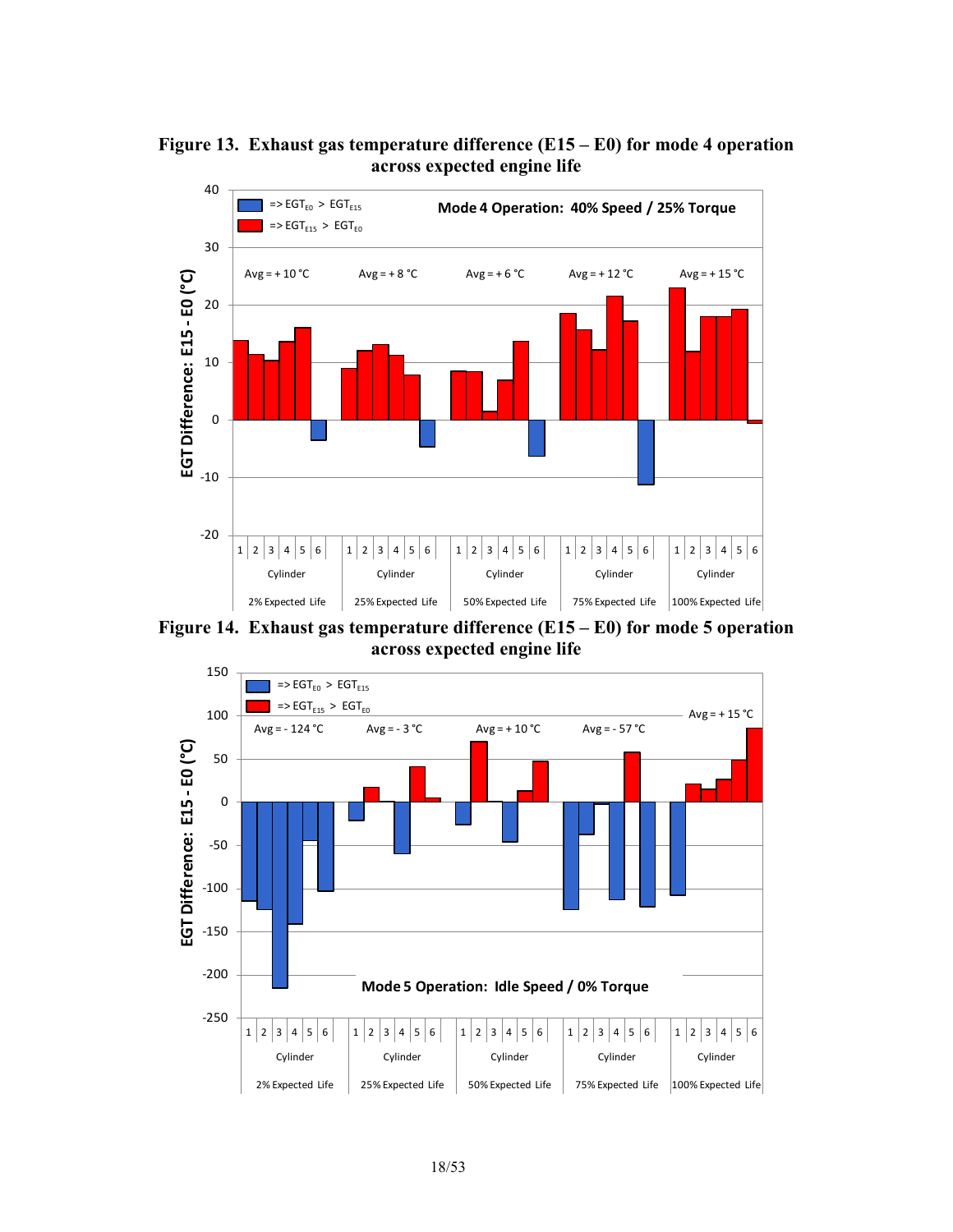### **Hard Starting**

Throughout the test, the engine exhibited poor starting characteristics on E15 fuel regardless of whether it was starting cold or hot. These characteristics included backfiring, stumbling on start up, dying after initial startup and surging at idle. This is explainable given that the carburetor on this model is set lean to insure emissions compliance. Based on existing consumer feedback associated with this model, additional enleanment caused by E15 would make starting this engine unacceptable to the consumer.

# **Conclusions**

While this laboratory test on this one engine showed measurable differences between the two fuels, these differences are slight. While there was no noticeable mechanical damage to the engine, it is noteworthy that overall total emissions performance degraded faster than expected. It would be unwise to draw too many conclusions from a sample of one engine subjected to an ideal laboratory test.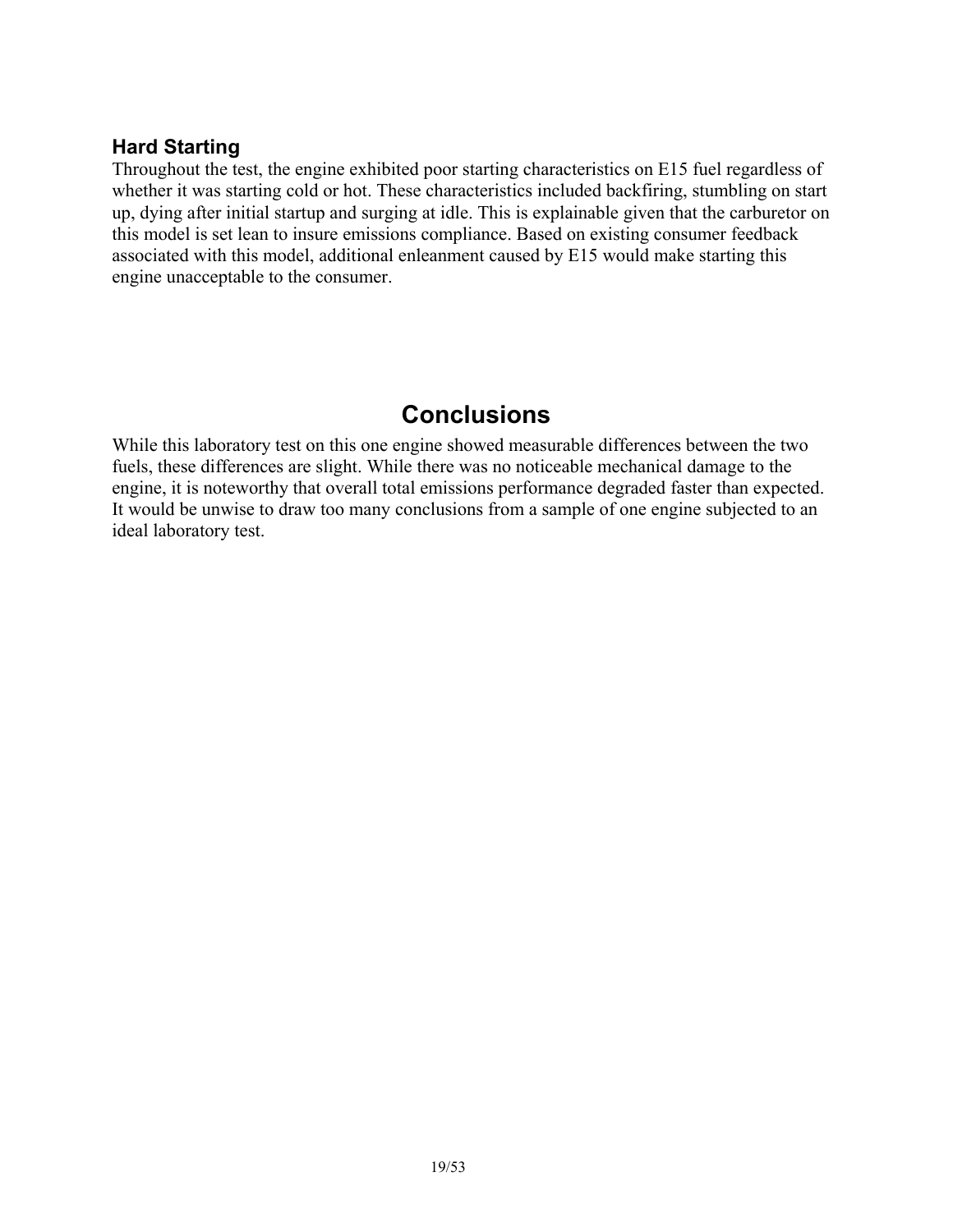# **Appendix I**

# **ICOMIA Fast Cycle Explanation**

|            | Icomia_fast cycle |                        |                                  |         |         |         |               |                                     | Full Icomia cycle |                                              |              |                                              |
|------------|-------------------|------------------------|----------------------------------|---------|---------|---------|---------------|-------------------------------------|-------------------|----------------------------------------------|--------------|----------------------------------------------|
|            |                   |                        | ramp s                           | stage s | total s | % basis | $\frac{9}{6}$ |                                     |                   | %                                            | <b>Hours</b> |                                              |
| <b>WOT</b> | M <sub>1</sub>    | 4400                   | 15                               | 93      | 108     | 4.6%    | 9.3%          |                                     | M1                | 6.0%                                         | 28.8         | The full 480 cycle yields<br>28.8 hrs of WOT |
|            | M <sub>2</sub>    | 3520                   | $\overline{15}$                  | 237     | 252     | 10.8%   | 21.7%         |                                     | M <sub>2</sub>    | 14.0%                                        | 67.2         |                                              |
|            | M <sub>3</sub>    | 2640                   | 15                               | 255     | 270     | 11.6%   | 23.2%         |                                     | M <sub>3</sub>    | 15.0%                                        | 72           |                                              |
|            | M4                | 1760                   | 15                               | 255     | 270     | 11.6%   | 23.2%         |                                     | M4                | 25.0%                                        | 120          |                                              |
| idle       | M5                | 900                    | 15                               | 510     | 525     | 22.6%   | 22.6%         |                                     | M <sub>5</sub>    | 40.0%                                        | 192          |                                              |
|            | M4                | 1760                   | 15                               | 255     | 270     | 11.6%   |               |                                     |                   | 100.0%                                       | 480          |                                              |
|            | M <sub>3</sub>    | 2640                   | 15                               | 255     | 270     | 11.6%   |               |                                     |                   |                                              |              |                                              |
|            | M <sub>2</sub>    | 3520                   | 15                               | 237     | 252     | 10.8%   |               |                                     |                   | Note, at the three higher speeds the         |              |                                              |
| <b>WOT</b> | M1                | 4400                   | $\overline{15}$                  | 93      | 108     | 4.6%    |               |                                     |                   | accumulated time is a larger percentage then |              |                                              |
|            |                   |                        |                                  |         |         | 100.0%  |               |                                     | the 480 hr test   |                                              |              |                                              |
|            | $216$ sec         |                        | M <sub>1</sub>                   |         | 2325    | sec     |               |                                     |                   |                                              |              |                                              |
|            | $0.06$ hrs        |                        |                                  |         | 38.75   | min     |               |                                     |                   |                                              |              |                                              |
|            | 480 cycles        |                        |                                  |         | 0.65    | hrs     |               |                                     |                   |                                              |              |                                              |
|            | $103680$ seconds  |                        |                                  |         |         |         |               |                                     |                   |                                              |              |                                              |
|            | 28.8 hrs.         |                        | M <sub>1</sub>                   |         | 30.97   |         |               | 20 The bulk of the time is borrowed |                   |                                              |              |                                              |
|            | $310$ hrs         |                        | <b>Test Time</b>                 |         | 31      |         | from idle     |                                     |                   |                                              |              |                                              |
|            |                   |                        |                                  |         |         |         |               |                                     |                   |                                              |              |                                              |
|            |                   |                        | The fast cycle is run until 28.8 |         |         |         |               |                                     |                   |                                              |              |                                              |
|            |                   | hrs of WOT is achieved |                                  |         |         |         |               |                                     |                   |                                              |              |                                              |
|            |                   |                        |                                  |         |         |         |               |                                     |                   |                                              |              |                                              |
|            |                   |                        |                                  |         |         |         |               |                                     |                   |                                              |              |                                              |
|            |                   |                        | Full cycle Fast cycle            |         |         |         |               |                                     |                   |                                              |              |                                              |
| <b>WOT</b> | M <sub>1</sub>    | 6.0%                   | 9.3%                             |         |         |         |               |                                     |                   |                                              |              |                                              |

|     |       | $9.3\%$ |
|-----|-------|---------|
| M2. | 14.0% | 21.7%   |
| MЗ  | 15.0% | 23.2%   |
| M4  | 25.0% | 23.2%   |
| M5. | 40.0% | 22.6%   |
|     | M1    | $6.0\%$ |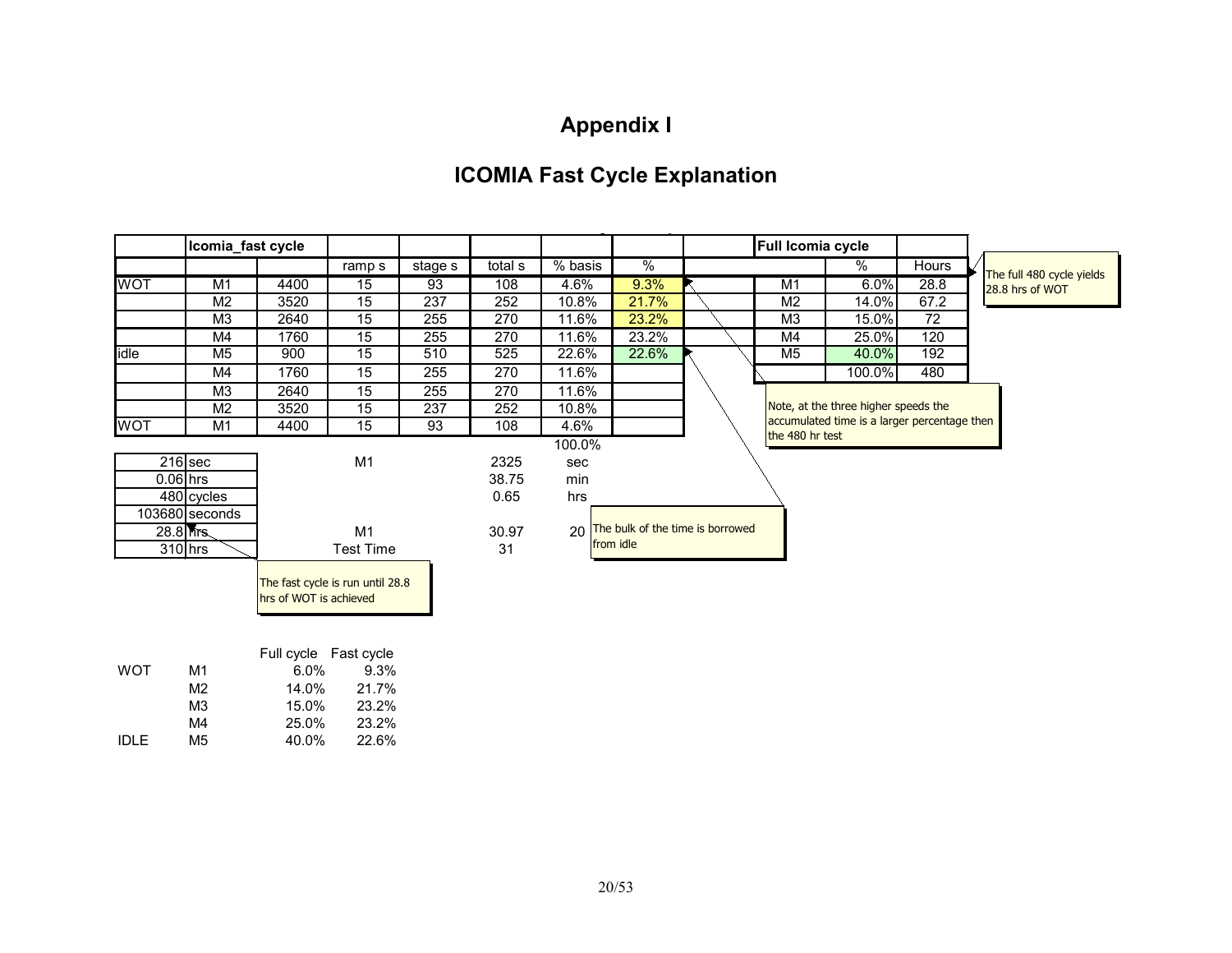# **Appendix II**

# **Test Fuel Characteristics Indolene (E-0)**

# **Haltermann**

| <b>EPA TIER II EEE</b><br><b>FEDERAL REGISTER</b><br><b>METHOD</b><br><b>UNITS</b><br>°F<br>۰F<br>۰F<br>°F<br>°F<br>°F<br>°F<br>°F<br>°F | MIN<br>75<br>120<br>200                                                                                                                                                   | <b>HALTERMANN Specs</b><br><b>TARGET</b> | Tank No.:<br><b>Analysis Date:</b><br>MAX<br>95<br>135                       | FAX: (281) 457-1469<br>Johann Haltermann Ltd.<br>Batch No.: YD2621LT10<br><b>MTS</b><br>107<br>4/27/2010<br><b>RESULTS</b><br>84<br>111 |
|------------------------------------------------------------------------------------------------------------------------------------------|---------------------------------------------------------------------------------------------------------------------------------------------------------------------------|------------------------------------------|------------------------------------------------------------------------------|-----------------------------------------------------------------------------------------------------------------------------------------|
|                                                                                                                                          |                                                                                                                                                                           |                                          |                                                                              |                                                                                                                                         |
|                                                                                                                                          |                                                                                                                                                                           |                                          |                                                                              |                                                                                                                                         |
|                                                                                                                                          |                                                                                                                                                                           |                                          |                                                                              |                                                                                                                                         |
|                                                                                                                                          |                                                                                                                                                                           |                                          |                                                                              |                                                                                                                                         |
|                                                                                                                                          |                                                                                                                                                                           |                                          |                                                                              |                                                                                                                                         |
|                                                                                                                                          |                                                                                                                                                                           |                                          |                                                                              |                                                                                                                                         |
|                                                                                                                                          |                                                                                                                                                                           |                                          |                                                                              |                                                                                                                                         |
|                                                                                                                                          |                                                                                                                                                                           |                                          |                                                                              |                                                                                                                                         |
|                                                                                                                                          |                                                                                                                                                                           |                                          |                                                                              |                                                                                                                                         |
|                                                                                                                                          |                                                                                                                                                                           |                                          |                                                                              |                                                                                                                                         |
|                                                                                                                                          |                                                                                                                                                                           |                                          |                                                                              | 125                                                                                                                                     |
|                                                                                                                                          |                                                                                                                                                                           |                                          |                                                                              | 147                                                                                                                                     |
|                                                                                                                                          |                                                                                                                                                                           |                                          |                                                                              | 171                                                                                                                                     |
|                                                                                                                                          |                                                                                                                                                                           |                                          |                                                                              | 200                                                                                                                                     |
|                                                                                                                                          |                                                                                                                                                                           |                                          | 230                                                                          | 221                                                                                                                                     |
|                                                                                                                                          |                                                                                                                                                                           |                                          |                                                                              | 233                                                                                                                                     |
|                                                                                                                                          |                                                                                                                                                                           |                                          |                                                                              | 244                                                                                                                                     |
| °F                                                                                                                                       |                                                                                                                                                                           |                                          |                                                                              | 266                                                                                                                                     |
| °F                                                                                                                                       | 305                                                                                                                                                                       |                                          | 325                                                                          | 318                                                                                                                                     |
| °F                                                                                                                                       |                                                                                                                                                                           |                                          |                                                                              | 335                                                                                                                                     |
| °F                                                                                                                                       |                                                                                                                                                                           |                                          | 415                                                                          | 392                                                                                                                                     |
| vol %                                                                                                                                    |                                                                                                                                                                           | Report                                   |                                                                              | 97.7                                                                                                                                    |
| vol %                                                                                                                                    |                                                                                                                                                                           | Report                                   |                                                                              | 1.1                                                                                                                                     |
| vol %                                                                                                                                    |                                                                                                                                                                           | Report                                   |                                                                              | 1.2                                                                                                                                     |
| °API<br><b>ASTM D4052</b>                                                                                                                | 58.7                                                                                                                                                                      |                                          | 61.2                                                                         | 59.2                                                                                                                                    |
|                                                                                                                                          | 0.734                                                                                                                                                                     |                                          | 0.744                                                                        | 0.741                                                                                                                                   |
| <b>ASTM D4052</b><br>kg/l                                                                                                                |                                                                                                                                                                           |                                          |                                                                              |                                                                                                                                         |
|                                                                                                                                          |                                                                                                                                                                           |                                          |                                                                              | 8.9                                                                                                                                     |
|                                                                                                                                          |                                                                                                                                                                           |                                          |                                                                              | 0.8646                                                                                                                                  |
|                                                                                                                                          |                                                                                                                                                                           |                                          |                                                                              | 0.8611                                                                                                                                  |
|                                                                                                                                          |                                                                                                                                                                           |                                          |                                                                              | 0.1360                                                                                                                                  |
|                                                                                                                                          |                                                                                                                                                                           |                                          |                                                                              | 1.881                                                                                                                                   |
|                                                                                                                                          |                                                                                                                                                                           |                                          |                                                                              | 14.628                                                                                                                                  |
| ASTM D4815                                                                                                                               |                                                                                                                                                                           |                                          |                                                                              | < 0.01                                                                                                                                  |
| ASTM D5453                                                                                                                               |                                                                                                                                                                           |                                          |                                                                              | 0.0034                                                                                                                                  |
| <b>ASTM D3237</b>                                                                                                                        |                                                                                                                                                                           |                                          |                                                                              | < 0.004                                                                                                                                 |
| <b>ASTM D3231</b>                                                                                                                        |                                                                                                                                                                           |                                          |                                                                              | < 0.001                                                                                                                                 |
| mg/kg                                                                                                                                    |                                                                                                                                                                           |                                          | 4                                                                            | <1                                                                                                                                      |
| <b>ASTM D1319</b><br>vol %                                                                                                               |                                                                                                                                                                           |                                          |                                                                              | 28                                                                                                                                      |
| vol %<br><b>ASTM D1319</b>                                                                                                               |                                                                                                                                                                           |                                          | 10                                                                           | $\Omega$                                                                                                                                |
| vol %<br>ASTM D1319                                                                                                                      |                                                                                                                                                                           | Report                                   |                                                                              | 72                                                                                                                                      |
| ASTM D5452<br>mg/l                                                                                                                       |                                                                                                                                                                           |                                          | 1                                                                            | 0.7                                                                                                                                     |
| minutes<br>ASTM D525                                                                                                                     | 240                                                                                                                                                                       |                                          |                                                                              | $1000+$                                                                                                                                 |
| ASTM D130                                                                                                                                |                                                                                                                                                                           |                                          | 1                                                                            | la                                                                                                                                      |
| ASTM D381                                                                                                                                |                                                                                                                                                                           |                                          | 5                                                                            | 1.0                                                                                                                                     |
| ASTM E191                                                                                                                                | 2401                                                                                                                                                                      |                                          | 2441                                                                         | 2417                                                                                                                                    |
| ASTM E191                                                                                                                                |                                                                                                                                                                           | Report                                   |                                                                              | 0.9996                                                                                                                                  |
| <b>ASTM D2699</b>                                                                                                                        | 96.0                                                                                                                                                                      |                                          |                                                                              | 97.2                                                                                                                                    |
| ASTM D2700                                                                                                                               |                                                                                                                                                                           |                                          |                                                                              | 89.0                                                                                                                                    |
|                                                                                                                                          |                                                                                                                                                                           |                                          |                                                                              | 8.2                                                                                                                                     |
|                                                                                                                                          |                                                                                                                                                                           |                                          |                                                                              | 18492                                                                                                                                   |
|                                                                                                                                          |                                                                                                                                                                           |                                          |                                                                              | 18374                                                                                                                                   |
|                                                                                                                                          |                                                                                                                                                                           | Report                                   |                                                                              |                                                                                                                                         |
| ASTM E191<br>ASTM E191<br>ASTM E191<br><b>ASTM 5184</b><br>ASTM D240                                                                     | ASTM D5191<br>psi<br>ASTM D3343<br>wt fraction<br>wt fraction<br>wt fraction<br>mole/mole<br>wt%<br>wt %<br>g/gal<br>g/gal<br>mg/100mis<br>ASTM D3338<br>btu/lb<br>btu/lb | 8.7<br>0.0025<br>7.5                     | Report<br>Report<br>Report<br>Report<br>Report<br>Report<br>Report<br>Report | 9.2<br>0.05<br>0.0035<br>0.01<br>0.005<br>35                                                                                            |

ANALYST\_PLVPH/DIX/GP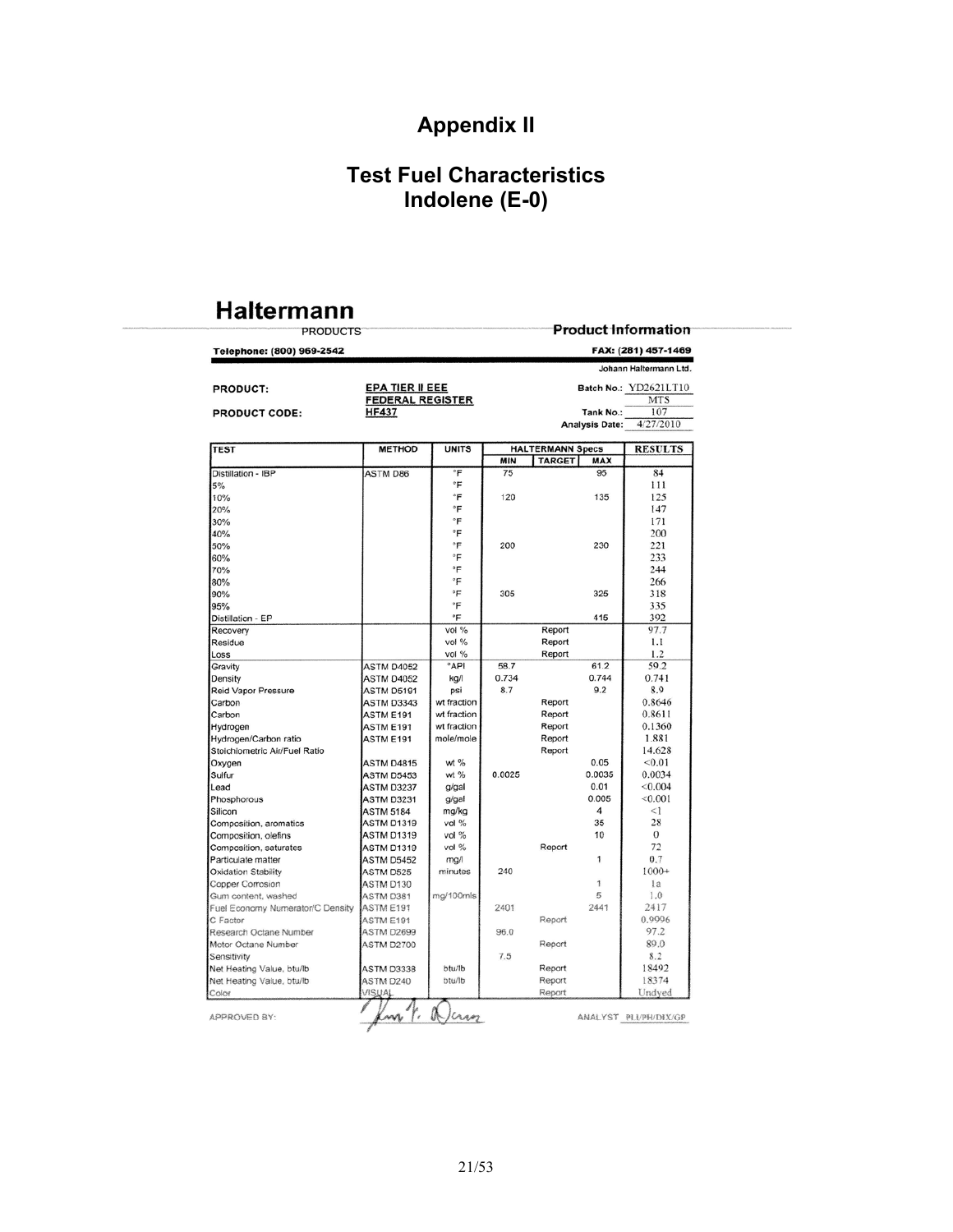# **Appendix II**

### **Test Fuel Characteristics**

### **E-15**

# **Fuels Analysis for Volvo Penta Marine Engine Durability**

**(All Samples are Nominal E15 - Blended On-Site at Volvo)**

|         |             |            |            |      |                          |      |           | Mol.<br>W <sub>t</sub> | 12.0107 | .00794 | 15.9994 | EtOH O%: | 0.347296 |     |     |
|---------|-------------|------------|------------|------|--------------------------|------|-----------|------------------------|---------|--------|---------|----------|----------|-----|-----|
| Smpl    | <b>EtOH</b> | <b>RVP</b> | <b>LHV</b> |      | <b>RON</b><br><b>MON</b> |      | $(R+M)/2$ |                        | Sulfur  | SG     | ⌒<br>u  |          |          | H:C | O:C |
| No.     | $(vol-% )$  | (psi)      | (BTU/lbm)  |      |                          |      | (ppm)     | (@ 60F)                | (wť     | (wt)   | (wt)    |          |          |     |     |
| Batch   | 14.8164     | 7.36       | 17426      | 99.6 | 87.2                     | 93.4 | 25.4      | 0.7534                 | 0.8073  | 0.1348 | 0.0542  | .990     | 0.050421 |     |     |
| Batch 2 | 15.2922     | 9.07       | 17471      | 99.5 | 87.7                     | 93.6 | 22.7      | 0.7442                 | 0.8096  | 0.1365 | 0.0567  | 2.009    | 0.052534 |     |     |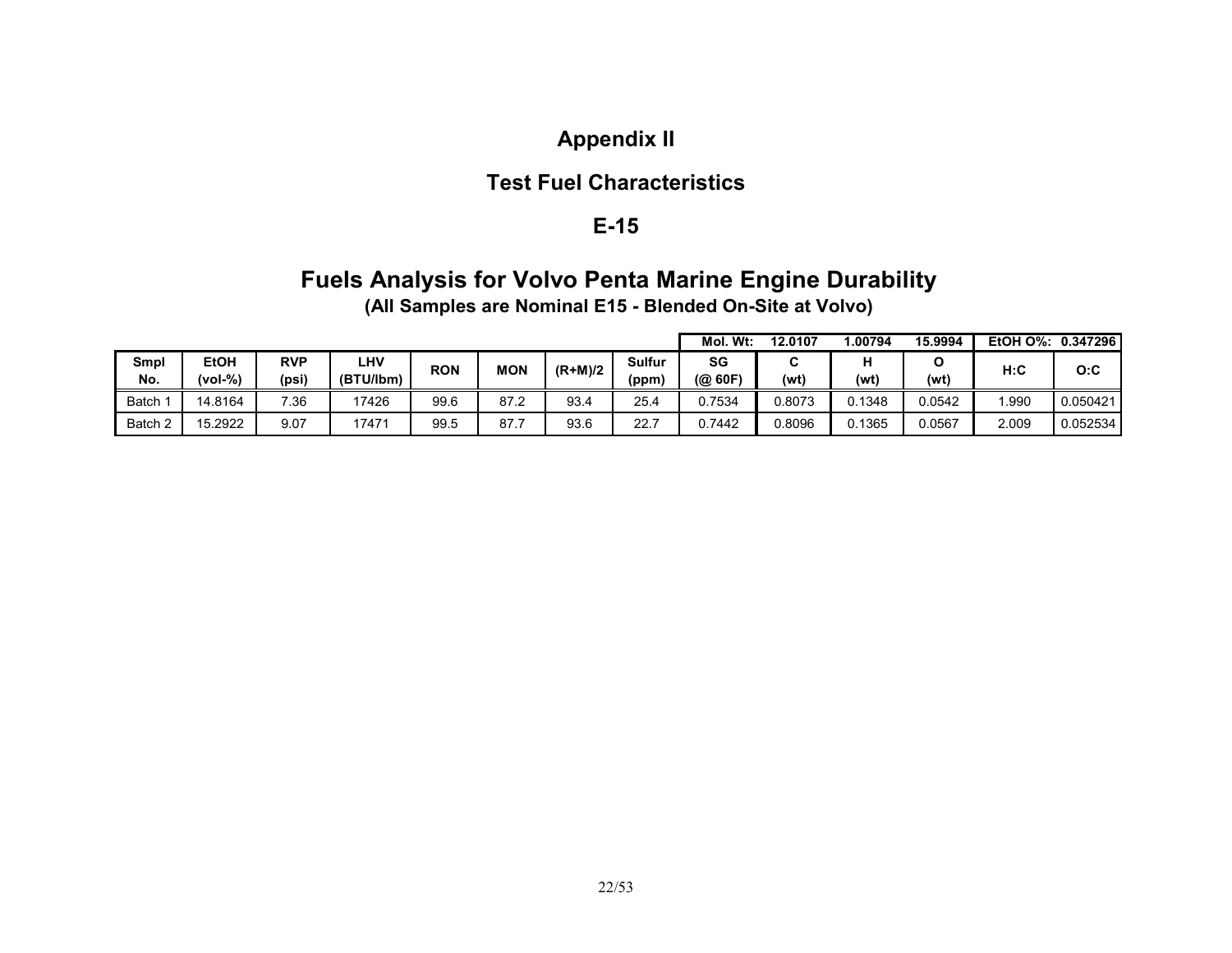**Appendix III**

**Engine Dynamometer Data Sheets**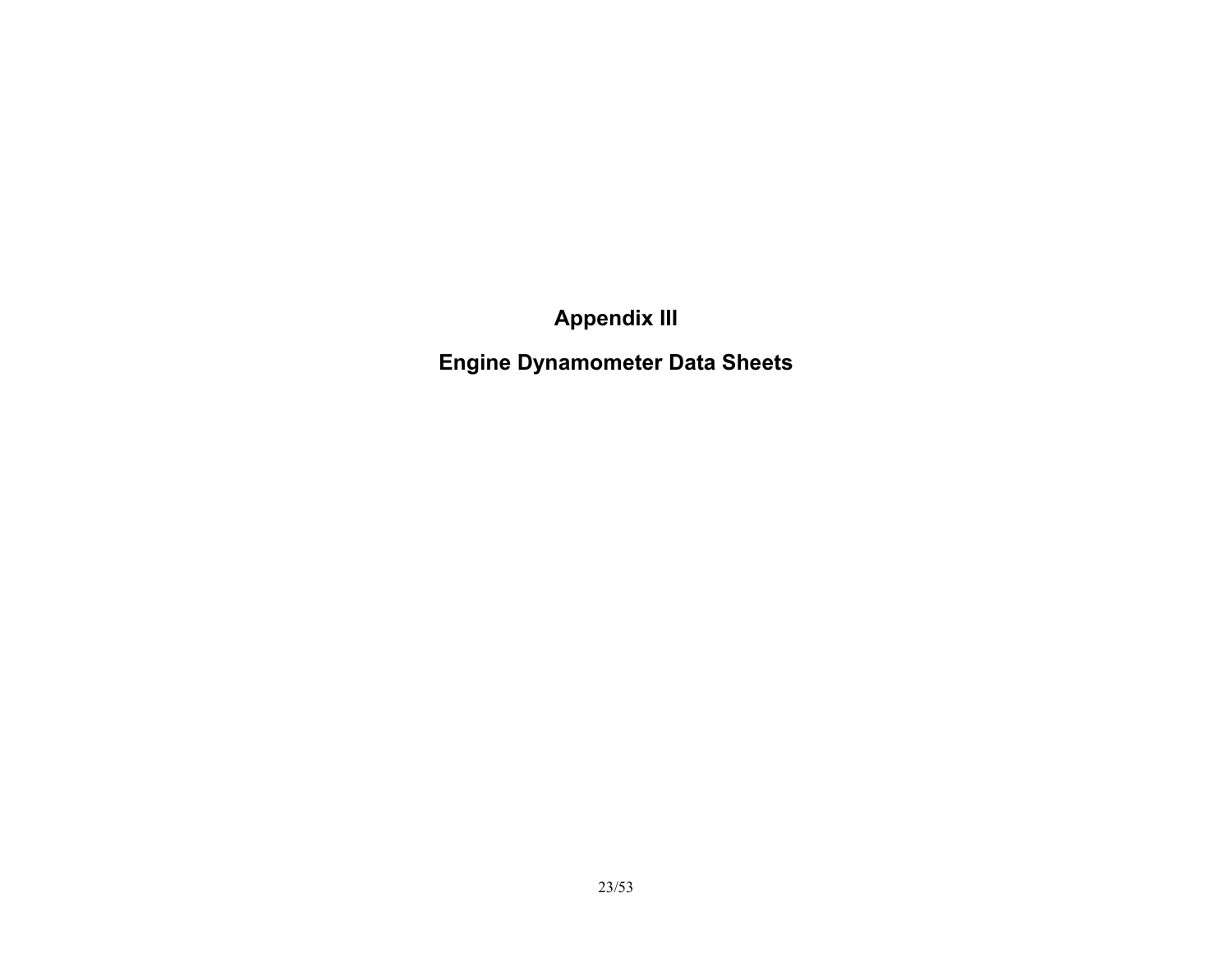| Date          |       | Obsi  | angle<br>ottle | speed | TestCell<br>Bar        | kgh        | estCell<br>푽 | estCell<br>Temp | emp.<br>g | Humidity<br>ctual<br>╭ | S    | $\sim$<br>ğ | ecat<br>舌 | ð      | Emissions_Lambda | FuelRail<br>$\sim$ | ater | Press<br>ᄛ | mo<br>H<br>Coun<br>Eng | actor <sub>.</sub><br>ection<br>Corre | Pow<br>Š    | Torque<br>ected        | Intake | ater<br><b>Alddn</b><br>S | Block<br>Water_ | ā.    | EGT. | EGT | ਨੋਂ<br>EGT | ĒΘ  | ġ   | EGT |
|---------------|-------|-------|----------------|-------|------------------------|------------|--------------|-----------------|-----------|------------------------|------|-------------|-----------|--------|------------------|--------------------|------|------------|------------------------|---------------------------------------|-------------|------------------------|--------|---------------------------|-----------------|-------|------|-----|------------|-----|-----|-----|
|               |       | Nm    | %              | rpm   | kPa                    | kg/h       | %            | °C              | °C        | $\%$                   | $\%$ | %           | ppm       | ppm    |                  | kPa                | kPa  | kPa        |                        |                                       | kW          | Nm                     | °C     | °C                        | °C              | °C    | °C   | ℃   | °C         | °C  | °C  | °C  |
| 10/8/10       | 24:12 | 0.2   | 0.0            | 895   | 101.73                 | 1.82       | 33.4         | 26.3            | 23.5      | 35.2                   | 3.0  | 6.7         | 0.9       | 33.4   | 1.5              | 44.5               | 71.4 | 305.6      | 10                     | 0.983                                 | 0.02        | 0.19                   | 26     | 22.3                      | 53.4            | 69.1  | 303  | 409 | 75         | 364 | 286 | 356 |
| 10/8/10       | 32:42 |       | 326.6 100.0    | 4400  | 101.71 45.57 25.0      |            |              | 28.8            | 23.4      | 35.6                   | 4.0  | 12.5        | 456.8     | 1464.6 | 0.9              | 39.9               | 23.3 | 335.0      | 10                     |                                       |             | 0.989 148.83 323.00    | 30     | 20.1                      | 63.4            | 122.5 | 737  | 693 | 715        | 718 | 706 | 674 |
| 10/8/10 33:42 |       |       | 327.0 100.0    | 4400  | 101.71 45.21 25.3      |            |              | 28.8            |           | 23.3 35.5              | 4.0  | 12.5        | 461.1     | 1476.3 | 0.9              | 39.2               |      | 23.3 333.1 | 10                     |                                       |             | 0.989 148.93 323.21    | 30     | 20.2                      | 63.6            | 123.5 | 737  | 691 | 714        | 721 | 703 | 675 |
| 10/8/10 34:42 |       |       | 326.8 100.0    |       | 4398 101.71 46.03 26.3 |            |              | 29.0            |           | 23.3 35.5              | 4.0  | 12.5        | 459.2     | 1465.2 | 0.9              | 38.8               | 23.2 | 332.1      | 10                     |                                       |             | 0.989 148.93 323.22 29 |        | 20.6                      | 63.8            | 124.3 | 735  | 692 | 712        | 719 | 702 | 675 |
| 10/8/10 43:12 |       | 234.1 | 33.6           | 3520  | 101.72 24.97 24.4      |            |              | 29.6            |           | 23.3 35.3              | 0.4  | 14.0        | 286.2     | 2115.0 | 1.0              | 39.6               | 34.2 | 342.5 11   |                        |                                       |             | 0.988 85.26 231.29     | 30     | 21.5                      | 60.8            | 109.5 | 730  | 725 | 684        | 683 | 697 | 697 |
| 10/8/10 44:12 |       | 233.5 | 33.6           | 3522  | 101.72 24.08 25.2 29.6 |            |              |                 |           | 23.3 35.2              | 0.4  | 14.0        | 277.5     | 2101.2 | 1.0              | 41.0               | 34.2 | 343.2 11   |                        |                                       |             | 0.988 85.04 230.70     | 29     | 21.4                      | 61.0            | 109.1 | 733  | 725 | 682        | 683 | 696 | 698 |
| 10/8/10 45:12 |       | 234.1 | 33.8           | 3522  | 101.72 24.49 25.6      |            |              | 29.7            | 23.3      | 35.1                   | 0.4  | 14.0        | 274.8     | 2107.2 | 1.0              | 40.8               | 34.2 | 343.9 11   |                        |                                       |             | 0.988 85.26 231.30     | -29    | 21.3                      | 60.8            | 108.8 | 731  | 726 | 680        | 681 | 695 | 696 |
| 10/8/10 53:42 |       | 151.2 | 19.5           | 2639  | 101.73 13.39 26.5      |            |              | 29.8            | 23.2      | 35.1                   | 0.1  | 13.8        | 169.2     | 1098.3 | 1.1              | 42.4               | 45.2 | 344.5 11   |                        |                                       |             | 0.987 41.26 149.23     | 29     | 21.4                      | 58.7            | 95.9  | 698  | 684 | 642        | 645 | 665 | 666 |
| 10/8/10 54:42 |       | 153.1 | 19.4           | 2639  | 101.72 13.50 26.3      |            |              | 29.8            | 23.2      | 35.1                   | 0.1  | 13.7        | 171.0     | 1104.7 | 1.1              | 43.1               | 45.2 | 345.2 11   |                        | 0.987                                 |             | 41.77 151.07           | 28     | 21.4                      | 58.8            | 95.4  | 695  | 684 | 641        | 645 | 664 | 664 |
| 10/8/10 55:42 |       | 151.3 | 19.6           | 2639  | 101.73                 | 13.34 26.0 |              | 29.9            | 23.2      | 35.2                   | 0.1  | 13.7        | 173.1     | 1104.7 | 1.1              | 42.8               | 45.3 | 345.8 11   |                        | 0.987                                 | 41.28       | 149.33                 | 29     | 21.1                      | 58.6            | 95.2  | 697  | 685 | 643        | 645 | 663 | 665 |
| 10/8/10 04:12 |       | 81.5  | 9.8            | 1761  | 101.73                 | 6.53       | 26.2         | 29.6            | 23.2      | 35.6                   | -1.5 | 13.9        | 514.0     | 342.2  | 1.0              | 42.8               | 59.6 | 325.2      | 11                     | 0.985                                 | 14.79       | 80.24                  | 27     | 20.6                      | 55.9            | 83.9  | 595  | 629 | 539        | 573 | 597 | 609 |
| 10/8/10 05:12 |       | 81.8  | 9.4            | 1758  | 101.73                 | 5.86       | 27.1         | 29.7            | 23.2      | 35.4                   | 1.5  | 13.9        | 510.0     | 324.4  | 1.0              | 47.6               | 59.6 | 326.1      | 11                     |                                       | 0.986 14.85 | 80.57                  | 28     | 20.7                      | 55.9            | 83.4  | 595  | 629 | 539        | 573 | 597 | 607 |
| 10/8/10 06:12 |       | 82.0  | 9.2            | 1761  | 101.73                 | 6.63       | 26.6         | 29.8            | 23.2      | 35.3                   | 1.5  | 13.9        | 517.1     | 336.6  | 1.0              | 40.6               | 59.7 | 328.6 11   |                        | 0.985                                 | 14.89       | 80.82                  | 27     | 20.6                      | 55.9            | 82.9  | 596  | 629 | 540        | 572 | 597 | 610 |
| 10/8/10 14:17 |       | 0.3   | 0.0            | 913   | 101.72                 | 1.91       | 33.0         | 27.1            | 23.1      | 35.6                   | 3.7  | 12.0        | 2817.9    | 29.5   | 0.9              | 47.9               | 71.6 | 301.0      | 11                     | 0.984                                 | 0.03        | 0.31                   | 26     | 20.3                      | 53.6            | 72.1  | 301  | 348 | 60         | 275 | 321 | 286 |
| 10/8/10 15:17 |       | 0.3   | 0.0            | 898   | 101.72                 | 1.90       | 33.1         | 27.0            | 23.1      | 35.6                   | 3.7  | 12.1        | 2564.3    | 29.8   | 0.9              | 47.8               | 71.6 | 301.7      | 11                     | 0.984                                 | 0.03        | 0.29                   | 26     | 20.2                      | 53.3            | 71.4  | 307  | 346 | 62         | 248 | 346 | 304 |
| 10/8/10 16:17 |       | 0.3   | 0.0            | 896   | 101.72                 | 1.88       | 33.3         | 26.8            | 23.1      | 35.7                   | 3.6  | 12.1        | 2704.8    | 29.3   | 0.9              | 47.7               | 71.7 | 302.0      | 11                     | 0.984                                 | 0.03        | 0.30                   | 26     | 20.2                      | 53.1            | 70.7  | 306  | 347 | 63         | 243 | 339 | 322 |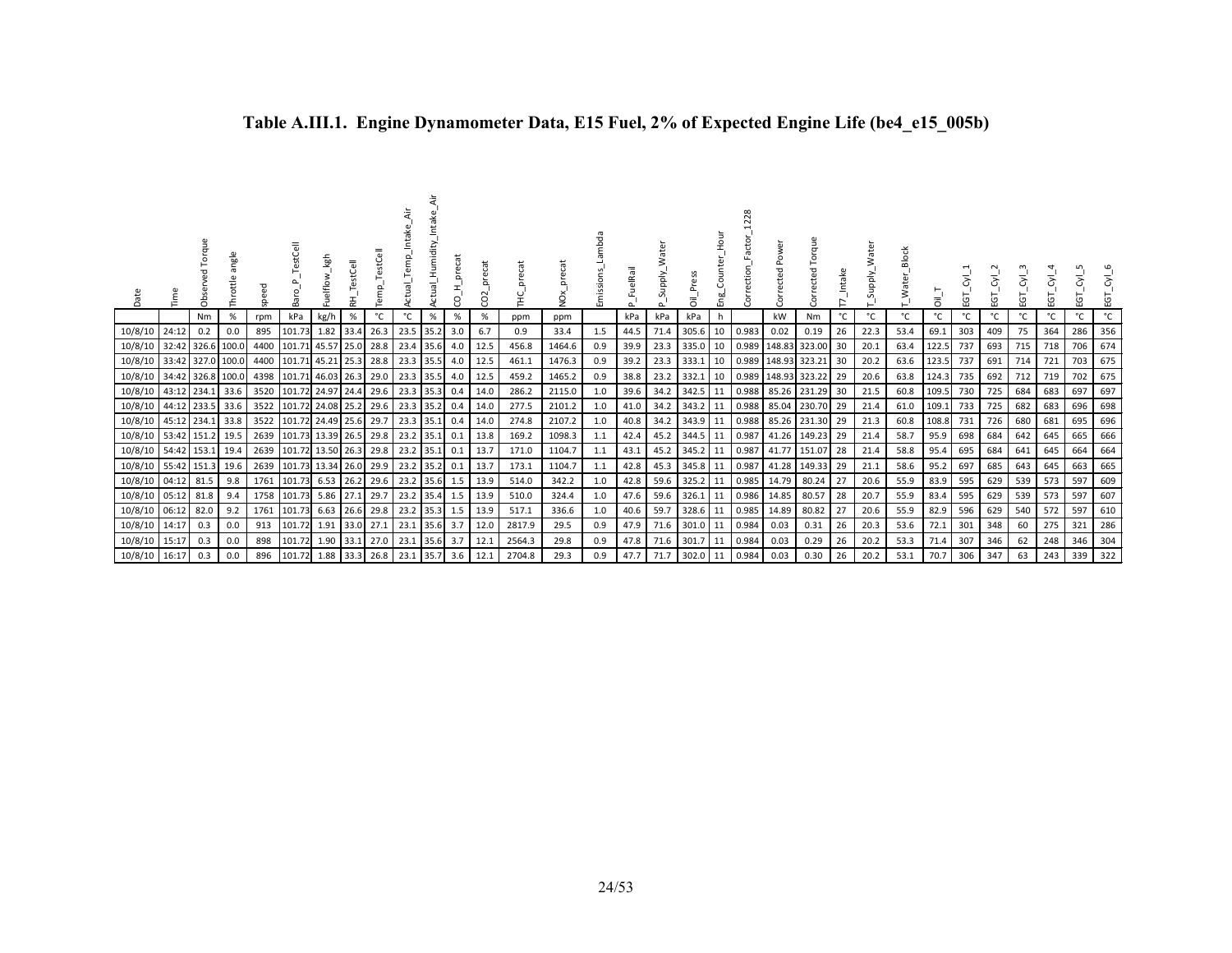| Date          | Ĕ     | Obs        | angle<br>Throttle | speed | TestCell<br>Baro                 | Fuelflow_kgh                     | TestCell<br>꾿 | _TestCell<br>Temp <sub>.</sub> | Intake<br>Actual_Temp | Humidity | precat<br>8 | precat<br>$\sim$<br>g | precat<br>ں<br>H | ğ      | mbda<br>Emissions | FuelRail<br>$\sim$ | ater<br>Supply.<br>$\Delta$ | 등             | Hour<br>Eng.<br>E | <b>Corp</b> | Corrected Pow       | orque<br>⊢<br>Corrected | Intake |      | <b>Block</b><br>$\frac{1}{2}$ Water | $\frac{1}{2}$ | EGT | EGT. | EGT. | EGT. | ΞGΤ | ਣੰ<br>EGT |
|---------------|-------|------------|-------------------|-------|----------------------------------|----------------------------------|---------------|--------------------------------|-----------------------|----------|-------------|-----------------------|------------------|--------|-------------------|--------------------|-----------------------------|---------------|-------------------|-------------|---------------------|-------------------------|--------|------|-------------------------------------|---------------|-----|------|------|------|-----|-----------|
|               |       | Nm         | %                 | rpm   | kPa                              | kg/h                             | %             | °C                             | °C                    | $\%$     | %           | %                     | ppm              | ppm    |                   | kPa                | kPa                         | kPa           | h                 |             | kW                  | Nm                      | °C     | °C   | °C                                  | °C            | °C  | °C   | °C   | °C   | °c  | °C        |
| 10/8/10       | 17:07 | 0.3        | 0.0               | 897   | 101.72                           | 1.87                             | 33.5          |                                | 26.8 23.1 35.6        |          | 0.0         | 0.1                   | 3.9              | 2.8    | 142.1             | 47.5               | 71.7                        | $302.5$ 11    |                   | 0.984       | 0.03                | 0.30                    | 26.1   | 20.1 | 53.0                                | 70.3          | 315 | 361  | 63   | 264  | 323 | 309       |
| 10/8/10       | 25:37 | 326.2      | 100.0             | 4399  |                                  | 101.70 46.00                     | 29.6          | 29.2                           | 23.1 36.2             |          | 4.1         | 12.5                  | 476.9            | 1388.5 | 0.9               | 36.6               | 24.1                        | 333.3 11      |                   |             | 0.991 148.94 323.25 |                         | 30.1   | 19.7 | 63.2                                | 122.5         | 736 | 691  | 707  | 718  | 701 | 678       |
| 10/8/10       | 26:37 | 325.9      | 100.0             | 4400  | 101.70 46.14 29.4                |                                  |               |                                | 29.3 23.1 36.3        |          | 4.1         | 12.4                  | 475.3            | 1376.0 | 0.9               | 36.9               | 24.0                        | 331.6 11      |                   |             | 0.992 148.94 323.23 |                         | 29.6   | 20.0 | 63.5                                | 123.4         | 735 | 695  | 706  | 720  | 700 | 671       |
| 10/8/10       | 27:37 | 326.0      | 100.0             | 4399  |                                  | 101.70 46.03 29.5 29.5 23.1 36.3 |               |                                |                       |          | 4.1         | 12.4                  | 471.0            | 1371.9 | 0.9               | 37.2               | 23.8                        | $330.5$ 11    |                   |             | 0.992 149.01 323.39 |                         | 29.9   | 20.5 | 63.6                                | 124.1         | 734 | 692  | 704  | 720  | 700 | 675       |
| 10/8/10       | 36:07 | 233.9      | 33.6              | 3522  | 101.70 24.21 29.3                |                                  |               | 30.0                           | 23.1 36.6             |          | 0.5         | 14.1                  | 301.6            | 2077.9 | 1.0               | 40.4               | 34.4                        | 340.4 11      |                   | 0.991       |                     | 85.47 231.87            | 28.9   | 21.5 | 60.9                                | 109.7         | 728 | 726  | 682  | 683  | 699 | 697       |
| 10/8/10       | 37:07 | 233.9 32.9 |                   | 3519  |                                  | 101.70 24.82 29.2 30.0 23.1 36.7 |               |                                |                       |          | 0.5         | 14.1                  | 305.7            | 2068.8 | 1.0               | 38.4               | 34.4                        | 341.1 11      |                   | 0.991       |                     | 85.44 231.80            | 29.2   | 21.6 | 61.1                                | 109.3         | 729 | 724  | 681  | 680  | 698 | 697       |
| 10/8/10       | 38:07 | 233.7      | 32.4              | 3520  | 101.70 24.38 29.3 30.1           |                                  |               |                                | 23.1 36.7             |          | 0.5         | 14.1                  | 304.9            | 2032.0 | 1.0               | 39.8               |                             | 34.3 341.7 11 |                   | 0.991       |                     | 85.38 231.63            | 29.5   | 21.7 | 61.0                                | 109.0         | 728 | 725  | 680  | 681  | 698 | 700       |
| 10/8/10       | 46:37 | 151.2      | 19.1              | 2642  | 101.70 13.49 28.8 30.3 23.1 36.6 |                                  |               |                                |                       |          | 0.1         | 13.8                  | 165.2            | 1070.0 | 1.1               | 41.7               | 45.4                        | 343.7         | 12                | 0.990       |                     | 41.40 149.74            | 28.9   | 21.7 | 58.7                                | 95.7          | 695 | 685  | 643  | 649  | 664 | 665       |
| 10/8/10       | 47:37 | 151.6      | 20.1              | 2641  | 101.70 13.28                     |                                  |               |                                | 29.3 30.3 23.1 36.7   |          | 0.1         | 13.7                  | 168.6            | 1078.0 | 1.1               | 42.5               | 45.5                        | 344.5         | 12                | 0.990       |                     | 41.49 150.06            | 28.4   | 21.6 | 58.5                                | 95.4          | 695 | 685  | 643  | 647  | 663 | 661       |
| 10/8/10       | 48:37 | 152.6      | 18.4              | 2641  | 101.70 13.42 29.4 30.3 23.1 36.7 |                                  |               |                                |                       |          | 0.1         | 13.8                  | 167.4            | 1078.4 | 1.1               | 42.2               |                             | 45.5 345.1    | 12                | 0.990       |                     | 41.76 151.03 28.5       |        | 21.4 | 58.5                                | 95.0          | 696 | 685  | 641  | 646  | 660 | 662       |
| 10/8/10       | 57:07 | 82.2       | 8.9               | 1760  | 101.70                           | 6.09                             | 29.1          | 30.2                           | 23.1 36.7             |          | - 1.6       | 13.9                  | 496.8            | 334.2  | 1.0               | 45.9               | 59.7                        | 322.7         | 12                | 0.989       | 14.97               | 81.22                   | 27.8   | 21.2 | 56.4                                | 84.0          | 595 | 629  | 537  | 572  | 599 | 608       |
| 10/8/10       | 58:07 | 81.8       | 8.8               | 1758  | 101.70                           | 6.38                             | 29.6          |                                | 30.2 23.1 36.6        |          | -1.6        | 13.9                  | 498.8            | 329.3  | 1.0               | 41.5               | 59.7                        | 324.4         | 12                |             | 0.989 14.90 80.84   |                         | 28     | 21.0 | 56.2                                | 83.5          | 597 | 629  | 537  | 574  | 601 | 612       |
| 10/8/10       | 59:07 | 81.4       | 9.0               | 1758  | 101.69                           | 6.45                             |               |                                | 28.8 30.2 23.1 36.6   |          | 1.5         | 13.9                  | 499.0            | 330.6  | 1.0               | 42.5               | 59.8                        | 325.6         | 12                | 0.988       | 14.83               | 80.48                   | 27.8   | 21.0 | 56.2                                | 83.1          | 596 | 631  | 537  | 571  | 600 | 608       |
| 10/8/10       | 07:12 | 0.4        | 0.0               | 914   | 101.69                           | 1.90                             |               |                                | 34.7 27.5 23.2 36.9   |          | 3.7         | 12.0                  | 2830.4           | 29.1   | 0.9               | 47.7               | 71.5                        | $300.5$ 12    |                   | 0.987       | 0.03                | 0.35                    | 26.9   | 20.7 | 53.9                                | 72.2          | 294 | 317  | 61   | 270  | 318 | 320       |
| 10/8/10       | 08:12 | 0.3        | 0.0               | 915   | 101.69                           | 1.90                             |               | 34.9 27.4                      | 23.2 36.9             |          | 3.7         | 12.0                  | 2743.2           | 29.0   | 0.9               | 47.6               | 71.6                        | 301.2         | 12                | 0.987       | 0.03                | 0.32                    | 26.9   | 20.6 | 53.7                                | 71.4          | 297 | 347  | 65   | 252  | 338 | 313       |
| 10/8/10 09:12 |       | 0.3        | 0.0               | 895   | 101.69 1.89                      |                                  |               | 34.5 27.4                      | 23.2 36.9             |          | 3.6         | 12.1                  | 2673.5           | 28.8   | 0.9               | 47.4               |                             | 71.6 301.8 12 |                   | 0.986       | 0.03                | 0.29                    | 26.8   | 20.6 | 53.5                                | 70.9          | 296 | 332  | 70   | 251  | 340 | 309       |

# **Table A.III.2. Engine Dynamometer Data, E15 Fuel, 2% of Expected Engine Life (be4\_e15\_006b)**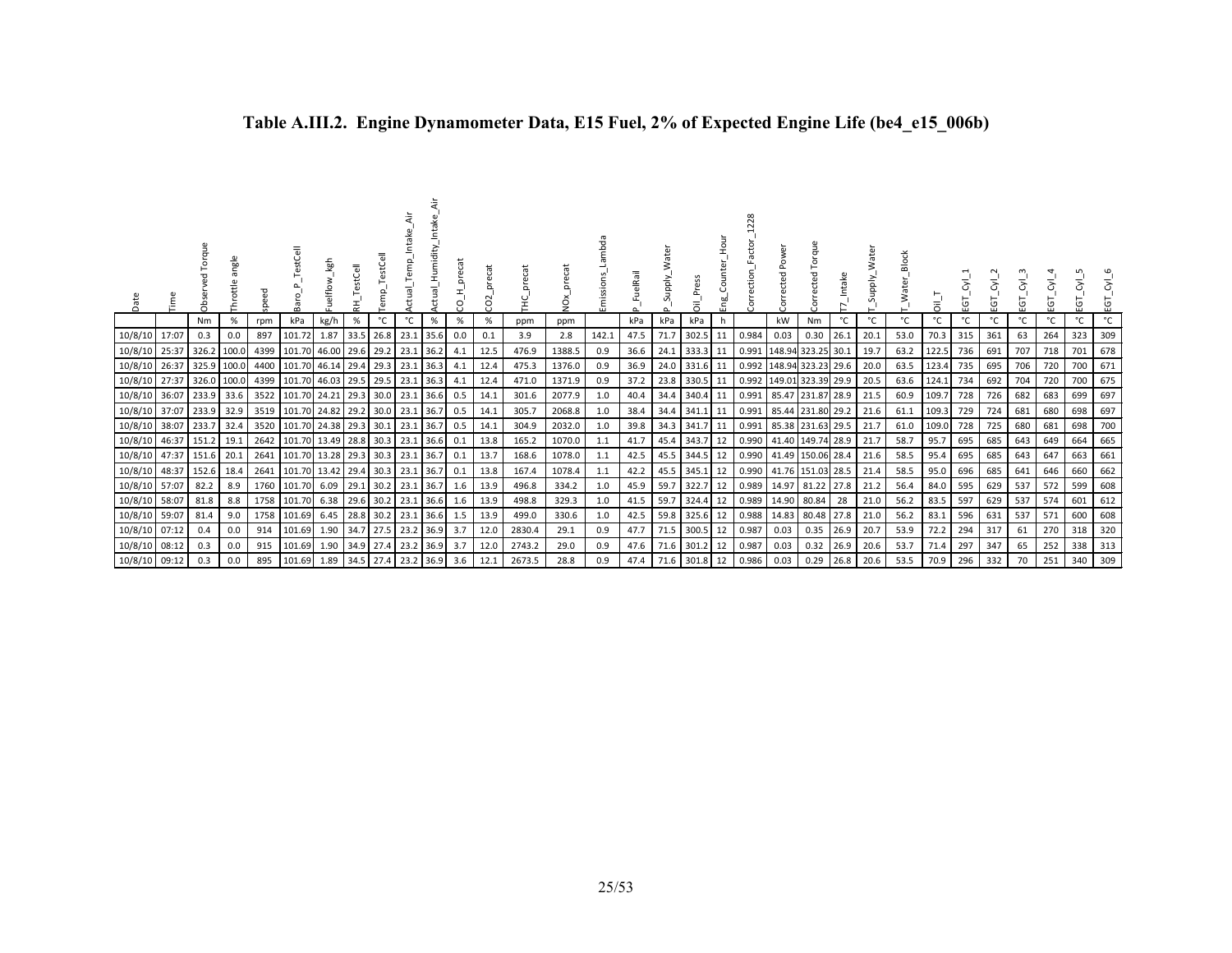| Date          |            | Torque<br>Obse    | angle<br>ottle    | ᄝ<br>āg | estCell<br>ಸ<br>m            | ksh<br>elflow | stCell<br>끉 |      |           | Humidity<br>ರ | precat<br>O<br>Ō | precat<br>$\sim$<br>O | $\overline{\sigma}$<br>prec | š      | mbda<br>missions | uelRail<br><sup>n</sup> | ater<br>≳<br>Supply<br>C. | Press<br>ᄛ |    | actor<br>ction<br>orre | こ<br>è<br>cted<br>O | que<br>cted<br>$\left( \right)$ |     | ater<br>ylddn<br>S. | <b>Block</b><br>ate | ᄛ          | ن   | $\sim$<br>ن | ن   | 5<br>ய | 5<br>111 | ਣ<br>ㅎ |
|---------------|------------|-------------------|-------------------|---------|------------------------------|---------------|-------------|------|-----------|---------------|------------------|-----------------------|-----------------------------|--------|------------------|-------------------------|---------------------------|------------|----|------------------------|---------------------|---------------------------------|-----|---------------------|---------------------|------------|-----|-------------|-----|--------|----------|--------|
|               |            | Nm                | %                 | rpm     | kPa                          | kg/h          | %           | °C   | °C        | $\%$          | %                | $\%$                  | ppm                         | ppm    |                  | kPa                     | kPa                       | kPa        |    |                        | kW                  | Nm                              | °C  | °C                  | °C                  | °C         |     | °C          | °C  | °C     | °c       | °C     |
| 10/8/10       | 10:03      | 0.3               | 0.0               | 891     | 101.68                       | 1.88          | 34.9        | 27.3 | 23.2 36.8 |               | 0.0              | 0.1                   | 3.8                         | 3.0    | 143.5            | 47.0                    | 71.6                      | 302.3      | 12 | 0.987                  | 0.03                | 0.34                            | 27  | 20.5                | 53.5                | 70.3       | 300 | 333         | 87  | 254    | 333      | 263    |
| 10/8/10       |            | 18:33 325.4       | 100.0             | 4399    | 101.65 46.06 28.9            |               |             | 29.9 | 23.1 37.3 |               | 4.1              | 12.5                  | 471.6                       | 1379.3 | 0.9              | 35.8                    | 24.0                      | 331.8      | 12 |                        |                     | 0.995 149.12 323.64             | -31 | 20.3                | 63.7                | 122.6      | 736 | 695         | 706 | 716    | 699      | 674    |
| 10/8/10       |            | 19:33 325.5 100.0 |                   | 4402    | 101.64 45.93 29.3            |               |             | 30.0 | 23.1 37.3 |               | 4.1              | 12.4                  | 467.6                       | 1366.8 | 0.9              | 36.3                    | 23.9                      | 330.4      | 12 |                        |                     | 0.994 149.02 323.42             | 30  | 20.3                | 63.9                | 123.6      | 735 | 695         | 706 | 717    | 699      | 672    |
| 10/8/10       |            |                   | 20:33 326.2 100.0 |         | 4400 101.64 45.83 26.8 30.1  |               |             |      | 23.1 37.2 |               | 4.1              | 12.4                  | 467.7                       | 1391.5 | 0.9              | 36.3                    | 23.8                      | $329.3$ 12 |    |                        |                     | 0.993 149.27 323.95             | -31 | 20.7                |                     | 64.0 124.3 | 732 | 689         | 706 | 717    | 698      | 675    |
| 10/8/10       |            | 29:03 233.2       | 33.1              |         | 3520 101.63 23.62 26.4       |               |             | 30.7 | 23.2 36.9 |               | 0.5              | 14.1                  | 307.8                       | 2102.6 | 1.0              | 40.0                    | 34.4                      | 338.7      | 12 |                        |                     | 0.992 85.30 231.39              | 30  | 21.8                | 61.2                | 109.7      | 728 | 725         | 678 | 681    | 695      | 696    |
| 10/8/10       |            | 30:03 233.6       | 32.3              | 3521    | 101.63 25.22 26.8            |               |             | 30.6 | 23.2 37.0 |               | 0.5              | 14.1                  | 306.9                       | 2102.3 | 1.0              | 37.1                    | 34.4                      | 339.3      | 12 |                        |                     | 0.993 85.47 231.88              | 30  | 21.6                |                     | 61.1 109.3 | 729 | 725         | 679 | 682    | 696      | 698    |
| 10/8/10       |            | 31:03 233.6       | 32.8              | 3521    | 101.63 24.96 26.7            |               |             | 30.6 | 23.2 37.1 |               | 0.5              | 14.1                  | 304.1                       | 2096.5 | 1.0              | 39.0                    | 34.4                      | 339.9      | 12 |                        |                     | 0.992 85.41 231.71              | 30  | 21.6                | 61.1                | 109.0      | 729 | 725         | 678 | 682    | 696      | 697    |
| 10/8/10       |            | 39:33 151.6       | 18.4              |         | 2639 101.62 13.28 22.8       |               |             | 30.9 |           | 23.3 36.5     | 0.1              | 13.8                  | 164.9                       | 1131.3 | 1.1              | 42.2                    | 45.6                      | 342.8      | 13 |                        |                     | 0.990 41.48 150.02              | 29  | 21.6                | 59.0                | 95.9       | 696 | 684         | 641 | 647    | 662      | 666    |
| 10/8/10       |            | 40:33 151.2       | 18.8              |         | 2640   101.62   13.38   23.0 |               |             | 30.9 | 23.3 36.4 |               | 0.1              | 13.8                  | 165.1                       | 1121.0 | 1.1              | 41.3                    | 45.6                      | 343.6      | 13 |                        |                     | 0.990 41.36 149.59              | 29  | 21.6                | 59.0                | 95.5       | 696 | 684         | 640 | 647    | 662      | 667    |
| 10/8/10       |            | 41:33 151.6       | 18.7              |         | 2639 101.62 13.37 23.5       |               |             | 30.9 | 23.3 36.3 |               | 0.1              | 13.7                  | 163.8                       | 1126.6 | 1.1              | 42.3                    | 45.7                      | 344.2      | 13 |                        |                     | 0.990 41.50 150.12              | 29  | 21.5                | 59.0                | 95.2       | 697 | 685         | 641 | 645    | 661      | 663    |
| 10/8/10       | 50:03 81.3 |                   | 9.7               | 1760    | 101.61                       | 6.01          | 22.9        | 30.8 | 23.3 36.6 |               | 1.5              | 13.9                  | 483.1                       | 343.3  | 1.0              | 45.7                    | 59.7                      | 323.5      | 13 | 0.988                  | 14.81               | 80.36                           | 29  | 21.0                | 56.6                | 84.0       | 596 | 628         | 538 | 573    | 597      | 613    |
| 10/8/10       | 51:03 82.1 |                   | 8.5               | 1761    | 101.61                       | 6.21          | 23.0        | 30.9 | 23.3 36.6 |               | 1.5              | 14.0                  | 484.1                       | 350.0  | 1.0              | 41.9                    | 59.7                      | 323.4      | 13 |                        | 0.988 14.96 81.17   |                                 | 29  | 21.0                | 56.5                | 83.5       | 596 | 628         | 538 | 574    | 599      | 608    |
| 10/8/10       | 52:03      | 80.9              | 9.6               | 1761    | 101.61                       | 6.23          | 22.4        | 31.0 | 23.3 36.6 |               | 1.5              | 14.0                  | 491.9                       | 344.9  | 1.0              | 42.9                    | 59.8                      | 323.4      | 13 |                        | 0.988 14.74         | 79.97                           | 29  | 20.8                | 56.5                | 83.1       | 594 | 629         | 539 | 573    | 600      | 610    |
| 10/8/10       | 00:08      | 0.4               | 0.0               | 910     | 101.59 1.90                  |               | 25.8        | 28.4 | 23.4 36.1 |               | 3.6              | 12.0                  | 2769.7                      | 29.6   | 0.9              | 47.3                    | 71.5                      | 300.1      | 13 | 0.986                  | 0.03                | 0.35                            | 28  | 20.7                | 54.3                | 72.3       | 306 | 330         | 65  | 311    | 332      | 316    |
| 10/8/10       | 01:08      | 0.4               | 0.0               | 909     | 101.59                       | 1.89          | 26.0        | 28.3 | 23.4      | 35.9          | 3.6              | 12.0                  | 2826.1                      | 29.7   | 0.9              | 47.1                    | 71.5                      | 300.8      | 13 | 0.986                  | 0.03                | 0.36                            | 28  | 20.6                | 54.1                | 71.7       | 316 | 328         | 66  | 318    | 341      | 326    |
| 10/8/10 02:08 |            | 0.4               | 0.0               | 906     | 101.59 1.88                  |               | 25.9        | 28.3 | 23.4 35.6 |               | 3.6              | 12.1                  | 2624.8                      | 30.0   | 0.9              | 47.0                    | 71.5                      | 301.3      | 13 | 0.986                  | 0.03                | 0.35                            | 28  | 20.6                | 53.9                | 71.0       | 312 | 315         | 67  | 261    | 339      | 299    |

# **Table A.III.3. Engine Dynamometer Data, E15 Fuel, 2% of Expected Engine Life (be4\_e15\_007b)**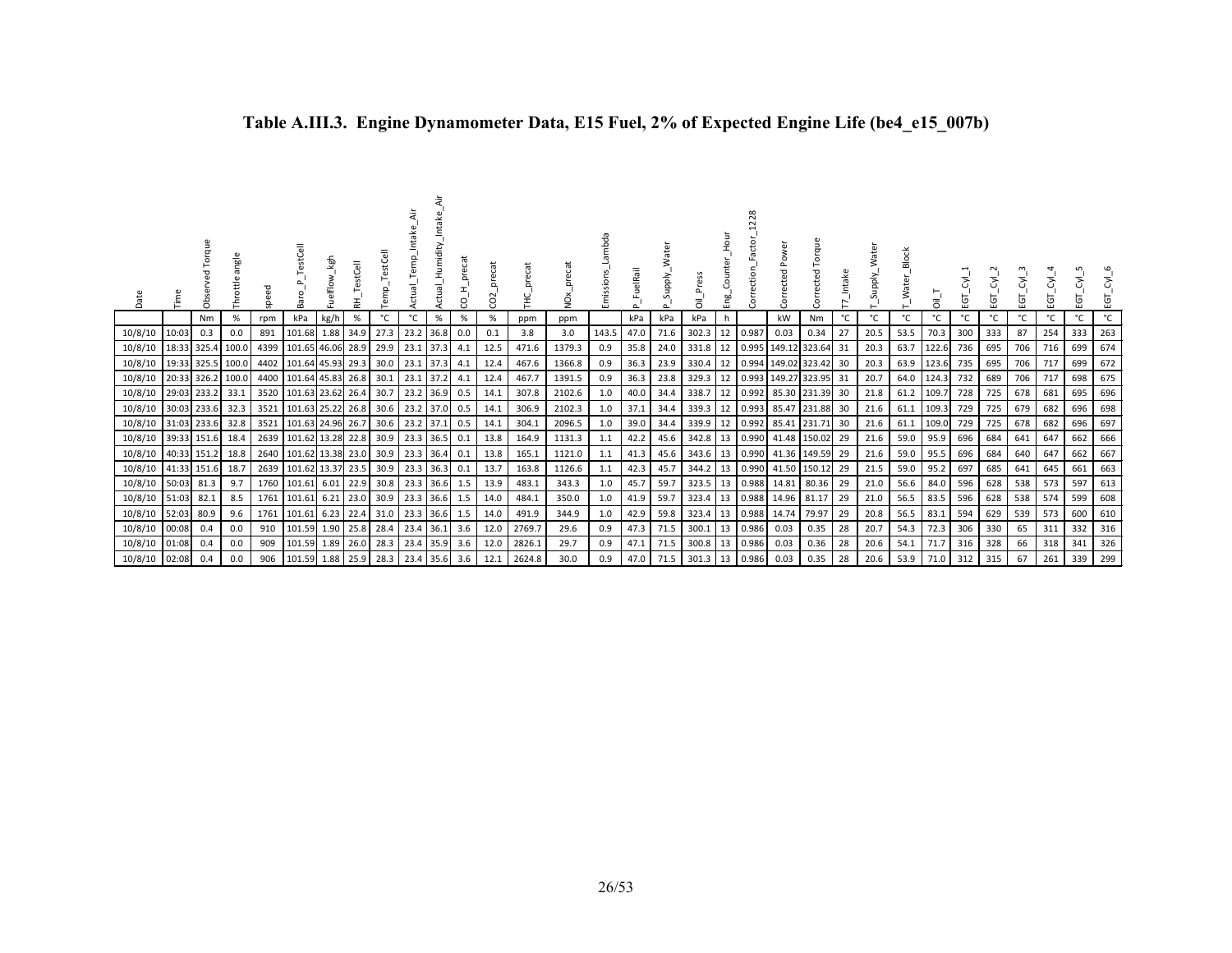| Date     |                  | ಗೆ     | angle<br>Throttle |      | estCell<br>Ba          | kgh       | tCell<br>₹ |      |             | Humidity | ecat<br>O | ႙    | precat | precat<br>δ.<br>2 | mbda<br>Emissions | uelRail |      | Ĕ<br>ま   | Hour<br>ى<br>Eng |       | $\overline{a}$<br>Powe<br>Corrected | Torque<br>ected     |      | Water<br>Supply | Block<br>T_Water | ត     | Ġ   | Ġ   | ن   | Σ,<br>업 | Σ,<br>EGT | Σ,<br>Ēδ |
|----------|------------------|--------|-------------------|------|------------------------|-----------|------------|------|-------------|----------|-----------|------|--------|-------------------|-------------------|---------|------|----------|------------------|-------|-------------------------------------|---------------------|------|-----------------|------------------|-------|-----|-----|-----|---------|-----------|----------|
|          |                  | Nm     | %                 | rpm  | kPa                    | kg/h      | %          | °C   | °C          | $\%$     | %         | %    | ppm    | ppm               |                   | kPa     | kPa  | kPa      | h                |       | kW                                  | Nm                  | °C   | °C              | °С               | °C    | °C  | °C  | °C  | °C      | °c        | °C       |
| 10/18/10 | 35:33            | 0.3    | 0.0               | 954  | 101.45                 | 1.87 42.2 |            | 24.0 | 23.1 37.4   |          | 0.2       | 0.2  | $-0.9$ | 0.6               | 35.4              | 44.4    | 64.2 | 309.9 81 |                  | 0.983 | 0.03                                | 0.33                | 23.7 | 18.4            | 52.4             | 67.1  | 273 | 279 | 185 | 280     | 74        | 152      |
| 10/18/10 | 44:03            |        | 328.4 100.0       | 4401 | 101.43 46.13 38.4      |           |            | 25.2 | 23.1 37.9   |          | 4.2       | 12.2 | 444.1  | 1513.0            | 0.9               | 35.1    | 4.0  | 340.7    | 81               |       |                                     | 0.988 149.52 324.44 | 26.3 | 17.9            | 62.7             | 121.6 | 722 | 693 | 707 | 709     | 699       | 660      |
| 10/18/10 | 45:03            |        | 327.3 100.0       | 4401 | 101.41 45.91 38.7      |           |            | 25.3 | 23.2 37.9   |          | 4.2       | 12.3 | 447.0  | 1513.0            | 0.9               | 34.3    | 3.4  | 339.1    | 81               |       |                                     | 0.989 149.22 323.80 | 26.4 | 18.1            | 62.9             | 122.7 | 721 | 693 | 705 | 714     | 703       | 663      |
| 10/18/10 | 46:03            |        | 326.9 100.0       | 4399 | 101.41 45.87 38.2      |           |            | 25.5 | 23.2 37.9   |          | 4.2       | 12.3 | 455.6  | 1506.6            | 0.9               | 34.7    | 3.6  | 338.7    | 81               |       | 0.989 149.02 323.41                 |                     | 26.6 | 18.5            | 63.2             | 123.6 | 720 | 694 | 704 | 711     | 702       | 657      |
| 10/18/10 | 54:33 234.5 32.6 |        |                   | 3520 | 101.41 23.99 33.8      |           |            | 26.7 | 23.1 37.6   |          | 0.5       | 14.0 | 286.5  | 2408.0            | 1.0               | 37.1    | 15.8 | 348.3 81 |                  |       |                                     | 0.989 85.51 231.99  | 27   | 20.3            | 61.0             | 109.6 | 727 | 718 | 685 | 682     | 689       | 690      |
| 10/18/10 | 55:33 232.0 33.1 |        |                   |      | 3518 101.42 23.44 33.7 |           |            | 26.8 | 23.2 37.6   |          | 0.5       | 14.0 | 277.8  | 2464.0            | 1.0               | 34.6    | 15.8 | 348.6 81 |                  | 0.989 |                                     | 84.54 229.44        | 27   | 20.4            | 61.0             | 109.3 | 724 | 721 | 684 | 682     | 691       | 686      |
| 10/18/10 | 56:33 233.7      |        | 33.2              | 3520 | 101.42 24.09 33.7      |           |            | 26.8 | 23.2 37.6   |          | 0.4       | 14.0 | 279.0  | 2444.1            | 1.0               | 35.5    | 15.6 | 349.0    | 81               | 0.989 |                                     | 85.23 231.22        | 26.5 | 20.5            | 60.8             | 109.0 | 725 | 719 | 682 | 681     | 688       | 691      |
| 10/18/10 | 05:03            | 151.2  | 19.1              | 2640 | 101.44 13.20 33.5      |           |            | 27.2 | 23.3 37.7   |          | 0.1       | 13.6 | 195.4  | 1341.0            | 1.1               | 38.5    | 30.2 | 351.2    | 81               |       |                                     | 0.988 41.33 149.49  | 26.6 | 20.8            | 58.5             | 95.8  | 686 | 671 | 634 | 637     | 644       | 650      |
| 10/18/10 | 06:03   153.4    |        | 19.5              |      | 2640 101.44 12.62 33.7 |           |            | 27.2 | $23.3$ 37.8 |          | 0.1       | 13.6 | 195.2  | 1331.0            | 1.1               | 32.0    | 31.1 | 351.5    | 81               |       | 0.989 41.93 151.71                  |                     | 26.7 | 20.7            | 58.5             | 95.4  | 687 | 670 | 634 | 637     | 643       | 650      |
| 10/18/10 | 07:03 151.7      |        | 20.1              |      | 2640 101.43 13.03 33.6 |           |            | 27.2 | 23.3 37.8   |          | 0.1       | 13.6 | 197.3  | 1352.3            | 1.1               | 36.7    | 30.6 | 351.9    | 81               | 0.989 |                                     | 41.46 149.98 26.4   |      | 20.7            | 58.3             | 95.0  | 686 | 670 | 633 | 637     | 643       | 650      |
| 10/18/10 | 15:33            | 81.8   | 9.9               | 1759 | 101.43 6.32 35.0       |           |            | 27.3 | 23.3 37.8   |          | 1.6       | 13.8 | 497.2  | 433.3             | 1.0               | 35.0    | 50.2 | 333.9    | 81               | 0.989 | 14.90                               | 80.88               | 26.2 | 20.3            | 55.8             | 83.5  | 581 | 612 | 514 | 561     | 578       | 595      |
| 10/18/10 | 16:33            | 82.2   | 9.5               | 1760 | 101.43 5.73 33.2       |           |            | 27.4 | 23.3 37.8   |          | 1.6       | 13.8 | 480.8  | 444.8             | 1.0               | 41.6    | 50.0 | 332.0 81 |                  | 0.987 | 14.95                               | 81.15               | 25.9 | 20.2            | 55.7             | 83.1  | 582 | 614 | 515 | 562     | 577       | 596      |
| 10/18/10 | 17:33            | 81.6   | 9.5               | 1760 | 101.43                 | 5.66 33.2 |            | 27.4 | 23.3 37.8   |          | 1.6       | 13.8 | 486.0  | 438.3             | 1.0               | 40.4    | 50.4 | 330.9    | 81               | 0.988 | 14.84                               | 80.54               | 26.1 | 20.0            | 55.6             | 82.7  | 581 | 612 | 515 | 563     | 578       | 597      |
| 10/18/10 | 25:38            | 1.5    | 0.0               | 948  | 101.41 1.86 36.9       |           |            | 25.8 | 23.3 37.9   |          | 3.2       | 12.4 | 2597.0 | 29.5              | 0.9               | 42.5    | 64.7 | 304.2 81 |                  | 0.987 | 0.15                                | 1.50                | 25.5 | 20.0            | 53.5             | 72.0  | 288 | 203 | 62  | 308     | 181       | 204      |
| 10/18/10 | 26:38            | $-0.5$ | 0.0               | 940  | 101.42 1.82 36.6       |           |            | 25.7 | 23.4 37.9   |          | 3.3       | 12.3 | 2493.0 | 29.7              | 0.9               | 42.7    | 65.5 | 304.9    | 81               | 0.987 | $-0.05$                             | $-0.47$             | 25.5 | 20.0            | 53.4             | 71.3  | 302 | 217 | 66  | 261     | 204       | 185      |
| 10/18/10 | 27:38            | 0.3    | 0.0               | 925  | 101.42                 | 1.86 36.6 |            | 25.7 | 23.3 37.9   |          | 3.1       | 12.4 | 2793.2 | 28.6              | 0.9               | 40.6    | 65.4 | 305.1    | 81               | 0.987 | 0.03                                | 0.30                | 25.5 | 19.9            | 53.4             | 70.7  | 249 | 229 | 62  | 205     | 162       | 155      |
| 10/18/10 | 28:29            | 0.3    | 0.0               | 929  | 101.41 1.83 37.4       |           |            | 25.7 | 23.4 37.8   |          | 0.0       | 0.1  | 3.0    | 1.1               | 140.7             | 40.7    | 65.4 | 305.6 81 |                  | 0.987 | 0.03                                | 0.27                | 25.5 | 19.9            | 53.3             | 70.3  | 299 | 233 | 64  | 253     | 239       | 130      |

# **Table A.III.4. Engine Dynamometer Data, E15 Fuel, 28% of Expected Engine Life (be4\_e15\_008b)**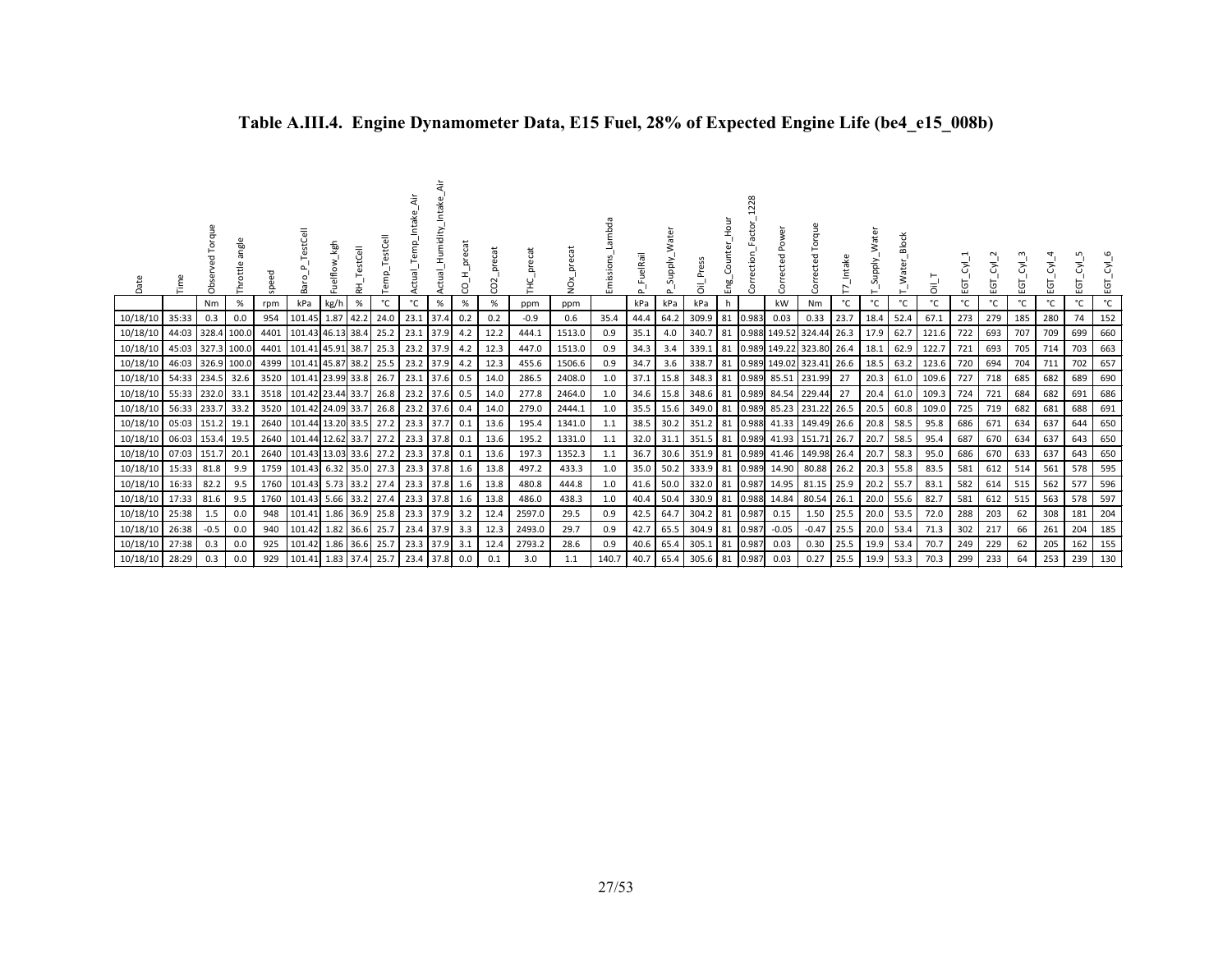| Date     |             | Šã    | angle<br>Throttle | ᄝ<br>spe | TestCell<br>Baro  |            | estCell<br>玉 | emp  | Temp<br>ಸ<br>n<br>Sc | Intake<br>Humidity<br>ಸ<br>n<br>S | ී<br>$\omega$<br>뉸<br>g | preca<br>ö<br>O | ecat<br>존 | š      | Lambda<br>Emissions | elRail | ater<br>Supply. | ā              | 요.<br>민 | 28<br>Correction | Pow<br>집<br>ğ       | orque<br>⊢<br>ected <sup>-</sup><br>م | ntak | ater<br>Viddns | <b>Block</b><br>ਨ<br>≥ | ā     | ပ္မ | ပ္ဗ | Ġ   | EGT | ΕGΤ | ΣŚ<br>EGT |
|----------|-------------|-------|-------------------|----------|-------------------|------------|--------------|------|----------------------|-----------------------------------|-------------------------|-----------------|-----------|--------|---------------------|--------|-----------------|----------------|---------|------------------|---------------------|---------------------------------------|------|----------------|------------------------|-------|-----|-----|-----|-----|-----|-----------|
|          |             | Nm    | %                 | rpm      | kPa               | kg/h       | %            | °C   | °C                   | %                                 | %                       | %               | ppm       | ppm    |                     | kPa    | kPa             | kPa            | h       |                  | kW                  | Nm                                    | °C   | °C             | °C                     | ℃     | °C  | °C  | °C  | °C  | °C  | °C        |
| 10/18/10 | 06:20       | 0.3   | 0.0               | 922      | 101.36            | 1.83 31.7  |              | 27.7 | 23.9                 | 35.3                              | 0.0                     | 0.1             | 4.5       | 2.0    | 228.3               | 45.5   | 61.1            | 307.5          | 81      | 0.993            | 0.03                | 0.30                                  | 28.4 | 26.8           | 55.5                   | 70.6  | 411 | 457 | 358 | 413 | 407 | 404       |
| 10/18/10 | 14:50       |       | 326.9 100.0       | 4400     | 101.35 45.70 29.8 |            |              | 28.5 | 23.8                 | 36.0                              | 4.2                     | 12.3            | 456.6     | 1538.7 | 0.9                 | 33.4   | $-3.6$          | 338.7          | 82      |                  | 0.994 149.67 324.82 |                                       | 29   | 26.5           | 63.5                   | 122.7 | 726 | 695 | 706 | 714 | 703 | 661       |
| 10/18/10 | 15:50       |       | 326.7 100.0       | 4399     | 101.35 45.63 28.9 |            |              | 28.6 | 23.8                 | 36.1                              | 4.2                     | 12.3            | 451.4     | 1546.3 | 0.9                 | 33.4   | $-3.8$          | 337.5          | 82      | 0.994            | 149.55 324.57       |                                       | 28.7 | 26.7           | 63.9                   | 123.7 | 727 | 695 | 706 | 712 | 701 | 662       |
| 10/18/10 | 16:50       |       | 326.7 100.0       | 4401     | 101.35 45.55 28.8 |            |              | 28.8 | 23.8 36.1            |                                   | 4.2                     | 12.3            | 451.2     | 1538.7 | 0.9                 | 33.7   | $-3.9$          | 336.6          | 82      | 0.995            | 149.73 324.96 29.9  |                                       |      | 26.9           | 64.2                   | 124.6 | 727 | 695 | 704 | 711 | 696 | 663       |
| 10/18/10 | 25:20       | 234.3 | 33.5              | 3519     | 101.36 24.08 28.4 |            |              | 29.4 | 23.8                 | 36.2                              | 0.5                     | 14.0            | 291.5     | 2449.4 | 1.0                 | 32.9   | 9.1             | 345.5 82       |         | 0.993            | 85.78 232.71        |                                       | 28.8 | 27.1           | 61.4                   | 110.2 | 723 | 722 | 680 | 684 | 689 | 685       |
| 10/18/10 | 26:20       | 234.5 | 32.7              | 3520     | 101.36 25.01 28.4 |            |              | 29.4 | 23.8 36.3            |                                   | 0.5                     | 14.0            | 293.9     | 2421.9 | 1.0                 | 33.1   | 9.2             | 345.9          | 82      | 0.994            |                     | 85.88 232.98 28.7                     |      | 27.1           | 61.5                   | 109.8 | 725 | 720 | 680 | 684 | 691 | 687       |
| 10/18/10 | 27:20       | 234.5 | 33.0              | 3518     | 101.35 24.26 28.4 |            |              | 29.5 | 23.8                 | 36.3                              | 0.5                     | 14.0            | 289.6     | 2418.1 | 1.0                 | 34.0   | 9.2             | 346.3          | 82      | 0.993            |                     | 85.85 232.91                          | 29.2 | 27.3           | 61.7                   | 109.6 | 720 | 720 | 679 | 684 | 695 | 687       |
| 10/18/10 | 35:50 152.3 |       | 18.7              | 2642     | 101.37            | 12.98 26.6 |              | 30.0 | 23.9                 | 36.3                              | 0.1                     | 13.6            | 198.7     | 1356.3 | 1.1                 | 35.6   | 26.2            | 349.2          | 82      | 0.993            |                     | 41.79 151.15                          | 28.7 | 27.6           | 59.8                   | 96.4  | 685 | 672 | 633 | 640 | 651 | 648       |
| 10/18/10 | 36:50 152.3 |       | 18.9              | 2641     | 101.37            | 13.13 27.0 |              | 30.0 | 23.9                 | 36.3                              | 0.1                     | 13.6            | 198.4     | 1364.0 | 1.1                 | 35.1   | 26.2            | 349.9          | 82      | 0.993            | 41.80               | 151.19                                | 29.1 | 27.6           | 59.6                   | 95.9  | 686 | 672 | 635 | 641 | 651 | 650       |
| 10/18/10 | 37:50 151.9 |       | .19.7             | 2641     | 101.37            | 12.89 27.7 |              | 30.0 | 23.9                 | 36.2                              | 0.1                     | 13.6            | 197.9     | 1345.3 | 1.1                 | 36.2   | 26.4            | 350.3 82       |         | 0.993            |                     | 41.72 150.91                          | 28.7 | 27.5           | 59.5                   | 95.7  | 685 | 671 | 635 | 641 | 653 | 649       |
| 10/18/10 | 46:20       | 81.4  | 9.7               | 1760     | 101.35            | 5.91 26.3  |              | 30.3 | 24.0                 | 36.1                              | 1.5                     | 13.9            | 486.2     | 440.3  | 1.0                 | 35.5   | 48.2            | 329.5 82       |         | 0.992            | 14.89               | 80.77                                 | 28.3 | 27.5           | 57.6                   | 84.8  | 586 | 614 | 519 | 568 | 584 | 589       |
| 10/18/10 | 47:20       | 81.8  | 10.0              | 1762     | 101.35            | 5.91 26.1  |              | 30.3 | 24.0 36.1            |                                   | 1.5                     | 13.9            | 482.0     | 447.2  | 1.0                 | 36.8   | 48.2            | 329.5 82       |         | 0.992            | 14.95               | 81.12                                 | 28.5 | 27.4           | 57.5                   | 84.3  | 585 | 614 | 518 | 566 | 584 | 591       |
| 10/18/10 | 48:20       | 81.9  | 9.3               | 1760     | 101.35            | 6.26 26.1  |              | 30.2 | 24.0 36.1            |                                   | 1.5                     | 13.9            | 479.6     | 443.8  | 1.0                 | 33.8   | 48.2            | 329.7          | 82      | 0.993            | 14.99               | 81.33                                 | 28.7 | 27.5           | 57.4                   | 83.9  | 587 | 617 | 517 | 565 | 586 | 588       |
| 10/18/10 | 56:25       | 0.4   | 0.0               | 945      | 101.34            | 1.79 30.5  |              | 28.2 | 24.0 36.0            |                                   | 3.2                     | 12.3            | 2688.3    | 29.4   | 0.9                 | 41.2   | 64.4            | 305.1          | 82      | 0.991            | 0.04                | 0.39                                  | 27.4 | 26.4           | 54.8                   | 73.1  | 304 | 255 | 64  | 345 | 231 | 170       |
| 10/18/10 | 57:25       | 0.4   | 0.0               | 914      | 101.33            | 1.81 30.7  |              | 28.1 | 24.0 35.9            |                                   | 3.1                     | 12.3            | 2667.2    | 29.0   | 0.9                 | 39.4   | 64.7            | 305.3 82       |         | 0.991            | 0.04                | 0.37                                  | 27.3 | 26.4           | 54.5                   | 72.3  | 289 | 271 | 66  | 340 | 248 | 236       |
| 10/18/10 | 58:25       | 0.4   | 0.0               | 929      | 101.34            | 1.82 30.9  |              | 28.0 | 24.0 35.8            |                                   | 3.0                     | 12.4            | 2560.6    | 29.3   | 0.9                 | 37.9   | 64.9            | 305.6 82 0.991 |         |                  | 0.04                | 0.39                                  | 27.3 |                | 26.3 54.3              | 71.7  | 279 | 293 | 72  | 338 | 274 | 181       |

### **Table A.III.5. Engine Dynamometer Data, E15 Fuel, 28% of Expected Engine Life (be4\_e15\_009b)**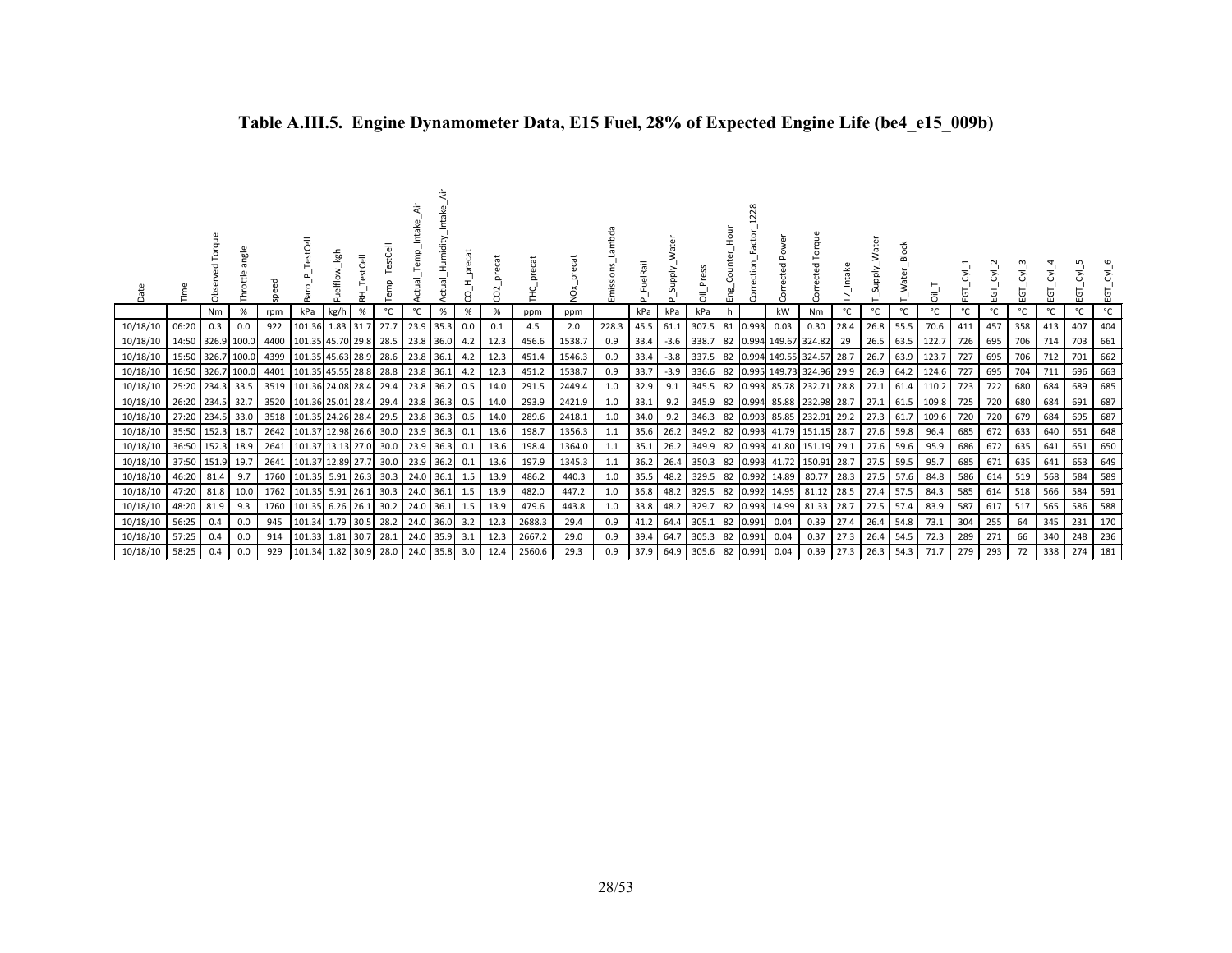| Date     |                   | orau<br>ä  | angle<br>Throttle | ુ<br>웄 | stCell<br>æ            | kgh<br>Fuelflow | stCell<br>푽 | emp  | Temp<br>g | Intak<br>Humidity<br>gu | eca<br>ă,<br>g | precat<br>g |        | š      | mbda<br>Emissio | uelRail<br>௳ | ater<br>Supply.<br>$\Omega$ | $\overline{5}$ | $rac{1}{2}$<br>Eng | 228<br>Factor<br>Correction | Powe<br>ᄝ<br>š | Torque<br>cted     | ntake | ater<br>S | <b>Block</b><br>ater | $\overline{\overline{\sigma}}$ | ᅝ   | $\sim$<br>Σ.<br>Ξ | EGT | ė   | LO.<br>ĒΘ | Σ,<br>EGT |
|----------|-------------------|------------|-------------------|--------|------------------------|-----------------|-------------|------|-----------|-------------------------|----------------|-------------|--------|--------|-----------------|--------------|-----------------------------|----------------|--------------------|-----------------------------|----------------|--------------------|-------|-----------|----------------------|--------------------------------|-----|-------------------|-----|-----|-----------|-----------|
|          |                   | Nm         | %                 | rpm    | kPa                    | kg/h            | $\%$        | °C   | °C        | %                       | $\%$           | %           | ppm    | ppm    |                 | kPa          | kPa                         | kPa            | h                  |                             | kW             | Nm                 | °C    | °C        | °C                   | °C                             | °C  | °C                | °C  | °C  | °C        | °C        |
| 10/18/10 | 49:39             | 0.6        | 0.0               | 856    | 101.24                 | 1.73            | 28.9        | 29.2 | 25.4 31.4 |                         | 1.1            | 4.1         | $-0.5$ | 0.9    | 2.8             | 36.4         | 67.2                        | 325.6          | 82                 | 1.002                       | 0.05           | 0.57               | 32.1  | 27.5      | 45.6                 | 53.7                           | 312 | 350               | 121 | 293 | 234       | 163       |
| 10/18/10 | 58:09             |            | 326.0 100.0       | 4400   | 101.19 45.44 26.5      |                 |             | 30.6 | 25.0 33.7 |                         | 4.2            | 12.3        | 465.2  | 1520.9 | 0.9             | 33.1         | 0.1                         | 341.0          | 83                 | 1.000                       |                | 150.17 325.90 31.4 |       | 28.7      | 63.9                 | 121.5                          | 727 | 696               | 701 | 716 | 698       | 660       |
| 10/18/10 | 59:09             |            | 325.7 100.0       | 4398   | 101.19 45.65 26.2      |                 |             | 30.8 | 25.0 33.9 |                         | 4.3            | 12.2        | 467.8  | 1509.8 | 0.9             | 33.0         | 1.1                         | 339.4          | 83                 | 1.000                       |                | 150.08 325.72      | 31    | 28.7      | 63.9                 | 122.7                          | 721 | 695               | 704 | 717 | 696       | 662       |
| 10/18/10 | 00:09 325.7 100.0 |            |                   | 4400   | 101.19 45.69 25.9      |                 |             | 30.9 | 25.0 33.9 |                         | 4.3            | 12.3        | 460.2  | 1498.8 | 0.9             | 33.1         | 0.6                         | 338.1          | 83                 | 1.000                       |                | 150.05 325.66      | 31    | 28.7      | 64.1                 | 123.7                          | 724 | 694               | 703 | 714 | 698       | 659       |
| 10/18/10 | 08:39             | 233.5 33.0 |                   | 3519   | 101.19 24.51 25.5      |                 |             | 31.6 | 24.9 34.3 |                         | 0.5            | 14.0        | 293.9  | 2397.1 | 1.0             | 32.4         | 14.1                        | 344.6          | 83                 | 1.000                       | 86.06          | 233.48 31.6        |       | 29.7      | 62.4                 | 110.4                          | 721 | 721               | 682 | 683 | 695       | 683       |
| 10/18/10 | 09:39 232.8 33.5  |            |                   | 3522   | 101.19 24.00 24.8 31.7 |                 |             |      | 24.9 34.4 |                         | 0.5            | 14.0        | 290.4  | 2414.1 | 1.0             | 32.9         | 14.1                        | 345.3          | 83                 | 1.001                       | 85.87          | 232.94 31.7        |       | 29.5      | 62.4                 | 110.1                          | 720 | 723               | 680 | 683 | 692       | 686       |
| 10/18/10 | 10:39             | 233.8 32.8 |                   | 3520   | 101.19 24.70 24.8      |                 |             | 31.7 | 24.9 34.4 |                         | 0.5            | 14.0        | 295.0  | 2417.4 | 1.0             | 32.0         | 14.0                        | 345.8          | 83                 | 1.000                       | 86.20          | 233.85             | 31.3  | 29.6      | 62.4                 | 109.8                          | 718 | 719               | 680 | 683 | 693       | 684       |
| 10/18/10 | 19:09             | 151.5 19.4 |                   | 2639   | 101.19 12.88 24.9      |                 |             | 32.0 | 24.9 34.5 |                         | 0.1            | 13.6        | 204.4  | 1393.5 | 1.1             | 34.6         | 31.2                        | 348.9          |                    | 83 0.999                    |                | 41.85 151.39       | 30.6  | 29.4      | 60.3                 | 96.7                           | 686 | 671               | 634 | 637 | 649       | 648       |
| 10/18/10 | 20:09             | 151.4 19.6 |                   | 2639   | 101.19 12.84 24.6      |                 |             | 32.0 |           | 24.9 34.6               | 0.1            | 13.6        | 202.3  | 1385.9 |                 | 34.3         | 31.2                        | 349.6          |                    | 83 0.999                    | 41.81          | 151.22             | 30.6  | 29.4      | 60.1                 | 96.3                           | 685 | 671               | 633 | 639 | 648       | 649       |
| 10/18/10 | 21:09             | 151.8 19.0 |                   | 2640   | 101.19 13.03 24.5      |                 |             | 32.1 | 24.9 34.6 |                         | 0.1            | 13.6        | 199.5  | 1386.8 |                 | 34.1         | 31.3                        | 350.1          |                    | 83 0.999                    |                | 41.93 151.66       | 30.6  | 29.4      | 60.1                 | 95.9                           | 686 | 668               | 636 | 638 | 647       | 648       |
| 10/18/10 | 29:39             | 81.6       | 9.6               | 1762   | 101.18 5.72 24.8       |                 |             | 32.2 |           | 25.0 34.6               | 1.5            | 13.9        | 473.8  | 437.9  | 1.0             | 36.6         | 53.1                        | 332.0          |                    | 83 0.999                    | 15.03          | 81.54 30.6         |       | 29.2      | 57.9                 | 84.7                           | 586 | 611               | 520 | 565 | 589       | 586       |
| 10/18/10 | 30:39             | 81.7       | 9.6               | 1760   | 101.18 6.12 24.5       |                 |             | 32.2 | 25.0 34.7 |                         | 1.4            | 13.9        | 480.2  | 444.7  | 1.0             | 32.5         | 53.1                        | 330.0          |                    | 83 0.999                    | 15.03          | 81.55 30.3         |       | 29.2      | 57.8                 | 84.2                           | 584 | 613               | 523 | 565 | 588       | 585       |
| 10/18/10 | 31:39             | 81.1       | 9.6               | 1761   | 101.18                 | 6.04            | 24.6        | 32.2 | 25.0 34.7 |                         | 1.4            | 13.9        | 475.0  | 438.6  | 1.0             | 34.2         | 53.2                        | 330.7          |                    | 83 0.998                    | 14.92          | 80.93              | 30.1  | 29.1      | 57.8                 | 83.8                           | 583 | 612               | 522 | 562 | 589       | 588       |
| 10/18/10 | 39:44             | 0.5        | 0.0               | 955    | 101.16 1.75            |                 | 28.0        | 30.3 | 25.0 34.7 |                         | 3.2            | 12.3        | 2737.5 | 29.5   | 0.9             | 38.4         | 69.4                        | 305.7          | 83                 | 0.997                       | 0.05           | 0.47               | 29.3  | 28.5      | 55.6                 | 73.2                           | 188 | 338               | 63  | 354 | 200       | 188       |
| 10/18/10 | 40:44             | 0.5        | 0.0               | 936    | 101.16 1.78            |                 | 27.7        | 30.2 | 25.0 34.7 |                         | 3.0            | 12.3        | 2901.3 | 29.1   | 0.9             | 36.5         | 69.6                        | 305.9          | 83                 | 0.997                       | 0.05           | 0.47               | 29.2  | 28.6      | 55.4                 | 72.5                           | 75  | 301               | 61  | 356 | 194       | 267       |
| 10/18/10 | 41:44             | 0.5        | 0.0               | 937    | 101.16 1.79 27.8       |                 |             | 30.2 | 25.0 34.7 |                         | 2.9            | 12.3        | 2987.9 | 28.9   | 0.9             | 35.3         | 69.7                        | 306.2 83 0.997 |                    |                             | 0.05           | 0.48               | 29.3  | 28.5      | 55.4                 | 71.9                           | 284 | 327               | 64  | 347 | 244       | 256       |

# **Table A.III.6. Engine Dynamometer Data, E15 Fuel, 28% of Expected Engine Life (be4\_e15\_010b)**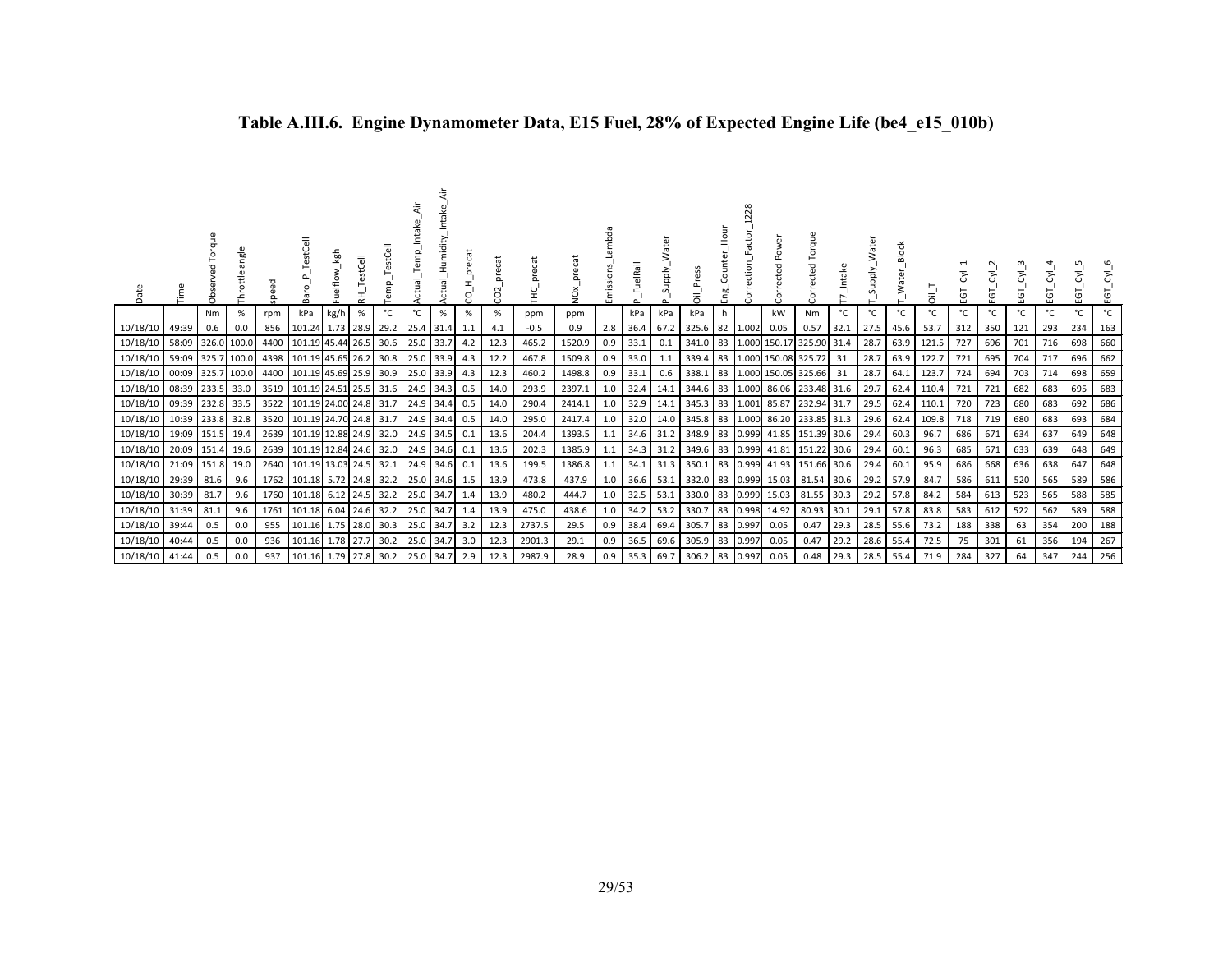| Date           |                  | orque<br>Ch | angle<br>Throttle | e.   | ਨੋ                | kgh<br>Fuelflow | <b>J</b><br>φ, | emp. | ಕ<br>큲    | Humidity<br>ā | ecat<br>έ<br>ς | precat<br>$\sim$<br>8 |        | $\overline{2}$ | ambda.<br>missions | uelRail | Supply. | $\bar{5}$           | Eng | 28<br>ection | ected                 | Б<br>Torq<br>ected            | _Intake<br>∼ | Water<br>Supply. | <b>Block</b><br>3. | ᄛ          | 5   | 5   | 5   | 5<br>ш | ن<br>ш | ਣਂ<br>EGT    |
|----------------|------------------|-------------|-------------------|------|-------------------|-----------------|----------------|------|-----------|---------------|----------------|-----------------------|--------|----------------|--------------------|---------|---------|---------------------|-----|--------------|-----------------------|-------------------------------|--------------|------------------|--------------------|------------|-----|-----|-----|--------|--------|--------------|
|                |                  | Nm          | %                 | rpm  | kPa               | kg/h            | %              | °C   | °C        | $\%$          | $\%$           | %                     | ppm    | ppm            |                    | kPa     | kPa     | kPa                 | h   |              | kW                    | Nm                            | °C           | °C               | °C                 | °C         | ℃   | °C  | °C  | °C     | °۲     | $^{\circ}$ C |
| 10/21/10       | 06:36            | 0.2         | 0.0               | 921  | 100.73            | 1.97            | 42.0           | 26.0 | 23.4 41.0 |               | 0.0            | 0.1                   | $-0.3$ | $-0.2$         | 89.0               | 41.1    | 69.6    | 324.1 137           |     | 1.005        | 0.02                  | 0.16                          | 29.4         | 24.5             | 46.2               | 57.2       | 407 | 426 | 356 | 394    | 366    | 419          |
| 10/21/10       | 15:06 320.5      |             | 100.0             | 4402 | 100.70 45.26 40.4 |                 |                | 26.0 | 22.9      | 43.2          | 4.1            | 12.5                  | 491.0  | 1602.8         | 0.9                | 35.3    | 6.5     | 340.7 137           |     |              |                       | 0.999 147.46 320.04           | 26.3         | 23.3             |                    | 62.3 122.4 | 726 | 696 | 704 | 719    | 701    | 649          |
| 10/21/10       | 16:06 320.4      |             | 100.0             | 4401 | 100.70 45.26 40.4 |                 |                | 26.0 | 22.9      | 43.1          | 4.1            | 12.4                  | 486.9  | 1594.7         | 0.9                | 35.4    | 6.3     | 339.3 137           |     |              | 0.999 147.51          | 320.13                        | 26.2         | 23.3             |                    | 62.8 123.7 | 724 | 696 | 704 | 719    | 699    | 652          |
| 10/21/10       | 17:06 320.5      |             | 100.0             | 4401 | 100.70 45.41 40.9 |                 |                | 26.0 | 22.8      | 43.0          | 4.2            | 12.4                  | 497.2  | 1580.0         | 0.9                | 35.6    | 6.2     |                     |     |              |                       | 338.3 137 0.999 147.60 320.33 | 26.1         | 23.3             |                    | 62.9 124.7 | 722 | 693 | 704 | 717    | 704    | 651          |
| 10/21/10       | 25:36 229.7      |             | 32.8              | 3520 | 100.71 23.58 39.3 |                 |                | 26.3 | 22.6      | 44.1          | 0.5            | 14.2                  | 323.1  | 2460.5         | 1.0                | 35.2    | 20.2    | 352.2 138 0.997     |     |              | 84.46                 | 229.11                        | 26.3         | 23.6             |                    | 60.2 110.1 | 718 | 727 | 673 | 684    | 691    | 678          |
| 10/21/10       | 26:36 229.7      |             | 32.8              | 3523 | 100.71 24.29 38.8 |                 |                | 26.3 |           | 22.5 44.3     | 0.5            | 14.2                  | 322.0  | 2460.0         | 1.0                | 35.3    | 20.3    |                     |     |              |                       | 352.8 138 0.997 84.44 229.07  | 25.9         | 23.6             |                    | 60.1 109.7 | 719 | 728 | 673 | 684    | 692    | 680          |
| 10/21/10       | 27:36 229.6      |             | 33.1              | 3521 | 100.71 23.53 39.2 |                 |                | 26.4 | 22.5      | 44.3          | 0.5            | 14.2                  | 319.4  | 2386.2         | 1.0                | 35.9    | 20.3    | 353.2 138 0.998     |     |              |                       | 84.44 229.07                  | 25.7         | 23.6             |                    | 60.1 109.5 | 719 | 726 | 674 | 685    | 691    | 684          |
| 10/21/10       | 36:06 149.4      |             | 19.4              | 2639 | 100.71 12.38 37.9 |                 |                | 26.4 | 22.4      | 44.3          | 0.1            | 13.8                  | 213.7  | 1359.2         | 1.1                | 39.3    | 35.8    | 354.5 138 0.996     |     |              | 41.11                 | 148.71                        | 25.5         | 23.6             | 58.1               | 96.1       | 682 | 672 | 631 | 640    | 656    | 647          |
| 10/21/10       | 37:06 148.9 20.4 |             |                   | 2642 | 100.71 13.02 38.2 |                 |                | 26.4 | 22.4      | 44.3          | 0.1            | 13.7                  | 208.3  | 1323.4         | 1.1                | 36.1    | 35.8    | 355.0 138 0.996     |     |              | 40.98                 | 148.23 25.3                   |              | 23.6             | 58.1               | 95.5       | 682 | 670 | 629 | 639    | 654    | 644          |
| 10/21/10       | 38:06            | 149.1       | 20.4              | 2649 | 100.71 12.79 38.2 |                 |                | 26.5 | 22.4      | 44.6          | 0.1            | 13.8                  | 212.9  | 1356.2         | 1.1                | 38.2    | 35.8    | 355.2 138 0.996     |     |              | 41.06                 | 148.51                        | 25.2         | 23.6             | 57.8               | 95.2       | 681 | 670 | 631 | 639    | 654    | 643          |
| 10/21/10       | 46:36            | 80.0        | 10.3              | 1761 | 100.70 6.06 37.0  |                 |                | 26.5 | 22.3      | 44.6          | -1.6           | 13.9                  | 502.9  | 440.2          | 1.0                | 38.0    | 54.8    | 333.0 138 0.994     |     |              | 14.66                 | 79.55                         | 24.6         | 23.5             | 55.4               | 83.8       | 575 | 615 | 507 | 555    | 592    | 589          |
| 10/21/10       | 47:36            | 80.4        | 9.7               | 1758 | 100.71 5.65 37.0  |                 |                | 26.4 | 22.3 44.4 |               | 1.6            | 13.9                  | 503.9  | 437.7          | 1.0                | 42.4    | 54.7    |                     |     |              | 334.3 138 0.994 14.73 | 79.93                         | 24.9         | 23.6             | 55.3               | 83.2       | 575 | 617 | 507 | 555    | 590    | 588          |
| 10/21/10       | 48:36            | 80.1        | 9.9               | 1760 | 100.70 5.60 37.2  |                 |                | 26.5 | 22.2      | 44.2          | 1.6            | 13.9                  | 505.2  | 432.7          | 1.0                | 41.1    | 54.8    | 334.5 138 0.995     |     |              | 14.69                 | 79.69                         | 24.5         | 23.7             | 55.1               | 82.8       | 577 | 617 | 508 | 555    | 592    | 589          |
| 10/21/10       | 56:41            | 0.2         | 0.0               | 956  | 100.69 1.90 42.1  |                 |                | 24.4 | 22.2      | 44.5          | 3.5            | 12.4                  | 2562.1 | 28.6           | 0.9                | 42.6    | 70.5    | 309.3 138 0.993     |     |              | 0.02                  | 0.18                          | 24           | 22.9             | 52.7               | 72.1       | 181 | 283 | 62  | 410    | 230    | 141          |
| 10/21/10       | 57:41            | 0.1         | 0.0               | 942  | 100.69 1.91       |                 | 41.8           | 24.3 | 22.2      | 44.7          | 3.3            | 12.3                  | 3109.1 | 28.4           | 0.9                | 42.4    | 70.8    | 309.5   138   0.993 |     |              | 0.01                  | 0.15                          | 23.7         | 22.9             | 52.5               | 71.3       | 235 | 197 | 65  | 404    | 92     | 123          |
| 10/21/10 58:41 |                  | 0.2         | 0.0               | 950  | 100.68 1.90 41.1  |                 |                | 24.3 | 22.1 44.7 |               | 3.3            | 12.4                  | 2776.8 | 28.7           | $0.9^{\circ}$      | 42.3    | 70.5    | 310.3 138 0.992     |     |              | 0.02                  | 0.18                          | 23.8         | 22.9             | 52.4               | 70.8       | 240 | 223 | 67  | 405    | 223    | 134          |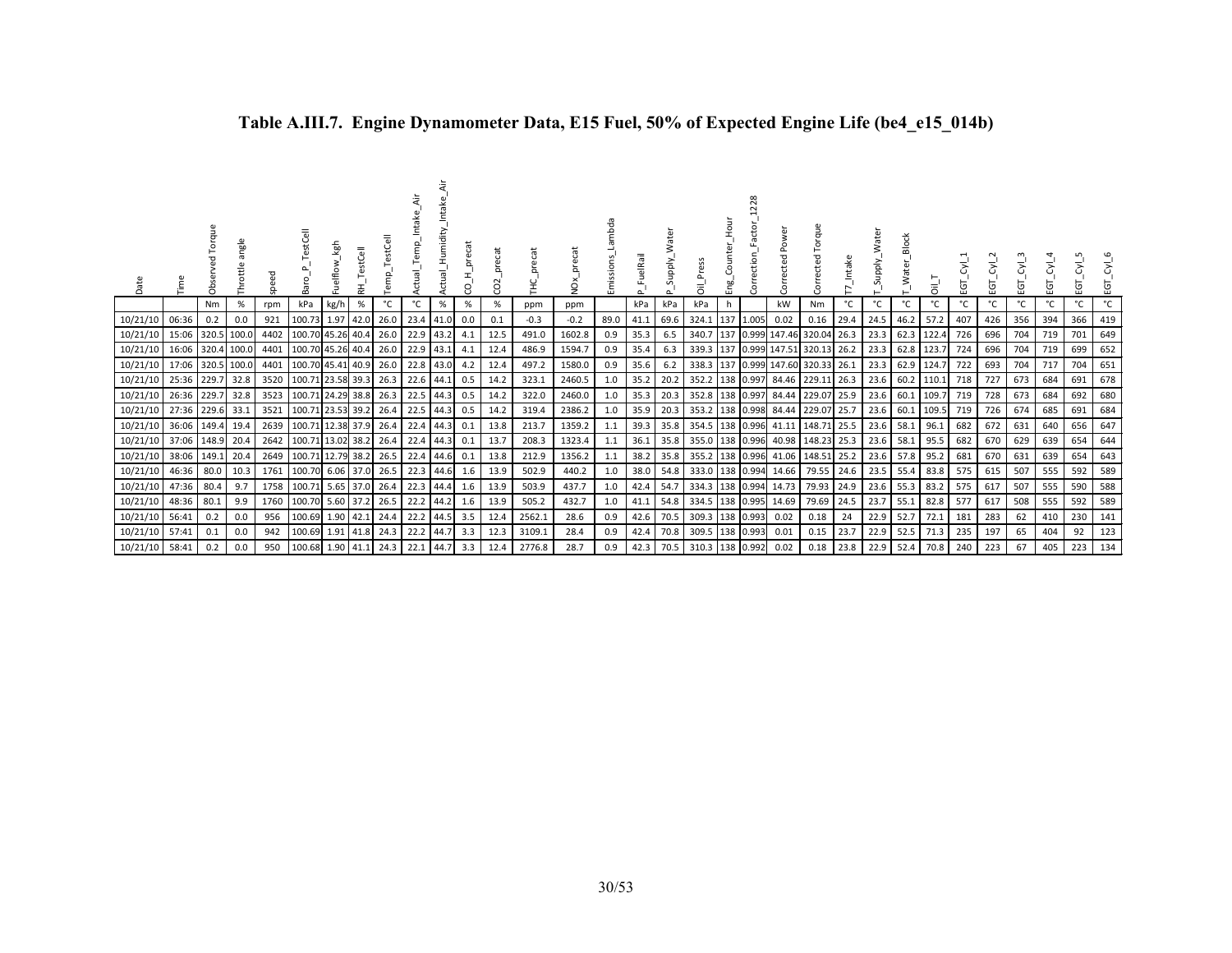| Date     |       | ð          | angle<br>Throttle | g    | estCell<br>æ      | kgh<br>uelflow_ | 盂 | E    | emp       | Humidity<br>ಕ | precat<br>8 | CO <sub>2</sub> | precat<br>Ē. | precat<br>ð. | missions | uelRail<br>щ | Supply. | Press<br>ā | Eng. | 28<br>Z<br>actor<br>έë | Power<br>ected<br>ਠ | Torque<br>orrected       | ntake | Nedn<br>G   | <b>Block</b><br>≷ | ā     | EGT | EGT | Ξ   | ĒΘ  | ίŋ.        | EGT |
|----------|-------|------------|-------------------|------|-------------------|-----------------|---|------|-----------|---------------|-------------|-----------------|--------------|--------------|----------|--------------|---------|------------|------|------------------------|---------------------|--------------------------|-------|-------------|-------------------|-------|-----|-----|-----|-----|------------|-----|
|          |       | Nm         | %                 | rpm  | kPa               | kg/h            | % | °C   | °C        | %             | %           | $\%$            | ppm          | ppm          |          | kPa          | kPa     | kPa        |      |                        | kW                  | Nm                       | ℃     | °C          | °C                | °C    | °C  | °C  | °C  | °С  | °C         | °C  |
| 10/21/10 | 59:31 | 0.3        | 0.0               | 956  | 100.68 1.90 40.6  |                 |   | 24.3 | 22.1      | 44.4          | 0.0         | 0.1             | 2.9          | 0.5          | 144.9    | 42.2         | 70.7    | 310.8      | 138  | 0.992                  | 0.03                | 0.26                     | 23.7  | 22.9 52.3   |                   | 70.3  | 232 | 166 | 68  | 293 | 176        | 126 |
| 10/21/10 | 08:01 |            | 321.5 100.0       | 4402 | 100.66 45.60 34.0 |                 |   | 26.5 | 22.1      | 144.3         | 4.1         | 12.4            | 461.7        | 1599.2       | 0.9      | 35.4         | 5.3     | 339.8      | 138  |                        |                     | 0.998 147.86 320.90 27.1 |       | 24.2 62.8   |                   | 123.3 | 723 | 699 | 705 | 722 | <b>700</b> | 650 |
| 10/21/10 | 09:01 |            | 321.3 100.0       | 4401 | 100.65 45.21 34.1 |                 |   | 26.6 | 22.1      | 44.5          | 4.2         | 12.4            | 461.1        | 1586.1       | 0.9      | 35.8         | 5.2     | 339.0      | 138  |                        | 0.998 147.81        | 320.78 28.4              |       | 24.3 63.2   |                   | 124.2 | 721 | 695 | 704 | 720 | 703        | 657 |
| 10/21/10 | 10:01 | 321.5      | 100.0             | 4400 | 100.65 45.20 33.1 |                 |   | 26.8 | 22.1 44.4 |               | 4.2         | 12.4            | 460.6        | 1582.5       | 0.9      | 36.2         | 4.8     | 338.0      | 138  |                        |                     | 0.999 147.96 321.10 26.9 |       | 24.4 63.3   |                   | 124.9 | 723 | 698 | 705 | 720 | 702        | 652 |
| 10/21/10 | 18:31 | 230.2 33.2 |                   | 3521 | 100.66 23.50 32.4 |                 |   | 27.5 | 22.1 44.0 |               | 0.5         | 14.1            | 312.3        | 2546.8       | 1.0      | 35.2         | 19.2    | 351.4      | 138  | 0.998                  |                     | 84.65 229.65 26.9        |       | 25.0 61.0   |                   | 110.4 | 719 | 721 | 675 | 677 | 692        | 682 |
| 10/21/10 | 19:31 | 230.3      | 32.8              | 3519 | 100.66 24.83 31.9 |                 |   | 27.6 | 22.1 43.9 |               | 0.5         | 14.1            | 312.2        | 2527.5       | 1.0      | 33.6         | 19.1    | 352.0      | 138  | 0.998                  | 84.74               | 229.90 26.7              |       |             | 25.0 60.9         | 110.1 | 720 | 722 | 676 | 677 | 693        | 683 |
| 10/21/10 | 20:31 | 230.2 32.7 |                   | 3520 | 100.66 23.56 31.7 |                 |   | 27.7 | 22.1 44.2 |               | 0.5         | 14.1            | 313.1        | 2521.3       | 1.0      | 36.7         | 19.0    | 352.4      | 138  | 0.999                  | 84.76               | 229.95 27.5              |       | 25.1        | 60.7              | 110.0 | 715 | 722 | 673 | 680 | 692        | 681 |
| 10/21/10 | 29:01 | 149.5 19.9 |                   | 2644 | 100.65 12.49 30.3 |                 |   | 28.0 | 22.1 43.1 |               | 0.1         | 13.8            | 224.6        | 1518.7       | 1.1      | 38.8         | 35.0    | 353.2      | 139  | 0.998                  | 41.23               | 149.15 27.2              |       | 25.4 58.7   |                   | 96.5  | 682 | 667 | 632 | 632 | 653        | 640 |
| 10/21/10 | 30:01 | 149.7      | 19.4              | 2641 | 100.65 12.80 29.6 |                 |   | 28.1 | 22.1 42.9 |               | 0.1         | 13.7            | 215.5        | 1493.8       | 1.1      | 37.0         | 34.9    | 353.6      | 139  | 0.998                  | 41.27               | 149.29 27                |       | 25.4        | 58.7              | 96.1  | 682 | 668 | 630 | 631 | 653        | 635 |
| 10/21/10 | 31:01 | 149.5 19.7 |                   | 2643 | 100.65 12.64 29.4 |                 |   | 28.1 | 22.1 42.9 |               | 0.1         | 13.8            | 220.1        | 1505.2       | 1.1      | 38.2         | 34.8    | 354.1      | 139  |                        | $0.997$ 41.21       | 149.06 26.8              |       | 25.4 58.6   |                   | 95.7  | 680 | 666 | 631 | 632 | 654        | 638 |
| 10/21/10 | 39:31 | 80.2       | 10.2              | 1760 | 100.65 5.58 28.9  |                 |   | 28.1 | 22.1      | 42.7          | 1.5         | 13.9            | 517.1        | 495.0        | 1.0      | 41.8         | 54.9    | 333.0      | 139  | 0.995                  | 14.72               | 79.88                    | 26.2  | 25.3 56.1   |                   | 84.2  | 579 | 613 | 507 | 551 | 593        | 579 |
| 10/21/10 | 40:31 | 80.3       | 10.3              | 1758 | 100.65 6.02 29.0  |                 |   | 28.1 | 22.1 42.6 |               | 1.5         | 13.9            | 509.2        | 497.1        | 1.0      | 36.5         | 54.9    | 332.6      | 139  | 0.996                  | 14.74               | 79.98                    | 26.1  | $25.3$ 55.8 |                   | 83.6  | 580 | 614 | 508 | 551 | 594        | 577 |
| 10/21/10 | 41:31 | 80.5       | 10.0              | 1759 | 100.65 6.04 29.5  |                 |   | 28.1 | 22.1 42.3 |               | 1.5         | 13.9            | 507.3        | 498.2        | 1.0      | 38.6         | 54.9    | 333.7      | 139  | 0.996                  | 14.79               | 80.24                    | 26.5  | 25.4 55.9   |                   | 83.2  | 578 | 614 | 508 | 551 | 595        | 576 |
| 10/21/10 | 49:36 | 0.2        | 0.0               | 968  | 100.63 1.89 32.2  |                 |   | 26.0 | 22.1 42.1 |               | 3.3         | 12.4            | 2758.5       | 29.9         | 0.9      | 41.8         | 70.2    | 309.9      | 139  | 0.994                  | 0.02                | 0.19                     | 25.3  | 24.5 53.2   |                   | 72.4  | 117 | 288 | 64  | 314 | 117        | 327 |
| 10/21/10 | 50:36 | 0.2        | 0.0               | 982  | 100.63 1.89 32.2  |                 |   | 25.9 | 22.1      | 42.0          | 3.3         | 12.4            | 2720.6       | 30.1         | 0.9      | 41.7         | 70.3    | 310.3      | 139  | 0.994                  | 0.02                | 0.22                     | 25.3  | 24.4 53.1   |                   | 71.7  | 178 | 342 | 64  | 295 | 207        | 327 |
| 10/21/10 | 51:36 | 0.2        | 0.0               | 982  | 100.63 1.89 32.2  |                 |   | 25.8 | 22.2 41.9 |               | 3.3         | 12.4            | 2549.4       | 29.9         | 0.9      | 41.6         |         | 70.2 310.9 | 139  | 0.994                  | 0.02                | 0.19                     | 25.3  | 24.4 53.1   |                   | 71.2  | 283 | 239 | 65  | 296 | 231        | 321 |

# **Table A.III.8. Engine Dynamometer Data, E15 Fuel, 50% of Expected Engine Life (be4\_e15\_015b)**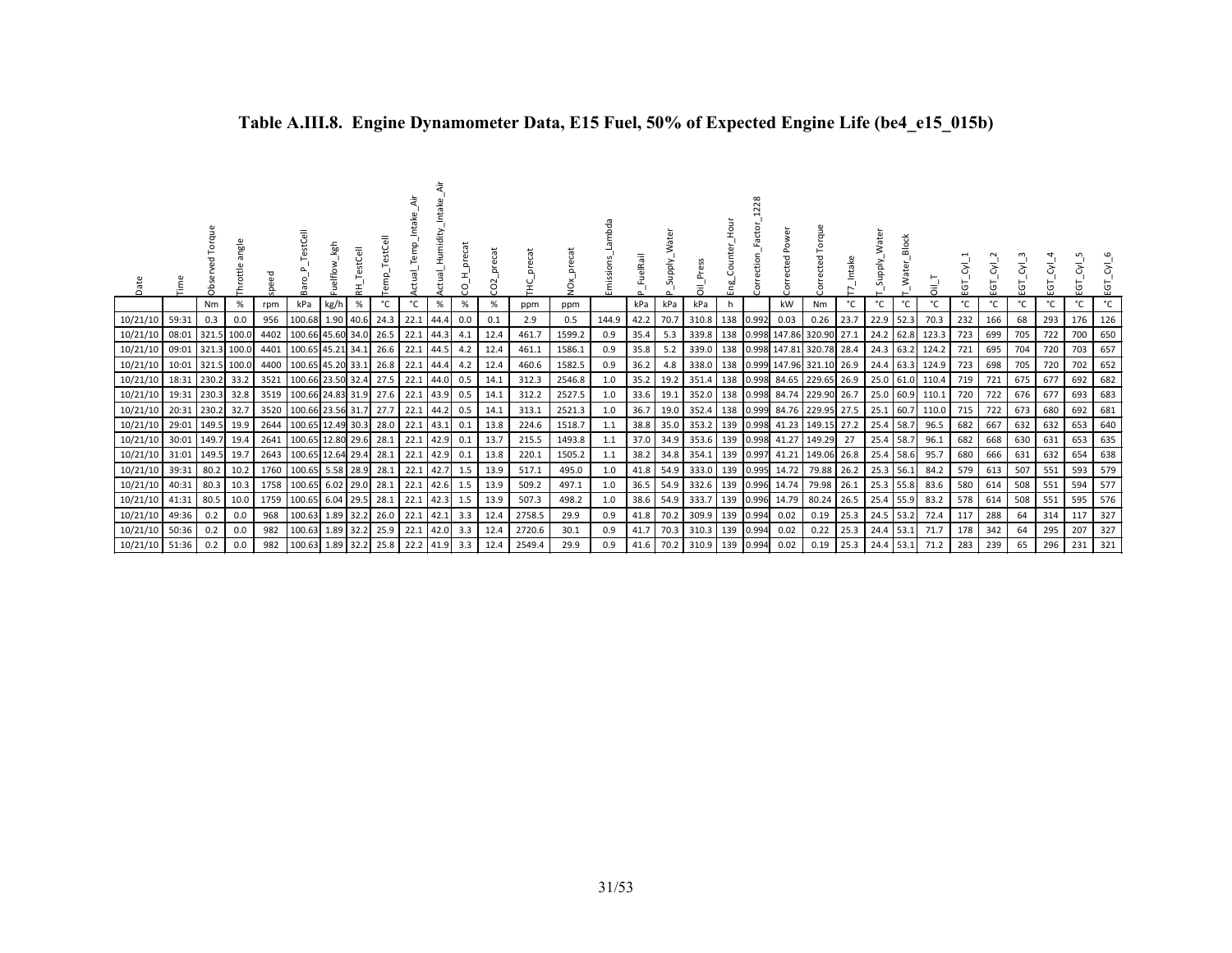| Date     |                  | orque<br>රි | angle<br><b>Throttle</b> | speed | estCell<br>Baro                     | kgh         | estCell<br>푿 |      |             | Humidity<br>al<br>9<br>ă | precat<br>႙ | precat<br>$\mathbf{a}$<br>S | precat | precat<br>ð | Lambda<br>Emissions | FuelRail<br>$\Omega$ | Supply. | Press<br>ā      | Eng. | 28        | Power<br>Corrected | Torque<br>rected<br>δ              | Intake | Supply. | Block<br>Water_ | $\overline{5}$ | ĒΘ  | ĒΘ  | EGT | EGT | ġ   | $\overline{\delta}$<br>EGT |
|----------|------------------|-------------|--------------------------|-------|-------------------------------------|-------------|--------------|------|-------------|--------------------------|-------------|-----------------------------|--------|-------------|---------------------|----------------------|---------|-----------------|------|-----------|--------------------|------------------------------------|--------|---------|-----------------|----------------|-----|-----|-----|-----|-----|----------------------------|
|          |                  | Nm          | %                        | rpm   | kPa                                 | kg/h        | %            | °C   | °C          | $\%$                     | %           | $\%$                        | ppm    | ppm         |                     | kPa                  | kPa     | kPa             |      |           | kW                 | Nm                                 | °C     | °c      | °C              | °C             | °C  | °C  | °C  | ۰c  |     | $^{\circ}$ C               |
| 10/21/10 | 52:27            | 0.2         | 0.0                      | 981   | 100.63                              |             | 1.89 32.6    | 25.8 |             | 22.2 41.5                | 0.0         | 0.1                         | 2.9    | 0.7         | 143.3               | 41.5                 | 70.3    | 311.3           |      | 139 0.994 | 0.02               | 0.19                               | 25.2   | 24.3    | 52.9            | 70.7           | 280 | 251 | 67  | 244 | 194 | 313                        |
| 10/21/10 | 00:57            |             | 321.8 100.0              | 4400  | 100.60 45.30 27.0                   |             |              | 28.2 | $22.1$ 41.1 |                          | 4.1         | 12.4                        | 475.2  | 1616.8      | 0.9                 | 35.6                 | 4.9     | 341.6           |      |           |                    | 139 1.000 148.20 321.65 28.3       |        |         | 26.0 63.5       | 123.2          | 726 | 696 | 705 | 719 | 701 | 650                        |
| 10/21/10 | 01:57            |             | 321.6 100.0              | 4401  | 100.60 44.93 27.2                   |             |              | 28.3 |             | 22.1 41.3                | 4.2         | 12.4                        | 475.5  | 1598.4      | 0.9                 | 35.8                 | 4.8     | 340.3           |      | 139 1.001 |                    | 148.27 321.80                      | 28.4   | 26.1    | 63.6            | 124.4          | 724 | 690 | 707 | 725 | 701 | 658                        |
| 10/21/10 | 02:57            |             | 321.8 100.0              | 4400  | 100.59 45.29 26.9                   |             |              | 28.4 | 22.2 41.4   |                          | 4.2         | 12.4                        | 487.4  | 1598.6      | 0.9                 | 35.7                 | 4.7     |                 |      |           |                    | 339.3 139 1.000 148.30 321.85 28.8 |        | 26.1    | 63.9            | 125.1          | 724 | 689 | 706 | 724 | 702 | 656                        |
| 10/21/10 | 11:27            |             | 230.3 33.3               | 3523  | 100.59 24.68 26.0                   |             |              | 29.0 |             | 22.3 40.4                | 0.5         | 14.1                        | 312.1  | 2540.5      | 1.0                 | 34.9                 | 18.7    | 351.5           |      | 139 1.000 |                    | 84.88 230.28 28.5                  |        | 26.4    | 61.3            | 110.7          | 719 | 721 | 673 | 688 | 691 | 683                        |
| 10/21/10 | 12:27            | 230.5 33.3  |                          | 3522  | 100.59 23.09 25.9                   |             |              | 29.1 | 22.3 40.7   |                          | 0.6         | 14.1                        | 311.2  | 2532.5      | 1.0                 | 37.1                 | 18.4    | 352.2           |      | 139 1.000 |                    | 84.96 230.48 27.8                  |        | 26.4    | 61.3            | 110.4          | 717 | 722 | 673 | 688 | 687 | 681                        |
| 10/21/10 | 13:27            | 230.6 33.0  |                          | 3520  | 100.59 22.95 25.9                   |             |              | 29.2 | $22.3$ 41.1 |                          | 0.6         | 14.1                        | 313.8  | 2559.7      | 1.0                 | 35.9                 | 18.2    | 352.7           |      | 139 1.000 |                    | 85.02 230.65 28.8                  |        | 26.5    | 61.2            | 110.1          | 722 | 722 | 675 | 686 | 686 | 678                        |
| 10/21/10 | 21:57 149.6 20.2 |             |                          |       | 2634 100.57 12.64 25.0              |             |              | 29.4 |             | 22.3 40.0                | 0.1         | 13.7                        | 226.2  | 1482.0      | 1.1                 | 38.1                 | 34.4    | 352.8           |      | 139 0.999 |                    | 41.31 149.40 27.7                  |        | 26.4    | 59.0            | 96.6           | 682 | 665 | 634 | 639 | 652 | 639                        |
| 10/21/10 | 22:57            | 149.8       | 19.4                     | 2643  | 100.57 12.70 25.4                   |             |              | 29.4 |             | 22.4 39.9                | 0.1         | 13.7                        | 221.2  | 1469.0      | 1.1                 | 36.7                 | 34.3    | 353.4           |      | 139 0.999 |                    | 41.37 149.66 27.4                  |        | 26.5    | 58.9            | 96.2           | 681 | 665 | 633 | 638 | 652 | 639                        |
| 10/21/10 | 23:57            | 149.5       | 20.0                     | 2644  | 100.57 12.73 25.7                   |             |              | 29.4 | 22.4 40.1   |                          | 0.1         | 13.7                        | 225.8  | 1470.4      | 1.1                 | 37.6                 | 34.3    | 353.9 139 0.999 |      |           |                    | 41.31 149.42 28.1                  |        | 26.6    | 58.9            | 95.7           | 683 | 665 | 635 | 639 | 652 | 638                        |
| 10/21/10 | 32:27            | 80.4        | 10.3                     | 1761  | 100.56                              | $6.35$ 26.1 |              | 29.6 | $22.5$ 40.1 |                          | 1.5         | 14.0                        | 517.5  | 477.7       | 1.0                 | 34.2                 | 54.7    | 332.1           |      | 140 0.999 | 14.81              | 80.34 27.6                         |        | 26.7    | 56.7            | 84.4           | 579 | 614 | 511 | 559 | 587 | 579                        |
| 10/21/10 | 33:27            | 80.4        | 10.6                     | 1762  | 100.56 5.78 26.1                    |             |              | 29.6 | 22.5 39.7   |                          | 1.5         | 13.9                        | 521.3  | 471.8       | 1.0                 | 40.1                 | 54.7    | 333.5           |      | 140 1.000 | 14.81              | 80.36 27.6                         |        | 26.8    | 56.6            | 83.8           | 579 | 613 | 510 | 560 | 587 | 577                        |
| 10/21/10 | 34:27            | 80.4        | 10.5                     | 1760  | 100.55                              |             | 5.72 25.5    | 29.5 | 22.5 39.5   |                          | 1.5         | 13.9                        | 514.4  | 479.7       | 1.0                 | 38.3                 | 54.8    | 333.0           |      | 140 0.999 | 14.81              | 80.35 27.4                         |        | 26.8    | 56.5            | 83.5           | 582 | 615 | 511 | 559 | 586 | 581                        |
| 10/21/10 | 42:32            | 0.3         | 0.0                      | 973   | 100.54                              |             | 1.89 29.4    | 27.4 | 22.6 39.2   |                          | 3.2         | 12.3                        | 3052.3 | 30.3        | 0.9                 | 41.4                 | 70.4    | 309.0           |      | 140 0.998 | 0.03               | 0.26                               | 26.7   | 25.9    | 53.8            | 72.6           | 252 | 395 | 65  | 251 | 235 | 355                        |
| 10/21/10 | 43:32            | 0.3         | 0.0                      | 970   | 100.53                              |             | 1.88 29.4    | 27.3 | 22.6 39.2   |                          | 3.3         | 12.5                        | 2594.2 | 30.4        | 0.9                 | 41.3                 | 70.4    | 309.7           |      | 140 0.998 | 0.03               | 0.25                               | 26.6   | 25.8    | 53.6            | 72.0           | 298 | 365 | 67  | 276 | 229 | 349                        |
| 10/21/10 | 44:32            | 0.2         | 0.0                      | 964   | 100.53 1.86 29.4 27.3 22.6 38.9 3.3 |             |              |      |             |                          |             | 12.5                        | 2423.5 | 30.8        | 0.9                 | 41.2                 |         | 70.2 310.7      |      | 140 0.998 | 0.03               | 0.25                               | 26.6   |         | 25.9 53.5       | 71.4           | 283 | 330 | 67  | 291 | 226 | 351                        |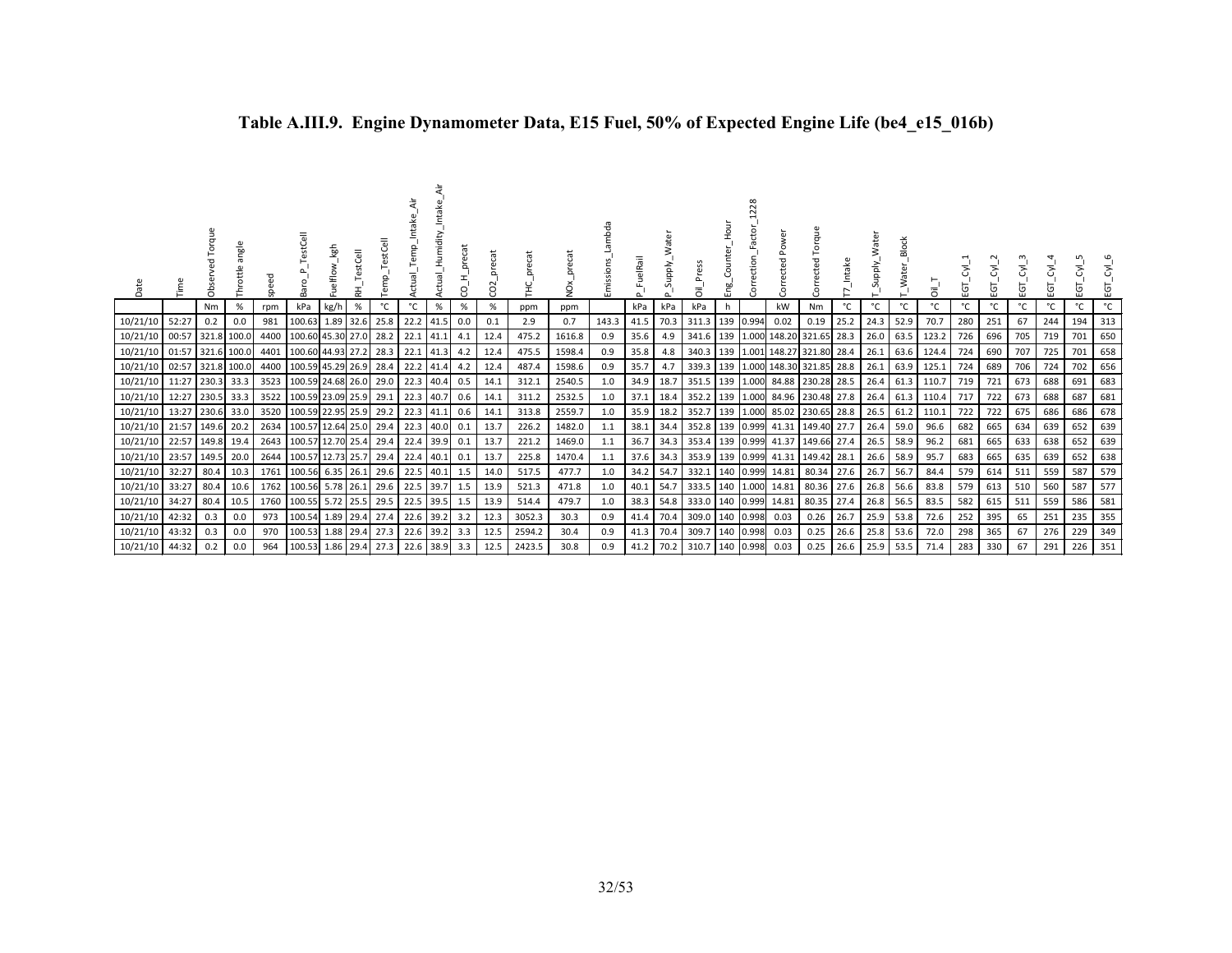| Date            |                  | Torque<br>ᄝ<br>Obsei | angle<br>Throttle | speed | estCell<br>능           | Fuelflow_kgh | $\overline{c}$<br>Test<br>φ. |                | _Temp_Intak<br>Actual | Humidity_<br>Actual_ | 8     | precat<br>$\sim$<br>g | precat<br>FHC. | NOX    | Lambda<br>Emissions | uelRail | Water<br>Supply. | 히         | Hour<br>Eng. | 28<br>Correction | Pow<br><b>Corrected</b> | Torque<br>Corrected      |      | ater<br>Viddin | <b>Block</b><br>_Water_ | ᅙ     | ΕGΤ | ΕGΤ | ৳<br>ũ. | ĒΘ  | ৳<br>ய | Σ.<br>EGT |
|-----------------|------------------|----------------------|-------------------|-------|------------------------|--------------|------------------------------|----------------|-----------------------|----------------------|-------|-----------------------|----------------|--------|---------------------|---------|------------------|-----------|--------------|------------------|-------------------------|--------------------------|------|----------------|-------------------------|-------|-----|-----|---------|-----|--------|-----------|
|                 |                  | Nm                   | $\%$              | rpm   | kPa                    | kg/h         | %                            | °C             | °C                    | %                    | %     | %                     | ppm            | ppm    |                     | kPa     | kPa              | kPa       | h            |                  | kW                      | Nm                       | °C   | °C             | °C                      | °C    | °C  | °C  | °C      | °C  | °C     | °C        |
| 11/5/10         | 17:36            | 0.3                  | 0.0               | 918   | 100.24                 | 1.72         | $-35.3$                      | 22.4           | 20.5                  | 40.0                 | 0.0   | 0.1                   | 1.3            | $-0.3$ | 257.4               | 41.7    | 76.3             | 304.1     | 179          | 0.989            | 0.03                    | 0.31                     | 21.4 | 20.3           | 52.1                    | 70.8  | 209 | 72  | 64      | 64  | 82     | 71        |
| 11/5/10         | 26:06            |                      | 308.9 100.0       | 4399  | 100.23 44.93 34.4      |              |                              | 22.6           | 20.0                  | 41.3                 | 3.7   | 12.5                  | 444.0          | 1565.9 | 0.9                 | 32.1    | 37.4             | 316.1     | 179          |                  |                         | 0.994 141.44 306.97      | 24.6 | 20.9           | 64.1                    | 135.2 | 724 | 702 | 696     | 716 | 697    | 669       |
| 11/5/10         | 27:06            |                      | 308.8 100.0       | 4400  | 100.23 44.79 34.6      |              |                              | 22.6           | 19.9                  | 41.4                 | 3.8   | 12.5                  | 442.1          | 1542.3 | 0.9                 | 32.8    | 38.0             | 315.0     | 179          |                  |                         | 0.994 141.46 307.00 23.3 |      | 20.6           | 64.7                    | 136.0 | 726 | 698 | 692     | 718 | 694    | 662       |
| 11/5/10         | 28:06            |                      | 309.0 100.0       | 4401  | 100.23 44.92 34.9      |              |                              | 22.6           | 19.9                  | 41.4                 | 3.8   | 12.5                  | 442.8          | 1541.2 | 0.9                 | 33.3    | 38.1             | 314.6     | 179          |                  |                         | 0.993 141.38 306.83      | 23   | 21.1           | 64.8                    | 136.6 | 721 | 701 | 695     | 716 | 694    | 664       |
| 11/5/10         | 36:36 220.6 33.2 |                      |                   | 3519  | 100.24 23.00 33.0      |              |                              | 22.9           | 19.7                  | 42.2                 | 0.3   | 13.9                  | 238.3          | 2123.6 | 1.1                 | 33.8    | 46.9             | 349.4     | 179          |                  | 0.993 80.75 219.07      |                          | 23.3 | 20.8           | 61.0                    | 111.4 | 709 | 717 | 666     | 683 | 687    | 674       |
| 11/5/10         | 37:36 220.6 34.1 |                      |                   |       | 3519 100.23 23.24 33.0 |              |                              | 23.1           | 19.6                  | 42.3                 | 0.3   | 13.9                  | 240.4          | 2164.4 | 1.1                 | 33.5    | 46.9             | 350.3     | 179          |                  |                         | 0.994 80.82 219.26 23.7  |      | 20.8           | 60.8                    | 111.0 | 711 | 717 | 664     | 682 | 682    | 678       |
| 11/5/10         | 38:36 220.3 33.3 |                      |                   |       | 3519 100.24 22.95 32.7 |              |                              | 22.9           | 19.6                  | 42.5                 | 0.3   | 13.9                  | 238.0          | 2152.3 | 1.1                 | 33.8    | 46.9             | 350.8     | 179          |                  |                         | 0.993 80.62 218.70 22.8  |      | 20.8           | 60.7                    | 110.5 | 709 | 715 | 665     | 681 | 684    | 685       |
| 11/5/10         | 47:06 143.1      |                      | 20.0              |       | 2645 100.24 12.44 32.6 |              |                              | 23.0           | 19.5                  | 42.8                 | 0.1   | 13.6                  | 188.7          | 1189.4 | 1.1                 |         | $36.0$ 56.2      | 358.0 179 |              |                  |                         | 0.992 39.24 141.92 22.6  |      | 20.6           | 58.0                    | 96.4  | 673 | 670 | 616     | 639 | 653    | 648       |
| 11/5/10         | 48:06 143.4      |                      | 20.0              |       | 2640 100.23 12.43 32.3 |              |                              | 23.1           | 19.5                  | 42.8                 | 0.1   | 13.6                  | 188.1          | 1185.4 | 1.1                 |         | 36.1 56.1        | 358.3 179 |              |                  |                         | 0.991 39.31 142.20 22.5  |      | 20.9           | 57.8                    | 95.9  | 675 | 671 | 619     | 639 | 651    | 648       |
| 11/5/10         | 49:06 143.0      |                      | 20.3              |       | 2641 100.24 12.57 32.0 |              |                              | 23.0           |                       | 19.5 42.8            | 0.1   | 13.6                  | 185.0          | 1171.8 | 1.1                 |         | 35.4 56.1        | 358.8 179 |              |                  |                         | 0.990 39.16 141.65 22.3  |      | 20.8           | 57.7                    | 95.5  | 674 | 671 | 619     | 639 | 651    | 649       |
| 11/5/10         | 57:36            | 77.3                 | 10.3              |       | 1759 100.25            |              | 5.80 30.5                    | 23.1           | 19.5                  | 43.1                 | - 1.3 | 13.9                  | 489.0          | 423.6  | 1.0                 | 37.1    | 67.5             | 346.3     | 180          | 0.990            | 14.09                   | 76.47                    | 21.9 | 20.6           | 55.3                    | 84.2  | 575 | 612 | 500     | 561 | 587    | 588       |
| 11/5/10         | 58:36            | 76.9                 | 10.4              |       | 1759 100.25            |              | 5.51 30.8                    | 23.2           | 19.5                  | 43.1                 | 1.3   | 14.0                  | 493.0          | 414.3  | 1.0                 |         | 38.4 67.4        | 347.3     | 180          | 0.989            | 14.02                   | 76.08                    | 22.2 | 21.0           | 55.3                    | 83.6  | 575 | 609 | 498     | 562 | 587    | 587       |
| 11/5/10         | 59:36            | 76.6                 | 10.9              | 1758  | 100.25                 | 6.04         | 30.6                         | 23.2           | 19.5                  | 43.2                 |       | 14.0                  | 478.5          | 414.7  | 1.0                 | 34.6    | 67.4             | 347.7     | 180          | 0.989            | 13.97                   | 75.83                    | 21.9 | 20.5           | 55.1                    | 83.2  | 573 | 613 | 501     | 563 | 588    | 586       |
| 11/5/10         | 07:41            | 0.3                  | 0.0               | 939   | 100.26                 |              |                              | 1.69 33.4 21.8 |                       | 19.5 43.0            | 3.3   | 12.3                  | 2832.1         | 28.4   | 0.9                 | 40.6    | 76.1             | 302.1     | 180          | 0.988            | 0.03                    | 0.26                     | 21.4 | 20.6           | 52.7                    | 72.6  | 245 | 113 | 66      | 181 | 111    | 155       |
| 11/5/10         | 08:41            | 0.3                  | 0.0               | 942   | 100.26                 | 1.68         | 34.0                         | 21.9           | 19.5                  | 43.0                 | 3.2   | 12.4                  | 2678.8         | 28.5   | 0.9                 | 39.9    | 76.0             | 302.8     | 180          | 0.989            | 0.03                    | 0.27                     | 21.7 | 20.9           | 52.5                    | 71.7  | 261 | 184 | 66      | 191 | 162    | 148       |
| $11/5/10$ 09:41 |                  | 0.2                  | 0.0               | 913   | 100.27                 |              | 1.69 33.5                    | 21.8           | 19.5                  | 42.9                 | 3.1   | 12.4                  | 2795.3         | 28.3   | 0.9                 | 39.4    | 76.2             | 302.5 180 |              | 0.989            | 0.02                    | 0.24                     | 21.4 | 20.6           | 52.4                    | 71.1  | 242 | 208 | 59      | 172 | 96     | 135       |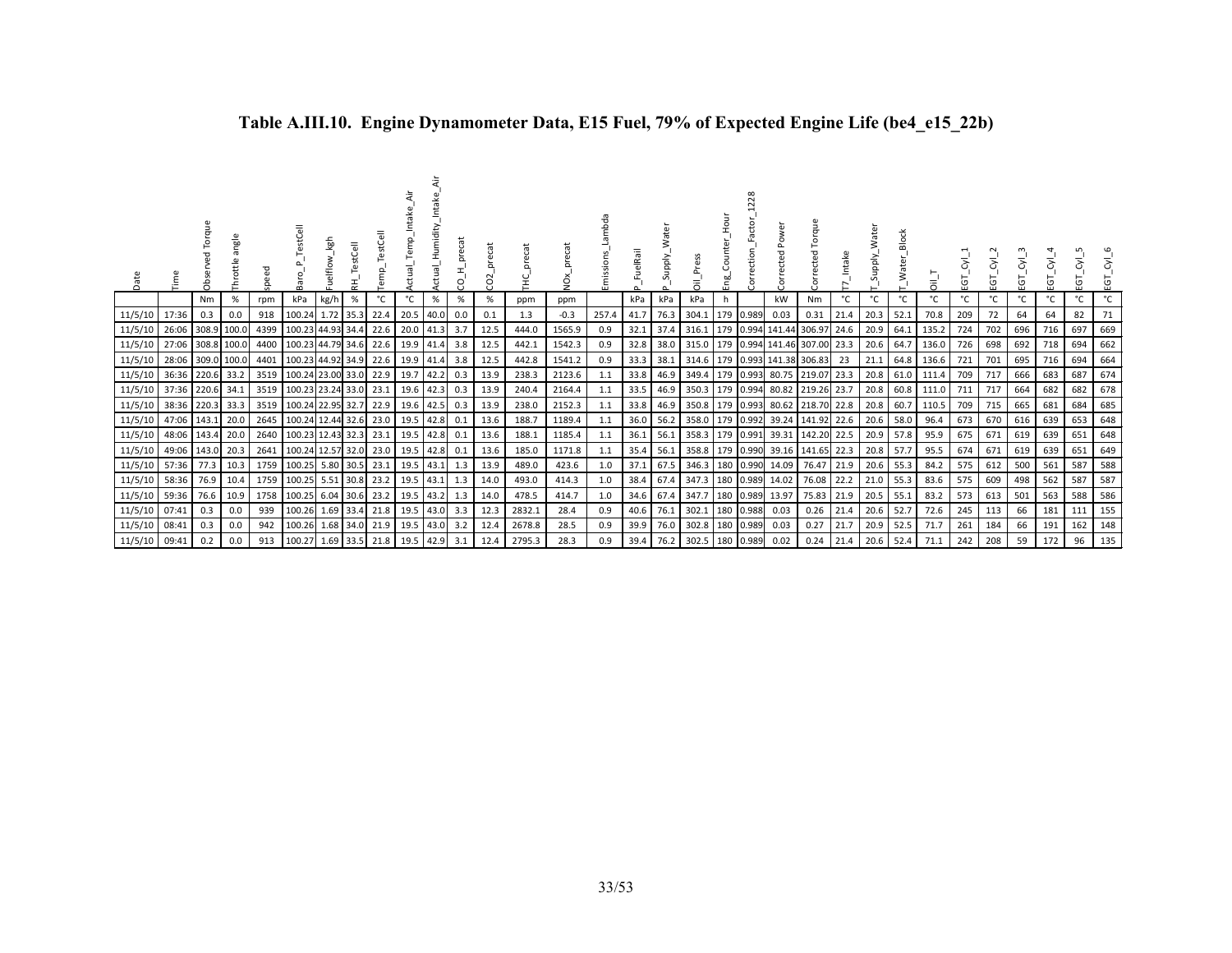| Date          | Ě           | orque<br>ರ<br>Obs | angle<br>Throttle | speed | estCell<br>Bar         | Fuelflow_kgh | estCell<br>۴<br>盂 | TestC<br>Temp_ | ä٢<br>Actual_Temp | Actual_Humidity | precat<br>႙ | precat<br>CO <sub>2</sub> | precat<br>노<br>도 | $\check{\mathrm{Q}}$ | Lambda<br>Emissions | FuelRail<br>$\Omega$ | Supply.<br>$\sim$ | Press<br>ᄛ | Eng. | 28<br>$\sim$<br>Correction | Power<br>Corrected          | Torque<br>ected |      | Supply. | _Water_Block | $\overline{a}$ | <u>یں</u> | EGT | EGT | Ξg  | Σ,<br>Ξg | $\overline{\delta}$<br>EGT. |
|---------------|-------------|-------------------|-------------------|-------|------------------------|--------------|-------------------|----------------|-------------------|-----------------|-------------|---------------------------|------------------|----------------------|---------------------|----------------------|-------------------|------------|------|----------------------------|-----------------------------|-----------------|------|---------|--------------|----------------|-----------|-----|-----|-----|----------|-----------------------------|
|               |             | Nm                | %                 | rpm   | kPa                    | kg/h         | $\%$              | °C             | °C                | %               | $\%$        | $\%$                      | ppm              | ppm                  |                     | kPa                  | kPa               | kPa        | h    |                            | kW                          | Nm              | °C   | °C      | °C           | °C             | °C        | °C  | °C  | °C  | °C       | °C                          |
| 11/5/10       | 10:15       | 0.3               | 0.0               | 923   | 100.26                 |              | 1.84 34.4         | 21.9           |                   | 19.5 42.8       | 0.0         | 0.2                       | 4.6              | 1.0                  | 58.5                | 32.8                 | 76.3              | 302.0      | 180  | 0.989                      | 0.03                        | 0.26            | 21.6 | 21.0    | 52.4         | 70.8           | 251       | 171 | 146 | 173 | 128      | 127                         |
| 11/5/10       | 18:45       | 310.0             | 100.0             | 4400  | 100.28 44.68 29.9 23.3 |              |                   |                |                   | 19.5 42.9       | 3.6         | 12.6                      | 436.7            | 1594.8               | 0.9                 | 32.0                 | 37.7              | 315.2      | 180  |                            | 0.992 141.67                | 307.47          | 23.4 | 21.1    | 64.4         | 135.2          | 724       | 703 | 696 | 716 | 701      | 666                         |
| 11/5/10       | 19:45       |                   | 309.5 100.0       | 4398  | 100.28 44.87 30.8      |              |                   | 23.2           |                   | 19.5 42.9       | 3.7         | 12.5                      | 439.8            | 1532.4               | 0.9                 | 32.4                 | 37.6              | 314.1      |      |                            | 180 0.992 141.49 307.08     |                 | 24   | 21.0    | 64.5         | 136.2          | 723       | 703 | 697 | 715 | 696      | 662                         |
| 11/5/10       | 20:45       | 309.6 100.0       |                   | 4401  | 100.28 44.76 30.4      |              |                   | 23.3           |                   | 19.5 42.9       | 3.8         | 12.5                      | 436.9            | 1538.2               | 0.9                 | 33.0                 | 36.7              | 313.5      |      |                            | 180 0.994 141.72 307.58     |                 | 23.6 | 21.3    | 64.9         | 136.9          | 724       | 703 | 695 | 717 | 696      | 660                         |
| 11/5/10       |             | 29:15 221.8       | 33.5              | 3519  | 100.27 23.04 30.4      |              |                   | 23.2           |                   | 19.5 42.6       | 0.3         | 13.8                      | 248.4            | 2241.3               | 1.1                 | 33.7                 | 46.6              | 348.3      |      |                            | 180 0.992 81.12             | 220.07          | 24.1 | 21.0    | 60.8         | 111.6          | 710       | 714 | 668 | 674 | 691      | 673                         |
| 11/5/10       | 30:15 221.8 |                   | 33.9              | 3519  | 100.28 23.11 30.6      |              |                   | 23.3           |                   | 19.5 42.6       | 0.3         | 13.8                      | 244.2            | 2243.3               | 1.1                 | 33.7                 | 46.7              | 349.1      |      |                            | 180 0.991 81.05 219.88 22.5 |                 |      | 20.8    | 60.8         | 111.1          | 709       | 716 | 665 | 675 | 687      | 667                         |
| 11/5/10       | 31:15 221.8 |                   | 33.8              | 3520  | 100.28 23.03 30.3      |              |                   | 23.5           |                   | 19.5 42.5       | 0.3         | 13.8                      | 250.2            | 2263.5               | 1.1                 | 33.7                 | 46.8              | 349.4      |      |                            | 180 0.991 81.04 219.85      |                 | 22.8 | 21.1    | 61.0         | 110.7          | 708       | 714 | 667 | 677 | 686      | 667                         |
| 11/5/10       | 39:45 143.8 |                   | 20.0              | 2637  | 100.30 12.38 28.7 23.8 |              |                   |                |                   | 19.5 42.2       | 0.1         | 13.6                      | 195.3            | 1221.4               | 1.1                 | 35.9                 | 56.0              | 357.0      |      |                            | 180 0.989 39.32 142.21      |                 | 22.5 | 21.0    | 58.0         | 96.4           | 676       | 670 | 621 | 634 | 647      | 641                         |
| 11/5/10       |             | 40:45 144.0       | 20.5              | 2637  | 100.31 12.41 28.5      |              |                   | 23.8           |                   | 19.5 42.1       | 0.1         | 13.6                      | 196.9            | 1229.8               | 1.1                 | 36.0                 | 56.0              | 357.4      |      |                            | 180 0.989 39.34 142.31      |                 | 21.5 | 20.8    | 58.0         | 95.9           | 676       | 671 | 621 | 634 | 648      | 639                         |
| 11/5/10       | 41:45 144.3 |                   | 20.3              | 2636  | 100.31 12.41 28.3      |              |                   | 23.9           |                   | 19.7 42.1       | 0.1         | 13.6                      | 197.8            | 1238.2               | 1.1                 | 35.5                 | 56.0              | 358.0      |      |                            | 180 0.988 39.42 142.59      |                 | 22   | 21.0    | 58.0         | 95.5           | 675       | 670 | 621 | 634 | 647      | 639                         |
| 11/5/10       | 50:15       | 77.7              | 10.2              | 1760  | 100.34                 | 6.05 29.6    |                   | 23.8           |                   | 20.0 37.1       | 1.3         | 14.0                      | 499.6            | 449.7                | 1.0                 | 34.8                 | 67.4              | 345.5      |      |                            | 180 0.988 14.14             | 76.73           | 21.7 | 20.6    | 55.3         | 84.2           | 580       | 610 | 500 | 557 | 583      | 584                         |
| 11/5/10 51:15 |             | 77.4              | 10.5              | 1760  | 100.35                 |              |                   | 5.50 28.2 23.9 |                   | 20.6 37.3 1.3   |             | 14.0                      | 500.8            | 444.9                | 1.0                 | 38.7                 | 67.4              | 346.4      |      | 180 0.987                  | 14.07                       | 76.36           | 21.7 | 21.1    | 55.4         | 83.6           | 579       | 612 | 499 | 557 | 584      | 584                         |
| 11/5/10       | 52:15       | 77.5              | 10.6              | 1759  | 100.33                 | 6.03 27.4    |                   | 23.8           |                   | 19.9 37.5       | 1.3         | 14.0                      | 492.7            | 452.6                | 1.0                 | 34.5                 | 67.5              | 347.2      |      | 180 0.987                  | 14.10                       | 76.52           | 21.6 | 20.6    | 55.3         | 83.2           | 580       | 611 | 500 | 558 | 582      | 585                         |
| 11/5/10       | 00:20       | 0.3               | 0.0               | 962   | 100.32                 |              |                   | 1.71 31.3 22.1 |                   | 19.8 40.2 3.3   |             | 12.4                      | 2659.9           | 29.7                 | 0.9                 | 40.5                 | 75.6              | 303.4      |      | 181 0.988                  | 0.03                        | 0.27            | 21.9 | 21.0    | 52.9         | 72.6           | 249       | 199 | 64  | 208 | 132      | 115                         |
| 11/5/10       | 01:20       | 0.3               | 0.0               | 953   | 100.33                 |              | 1.69 31.1         | 22.0           |                   | 19.8 40.4       | 3.1         | 12.3                      | 3217.0           | 28.3                 | 0.9                 | 39.9                 | 76.0              | 302.7      | 181  | 0.988                      | 0.03                        | 0.28            | 21.6 | 20.8    | 52.8         | 71.8           | 178       | 205 | 65  | 206 | 154      | 159                         |
| 11/5/10 01:20 |             | 0.3               | 0.0               | 953   | 100.33 1.69 31.1       |              |                   | 22.0           |                   | 19.8 40.4 3.1   |             | 12.3                      | 3217.0           | 28.3                 | 0.9                 | 39.9                 | 76.0              | 302.7      |      | 181 0.988                  | 0.03                        | 0.28            | 21.6 | 20.8    | 52.8         | 71.8           | 178       | 205 | 65  | 206 | 154      | 159                         |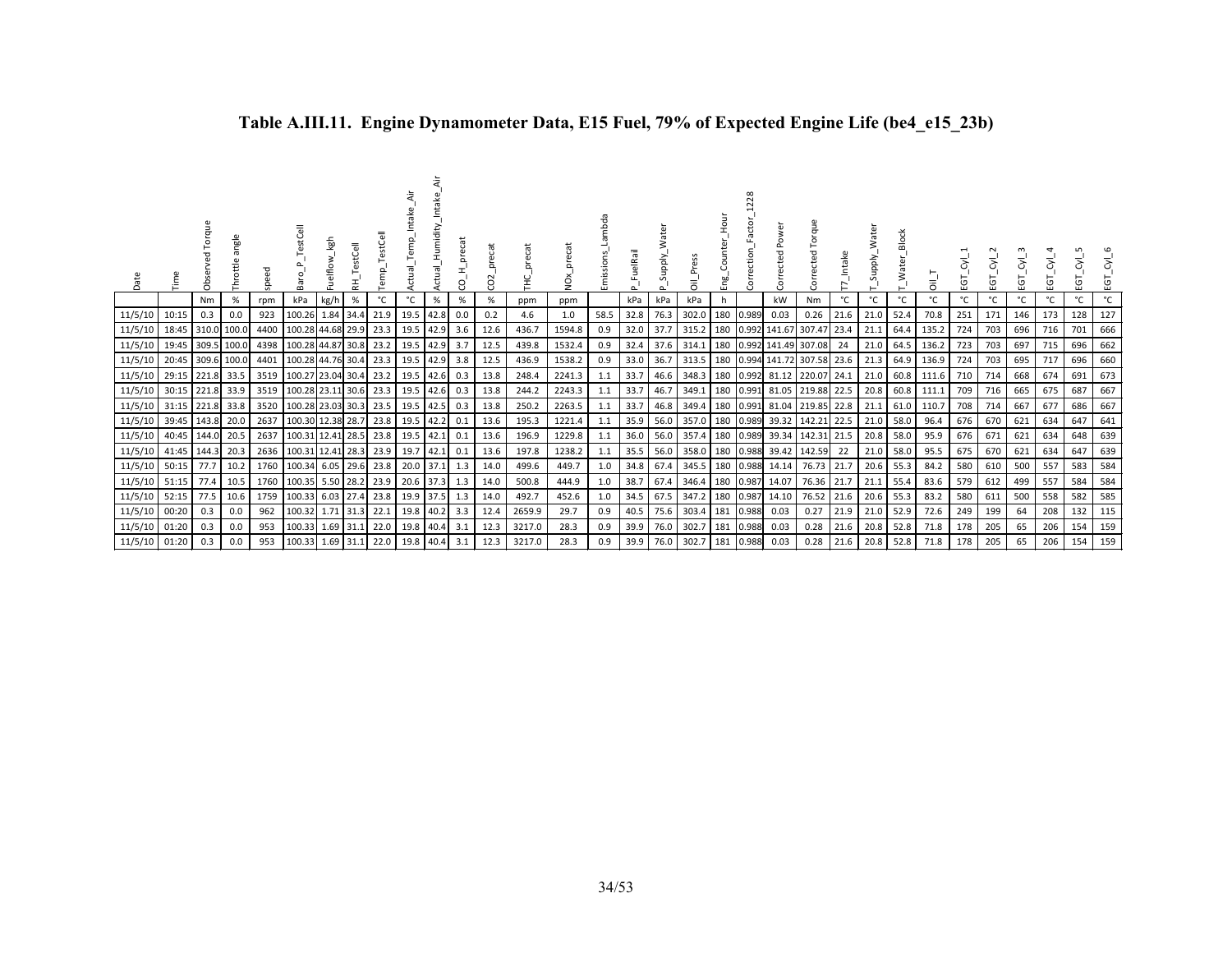| Date          |             | ð                | ăue<br>σtτi | speed | estCell                | Fuelflow_kgh | estCell |             | Tem  | ctual_Humidity<br>è | precat | 늅<br>$\sim$<br>g | precat | _precat<br>ğ | mbda<br>Emissions | FuelRail<br>$\Delta$ | Supply.<br>$\Delta$ | Press<br>淸 | H <sub>our</sub><br>Counte<br>Engi | Ñ<br>Factor<br>Correction | Power<br>Corrected |                | Intake | Supply. | Block<br>$_$ Water | គ          | EGT | EGT.         | ΕGΤ | ΕGΤ | 5<br>ш | হ'<br>EGT |
|---------------|-------------|------------------|-------------|-------|------------------------|--------------|---------|-------------|------|---------------------|--------|------------------|--------|--------------|-------------------|----------------------|---------------------|------------|------------------------------------|---------------------------|--------------------|----------------|--------|---------|--------------------|------------|-----|--------------|-----|-----|--------|-----------|
|               |             | Nm               | %           | rpm   | kPa                    | kg/h         | $\%$    | °C          | °C   | %                   | $\%$   | %                | ppm    | ppm          |                   | kPa                  | kPa                 | kPa        |                                    |                           | kW                 | N <sub>m</sub> | °C     | °C      | °C                 | °⊂         | °C  | $^{\circ}$ C | °C  | °С  | ۰c     | °C        |
| 11/5/10       | 03:10       | 0.3              | 0.0         | 960   | 100.33                 | 1.73         | 31.7    | 21.8        | 19.9 | 40.5                | 0.0    | 0.1              | 3.5    | 0.8          | 126.4             | 39.2                 | 75.5                | 305.1      | 181                                | 0.987                     | 0.03               | 0.25           | 21.4   | 20.6    | 52.5               | 70.7       | 286 | 218          | 144 | 169 | 140    | 114       |
| 11/5/10       | 11:40 310.1 |                  | 100.0       | 4400  | 100.30 44.78 30.7      |              |         | 23.0        | 19.7 | 41.2                | 3.7    | 12.5             | 430.9  | 1572.0       | 0.9               | 32.1                 | 37.7                | 314.5      | 181                                | 0.992                     | 141.81             | 307.77         | 23.14  | 20.9    | 64.1               | 134.9      | 724 | 707          | 699 | 715 | 695    | 664       |
| 11/5/10       | 12:40 310.1 |                  | 100.0       | 4400  | 100.30 44.90 29.4      |              |         | 23.0        | 19.7 | 41.3                | 3.7    | 12.5             | 432.1  | 1597.6       | 0.9               | 32.3                 | 37.0                | 313.8      | 181                                | 0.992                     |                    | 141.79 307.73  | 24.4   | 20.9    | 64.5               | 135.8      | 726 | 703          | 696 | 713 | 693    | 667       |
| 11/5/10       |             | 13:40 310.3      | 100.0       | 4401  | 100.30 44.50 30.2      |              |         | 23.0        | 19.7 | 41.3                |        | $3.8$ 12.5       | 432.0  | 1568.1       | 0.9               | 32.4                 | 36.9                | 313.4      | 181                                | 0.994                     |                    | 142.06 308.32  | 23.78  | 20.9    | 64.8               | 136.5      | 728 | 704          | 694 | 713 | 692    | 658       |
| 11/5/10       |             | 22:10 221.8      | 33.3        | 3521  | 100.31 22.91           |              | 27.6    | 23.5        | 19.7 | 40.9                |        | $0.3$ 13.8       | 249.8  | 2243.5       | 1.1               | 33.4                 | 46.8                | 349.3      | 181                                | 0.990                     | 80.90              | 219.47         | 23.05  | 20.8    | 61.1               | 111.1      | 711 | 713          | 667 | 676 | 681    | 676       |
| 11/5/10       |             | 23:10 221.9 33.7 |             | 3518  | 100.32 23.01 27.8 23.6 |              |         |             | 19.7 | 40.8                |        | $0.3$ 13.8       | 245.2  | 2238.0       | 1.1               | 33.5                 | 46.6                | 350.3      | 181                                | 0.990                     | 80.92              | 219.53 23.18   |        | 21.1    |                    | 61.0 110.5 | 712 | 715          | 668 | 676 | 682    | 678       |
| 11/5/10       | 24:10 222.2 |                  | 33.9        | 3520  | 100.32 23.20 27.6 23.5 |              |         |             | 19.7 | 40.7                |        | $0.3$ 13.8       | 245.6  | 2234.6       | 1.1               | 33.1                 | 46.5                | 350.9      | 181                                | 0.990                     | 81.06              | 219.90         | 22.79  | 20.8    | 61.0               | 110.1      | 710 | 712          | 665 | 674 | 685    | 670       |
| 11/5/10       | 32:40 144.1 |                  | 20.6        | 2638  | 100.31 12.31 26.5 23.7 |              |         |             | 19.7 | 40.4                | 0.1    | 13.6             | 197.5  | 1258.8       | 1.1               |                      | 35.5 56.1           | 356.6      | 181                                | 0.988                     |                    | 39.36 142.39   | 22.3   | 21.0    | 58.3               | 96.4       | 674 | 667          | 621 | 634 | 647    | 633       |
| 11/5/10       | 33:40 144.2 |                  | 20.4        | 2640  | 100.32                 | 12.39 26.8   |         | 23.6        | 19.7 | 40.4                | 0.1    | 13.6             | 201.2  | 1241.3       | 1.1               |                      | 35.8 56.1           | 357.0      | 181                                | 0.989                     | 39.40              | 142.53         | 22.74  | 20.8    | 58.0               | 95.8       | 674 | 671          | 621 | 636 | 648    | 634       |
| 11/5/10       | 34:40 143.9 |                  | 20.4        | 2639  | 100.31 12.53 27.1 23.7 |              |         |             | 19.8 | 40.3                | 0.1    | 13.6             | 198.1  | 1242.7       | 1.1               |                      | 35.6 56.1           | 357.3 181  |                                    | 0.988                     |                    | 39.33 142.27   | 22.6   | 21.1    | 58.1               | 95.5       | 674 | 670          | 621 | 635 | 646    | 636       |
| 11/5/10       | 43:10       | 77.2             | 10.8        | 1761  | 100.33                 | 5.39         | 27.2    | 23.6        | 19.8 | 39.9                |        | 1.3 14.0         | 513.1  | 487.3        | 1.0               | 39.1                 | 67.4                | 346.0      | 181                                | 0.987                     | 14.05              | 76.22          | 22     | 20.6    | 55.1               | 84.1       | 580 | 611          | 496 | 554 | 581    | 568       |
| 11/5/10       | 44:10 77.5  |                  | 10.6        | 1760  | 100.33                 | 5.97         | 27.3    | 23.7        | 19.8 | 39.9                |        | 1.3 14.0         | 509.1  | 483.5        | 1.0               | 33.9                 | 67.3                | 346.6 181  |                                    | 0.987                     | 14.09              | 76.45          | 21.7   | 20.9    | 55.1               | 83.5       | 580 | 612          | 497 | 553 | 580    | 568       |
| 11/5/10       | 45:10       | 77.3             | 10.8        | 1760  | 100.32                 | 5.84         | 27.2    | 23.7        | 19.8 | 39.9                |        | 1.3 14.0         | 506.0  | 489.7        | 1.0               | 35.7                 | 67.4                | 347.2      | 181                                | 0.987                     | 14.07              | 76.34          | 21.9   | 20.6    | 55.1               | 83.1       | 580 | 606          | 497 | 554 | 582    | 569       |
| 11/5/10       | 53:15       | 0.3              | 0.0         | 946   | 100.32                 | 1.71         | 31.0    | 22.1        | 19.9 | 39.5                |        | 3.3 12.4         | 2754.5 | 29.7         | 0.9               | 40.0                 | 75.9                | 301.5      | 181                                | 0.987                     | 0.03               | 0.30           | 21.6   | 21.0    | 52.6               | 72.4       | 282 | 119          | 65  | 199 | 182    | 137       |
| 11/5/10       | 54:15       | 0.3              | 0.0         | 957   | 100.32                 | 1.69         | 30.4    | 21.9        | 19.9 | 39.5                | 3.3    | 12.5             | 2534.7 | 29.6         | 0.9               | 39.4                 | 75.9                | 302.3      | 181                                | 0.987                     | 0.03               | 0.31           | 21.6   | 20.6    | 52.4               | 71.7       | 238 | 237          | 65  | 197 | 206    | 121       |
| 11/5/10 55:15 |             | 0.3              | 0.0         | 947   | 100.31                 | 1.72         |         | $31.3$ 22.0 | 19.9 | 39.4                |        | $3.2$ 12.5       | 2606.8 | 29.2         | 0.9               | 39.1                 |                     | 75.9 302.4 | 182                                | 0.987                     | 0.03               | 0.28           | 21.6   | 20.9    | 52.4               | 71.1       | 212 | 180          | 66  | 155 | 178    | 111       |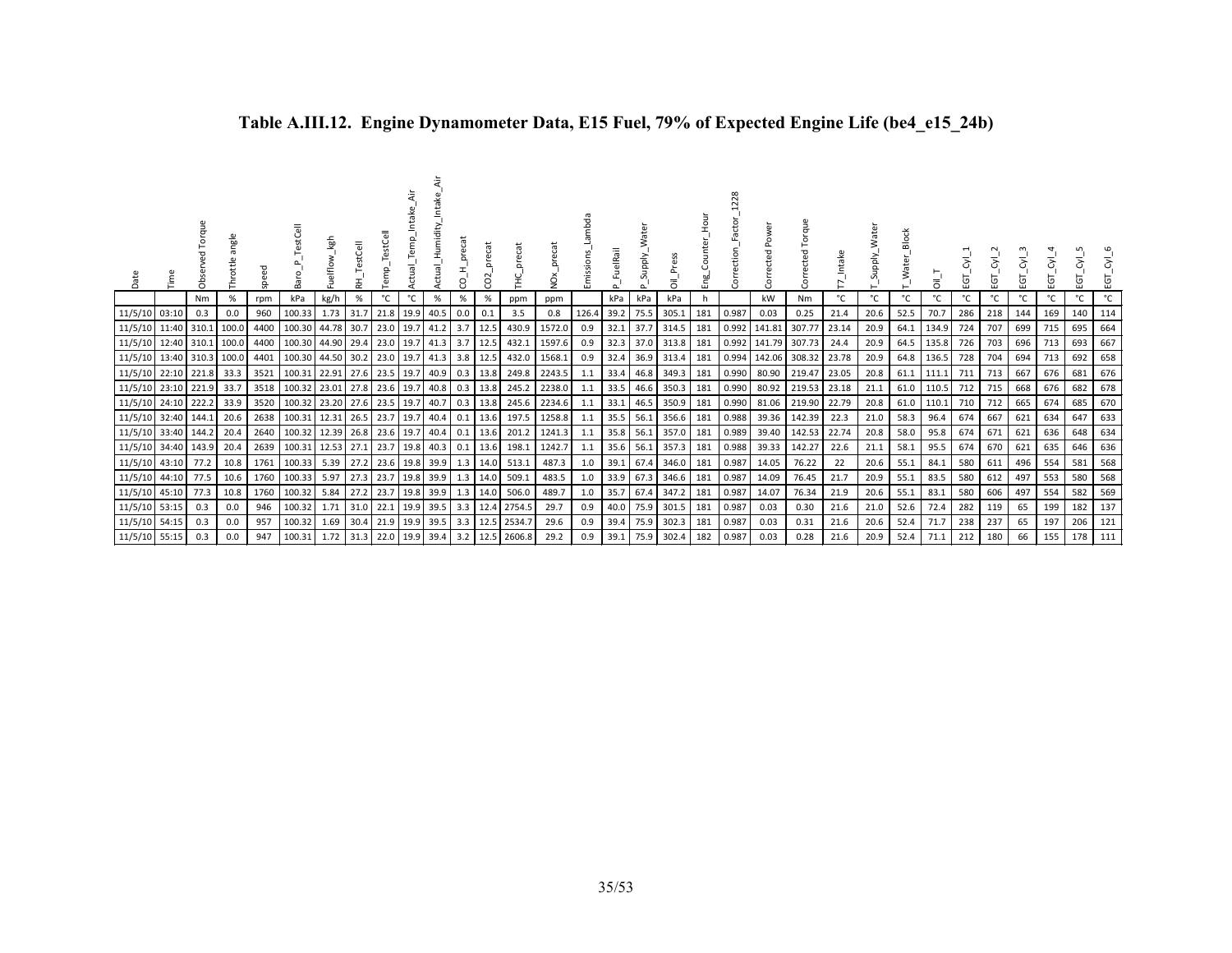| Date           |                   | ಗೆ         | ăue<br>Throttle | 8    | estCell<br>har <sub></sub> | kgh       | ₫<br>푽    | emp  | Φ         | Humidity | precat<br>g | coz  | tā     | precat<br>ð<br>Ż. | mbda<br><b>Emissions</b> | 둖<br>€Ë | ater<br>upply.<br>S. | $\overline{5}$       | ٤g<br>تا | ction<br>ō | $\Delta$<br>rected<br>š  | Torque<br>ected<br>ă |      | ater<br><b>Alddn</b><br>Ū. | <b>Block</b><br><b>Water</b> | నే    | ГÖ  | Ġ   | ن<br>m | Σ,<br>요 | Σ,<br>ĒΘ | ΣÓ<br>EGT |
|----------------|-------------------|------------|-----------------|------|----------------------------|-----------|-----------|------|-----------|----------|-------------|------|--------|-------------------|--------------------------|---------|----------------------|----------------------|----------|------------|--------------------------|----------------------|------|----------------------------|------------------------------|-------|-----|-----|--------|---------|----------|-----------|
|                |                   | Nm         | %               | rpm  | kPa                        | kg/h      | %         | °C   | °C        | $\%$     | %           | %    | ppm    | ppm               |                          | kPa     | kPa                  | kPa                  |          |            | kW                       | Nm                   | °C   | °C                         | °c                           | °C    | °C  | °C  | °C     | °C      | °C       | °C        |
| 11/16/10       | 22:25             | 0.4        | 0.0             | 816  | 101.27                     |           | 1.71 42.4 | 25.2 | 21.7      | 39.6     | 0.4         | 1.6  | 797.0  | 52.6              | 62.7                     | 36.9    | 77.2                 | 320.6                | 206      | 0.996      | 0.04                     | 0.41                 | 28.5 | 24.4                       | 44.4                         | 52.3  | 176 | 103 | 71     | 77      | 109      | 71        |
| 11/16/10       | 31:08             |            | 323.4 100.0     |      | 4398 101.23 44.58 42.3     |           |           | 25.7 | 21.0 42.2 |          | 3.7         | 12.4 | 481.3  | 1601.6            | 0.9                      | 30.7    | 34.8                 | 346.4                | 206      |            | 0.994 148.04 321.28 26.7 |                      |      |                            | 24.8 63.8                    | 123.0 | 730 | 695 | 705    | 719     | 698      | 656       |
| 11/16/10       | 32:09 323.1 100.0 |            |                 | 4400 | 101.23 44.61 42.0          |           |           | 25.9 | 20.9 42.1 |          | 3.8         | 12.4 | 487.9  | 1571.6            | 0.9                      | 30.7    | 34.7                 | 344.3                | 206      |            | 0.994 147.99 321.18 27.2 |                      |      |                            | 24.9 64.2                    | 124.4 | 727 | 693 | 703    | 721     | 697      | 664       |
| 11/16/10       | 33:09 323.3 100.0 |            |                 |      | 4399 101.23 45.06 41.4     |           |           | 26.0 | 20.8 42.5 |          | 3.8         | 12.4 | 489.8  | 1587.9            | 0.9                      | 30.7    | 34.6                 | 343.0                | 206      |            | 0.995 148.21 321.65 27.4 |                      |      | 25.1                       | 64.3                         | 125.2 | 726 | 694 | 704    | 717     | 697      | 663       |
| 11/16/10       | 41:40             | 232.3 34.3 |                 | 3520 | 101.21 23.49 39.6          |           |           | 26.7 | 20.4 45.7 |          | 0.5         | 13.8 | 317.0  | 2218.0            | 1.0                      | 29.1    | 44.4                 | 354.9                | 206      | 0.995      | 85.21                    | 231.15 27.4          |      | 25.7                       | 62.3                         | 111.5 | 709 | 717 | 667    | 679     | 692      | 678       |
| 11/16/10       | 42:40 230.9 34.8  |            |                 | 3521 | 101.22 23.80 39.7          |           |           | 26.7 | 20.4 45.9 |          | 0.5         | 13.9 | 314.3  | 2239.4            | 1.0                      | 31.0    | 42.3                 | 355.3                |          | 206 0.995  |                          | 84.66 229.68 26.8    |      |                            | 25.8 62.3                    | 111.2 | 707 | 719 | 665    | 681     | 694      | 679       |
| 11/16/10       | 43:40 231.2 34.9  |            |                 | 3521 | 101.21 23.82 39.5          |           |           | 26.8 | 20.4 46.3 |          | 0.5         | 13.9 | 315.1  | 2229.5            | 1.0                      | 31.1    | 41.9                 | 355.7                |          | 206 0.995  | 84.77                    | 229.96 27.4          |      |                            | 26.0 62.4                    | 111.0 | 709 | 719 | 666    | 678     | 692      | 678       |
| 11/16/10       | 52:10 152.3       |            | 20.4            |      | 2643 101.21 12.73 38.6     |           |           | 27.3 | 20.1 46.0 |          | 0.1         | 13.5 | 250.6  | 1297.0            | 1.1                      | 32.9    | 52.6                 | 356.0                |          | 206 0.994  |                          | 41.92 151.47 27.2    |      | 26.2                       | 60.1                         | 97.8  | 674 | 667 | 622    | 631     | 649      | 637       |
| 11/16/10       | 53:10 149.2 21.5  |            |                 | 2640 | 101.20 12.86 38.4          |           |           | 27.3 | 20.1      | 46.6     | 0.1         | 13.5 | 234.9  | 1237.0            | 1.1                      | 30.5    | 52.7                 | 356.3                |          | 206 0.995  |                          | 41.04 148.45 27.3    |      |                            | 26.3 59.9                    | 97.3  | 674 | 668 | 622    | 633     | 648      | 638       |
| 11/16/10       | 54:10 150.7 21.0  |            |                 | 2641 | 101.20 12.81 38.3          |           |           | 27.4 | 20.1      | 46.8     | 0.1         | 13.5 | 244.9  | 1300.4            | 1.1                      | 32.0    | 53.1                 | 356.5                |          | 206 0.995  |                          | 41.45 149.91 27.2    |      |                            | 26.4 59.9                    | 97.0  | 674 | 667 | 621    | 633     | 649      | 639       |
| 11/16/10       | 02:42             | 81.6       | 11.4            | 1761 | 101.20                     |           | 5.95 37.7 | 27.6 | 20.0      | 48.9     | 1.2         | 13.9 | 542.7  | 434.7             | 1.0                      | 31.4    | 65.3                 | 335.5                | 206      | 0.994      | 14.97                    | 81.14                | 27   |                            | 26.4 57.2                    | 85.4  | 580 | 615 | 510    | 560     | 586      | 585       |
| 11/16/10       | 03:42             | 82.2       | 11.1            | 1761 | 101.19                     |           | 5.90 37.7 | 27.7 | 20.1      | 49.0     | 1.2         | 13.9 | 546.2  | 434.9             | 1.0                      | 31.7    |                      | 66.6 336.0           |          | 206 0.994  | 15.07                    | 81.71                | 27   | 26.4 57.2                  |                              | 84.8  | 581 | 615 | 511    | 559     | 586      | 585       |
| 11/16/10       | 04:42             | 80.8       | 11.0            | 1760 | 101.19                     |           | 5.89 37.7 | 27.7 | 20.1      | 49.0     | 1.2         | 13.8 | 544.2  | 445.3             | 1.0                      | 31.8    | 66.3                 | 337.3                |          | 206 0.995  | 14.81                    | 80.35                | 27   | 26.4 57.2                  |                              | 84.4  | 581 | 615 | 510    | 560     | 587      | 582       |
| 11/16/10       | 12:47             | 0.5        | 0.0             | 949  | 101.18                     | 1.74 41.7 |           | 26.2 | 20.0      | 49.2     | 2.7         | 12.3 | 3114.2 | 28.1              | 0.9                      | 32.4    | 75.6                 | 310.1                |          | 206 0.992  | 0.05                     | 0.48                 | 25.5 |                            | 25.4 54.5                    | 73.6  | 230 | 428 | 119    | 418     | 74       | 375       |
| 11/16/10       | 13:47             | $-0.2$     | 0.0             | 943  | 101.19                     |           | 1.73 42.0 | 26.1 | 20.0      | 49.1     | 2.8         | 12.3 | 3711.0 | 27.2              | 0.9                      | 33.1    | 75.4                 | 311.9                |          | 206 0.992  | $-0.02$                  | $-0.23$              | 25.5 |                            | 25.4 54.3                    | 72.9  | 248 | 422 | 71     | 411     | 138      | 378       |
| 11/16/10 14:47 |                   | 0.5        | 0.0             | 955  | 101.18 1.81 42.2           |           |           | 26.0 | 20.0 49.1 |          | 2.7         | 12.4 | 3141.1 | 28.1              | 0.9                      | 31.0    |                      | 75.0 312.6 206 0.992 |          |            | 0.05                     | 0.47                 | 25.5 | 25.3                       | 53.9                         | 72.2  | 206 | 406 | 70     | 416     | 171      | 367       |

# **Table A.III.13. Engine Dynamometer Data, E15 Fuel, 100% of Expected Engine Life (be4\_e15\_28b)**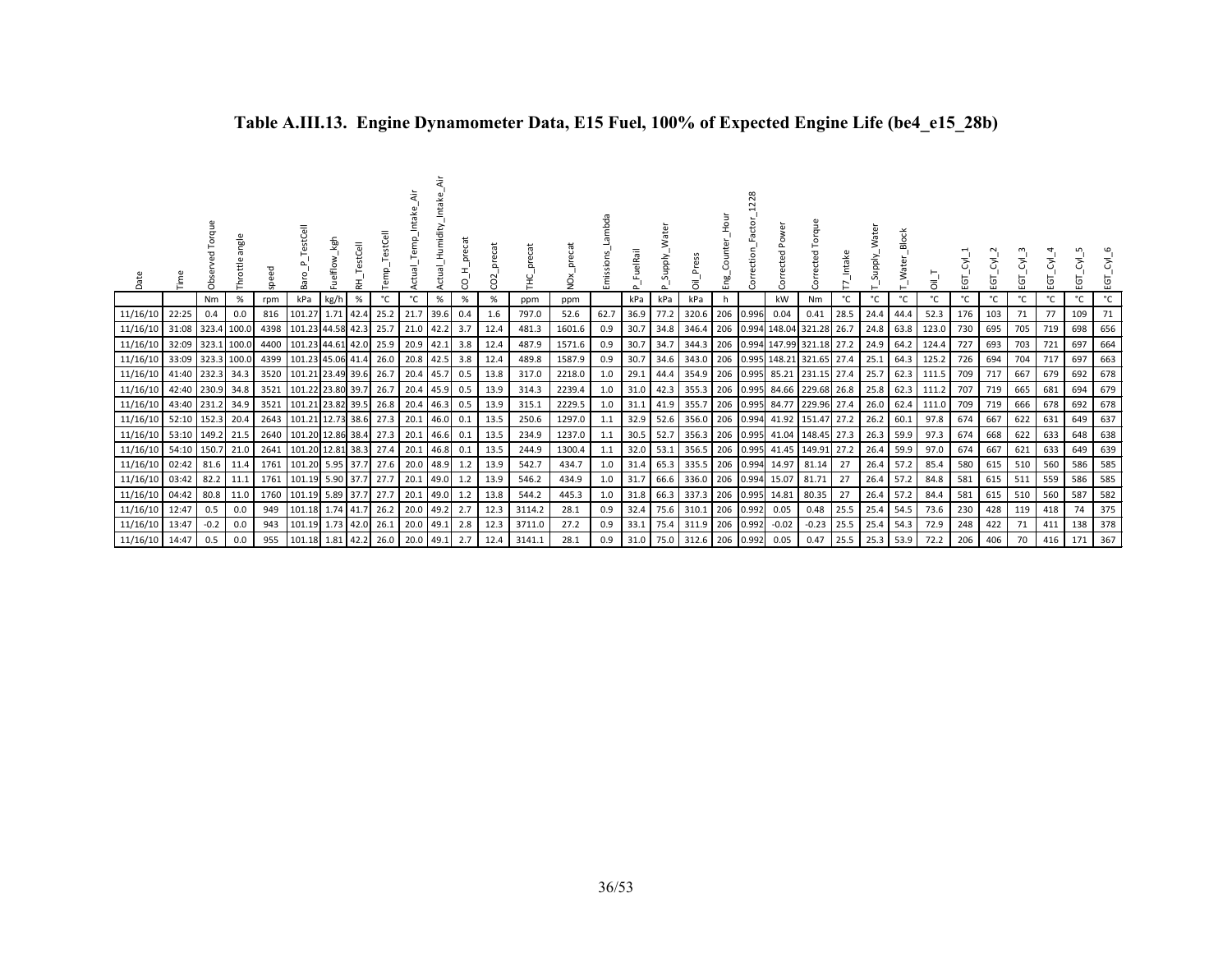| Date           |       | å     | ăng         | speed | estCell                | kgh       | 王         |      | ξ           | Humidity<br>Actual | ā<br>pre<br>O<br>Ō | $\sim$<br>g |        | δ×     | Emissions | FuelRail<br>$\Omega$ | Supply. | ਨੋਂ                  |    | 28<br>š         | ected                        | Torque<br>ected                    |      | Supply    | Water | ⊼້    | ᠋᠖  | EGT | ĒΘ  | ш.  | ਨੋਂ<br>5<br>ய | ਣਂ<br>ΕGΤ |
|----------------|-------|-------|-------------|-------|------------------------|-----------|-----------|------|-------------|--------------------|--------------------|-------------|--------|--------|-----------|----------------------|---------|----------------------|----|-----------------|------------------------------|------------------------------------|------|-----------|-------|-------|-----|-----|-----|-----|---------------|-----------|
|                |       | Nm    | %           | rpm   | kPa                    | kg/h      | %         | °C   | °C          | %                  | %                  | %           | ppm    | ppm    |           | kPa                  | kPa     | kPa                  | h. |                 | kW                           | Nm                                 | °C   | °C        | °C    | °C    | °C  | °C  | °C  | °C  | °c            | °C        |
| 11/16/10       | 08:36 | 0.5   | 0.0         | 925   | 101.01                 |           | 1.90 40.0 | 27.4 | 20.1        | 50.7               | $0.0\,$            | 0.1         | 4.5    | 1.1    | 120.4     | 29.2                 | 76.2    | 311.6 207 0.997      |    |                 | 0.05                         | 0.48                               | 26.7 | 26.8      | 54.5  | 71.8  | 222 | 439 | 268 | 423 | 180           | 387       |
| 11/16/10       | 17:06 | 323.1 | 100.0       |       | 4402 101.01 43.90 36.0 |           |           | 29.0 | 20.1        | 51.0               | 3.7                | 12.5        | 463.3  | 1640.0 | 0.9       | 31.2                 | 29.3    |                      |    |                 |                              | 344.6 208 1.002 149.16 323.60 29.4 |      | 27.6      | 64.7  | 124.4 | 731 | 699 | 704 | 720 | 701           | 662       |
| 11/16/10       | 18:06 |       | 321.9 100.0 | 4401  | 101.01 44.73 36.0      |           |           | 29.0 | 20.1        | 50.9               | 3.7                | 12.5        | 481.2  | 1639.3 | 0.9       | 30.3                 | 33.5    | 344.2                |    |                 |                              | 208 1.002 148.66 322.64            | 29.3 | 27.6      | 65.1  | 125.4 | 730 | 697 | 705 | 717 | 697           | 657       |
| 11/16/10       | 19:06 |       | 322.0 100.0 | 4401  | 101.01 44.57 35.9      |           |           | 29.1 | 20.1        | 50.8               | 3.7                | 12.5        | 481.9  | 1605.5 | 0.9       | 30.9                 | 33.2    |                      |    |                 |                              | 343.4 208 1.003 148.78 322.90 29.9 |      | 27.7      | 65.3  | 126.2 | 730 | 697 | 704 | 722 | 697           | 660       |
| 11/16/10       | 27:36 | 230.3 | 34.2        | 3521  | 101.02 23.58 34.7      |           |           | 29.3 | 20.1        | 50.9               | 0.5                | 13.8        | 319.8  | 2203.0 | 1.0       | 30.7                 | 42.1    |                      |    |                 |                              | 354.5 208 1.001 84.93 230.39       | 29.2 | 27.4      | 62.9  | 112.2 | 715 | 720 | 667 | 673 | 694           | 675       |
| 11/16/10       | 28:36 | 229.7 | 33.9        | 3521  | 101.01 23.57 34.9      |           |           | 29.3 | 20.1        | 50.9               | 0.5                | 13.8        | 316.6  | 2211.1 | 1.0       | 30.7                 | 42.1    | 355.0                |    |                 |                              | 208 1.000 84.64 229.63             | 28.5 | 27.3      | 62.6  | 111.7 | 712 | 719 | 664 | 672 | 694           | 679       |
| 11/16/10       | 29:36 | 229.6 | 35.2        |       | 3518 101.01 23.65 35.0 |           |           | 29.3 | 20.1        | 50.9               | 0.5                | 13.8        | 318.6  | 2236.4 | 1.0       | 30.4                 | 42.1    |                      |    |                 |                              | 355.5 208 1.001 84.71 229.82       | 29   | 27.3      | 62.6  | 111.4 | 711 | 719 | 664 | 672 | 693           | 679       |
| 11/16/10       | 38:06 | 147.9 | 20.7        |       | 2639 100.99 12.58 34.7 |           |           | 29.3 | 20.2        | 51.0               | 0.1                | 13.5        | 242.4  | 1287.0 | 1.1       | 32.6                 | 52.6    |                      |    |                 |                              | 354.6 208 1.000 40.89 147.95       | 28.5 | 27.2      | 60.1  | 97.7  | 675 | 669 | 622 | 625 | 653           | 643       |
| 11/16/10       | 39:07 | 148.9 | 21.0        |       | 2642 100.99 12.61 34.7 |           |           | 29.2 | 20.2        | 51.0               | 0.1                | 13.5        | 234.8  | 1281.9 | 1.1       | 31.8                 | 52.7    |                      |    |                 | 354.7 208 0.999 41.12 148.74 |                                    | 27.9 | 27.2      | 60.0  | 97.2  | 676 | 670 | 622 | 625 | 653           | 643       |
| 11/16/10       | 40:07 | 149.5 | 20.9        |       | 2640 101.00 12.76 34.8 |           |           | 29.2 | 20.2        | 51.1               | 0.1                | 13.5        | 239.3  | 1281.7 | 1.1       | 31.5                 | 52.8    |                      |    |                 | 355.1 208 0.999 41.28 149.32 |                                    | 28   | 27.2      | 60.2  | 96.9  | 675 | 668 | 622 | 626 | 650           | 644       |
| 11/16/10       | 48:37 | 80.2  | 11.6        |       | 1761 101.00            | 5.76 34.8 |           | 29.2 | $20.3$ 50.1 |                    | 1.2                | 13.9        | 541.6  | 450.8  | 1.0       | 30.8                 | 65.8    |                      |    |                 | 336.3 208 0.998 14.77        | 80.06                              | 27.4 | 27.3      | 57.6  | 85.3  | 580 | 617 | 509 | 553 | 584           | 587       |
| 11/16/10       | 49:38 | 80.9  | 11.2        |       | 1759 101.00            |           | 5.83 34.9 | 29.1 | 20.3        | 50.1               | 1.2                | 13.9        | 555.2  | 461.3  | 1.0       | 30.8                 | 66.3    |                      |    |                 | 334.3 208 0.998 14.86        | 80.67                              | 27.4 | 27.2      | 57.4  | 84.8  | 579 | 614 | 508 | 554 | 585           | 588       |
| 11/16/10       | 50:38 | 80.0  | 0.0         | 1762  | 101.00                 | 5.87      | 34.9      | 29.2 | 20.3        | 50.1               | 1.2                | 13.9        | 543.5  | 461.3  | 1.0       | 31.6                 | 66.1    | 335.1                |    | 208 0.998 14.71 |                              | 79.81                              | 27.4 | 27.3      | 57.4  | 84.4  | 580 | 616 | 508 | 553 | 585           | 588       |
| 11/16/10       | 58:43 | 0.5   | 0.0         | 952   | 101.00                 | 1.72      | 40.4      | 27.1 |             | $20.3$ 50.3        | 2.8                | 12.5        | 2563.6 | 28.7   | 0.9       | 32.5                 | 75.2    | 310.2 208 0.996 0.05 |    |                 |                              | 0.48                               | 26.2 | 26.5 54.7 |       | 73.7  | 419 | 445 | 108 | 418 | 314           | 414       |
| 11/16/10       | 59:43 | 0.5   | 0.0         | 943   | 101.00                 | 1.67      | 40.6      | 27.0 | 20.3        | 50.1               | 2.8                | 12.4        | 2617.6 | 28.5   | 0.9       | 33.4                 | 75.5    | 310.2                |    | 208 0.996 0.05  |                              | 0.51                               | 26.1 | 26.4      | 54.5  | 73.1  | 419 | 449 | 111 | 415 | 238           | 408       |
| 11/16/10 00:43 |       | 0.5   | 0.0         | 967   | 100.99                 | 1.64      | 40.7      | 27.0 | 20.3        | 49.9               | 2.9                | 12.4        | 2703.8 | 28.5   | 0.9       | 33.5                 | 75.6    | 310.5 208 0.996 0.05 |    |                 |                              | 0.50                               | 26.2 | 26.5      | 54.4  | 72.4  | 397 | 449 | 84  | 416 | 213           | 409       |

# **Table A.III.14. Engine Dynamometer Data, E15 Fuel, 100% of Expected Engine Life (be4\_e15\_30b)**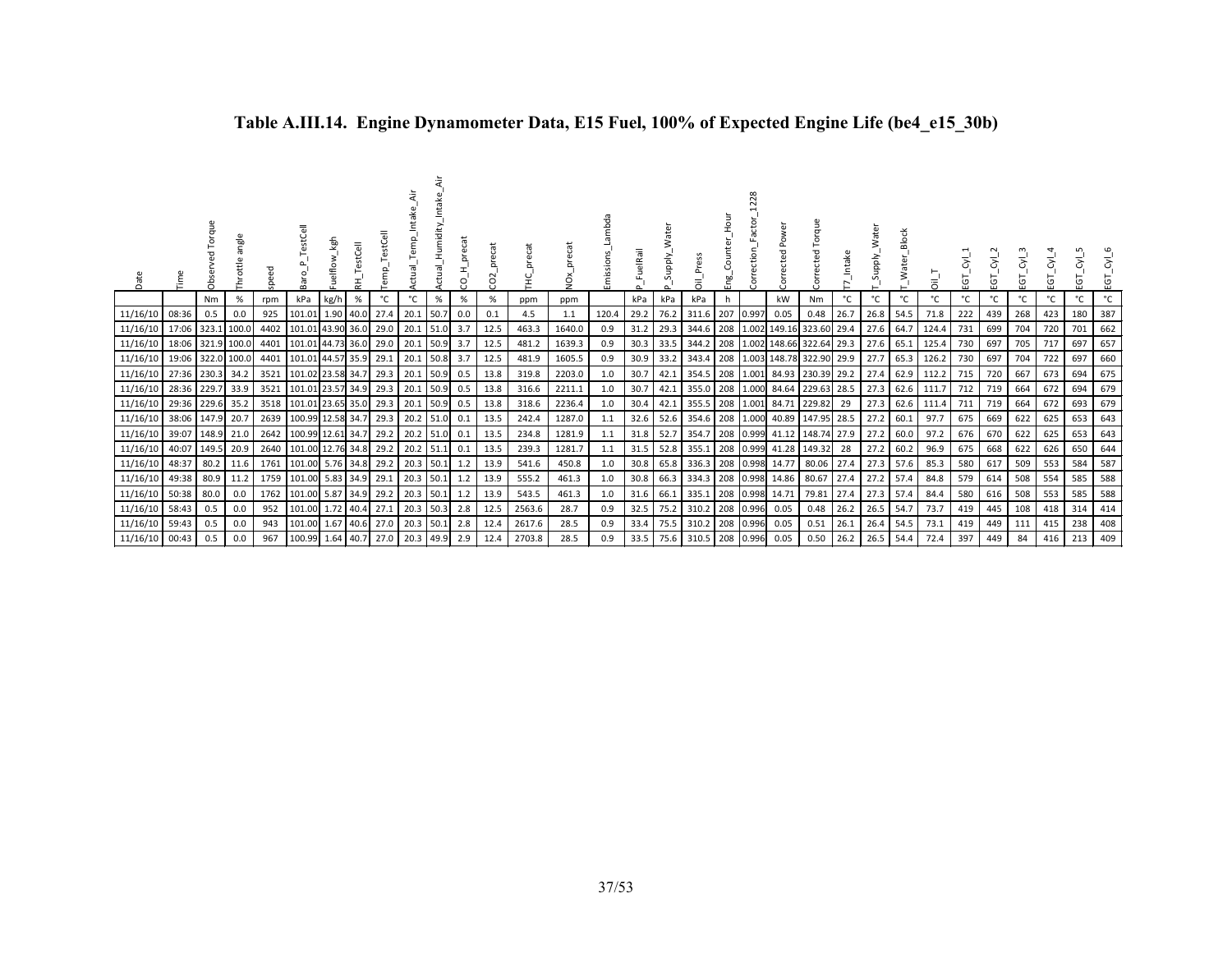| Date           |       | Obs    | angle<br>Throttle | speed | estCell<br>æ           | kgh  | estCell<br>푽 |      | €    | Humidity<br>Actual | precat<br>8 | precat<br>$\sim$<br>g |        | ă<br>o | mbda<br>Emissions | FuelRail<br>$\sim$ | Supply. | Press<br>ត      | Eng | $\infty$<br>$\overline{\mathsf{N}}$<br>actor<br>Correction | Pow<br>cted<br>Б,       | Torque<br>ected<br>م |      | ater<br>Supply. | Water Block | កី    | 5<br>ய | ĒΘ           | ঢ<br>ũ. | 5<br>ũ. | 5<br>ய | হ'<br>৳<br>ũ. |
|----------------|-------|--------|-------------------|-------|------------------------|------|--------------|------|------|--------------------|-------------|-----------------------|--------|--------|-------------------|--------------------|---------|-----------------|-----|------------------------------------------------------------|-------------------------|----------------------|------|-----------------|-------------|-------|--------|--------------|---------|---------|--------|---------------|
|                |       | Nm     | %                 | rpm   | kPa                    | kg/h | %            | °C   | °C   | %                  | %           | %                     | ppm    | ppm    |                   | kPa                | kPa     | kPa             | h   |                                                            | kW                      | Nm                   | °C   | °C              | °C          | °C    | °C     | $^{\circ}$ C | °C      | °C      | °c     | °C            |
| 11/16/10       | 01:33 | 0.4    | 0.0               | 947   | 100.99                 | 1.82 | 40.8         | 27.0 | 20.3 | 49.7               | 0.0         | 0.1                   | 4.3    | 1.0    | 120.9             | 27.2               | 75.5    | 311.4           | 208 | 0.996                                                      | 0.04                    | 0.45                 | 26   | 26.5            | 54.4        | 71.8  | 397    | 456          | 79      | 425     | 235    | 413           |
| 11/16/10       | 10:03 | 322.1  | 100.0             | 4399  | 100.93 45.06 35.9      |      |              | 28.6 | 20.3 | 50.1               | 3.7         | 12.5                  | 469.3  | 1565.1 | 0.9               | 30.3               | 32.4    | 346.9           |     | 208 1.002                                                  | 148.75 322.84           |                      | 29.5 | 27.3            | 64.7        | 123.9 | 731    | 700          | 706     | 723     | 696    | 660           |
| 11/16/10       | 11:03 | 322.0  | 100.0             | 4399  | 100.92 45.50 35.4      |      |              | 28.6 | 20.3 | 50.2               | 3.8         | 12.4                  | 468.9  | 1676.0 | 0.9               | 31.8               | 32.4    | 345.0           |     |                                                            | 208 1.002 148.59 322.57 |                      | 29.3 | 27.3            | 64.8        | 125.0 | 730    | 702          | 706     | 720     | 696    | 664           |
| 11/16/10       | 12:03 | 322.3  | 100.0             | 4398  | 100.93 44.72 35.2      |      |              | 28.7 | 20.4 | 50.1               | 3.7         | 12.4                  | 478.8  | 1581.9 | 0.9               | 30.7               | 32.5    | 344.4           |     | 208 1.003                                                  |                         | 148.92 323.19 29.2   |      | 27.3            | 64.9        | 125.7 | 728    | 697          | 704     | 719     | 698    | 664           |
| 11/16/10       | 20:34 | 228.4  | 33.8              |       | 3518 100.94 24.00 34.6 |      |              | 29.1 | 20.3 | 50.0               | 0.5         | 13.9                  | 323.0  | 2279.0 | 1.0               | 31.7               | 42.3    | 355.0 209 1.000 |     |                                                            |                         | 84.10 228.28         | 28.1 | 27.2            | 62.6        | 111.7 | 711    | 720          | 667     | 679     | 692    | 679           |
| 11/16/10       | 21:34 | 230.6  | 34.9              |       | 3522 100.94 23.60 34.8 |      |              | 29.1 | 20.4 | 50.0               | 0.6         | 13.8                  | 317.9  | 2221.7 | 1.0               | 30.8               | 42.5    | 355.1           |     | 209 1.001                                                  | 85.07 230.77            |                      | 29   | 27.2            | 62.5        | 111.3 | 709    | 718          | 665     | 676     | 691    | 677           |
| 11/16/10       | 22:34 | 230.7  | 34.9              | 3519  | 100.94 23.78 34.6      |      |              | 29.2 | 20.4 | 50.0               | 0.6         | 13.8                  | 320.6  | 2163.9 | 1.0               | 30.4               | 42.4    | 355.3           |     | 209 1.001                                                  |                         | 85.09 230.84         | 28.6 | 27.2            | 62.4        | 111.1 | 713    | 723          | 665     | 678     | 692    | 675           |
| 11/16/10       | 31:05 | 149.4  | 21.6              |       | 2638 100.94 12.68 34.5 |      |              | 29.2 | 20.5 | 49.6               | 0.1         | 13.5                  | 233.1  | 1257.8 | 1.1               | 32.5               | 53.6    | 354.0 209 1.000 |     |                                                            |                         | 41.30 149.38 28.4    |      | 26.9            | 59.9        | 97.4  | 675    | 669          | 622     | 634     | 649    | 639           |
| 11/16/10       | 32:06 | 147.4  | 20.8              | 2640  | 100.93 13.13 34.5      |      |              | 29.2 | 20.4 | 49.5               |             | 13.5                  | 239.3  | 1254.0 | 1.1               | 32.3               | 53.2    | 354.3 209       |     | 1.001                                                      |                         | 40.78 147.55         | 28.7 | 26.8            | 59.8        | 96.9  | 676    | 671          | 623     | 635     | 649    | 639           |
| 11/16/10       | 33:06 | 149.7  | 21.2              | 2639  | 100.93                 |      | 12.78 34.5   | 29.2 | 20.4 | 49.6               | 0.1         | 13.5                  | 231.0  | 1255.4 | 1.1               | 31.8               | 53.6    | 354.7           | 209 | 1.000                                                      |                         | 41.40 149.75         | 28.2 | 26.9            | 59.6        | 96.6  | 675    | 670          | 621     | 633     | 650    | 638           |
| 11/16/10       | 41:37 | 80.5   | 11.2              | 1762  | 100.91                 | 5.87 | 35.0         | 29.2 | 20.5 | 49.1               |             | 13.9                  | 541.7  | 434.0  | 1.0               | 31.9               | 66.7    | 333.7           | 209 | 0.999                                                      | 14.83                   | 80.44                | 27.4 | 26.7            | 57.3        | 85.0  | 581    | 612          | 508     | 558     | 591    | 583           |
| 11/16/10       | 42:37 | 80.2   | 11.5              |       | 1760 100.91            | 5.82 | 35.3         | 29.2 | 20.5 | 49.2               | 1.2         | 13.9                  | 524.8  | 413.4  | 1.0               | 31.1               | 66.3    | 334.1           | 209 | 0.999                                                      | 14.77                   | 80.17                | 27.5 | 26.7            | 57.0        | 84.5  | 580    | 613          | 507     | 559     | 589    | 586           |
| 11/16/10       | 43:37 | 80.5   | 11.4              | 1760  | 100.91                 | 5.85 | 35.3         | 29.1 | 20.5 | 49.2               |             | 13.9                  | 538.2  | 439.1  | 1.0               | 31.9               | 66.7    | 334.8           | 209 | 1.000                                                      | 14.84                   | 80.50                | 27.8 | 26.7            | 57.0        | 84.0  | 582    | 614          | 509     | 560     | 590    | 583           |
| 11/16/10 51:42 |       | 0.5    | 0.0               | 921   | 100.90                 | 1.69 | 40.5         | 27.2 | 20.5 | 49.7               | 2.7         | 12.4                  | 3129.3 | 28.3   | 0.9               | 32.4               | 76.0    | 308.0           | 209 | 0.997                                                      | 0.05                    | 0.49                 | 26.3 | 25.9 54.4       |             | 73.4  | 163    | 410          | 71      | 422     | 78     | 376           |
| 11/16/10       | 52:42 | $-1.3$ | 0.0               | 934   | 100.89                 | 1.68 | 40.8         | 27.2 | 20.5 | 49.5               | 2.7         | 12.5                  | 2100.0 | 29.9   | 0.9               | 32.9               | 76.4    | 309.7           | 209 | 0.997                                                      | $-0.12$                 | $-1.27$              | 26.1 | 25.8            | 54.3        | 72.7  | 253    | 424          | 72      | 412     | 88     | 370           |
| 11/16/10 53:43 |       | 0.5    | 0.0               | 946   | 100.89                 | 1.69 | 40.9         | 27.1 | 20.5 | 49.4               | 2.7         | 12.4                  | 3089.9 | 28.4   | 0.9               | 32.3               | 75.9    | 310.0 209 0.997 |     |                                                            | 0.05                    | 0.50                 | 26.2 | 25.7            | 54.2        | 72.1  | 210    | 394          | 72      | 411     | 95     | 365           |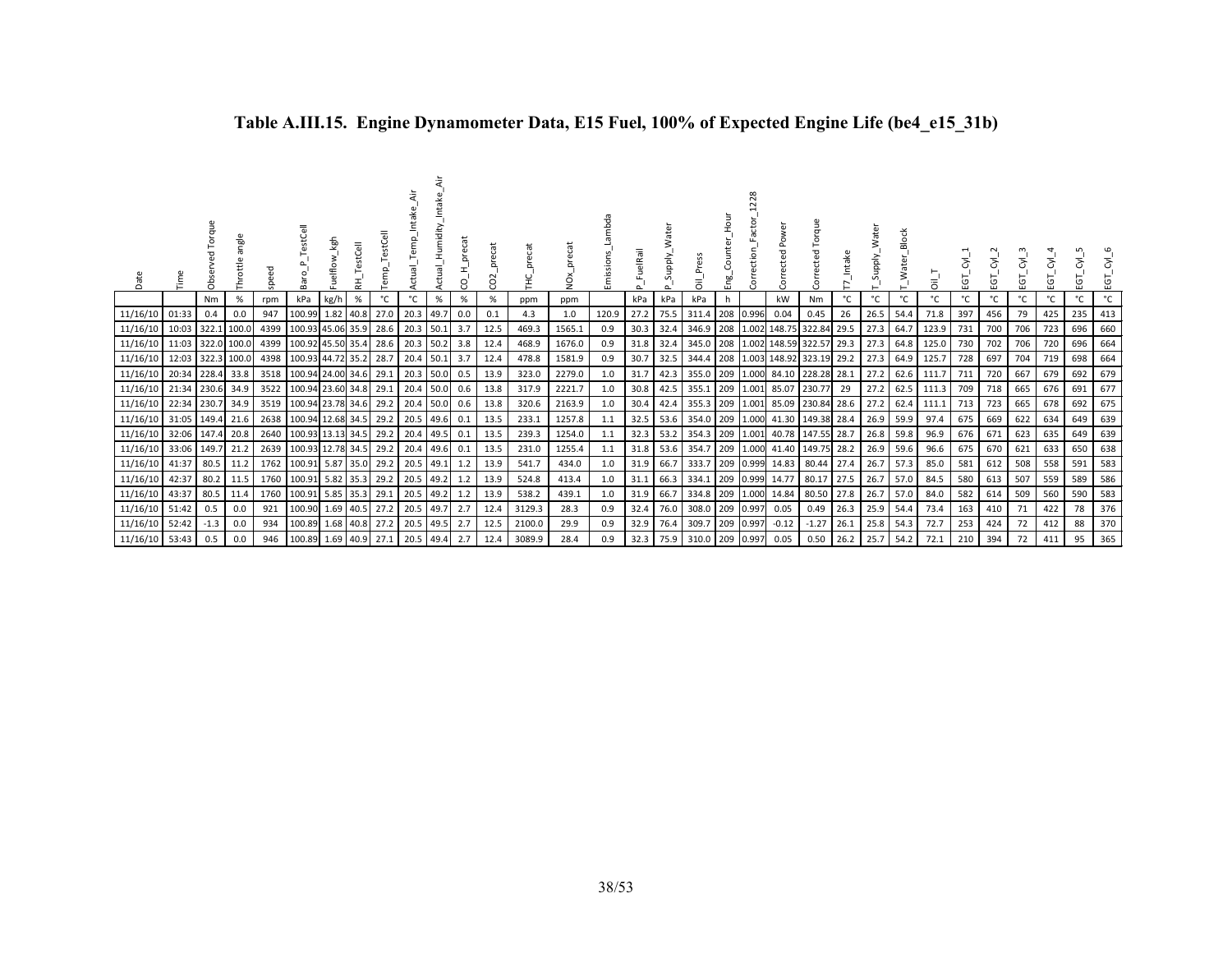| Ĕ             |       | dbs   | ăng<br>Throttle | eed<br>ā | TestCell<br>Baro <sub>.</sub> | Fuelflow_kgh | estCell<br>王 | emp.      | ă<br>Ę | Intake<br>Humidity<br><b>Actual</b> | precat<br>S | precat<br>$\sim$<br>8 | 울      | ş      | mbda<br>Emissions | elRail<br>Δ | Water<br>Supply. | Press<br>ᄛ | 모<br>민국 | ă<br>Ō | Power<br>ected | orque<br>ected<br>ğ | Intake<br>$\overline{ }$ | ater<br>Supply. | <b>Block</b> | Σ,<br>ĒΘ | ĒΘ  | ĒΘ  | ĒΘ  | ਨੋਂ<br>瓦 | $\overline{\delta}^{\prime}$<br>EGT |
|---------------|-------|-------|-----------------|----------|-------------------------------|--------------|--------------|-----------|--------|-------------------------------------|-------------|-----------------------|--------|--------|-------------------|-------------|------------------|------------|---------|--------|----------------|---------------------|--------------------------|-----------------|--------------|----------|-----|-----|-----|----------|-------------------------------------|
|               |       | Nm    | $\%$            | rpm      | kPa                           | kg/h         | %            | °C        | °C     | $\%$                                | %           | %                     | ppm    | ppm    |                   | kPa         | kPa              | kPa        | h       |        | kW             | Nm                  | °C                       | °C              | °C           | °C       | °C  | °C  | °C  | °C       | °C                                  |
| 10/8/10       | 42:10 | 0.1   | 0.0             | 905      | 101.63                        | 1.85         | 41.9         | 23.9      | 23.6   | 37.6                                | 0.0         | 0.1                   | 3.8    | 1.7    | 39.6              | 49.4        | 73.6             | 281.3      | 8       | 0.982  | 0.01           | 0.14                | 24.3                     | 26.9            | 55.4         | 408      | 440 | 355 | 414 | 430      | 406                                 |
| 10/8/10       | 50:40 | 325.7 | 100.0           | 4401     | 101.62                        | 46.09        | 37.5         | 25.1      | 23.6   | 37.6                                | 5.7         | 11.6                  | 522.9  | 1072.7 | 0.9               | 38.9        | 23.1             | 335.7      | 8       | 0.986  | 147.97         | 321.15              | 26.7                     | 29.7            | 62.6         | 716      | 673 | 695 | 733 | 689      | 658                                 |
| 10/8/10       | 51:40 | 325.6 | 100.0           | 4400     | 101.62                        | 46.03        | 37.7         | 25.1      | 23.6   | 37.8                                | 5.8         | 11.6                  | 525.8  | 1064.7 | 0.9               | 39.2        | 23.3             | 334.6      | 8       | 0.987  | 148.02         | 321.24              | 26.6                     | 30.2            | 62.8         | 714      | 674 | 693 | 733 | 688      | 657                                 |
| 10/8/10       | 52:40 | 325.5 | 100.0           | 4400     | 101.62                        | 45.98        | 38.1         | 25.2      | 23.6   | 37.8                                | 5.8         | 11.6                  | 524.8  | 1053.2 | 0.9               | 39.4        | 23.1             | 333.9      | 8       | 0.986  | 147.86         | 320.90              | 26.1                     | 30.7            | 63.0         | 717      | 676 | 695 | 733 | 688      | 656                                 |
| 10/8/10       | 01:10 | 233.3 | 31.8            | 3520     | 101.63                        | 23.45        | 36.2         | 25.9      | 23.6   | 37.6                                | 1.0         | 14.1                  | 375.5  | 1937.9 | 1.0               | 41.8        | 33.3             | 345.7      | 8       | 0.985  | 84.71          | 229.81              | 26.0                     | 33.4            | 60.4         | 729      | 736 | 682 | 686 | 708      | 709                                 |
| 10/8/10       | 02:10 | 232.6 | 32.3            | 3522     | 101.63                        | 23.25        | 35.9         | 26.0      | 23.6   | 37.6                                | 1.0         | 14.2                  | 372.5  | 1960.0 | 1.0               | 41.8        | 33.3             | 346.4      | 8       | 0.985  | 84.44          | 229.08              | 25.7                     | 33.8            | 60.3         | 731      | 737 | 682 | 686 | 709      | 712                                 |
| 10/8/10       | 03:10 | 233.2 | 32.6            | 3522     | 101.64                        | 23.85        |              | 35.3 26.1 | 23.6   | 37.6                                | 1.0         | 14.1                  | 385.1  | 1977.1 | 1.0               | 40.6        | 33.3             | 346.6      | 8       | 0.985  | 84.65          | 229.65              | 25.9                     | 34.1            | 60.6         | 730      | 737 | 682 | 686 | 710      | 710                                 |
| 10/8/10       | 11:40 | 151.6 | 17.5            | 2640     | 101.65                        | 12.82        | 35.1         | 26.3      | 23.6   | 37.9                                | 0.5         | 14.4                  | 313.4  | 1246.6 | 1.0               | 42.5        | 45.6             | 344.9      | 8       | 0.984  | 41.23          | 149.12              | 25.8                     | 35.6            | 57.8         | 703      | 701 | 652 | 654 | 680      | 681                                 |
| 10/8/10       | 12:40 | 151.7 | 18.1            | 2639     | 101.65                        | 12.95        | 35.4         | 26.3      | 23.6   | 37.8                                | 0.5         | 14.4                  | 307.9  | 1242.9 | 1.0               | 43.8        | 45.6             | 345.7      | 8       | 0.984  | 41.27          | 149.28              | 25.6                     | 35.8            | 57.8         | 702      | 700 | 651 | 655 | 681      | 681                                 |
| 10/8/10       | 13:40 | 151.0 | 18.4            | 2644     | 101.65                        | 12.81        | 35.0         | 26.4      | 23.6   | 37.8                                | 0.5         | 14.4                  | 309.6  | 1234.7 | 1.0               | 42.6        | 45.5             | 346.3      | 8       | 0.984  | 41.07          | 148.55              | 25.9                     | 36.0            | 58.0         | 704      | 699 | 652 | 653 | 681      | 681                                 |
| 10/8/10       | 22:10 | 81.8  | 8.8             | 1759     | 101.66                        | 5.93         | 34.9         | 26.5      | 23.6   | 37.7                                | 3.3         | 13.1                  | 715.1  | 258.1  | 0.9               | 47.5        | 61.9             | 329.9      | 8       | 0.983  | 14.82          | 80.43               | 25.2                     | 36.6            | 55.4         | 582      | 617 | 525 | 560 | 580      | 609                                 |
| 10/8/10       | 23:10 | 81.4  | 8.8             | 1761     | 101.66                        | 6.43         | 34.9         | 26.5      | 23.6   | 37.8                                | 3.2         | 13.1                  | 704.8  | 251.8  | 0.9               | 41.9        | 61.9             | 330.8      | 8       | 0.983  | 14.75          | 80.03               | 25.2                     | 36.7            | 55.3         | 582      | 617 | 526 | 560 | 580      | 613                                 |
| 10/8/10       | 24:10 | 81.3  | 9.2             | 1759     | 101.66                        | 6.10         |              | 34.9 26.5 | 23.6   | 37.8                                | 3.2         | 13.1                  | 707.6  | 253.6  | 0.9               | 46.3        | 61.9             | 331.8      | 8       | 0.983  | 14.72          | 79.85               | 25.0                     | 36.8            | 55.3         | 581      | 619 | 527 | 559 | 581      | 614                                 |
| 10/8/10 32:15 |       | 0.2   | 0.0             | 896      | 101.67                        | 2.01         |              | 42.0 24.2 | 23.7   | 37.7                                | 5.2         | 11.3                  | 3026.2 | 24.8   | 0.9               | 43.3        | 73.7             | 302.1      | 8       | 0.983  | 0.02           | 0.17                | 24.9                     | 36.3            | 52.8         | 436      | 460 | 350 | 414 | 426      | 422                                 |
| 10/8/10       | 33:15 | 0.2   | 0.0             | 889      | 101.67                        | 1.96         | 41.8         | 24.2      | 23.7   | 37.7                                | 5.1         | 11.4                  | 2937.8 | 25.1   | 0.9               | 43.3        | 73.7             | 302.9      | 8       | 0.983  | 0.01           | 0.16                | 24.7                     | 36.2            | 52.6         | 432      | 458 | 351 | 410 | 435      | 421                                 |
| 10/8/10 34:15 |       | 0.2   | 0.0             | 899      | 101.67                        | 1.89         | 41.8 24.1    |           | 23.7   | 37.8                                | 5.1         | 11.4                  | 2917.0 | 25.0   | 0.9               | 44.7        | 73.8             | 303.6      | 8       | 0.983  | 0.02           | 0.17                | 24.9                     | 36.4            | 52.4         | 431      | 453 | 351 | 410 | 433      | 424                                 |

# **Table A.III.16. Engine Dynamometer Data, Indolene (E0) Fuel, 2% of Expected Engine Life (be4\_ind\_002b)**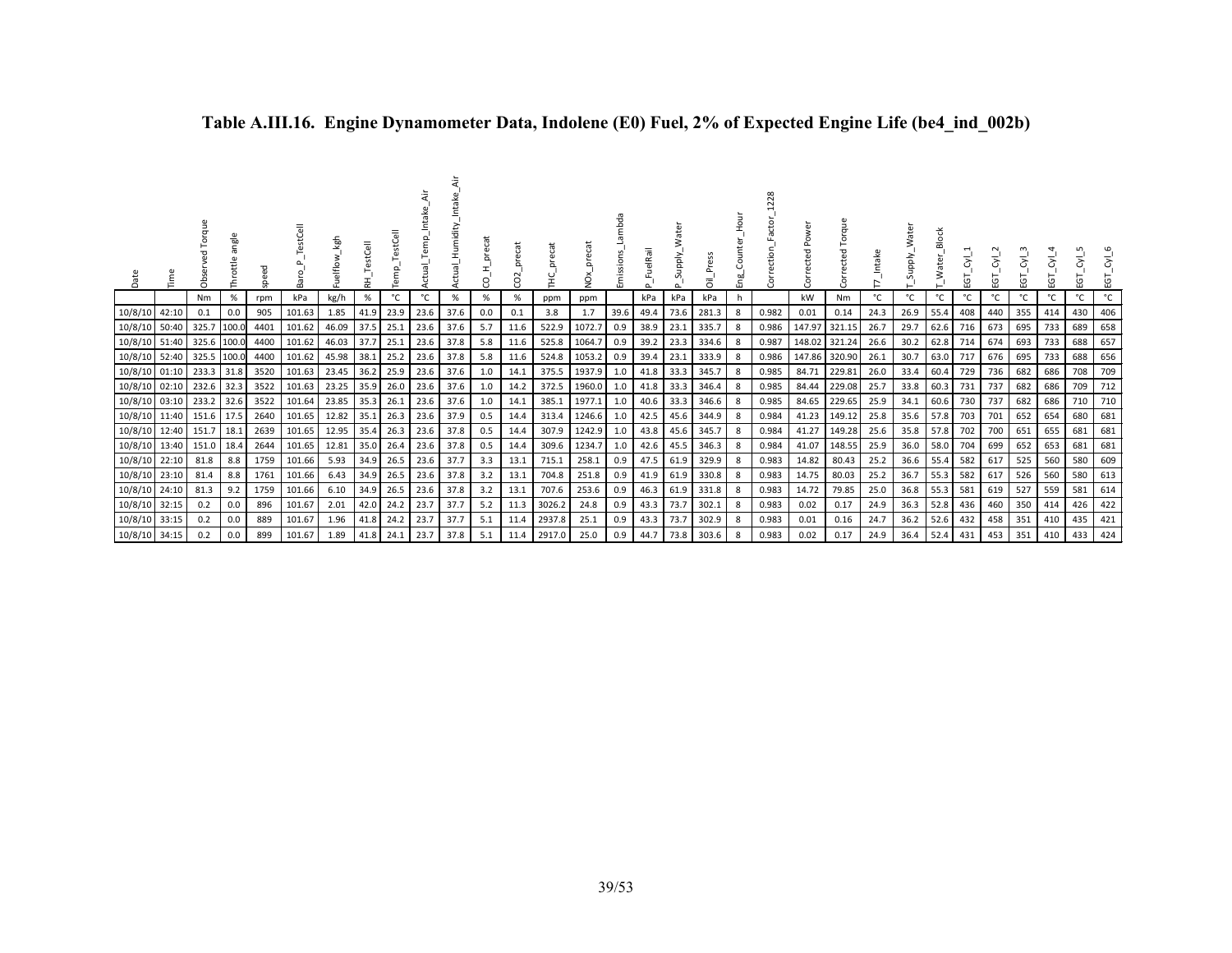| Date                     | Ě                 | orque<br>Ö        | angle<br>Throttle | ᄝ<br>gee | TestCell<br>ਫ਼ੋ        | kgh<br>uelflow | estCell<br>₹ | TestCell<br>emp. | ä<br>Intake<br>Temp.<br>kctual | Humidity<br>ctual <sub>.</sub> | ς   | pre<br>$\sim$<br>S | нr.    | š      | Lambda<br>Emissions | uelRail<br>$\Delta$ | Water<br>Supply. | قع<br>م<br>ᄛ | Ъон<br>Д<br>Counte<br>Eng. | 1228<br>Factor<br>Correction | Corrected Power | orque<br>۴<br>Corrected | ntake<br>∼ | ater<br>Supply. | Block<br>_Water_ | πÏ         | ΕGΤ | $\sim$<br>ĒΟ | হ্র<br>EGT | ĒΘ  | ਣੱ<br>EGT | ΣŚ<br>EGT |
|--------------------------|-------------------|-------------------|-------------------|----------|------------------------|----------------|--------------|------------------|--------------------------------|--------------------------------|-----|--------------------|--------|--------|---------------------|---------------------|------------------|--------------|----------------------------|------------------------------|-----------------|-------------------------|------------|-----------------|------------------|------------|-----|--------------|------------|-----|-----------|-----------|
|                          |                   | Nm                | %                 | rpm      | kPa                    | kg/h           | %            | °C               | °C                             | %                              | %   | %                  | ppm    | ppm    |                     | kPa                 | kPa              | kPa          | h.                         |                              | kW              | <b>Nm</b>               | °C         | °C              | °C               | °C         | °C  | °C           | °C         | °c  | °C        | °C        |
| 10/8/10                  | 35:06             | 0.1               | 0.0               | 903      | 101.67 1.83            |                | 42.2         | 24.1             | 23.6 37.7                      |                                | 0.0 | 0.1                | 4.2    | 2.3    | 38.3                | 45.8                | 73.6             | 304.3        | 8                          | 0.983                        | 0.01            | 0.11                    | 24.9       | 36.6            | 52.5             | 70.3       | 433 | 459          | 352        | 407 | 436       | 419       |
| 10/8/10                  | 43:36 323.7 100.0 |                   |                   | 4401     | 101.65 45.73 36.7      |                |              | 26.5             | 23.7                           | 38.0                           | 5.6 | 11.7               | 516.4  | 1083.2 | 0.9                 | 37.9                | 20.9             | 336.6        | 9                          | 0.990                        | 147.63 320.39   |                         | 28.5       | 39.7            |                  | 62.8 122.5 | 724 | 678          | 698        | 735 | 686       | 662       |
| 10/8/10                  |                   | 44:36 324.2 100.0 |                   | 4400     | 101.65 45.80           |                | 35.7         | 26.7             | 23.7                           | 38.0                           | 5.6 | 11.7               | 527.7  | 1073.5 | 0.9                 | 38.4                | 20.1             | 334.9        | 9                          | 0.989                        | 147.73 320.61   |                         | 27.3       | 40.3            |                  | 63.0 123.6 | 724 | 680          | 700        | 736 | 686       | 663       |
| 10/8/10                  | 45:36 323.8 100.0 |                   |                   | 4401     | 101.65 45.99 35.5      |                |              | 26.8             | 23.7                           | 38.0                           | 5.6 | 11.7               | 514.4  | 1056.8 | 0.9                 | 38.2                | 19.6             | 333.7        | 9                          | 0.989                        | 147.60 320.34   |                         | 29.0       | 40.7            |                  | 63.3 124.3 | 723 | 679          | 698        | 734 | 687       | 664       |
| 10/8/10 54:06 231.5 32.3 |                   |                   |                   | 3519     | 101.66 22.35 34.4 27.6 |                |              |                  | 23.7                           | 38.1                           | 1.0 | 14.2               | 366.2  | 1952.1 | 1.0                 | 42.3                | 30.6             | 344.3        | 9                          | 0.989                        |                 | 84.38 228.92            | 27.5       | 43.0            |                  | 61.1 110.3 | 731 | 736          | 682        | 687 | 710       | 711       |
| 10/8/10 55:06 232.1 32.5 |                   |                   |                   | 3521     | 101.66 23.60 34.5 27.6 |                |              |                  | 23.7                           | 38.1                           | 1.0 | 14.2               | 369.7  | 1950.6 | 1.0                 | 40.1                | 30.5             | 345.1        | 9                          | 0.989                        |                 | 84.59 229.48            | 28.0       | 43.3            |                  | 61.2 110.0 | 733 | 736          | 684        | 690 | 709       | 711       |
| 10/8/10                  | 56:06 232.2 32.8  |                   |                   | 3520     | 101.66 23.62 34.1      |                |              | 27.7             | 23.7                           | 38.1                           | 1.0 | 14.2               | 368.3  | 1966.2 | 1.0                 | 39.7                | 30.5             | 345.5        | 9                          | 0.990                        |                 | 84.72 229.84            | 28.1       | 43.5            |                  | 61.1 109.8 | 732 | 735          | 684        | 689 | 708       | 709       |
| 10/8/10 04:36 151.0 18.1 |                   |                   |                   | 2639     | 101.67 12.86 34.2      |                |              | 28.0             | 23.7                           | 38.1                           | 0.5 | 14.4               | 322.4  | 1233.4 | 1.0                 | 42.7                | 44.1             | 344.3        | 9                          | 0.988                        |                 | 41.22 149.10            | 27.2       | 44.6            |                  | 58.5 96.8  | 700 | 698          | 652        | 652 | 683       | 679       |
| 10/8/10                  |                   | 05:36 150.4       | 18.4              | 2641     | 101.67 12.78 34.1      |                |              | 28.0             | 23.8 38.1                      |                                | 0.6 | 14.4               | 320.0  | 1223.7 | 1.0                 | 42.6                | 44.1             | 344.9        | -9                         | 0.988                        |                 | 41.06 148.53            | 27.1       | 44.7            | 58.5             | 96.4       | 703 | 698          | 653        | 653 | 682       | 678       |
| 10/8/10 06:36 151.0 18.0 |                   |                   |                   | 2639     | 101.67 12.62 33.6      |                |              | 28.0             | 23.8 38.2                      |                                | 0.5 | 14.4               | 314.4  | 1232.7 | 1.0                 | 43.0                | 44.1             | 345.5        | 9                          | 0.987                        |                 | 41.21 149.06            | 27.2       | 45.0            | 58.4             | 96.0       | 701 | 698          | 654        | 654 | 680       | 679       |
| 10/8/10 15:06            |                   | 80.9              | 9.7               | 1759     | 101.68 6.23 33.2       |                |              | 28.2             | 23.8 38.1                      |                                | 3.2 | 13.2               | 696.2  | 246.6  | 0.9                 | 44.3                | 61.0             | 328.4        | 9                          | 0.987                        | 14.72           | 79.89                   | 27.1       | 45.2            | 56.1             | 84.7       | 580 | 618          | 531        | 561 | 585       | 614       |
| 10/8/10                  | 16:06             | 81.1              | 8.9               | 1760     | 101.68 6.37            |                | 33.0         | 28.3             | 23.8 38.1                      |                                | 3.1 | 13.2               | 689.8  | 248.2  | 0.9                 | 42.0                | 61.1             | 329.0        | 9                          | 0.987                        | 14.75           | 80.04                   | 27.2       | 45.3            | 56.0             | 84.2       | 581 | 618          | 531        | 563 | 587       | 614       |
| 10/8/10                  | 17:06             | 81.0              | 9.3               | 1760     | 101.68 6.24            |                | 32.2         | 28.4             | 23.8 38.2                      |                                | 3.1 | 13.2               | 685.2  | 251.2  | 0.9                 | 43.5                | 61.1             | 329.4        | 9                          | 0.987                        | 14.72           | 79.88                   | 27.0       | 45.4            | 56.1             | 83.8       | 580 | 618          | 529        | 560 | 586       | 617       |
| 10/8/10 25:11            |                   | 0.2               | 0.0               | 896      | 101.68 1.78 34.0 26.1  |                |              |                  | 23.8 38.1                      |                                | 5.1 | 11.4               | 2891.6 | 26.0   | 0.9                 | 46.6                | 73.1             | 301.3        | 9                          | 0.985                        | 0.02            | 0.21                    | 26.6       | 44.3            | 53.6             | 72.7       | 428 | 459          | 359        | 412 | 430       | 427       |
| 10/8/10                  | 26:11             | 0.2               | 0.0               | 908      | 101.69 1.78            |                | 34.1         | 26.0             | 23.8                           | 38.1                           | 5.1 | 11.4               | 2774.6 | 26.1   | 0.9                 | 46.1                | 73.1             | 301.9        | 9                          | 0.985                        | 0.02            | 0.24                    | 26.7       | 44.4            | 53.6             | 72.0       | 422 | 473          | 358        | 412 | 432       | 425       |
| 10/8/10 27:11            |                   | 0.2               | 0.0               | 909      | 101.69 1.77            |                |              | 34.4 25.9        |                                | 23.8 38.0                      | 5.0 | 11.4               | 2896.6 | 26.2   | 0.9                 | 45.7                | 73.1             | 302.5        | 9                          | 0.985                        | 0.02            | 0.23                    | 26.7       | 44.5            | 53.5             | 71.3       | 425 | 462          | 354        | 414 | 430       | 426       |

# **Table A.III.17. Engine Dynamometer Data, Indolene (E0) Fuel, 2% of Expected Engine Life (be4\_ind\_003b)**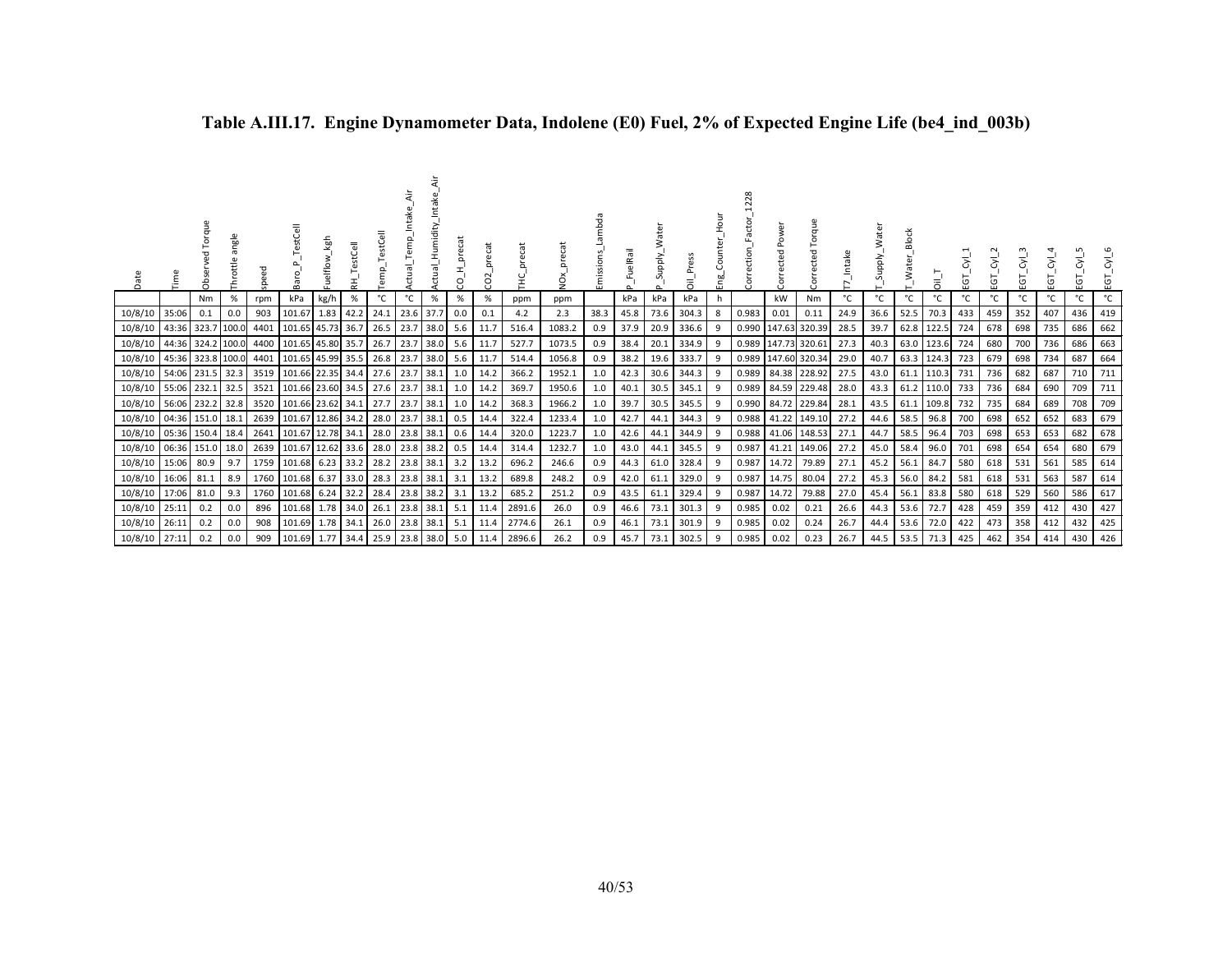| Date          | 言                 | ಕೆ                | ngle<br>ottle | 꿈<br>spe | estCell<br>Baro        | kgh<br>uelflow_ | TestCell<br>臣 | estCell<br>emp.<br>E | ≒<br>Temp_In<br>g<br>ರ | Intake<br>ctual_Humidity | cat<br>ă<br>O | o<br>O |        | δ      | Lambda<br>Emissions | uelRail<br>$\Omega$ | Supply.<br>$\Omega$ | Press<br>ᄛ | ى<br>Eng | 228<br>Correction |        | Torque<br>ected | ntake | ater<br>Supply. | <b>Block</b><br>≥ | $\overline{\overline{\overline{o}}}$ | ë   | ن<br>⊞ | EGT | EGT | Ù.<br>Œ | ਣੰ<br>EGT |
|---------------|-------------------|-------------------|---------------|----------|------------------------|-----------------|---------------|----------------------|------------------------|--------------------------|---------------|--------|--------|--------|---------------------|---------------------|---------------------|------------|----------|-------------------|--------|-----------------|-------|-----------------|-------------------|--------------------------------------|-----|--------|-----|-----|---------|-----------|
|               |                   | Nm                | %             | rpm      | kPa                    | kg/h            | %             | °C                   | °C                     | $\%$                     | $\%$          | %      | ppm    | ppm    |                     | kPa                 | kPa                 | kPa        |          |                   | kW     | Nm              | °C    | °C              | °C                | °C                                   | °C  | °C     | °C  | °C  | °C      | °C        |
| 10/8/10       | 28:01             | 0.2               | 0.0           | 910      | 101.69                 | 2.16            | 34.6          | 25.9                 |                        | 23.8 37.9                | 0.0           | 0.1    | 4.2    | 2.6    | 37.8                | 38.9                | 73.0                | 303.4      | 9        | 0.985             | 0.02   | 0.24            | 26.7  | 44.4            | 53.3              | 70.9                                 | 425 | 464    | 356 | 416 | 428     | 428       |
| 10/8/10       |                   | 36:31 323.0 100.0 |               | 4400     | 101.68 45.59           |                 | 29.6          | 28.3                 |                        | 23.8 37.2                | 5.6           |        | 522.8  | 1097.6 | 0.9                 | 37.5                | 17.5                | 335.3      | 9        | 0.990             | 147.33 | 319.75          | 29.4  | 47.8            |                   | 63.7 122.9                           | 724 | 681    | 698 | 735 | 688     | 664       |
| 10/8/10       |                   | 37:31 322.7 100.0 |               | 4400     | 101.69 45.16 30.2      |                 |               | 28.5                 |                        | 23.8 37.2                | 5.6           |        | 530.6  | 1070.8 | 0.9                 | 37.9                | 17.4                | 333.9      | 9        | 0.992             | 147.46 | 320.02          | 30.3  | 47.4            |                   | 63.8 123.9                           | 723 | 683    | 696 | 737 | 685     | 667       |
| 10/8/10       | 38:31 322.7 100.0 |                   |               | 4401     | 101.69 45.92 29.6 28.5 |                 |               |                      |                        | 23.9 37.1                | 5.6           |        | 530.7  | 1073.6 | 0.9                 | 38.2                | 17.2                | 332.9      | 10       | 0.991             | 147.39 | 319.88          | 29.3  | 47.8            |                   | 64.0 124.6                           | 723 | 683    | 698 | 736 | 686     | 663       |
| 10/8/10       |                   | 47:01 232.0 32.0  |               | 3521     | 101.70 23.84 28.3 29.0 |                 |               |                      |                        | 23.9 36.6                |               |        | 370.1  | 1995.8 | 1.0                 | 39.3                | 30.2                | 344.0      | 10       | 0.990             | 84.62  | 229.55          | 29.3  | 39.1            |                   | 60.6 110.0                           | 732 | 734    | 684 | 687 | 707     | 708       |
| 10/8/10       |                   | 48:01 230.6 32.6  |               | 3519     | 101.69 23.37 28.5      |                 |               | 29.1                 |                        | 23.9 36.6                | 0.9           |        | 364.2  | 2005.9 | 1.0                 | 40.1                | 30.4                | 344.7      | 10       | 0.990             | 84.16  | 228.32          | 29.4  | 38.1            |                   | 60.6 109.6                           | 735 | 734    | 683 | 688 | 708     | 710       |
| 10/8/10       |                   | 49:01 231.5 32.6  |               | 3520     | 101.70 23.21           |                 |               | 28.5 29.2            |                        | 23.9 36.6                | 0.9           | 14.2   | 360.7  | 2008.2 | 1.0                 | 39.5                | 30.7                | 345.3      | 10       | 0.990             | 84.48  | 229.17          | 29.2  | 37.4            |                   | 60.6 109.2                           | 733 | 735    | 683 | 686 | 706     | 707       |
| 10/8/10       | 57:31 149.8 18.3  |                   |               | 2642     | 101.71                 | 12.66 24.8      |               | 29.5                 |                        | 23.8 36.0 0.6            |               | 14.4   | 328.5  | 1259.5 | 1.0                 | 42.2                | 45.1                | 344.2      | 10       | 0.986             | 40.84  | 147.71          | 28.1  | 31.3            | 58.4              | 96.5                                 | 701 | 699    | 652 | 654 | 680     | 682       |
| 10/8/10       |                   | 58:31 149.7 18.6  |               | 2640     | 101.71                 | 12.67 24.9      |               | 29.4                 |                        | 23.8 35.8                | 0.6           |        | 334.9  | 1258.6 | 1.0                 | 42.7                | 45.2                | 344.9      | 10       | 0.986             | 40.82  | 147.65          | 28.2  | 30.7            | 58.5              | 96.1                                 | 702 | 699    | 652 | 654 | 679     | 679       |
| 10/8/10       | 59:31 150.8 18.1  |                   |               | 2642     | 101.71 12.71           |                 | 25.4          | 29.4                 |                        | 23.8 35.6                | 0.5           | 14.4   | 328.7  | 1274.1 | 1.0                 | 42.6                | 45.3                | 345.5      | 10       | 0.986             | 41.11  | 148.70          | 28.2  | 30.3            | 58.4              | 95.6                                 | 701 | 698    | 651 | 654 | 678     | 679       |
| 10/8/10       |                   | 08:01 80.8        | 8.8           | 1761     | 101.72                 | 6.11            | 25.4          | 29.3                 |                        | 23.7 35.1                | 3.1           |        | 671.1  | 268.9  | 0.9                 | 43.1                | 62.2                | 326.3      | 10       | 0.984             | 14.67  | 79.58           | 27.0  | 26.6            | 55.9              | 84.2                                 | 583 | 618    | 528 | 557 | 584     | 611       |
| 10/8/10       | 09:01 80.7        |                   | 8.8           | 1760     | 101.72                 | 6.22            | 25.9          | 29.3                 |                        | $23.7$ 35.1              | 3.0           | 13.2   | 686.0  | 266.3  | 0.9                 | 42.6                | 62.3                | 327.7      | 10       | 0.984             | 14.64  | 79.43           | 27.1  | 26.2            | 55.9              | 83.6                                 | 583 | 616    | 528 | 555 | 580     | 611       |
| 10/8/10       | 10:01 80.8        |                   | 8.4           | 1759     | 101.72                 | 6.16            | 25.7          | 29.3                 |                        | 23.7 35.2                | 3.0           | 13.2   | 691.3  | 268.5  | 0.9                 | 42.9                | 62.4                | 327.7      | 10       | 0.984             | 14.66  | 79.56           | 27.1  | 25.8            | 55.9              | 83.2                                 | 583 | 616    | 527 | 555 | 580     | 614       |
| 10/8/10       | 18:06             | 0.3               | 0.0           | 902      | 101.73                 | 1.84 31.4       |               | 26.7                 |                        | 23.6 35.2                | 5.2           |        | 2954.7 | 25.6   | 0.9                 | 47.4                | 74.1                | 301.2      | 10       | 0.983             | 0.03   | 0.27            | 26.3  | 24.1            | 53.4              | 72.1                                 | 422 | 452    | 165 | 410 | 274     | 390       |
| 10/8/10       | 19:06             | 0.3               | 0.0           | 906      | 101.73                 | 1.81            | 31.5          | 26.6                 |                        | 23.5 35.3                | 5.2           |        | 2999.  | 25.6   | 0.9                 | 47.0                | 74.2                | 301.8      | 10       | 0.983             | 0.03   | 0.27            | 26.3  | 23.7            | 53.2              | 71.5                                 | 371 | 456    | 134 | 409 | 261     | 393       |
| 10/8/10 20:06 |                   | 0.3               | 0.0           | 893      | 101.73                 | 1.81            | 31.7          | 26.5                 |                        | 23.5 35.2                | 5.1           |        | 2952.4 | 25.9   | 0.9                 | 46.6                | 74.2                | 302.4      | 10       | 0.983             | 0.02   | 0.26            | 26.0  | 23.3            | 53.1              | 70.8                                 | 391 | 458    | 95  | 408 | 294     | 390       |

# **Table A.III.18. Engine Dynamometer Data, Indolene (E0) Fuel, 2% of Expected Engine Life (be4\_ind\_004b)**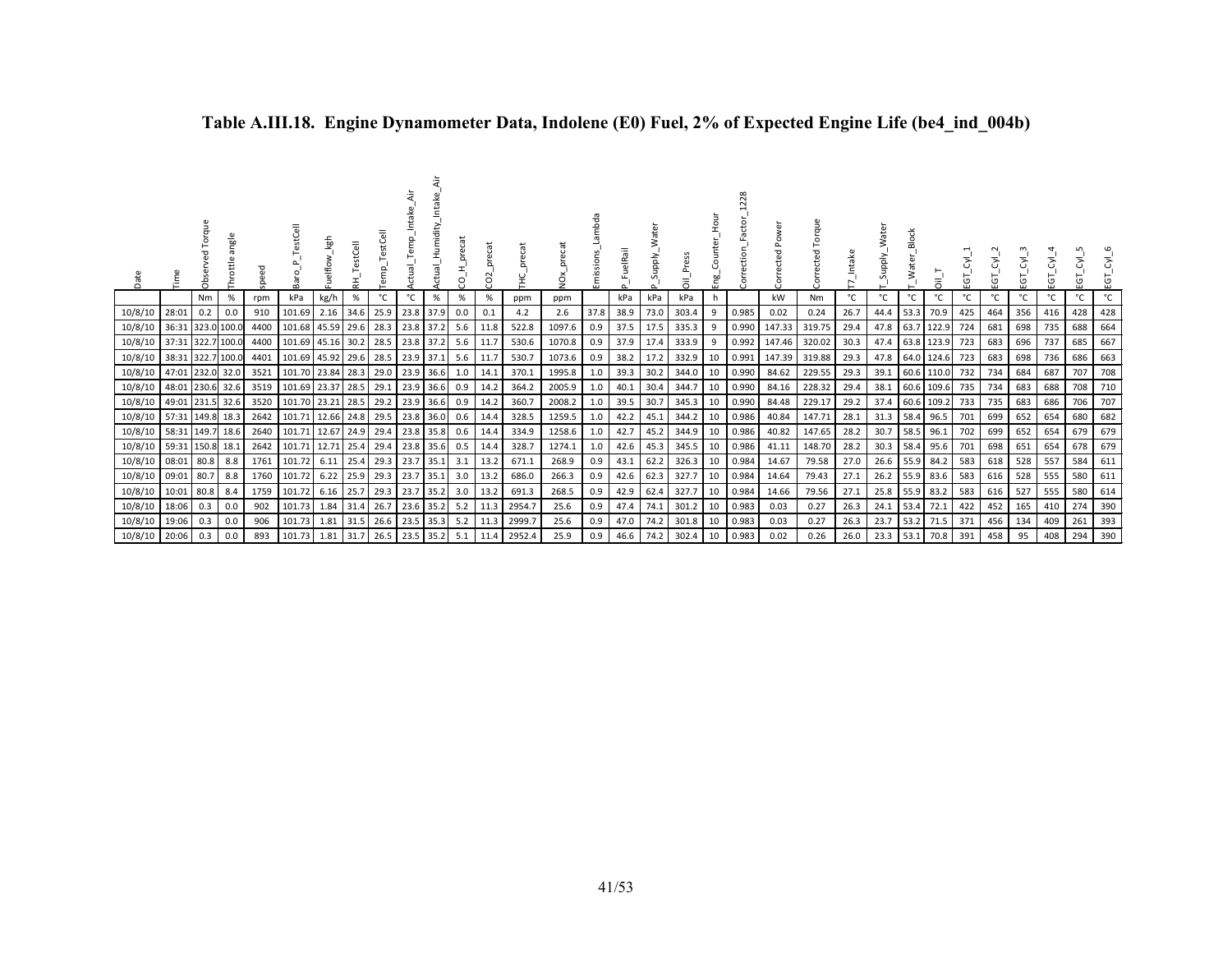| Date           |                   | Torqu<br>ಗೆ | angl<br>hrottle | speed | TestCell<br>ਨੋ<br>$\infty$  | uelflow_kgh      | stCell<br>푽 |      | emp.        | Humidity | precat<br>8 | $\sigma$<br>prec<br>$\sim$<br>$\circ$ | precat | Ň,     | Ë<br>issions | uelRail | ater | ៑              | Eng | 28<br>ction<br>Č | Pow<br>cted<br>Corre       | orque<br>⊢<br>cted<br>ه<br>š               |      | ater<br>≳<br>_Vlqqu <sub>S</sub> _ | <b>Block</b><br>Water | ≔'<br>C | 5<br>ш | ট<br>ш. | र्ट.<br>5<br>ய | $\overline{\delta}$<br>EGT | ਣੰ<br>5<br>τŪ | $\overline{\delta}_{I}^{I}$<br>৳<br>ய |
|----------------|-------------------|-------------|-----------------|-------|-----------------------------|------------------|-------------|------|-------------|----------|-------------|---------------------------------------|--------|--------|--------------|---------|------|----------------|-----|------------------|----------------------------|--------------------------------------------|------|------------------------------------|-----------------------|---------|--------|---------|----------------|----------------------------|---------------|---------------------------------------|
|                |                   | Nm          | %               | rpm   | kPa                         | kg/h             | %           | °C   | °C          | $\%$     | %           | $\%$                                  | ppm    | ppm    |              | kPa     | kPa  | kPa            |     |                  | kW                         | Nm                                         | °C   | °C                                 | ۰c                    | ℃       | °C     | °C      | °C             | °C                         |               | °C                                    |
| 10/18/10       | 52:23             | 0.5         | 0.0             | 973   | 101.15                      |                  | 1.87 26.9   | 31.0 | 25.1        | 34.2     | 0.0         | 0.1                                   | 1.6    | 1.0    | 267.8        | 44.5    | 69.6 | 310.4 83 1.000 |     |                  | 0.05                       | 0.49                                       | 30.5 | $29.3$ 56.9                        |                       | 73.9    | 412    | 445     | 359            | 415                        | 414           | 415                                   |
| 10/18/10       | 00:53 323.6       |             | 100.0           | 4401  | 101.11 45.18 25.4           |                  |             | 32.1 | $25.2$ 34.6 |          | 5.7         | 11.6                                  | 530.6  | 1188.4 | 0.9          | 30.4    | 2.0  |                |     |                  |                            | 339.0 83 1.003 149.51 324.49 31.6          |      |                                    | 29.7 64.2             | 122.6   | 711    | 679     | 690            | 727                        | 681           | 642                                   |
| 10/18/10       | 01:53 323.6 100.0 |             |                 |       | 4400 101.11 44.54 25.1      |                  |             | 32.2 | 25.2 34.6   |          | -5.7        | 11.5                                  | 533.8  | 1175.3 | 0.9          | 30.6    | 3.4  |                |     |                  |                            | 337.8 83 1.003 149.55 324.57 32.1          |      |                                    | 29.8 64.5             | 123.6   | 709    | 677     | 689            | 728                        | 680           | 643                                   |
| 10/18/10       | 02:53 323.6 100.0 |             |                 |       | 4400 101.11 44.84 24.9 32.3 |                  |             |      | 25.2 34.6   |          | 5.7         | 11.5                                  | 532.5  | 1167.3 | 0.9          | 31.0    | 2.4  |                |     |                  |                            | 337.0 83 1.003 149.51 324.48 32.1          |      |                                    | 29.8 64.8             | 124.4   | 711    | 677     | 690            | 727                        | 680           | 643                                   |
| 10/18/10       | 11:23   231.4     |             | 33.2            | 3520  | 101.10 23.29 24.4           |                  |             | 32.8 | 25.3 34.9   |          | 1.1         | 14.0                                  | 374.5  | 2223.8 | 1.0          | 30.3    |      |                |     |                  |                            | 16.6 343.8 84 1.002 85.45 231.80 31.0      |      |                                    | $30.0$ 62.8           | 110.9   | 718    | 724     | 675            | 679                        | 702           | 691                                   |
| 10/18/10       | 12:23 232.0       |             | 32.2            | 3522  | 101.10 22.96 24.2           |                  |             | 32.8 | 25.3 34.8   |          | 1.1         | 14.0                                  | 377.9  | 2227.9 | 1.0          | 30.9    |      |                |     |                  |                            | 16.6 344.5 84 1.002 85.70 232.50 31.3 30.1 |      |                                    | 62.6                  | 110.7   | 713    | 724     | 675            | 681                        | 703           | 694                                   |
| 10/18/10       | 13:23 232.2       |             | 32.6            | 3517  | 101.10 23.12 24.5 32.8      |                  |             |      | 25.3 34.8   |          | 1.2         | 14.0                                  | 373.7  | 2148.3 | 1.0          | 30.7    |      |                |     |                  |                            | 16.6 344.9 84 1.003 85.87 232.96           | 31.8 | 30.1                               | 62.6                  | 110.5   | 714    | 726     | 675            | 681                        | 702           | 692                                   |
| 10/18/10       | 21:53   150.5     |             | 18.8            |       | 2642 101.09 12.30 25.3 33.0 |                  |             |      | 25.4 34.8   |          | 0.5         | 14.3                                  | 351.9  | 1495.6 | 1.0          | 31.9    | 33.7 |                |     |                  |                            | 348.2 84 1.002 41.71 150.86 31.0           |      | 29.8                               | 60.4                  | 97.1    | 688    | 687     | 644            | 644                        | 664           | 664                                   |
| 10/18/10       | 22:53 150.2       |             | 19.2            | 2640  | 101.10 12.28 25.6 33.0      |                  |             |      | 25.4 34.9   |          | 0.5         | 14.3                                  | 351.4  | 1487.8 | 1.0          | 32.3    | 33.7 | 348.9 84 1.003 |     |                  |                            | 41.64 150.61                               | 31.3 | 29.9 60.4                          |                       | 96.7    | 686    | 687     | 644            | 644                        | 665           | 665                                   |
| 10/18/10       | 23:53 151.0       |             | 18.5            |       | 2640 101.10 12.36 26.1 33.0 |                  |             |      | 25.4 34.9   |          | 0.5         | 14.2                                  | 350.6  | 1488.2 | 1.0          | 31.8    | 33.7 |                |     |                  |                            | 349.4 84 1.003 41.86 151.42 31.1           |      | 29.8                               | 60.3                  | 96.5    | 686    | 687     | 644            | 645                        | 664           | 665                                   |
| 10/18/10       | 32:23             | 81.0        | 9.7             | 1759  | 101.09 5.89 27.7            |                  |             | 32.8 | $25.5$ 35.3 |          | 2.9         | 13.3                                  | 646.9  | 331.7  | 0.9          | 32.6    | 55.7 |                |     |                  | 334.4 84 1.002 14.96       | 81.15                                      | 30.2 | 29.2                               | 57.8                  | 84.9    | 570    | 600     | 504            | 550                        | 576           | 586                                   |
| 10/18/10       | 33:23             | 81.0        | 9.4             |       | 1761   101.09   5.84   27.6 |                  |             | 32.8 | 25.5 35.4   |          | 2.9         | 13.3                                  | 643.0  | 338.7  | 0.9          | 32.8    | 55.9 |                |     |                  | 335.1 84 1.002 14.95 81.12 |                                            | 30.2 |                                    | 29.3 57.8             | 84.4    | 570    | 599     | 505            | 551                        | 577           | 588                                   |
| 10/18/10       | 34:23             | 81.0        | 9.5             | 1760  |                             | 101.09 5.86 27.6 |             | 32.8 | 25.5 35.5   |          | 2.8         | 13.3                                  | 643.7  | 336.3  | 0.9          | 32.6    | 56.1 | 335.1 84 1.002 |     |                  | 14.96                      | 81.14                                      | 30.2 | 29.3 57.7                          |                       | 84.0    | 572    | 599     | 504            | 550                        | 575           | 587                                   |
| 10/18/10       | 42:28             | 0.5         | 0.0             | 931   |                             | 101.09 1.65 32.0 |             | 30.4 | 25.5 35.9   |          | 4.3         | 11.6                                  | 4047.1 | 25.5   | 0.9          | 36.3    | 72.2 | 305.6 84 1.000 |     |                  | 0.05                       | 0.51                                       | 29.0 |                                    | 28.3 55.5             | 73.2    | 308    | 220     | 63             | 331                        | 93            | 255                                   |
| 10/18/10       | 43:28             | 0.5         | 0.0             | 942   | 101.09                      | 1.66 32.2        |             | 30.2 | 25.5 35.9   |          | 4.4         | 11.7                                  | 3535.2 | 25.8   | 0.9          | 35.7    | 72.1 | 306.2 84 1.000 |     |                  | 0.05                       | 0.52                                       | 29.1 | 28.1                               | 55.1                  | 72.5    | 286    | 222     | 63             | 335                        | 229           | 238                                   |
| 10/18/10 44:28 |                   | 0.5         | 0.0             | 923   | 101.09 1.78 32.5 30.1       |                  |             |      | 25.6 35.9   |          | 4.4         | 11.8                                  | 3477.4 | 25.6   | 0.9          | 34.9    | 72.1 | 306.9 84 1.000 |     |                  | 0.05                       | 0.50                                       | 29.0 | 28.2 55.1                          |                       | 71.9    | 266    | 215     | 62             | 296                        | 181           | 200                                   |

### **Table A.III.19. Engine Dynamometer Data, Indolene (E0) Fuel, 28% of Expected Engine Life (be4\_ind\_011b)**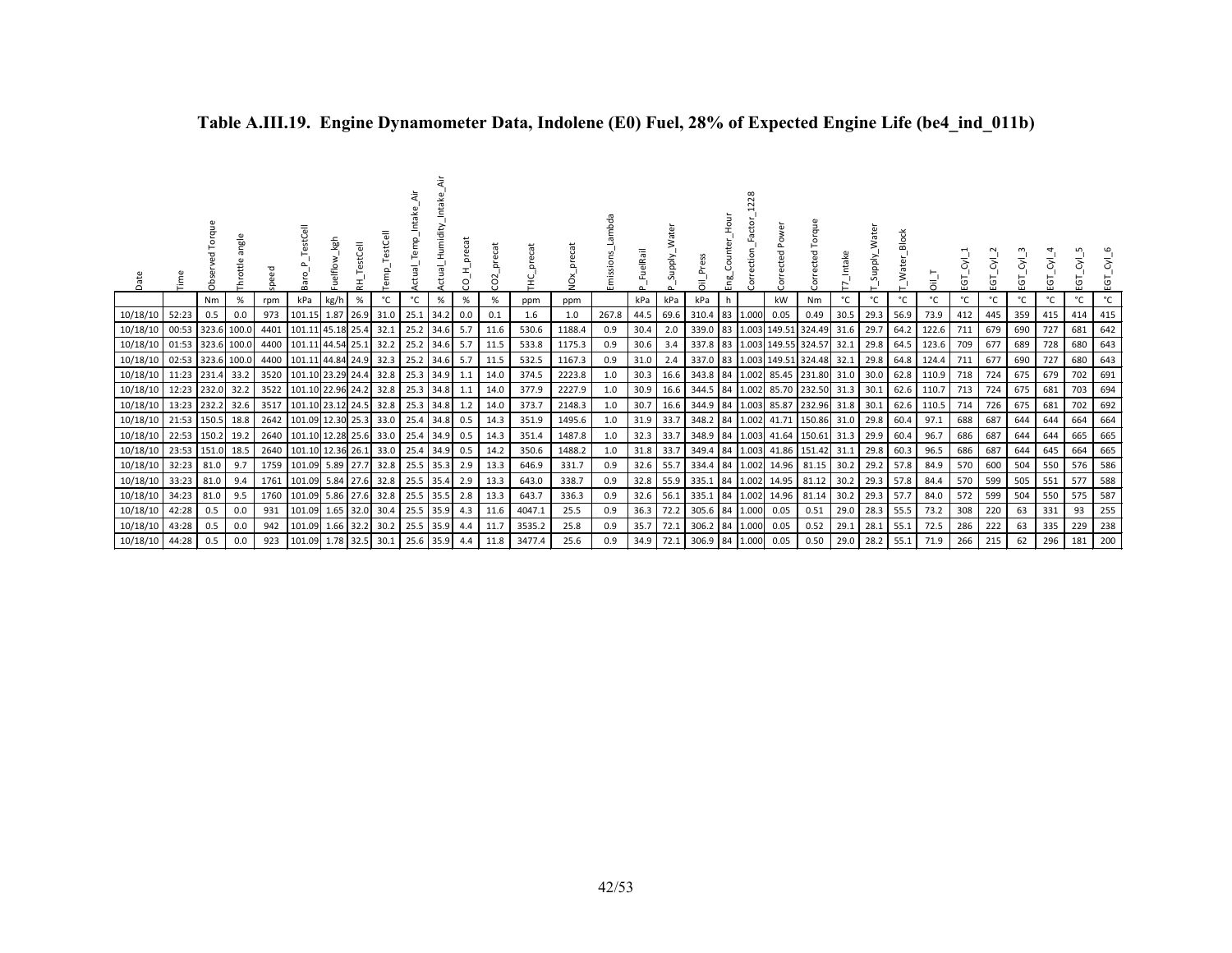| Date           |       | සි    | ăng<br>Throttle | eed<br>≏ | TestCell<br>æ                 | kgh                    | stCell<br>玉 |      | emp.      | Humidity<br>ą | precat<br>8 | preca |        | š      | bda<br>Emissions | uelRail<br>$\Omega$ | ਨਿ<br>Supply.<br>≏ | ᄛ          | Но<br>Ч<br>٤ã<br>Eng | $\alpha$<br>č<br>ection | Power<br>Corrected | orque<br>⊢<br>ected<br>Čە |      | ater<br>Nedrn | <b>Block</b><br>Water <sub>.</sub> | ā     | ā   | ē   | ن<br>ŭ | EGT | ΣŚ<br>EGT | $\overline{\delta}^{\mathsf{I}}$<br>EGT |
|----------------|-------|-------|-----------------|----------|-------------------------------|------------------------|-------------|------|-----------|---------------|-------------|-------|--------|--------|------------------|---------------------|--------------------|------------|----------------------|-------------------------|--------------------|---------------------------|------|---------------|------------------------------------|-------|-----|-----|--------|-----|-----------|-----------------------------------------|
|                |       | Nm    | %               | rpm      | kPa                           | kg/h                   | %           | °C   | °C        | %             | $\%$        | %     | ppm    | ppm    |                  | kPa                 | kPa                | kPa        | h                    |                         | kW                 | Nm                        | °C   | °C            | °C                                 | °C    | °C  | °C  | °C     | °C  | °C        | °C                                      |
| 10/18/10       | 45:18 | 0.5   | 0.0             | 930      |                               | 101.09 1.76 32.6       |             | 30.1 | 25.6 35.9 |               | 0.0         | 0.1   | 3.1    | 1.3    | 37.8             | 34.6                | 72.2               | 307.2      | 84                   | 1.000                   | 0.05               | 0.52                      | 29.2 | 28.3 55.1     |                                    | 71.5  | 210 | 217 | 62     | 297 | 212       | 150                                     |
| 10/18/10       | 53:48 | 321.7 | 100.0           | 4401     |                               | 101.06 44.92 29.5 32.3 |             |      | 25.6 36.6 |               | 5.6         | 11.6  | 527.7  | 1151.9 | 0.9              | 29.3                | 4.3                | 339.3      | 84                   | 1.006                   |                    | 149.08 323.55 31.1        |      | 29.5          | 64.1                               | 122.5 | 714 | 677 | 695    | 726 | 684       | 644                                     |
| 10/18/10       | 54:48 |       | 321.6 100.0     | 4401     |                               | 101.06 44.76 29.5      |             | 32.3 | 25.6      | 36.7          | 5.6         | 11.6  | 534.6  | 1152.2 | 0.9              | 29.5                | 5.2                | 338.1      | 84                   | 1.006                   |                    | 149.13 323.64             | 32.6 | 29.7          | 64.5                               | 123.4 | 712 | 674 | 697    | 728 | 686       | 642                                     |
| 10/18/10       | 55:48 |       | 321.6 100.0     | 4400     | 101.06 44.80 29.8 32.3        |                        |             |      | 25.6 36.9 |               | 5.7         | 11.6  | 536.7  | 1148.5 | 0.9              | 29.4                | 4.8                | 337.1      | 84                   | 1.006                   |                    | 149.05 323.49 31.7        |      | 29.7          | 64.6                               | 124.1 | 713 | 675 | 695    | 728 | 682       | 640                                     |
| 10/18/10       | 04:18 | 230.4 | 32.2            | 3521     |                               | 101.07 22.98 29.5      |             | 32.7 | 25.7      | 37.2          | 1.2         | 14.0  | 375.1  | 2110.3 | 1.0              | 31.0                | 18.9               | 344.9 85   |                      | 1.005                   |                    | 85.36 231.57              | 31.7 | 29.5          | 62.3                               | 110.6 | 721 | 727 | 678    | 682 | 702       | 694                                     |
| 10/18/10       | 05:18 | 230.6 | 32.3            | 3520     | 101.06 22.93 29.8             |                        |             | 32.7 | 25.7 37.4 |               | 1.2         | 14.0  | 374.4  | 2126.3 | 1.0              | 31.0                | 19.0               | 345.2 85   |                      | 1.005                   |                    | 85.44 231.79 31.1         |      | 29.5          | 62.3                               | 110.3 | 722 | 729 | 681    | 683 | 702       | 694                                     |
| 10/18/10       | 06:18 | 229.7 | 32.9            | 3521     |                               | 101.06 23.16 29.7      |             | 32.8 | 25.7      | 37.6          | 1.1         | 14.0  | 365.3  | 2146.0 | 1.0              | 30.4                | 19.0               | 345.6      | 85                   | 1.005                   |                    | 85.07 230.79              | 31.2 | 29.6          | 62.3                               | 110.0 | 724 | 730 | 676    | 684 | 703       | 692                                     |
| 10/18/10       | 14:48 | 149.2 | 18.9            | 2640     | 101.07 12.31 29.8 32.8        |                        |             |      | 25.8 37.7 |               | 0.6         | 14.3  | 352.1  | 1389.9 | 1.0              | 32.8                | 33.6               | 349.0 85   |                      | 1.005                   |                    | 41.46 149.97              | 30.9 | 29.6          | 60.1                               | 97.0  | 691 | 690 | 646    | 647 | 668       | 664                                     |
| 10/18/10       | 15:48 | 149.7 | 18.8            | 2641     | 101.07 12.37 30.1             |                        |             | 32.8 | 25.8 37.8 |               | 0.6         | 14.3  | 351.2  | 1400.0 | 1.0              | 32.1                | 33.7               | 349.7      | 85                   | 1.004                   |                    | 41.57 150.38              | 30.4 | 29.6          | 60.3                               | 96.6  | 695 | 690 | 648    | 649 | 666       | 667                                     |
| 10/18/10       | 16:48 | 149.4 | 18.9            |          | 2643   101.07 12.35 30.0 32.8 |                        |             |      | 25.8 37.7 |               | 0.6         | 14.3  | 351.0  | 1392.9 | 1.0              | 32.6                | 33.7               | $350.2$ 85 |                      | 1.005                   |                    | 41.49 150.06              | 30.7 | 29.4          | 60.1                               | 96.3  | 692 | 690 | 649    | 649 | 668       | 666                                     |
| 10/18/10       | 25:18 | 80.8  | 9.5             | 1759     | 101.07 5.96 30.8              |                        |             | 32.5 | 25.8 38.0 |               | 3.0         | 13.3  | 645.4  | 288.8  | 0.9              | 32.9                | 56.7               | 331.0      | 85                   | 1.003                   | 14.94              | 81.05                     | 29.9 | 29.0          | 57.7                               | 84.7  | 576 | 601 | 506    | 554 | 578       | 600                                     |
| 10/18/10       | 26:18 | 80.3  | 9.3             |          | 1760 101.07 5.95 31.0         |                        |             | 32.5 | 25.8 38.1 |               | 2.9         | 13.3  | 643.1  | 287.9  | 0.9              | 33.2                | 56.8               | 331.8 85   |                      | 1.003                   | 14.84              | 80.52                     | 29.7 |               | 28.9 57.5                          | 84.2  | 576 | 603 | 506    | 552 | 578       | 599                                     |
| 10/18/10       | 27:18 | 80.2  | 10.0            | 1762     |                               | 101.07 5.93 30.7       |             | 32.5 | 25.8 38.0 |               | 2.9         | 13.3  | 646.7  | 288.1  | 0.9              | 33.2                | 56.9               | 333.8 85   |                      | 1.002                   | 14.81              | 80.37                     | 29.7 |               | 28.6 57.3                          | 83.8  | 574 | 602 | 503    | 554 | 579       | 599                                     |
| 10/18/10       | 35:23 | 0.5   | 0.0             | 925      |                               | 101.06 1.72 37.3       |             | 29.6 | 25.6 37.8 |               | 4.5         | 11.7  | 3556.8 | 24.7   | 0.9              | 36.7                | 73.4               | 304.7      | 85                   | 1.000                   | 0.05               | 0.49                      | 28.4 |               | 27.6 55.0                          | 72.9  | 294 | 342 | 64     | 404 | 106       | 203                                     |
| 10/18/10       | 36:23 | 0.5   | 0.0             | 930      |                               | 101.06 1.85 37.4       |             | 29.5 | 25.6      | 37.8          | 4.4         | 11.7  | 3838.2 | 24.8   | 0.9              | 33.8                | 73.5               | 305.4      | 85                   | 1.000                   | 0.05               | 0.53                      | 28.4 | 27.5          | 54.7                               | 72.3  | 270 | 311 | 63     | 403 | 171       | 136                                     |
| 10/18/10 37:23 |       | 0.5   | 0.0             | 930      | 101.06 1.81 37.7              |                        |             | 29.4 | 25.6 37.8 |               | 4.3         | 11.8  | 3906.0 | 24.9   | 0.9              | 34.9                | 73.5               | 306.0 85   |                      | 1.000                   | 0.05               | 0.52                      | 28.2 | 27.4          | 54.5                               | 71.7  | 277 | 312 | 62     | 404 | 132       | 189                                     |

### **Table A.III.20. Engine Dynamometer Data, Indolene (E0) Fuel, 28% of Expected Engine Life (be4\_ind\_012b)**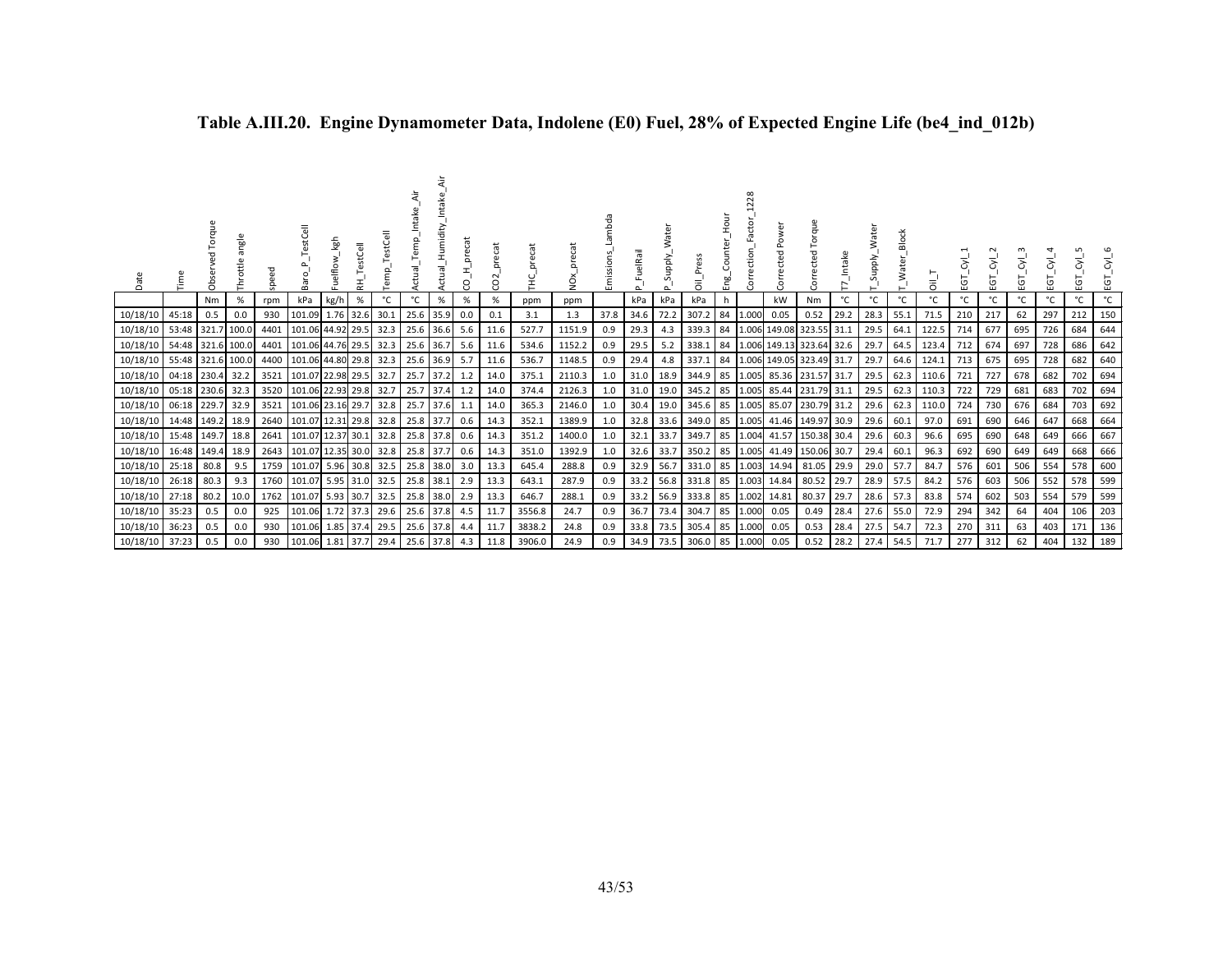| Date           |       | 킁<br>ಗೆ | angle<br>Throttle | speed | TestCell<br>유          | kgh  | stCell<br>돉 | ξī   |           | Humidity  | precat<br>8 | precat<br>$\sim$<br>O | precat<br>Ξ | precat<br>δ× | mbda<br>Emissions | uelRail<br>௳ | 눕<br>듢<br>Supply<br>n. | គី       | Hour<br>ى<br>Eng | $\frac{8}{2}$<br>$\sim$<br>ction<br>š | ە<br>Pow<br>Corrected | orque<br>⊢<br>cted<br>ه<br>້ອຸ |      | ater<br>W_Vlqqu<br>S | <b>Block</b><br>_Water | నే    | ΕGΤ | ပ္မ | ن<br>ũ. | ية  | ΣŚ<br>ΞGΤ | হ'<br>ē |
|----------------|-------|---------|-------------------|-------|------------------------|------|-------------|------|-----------|-----------|-------------|-----------------------|-------------|--------------|-------------------|--------------|------------------------|----------|------------------|---------------------------------------|-----------------------|--------------------------------|------|----------------------|------------------------|-------|-----|-----|---------|-----|-----------|---------|
|                |       | Nm      | %                 | rpm   | kPa                    | kg/h | %           | °C   | °C        | %         | $\%$        | %                     | ppm         | ppm          |                   | kPa          | kPa                    | kPa      | h                |                                       | kW                    | Nm                             | °C   | °C                   | °С                     | °C    | °C  | °C  | °C      | °C  | °C        | ℃       |
| 10/18/10       | 38:14 | 0.4     | 0.0               | 928   | 101.06 1.71 37.9       |      |             | 29.3 | 25.6      | 37.6      | 0.0         | 0.1                   | 3.2         | 1.3          | 37.8              | 36.9         | 73.4                   | 306.7    | 85               | 1.000                                 | 0.04                  | 0.42                           | 28.3 | 27.3                 | 54.3                   | 71.1  | 261 | 279 | 64      | 401 | 210       | 205     |
| 10/18/10       | 46:44 | 320.6   | 100.0             |       | 4400 101.05 44.84 33.3 |      |             | 31.2 | 25.4 38.8 |           | 5.6         | 11.6                  | 533.7       | 1154.3       | 0.9               | 29.8         | 5.6                    | 339.3    | 85               |                                       |                       | 1.004 148.35 321.96            | 30.4 | 28.4                 | 63.8                   | 122.2 | 719 | 678 | 700     | 729 | 683       | 638     |
| 10/18/10       | 47:44 |         | 320.2 100.0       |       | 4400 101.05 44.80 32.9 |      |             | 31.4 | 25.4      | 38.8      | 5.7         | 11.6                  | 533.4       | 1122.7       | 0.9               | 30.0         | 4.7                    | 338.1    | 85               |                                       |                       | 1.005 148.24 321.73            | 30.9 | 28.4                 | 64.1                   | 123.1 | 716 | 675 | 698     | 728 | 686       | 641     |
| 10/18/10       | 48:44 |         | 320.3 100.0       |       | 4401 101.05 44.88 33.0 |      |             | 31.3 | 25.4      | 38.8      | 5.7         | 11.6                  | 528.9       | 1126.3       | 0.9               | 29.9         | 4.7                    | 336.9    | 85               |                                       |                       | 1.005 148.39 322.04            | 31.4 | 28.3                 | 64.2                   | 123.9 | 714 | 680 | 697     | 728 | 689       | 640     |
| 10/18/10       | 57:14 | 230.1   | 32.3              |       | 3519 101.06 22.98 33.2 |      |             | 31.6 | 25.1 39.2 |           | 1.1         | 14.0                  | 378.4       | 2126.1       | 1.0               | 31.3         | 19.9                   | 344.9    | 85               | 1.004                                 |                       | 85.18 231.07                   | 29.3 | 28.0                 | 61.7                   | 110.3 | 722 | 733 | 680     | 686 | 699       | 697     |
| 10/18/10       | 58:14 | 229.4   | 32.8              | 3521  | 101.06 22.90 33.4      |      |             | 31.5 | 25.1 39.2 |           | 1.1         | 14.1                  | 375.2       | 2134.9       | 1.0               | 31.3         | 20.0                   | 345.3    | 85               | 1.003                                 |                       | 84.83 230.15                   | 29.8 | 28.1                 | 61.6                   | 110.1 | 724 | 732 | 680     | 688 | 701       | 698     |
| 10/18/10       | 59:14 | 229.8   | 32.7              | 3519  | 101.06 23.11 33.5      |      |             | 31.5 | 25.1      | 39.2      | 1.1         | 14.1                  | 375.4       | 2021.4       | 1.0               | 31.0         | 20.0                   | 345.5    | 85               | 1.004                                 |                       | 85.02 230.65                   | 30.0 | 28.1                 | 61.6                   | 109.6 | 723 | 732 | 682     | 687 | 702       | 694     |
| 10/18/10       | 07:44 | 148.9   | 19.1              |       | 2638 101.06 12.34 34.1 |      |             | 31.4 | 25.0 39.8 |           | 0.6         | 14.3                  | 348.6       | 1369.6       | 1.0               | 32.8         | 37.0                   | 349.2    | 86               | 1.002                                 |                       | 41.22 149.09                   | 28.6 | 27.8                 | 59.6                   | 96.8  | 693 | 695 | 652     | 654 | 669       | 671     |
| 10/18/10       | 08:44 | 149.3   | 18.9              |       | 2640 101.06 12.22 33.9 |      |             | 31.4 |           | 25.0 39.9 | 0.5         | 14.3                  | 351.8       | 1372.2       | 1.0               | 33.6         | 37.1                   | 349.9    | 86               | 1.0021                                |                       | 41.34 149.52                   | 28.9 | 27.7                 | 59.4                   | 96.4  | 694 | 694 | 651     | 655 | 668       | 671     |
| 10/18/10 09:44 |       | 149.3   | 18.4              |       | 2642 101.06 12.41 34.5 |      |             | 31.3 | 25.0      | 40.0      | 0.6         | 14.3                  | 348.8       | 1374.2       | 1.0               | 33.1         | 37.1                   | 350.5    | 86               | 1.002                                 |                       | 41.35 149.58                   | 28.8 | 27.7                 | 59.3                   | 96.0  | 696 | 695 | 651     | 654 | 667       | 672     |
| 10/18/10       | 18:14 | 80.2    | 10.0              | 1761  | 101.07 6.12 35.3       |      |             | 31.0 | 24.9      | 40.4      | 3.0         | 13.3                  | 658.0       | 283.8        | 0.9               | 32.9         | 59.1                   | 331.4    | 86               | 1.000                                 | 14.78                 | 80.20                          | 28.0 | 27.1                 | 56.9                   | 84.3  | 578 | 602 | 504     | 554 | 572       | 597     |
| 10/18/10       | 19:14 | 80.2    | 9.7               | 1761  | 101.07 6.06 35.4       |      |             | 31.0 | 24.9 40.6 |           | 3.0         | 13.3                  | 635.1       | 280.6        | 0.9               | 34.3         | 59.2                   | 331.6    | 86               | 1.000                                 |                       | 14.78 80.19                    | 28.1 | 27.0                 | 56.7                   | 83.8  | 579 | 603 | 505     | 556 | 574       | 599     |
| 10/18/10       | 20:14 | 80.1    | 9.8               | 1760  | 101.07 5.93 35.4       |      |             | 31.0 | 24.9      | 40.6      | 3.0         | 13.2                  | 640.1       | 276.8        | 0.9               | 34.5         | 59.3                   | 333.0    | 86               | 1.000                                 | 14.76                 | 80.11                          | 27.8 | 26.9                 | 56.5                   | 83.4  | 578 | 601 | 506     | 556 | 573       | 600     |
| 10/18/10       | 28:19 | 0.5     | 0.0               | 899   | 101.06 1.70 44.3       |      |             | 27.8 | 24.8      | 40.9      | 4.8         | 11.4                  | 3707.4      | 22.7         | 0.9               | 39.4         | 77.4                   | 304.5    | 86               | 0.999                                 | 0.05                  | 0.51                           | 26.7 | 25.8                 | 54.3                   | 72.4  | 269 | 217 | 65      | 399 | 225       | 228     |
| 10/18/10       | 29:19 | 0.5     | 0.0               | 898   | 101.06 1.78 44.4       |      |             | 27.6 | 24.8 41.0 |           | 4.8         | 11.5                  | 3902.4      | 23.1         | 0.9               | 36.9         | 77.4                   | 305.3    | 86               | 0.998                                 | 0.05                  | 0.50                           | 26.5 | 25.7                 | 54.0                   | 71.6  | 239 | 230 | 64      | 406 | 216       | 190     |
| 10/18/10 30:19 |       | 0.5     | 0.0               | 902   | 101.06 1.85 44.7       |      |             | 27.5 | 24.7 41.1 |           | 4.7         | 11.6                  | 3928.7      | 23.1         | 0.9               | 36.1         | 77.5                   | 305.8 86 |                  | 0.998                                 | 0.05                  | 0.51                           | 26.4 | 25.6                 | 53.9                   | 70.9  | 235 | 209 | 63      | 412 | 216       | 160     |

### **Table A.III.21. Engine Dynamometer Data, Indolene (E0) Fuel, 28% of Expected Engine Life (be4\_ind\_013b)**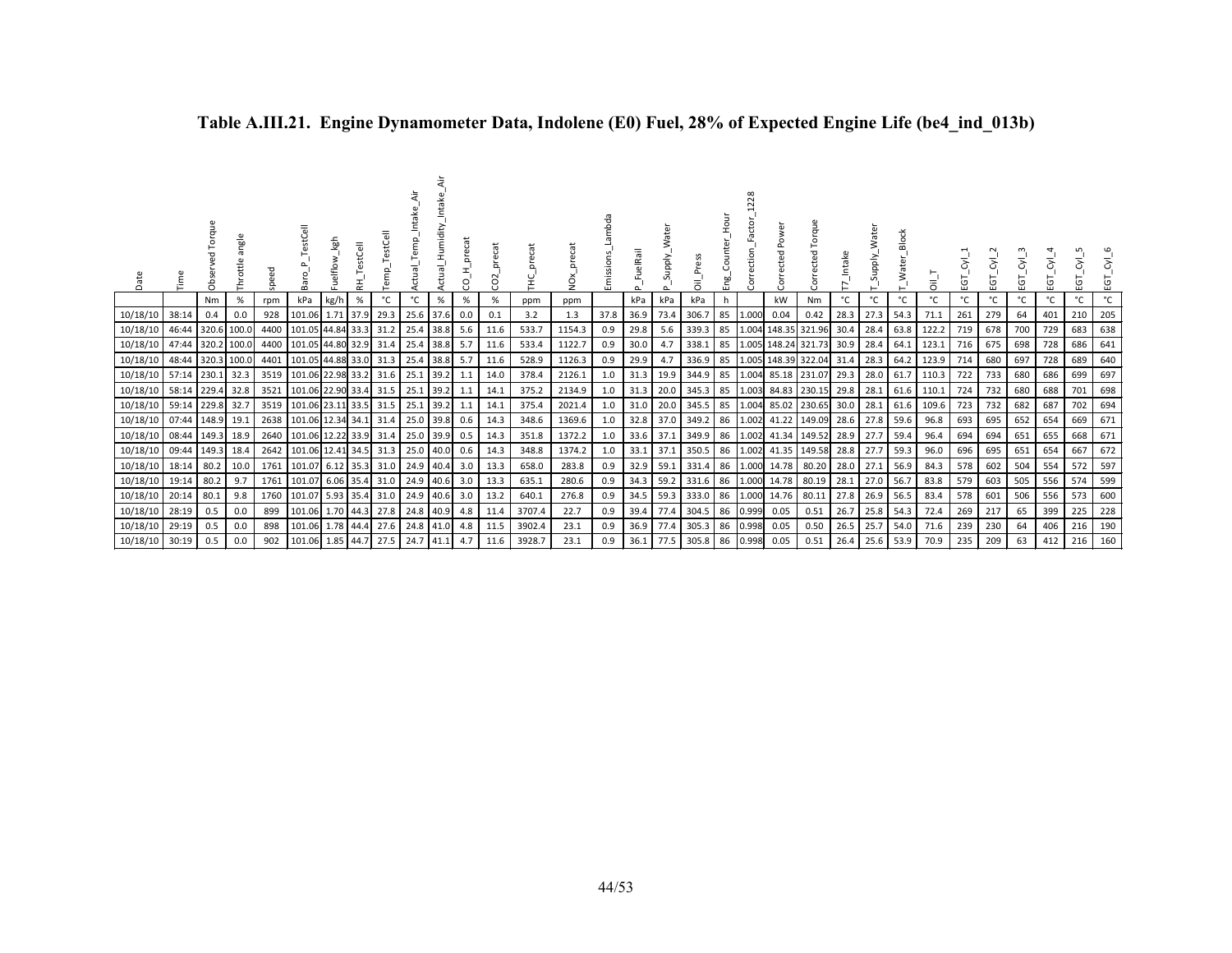| Date           |       | සි    | angle<br>Throttle | speed | TestCell<br>Βāτ        | kgh              | stCell<br>돉 |      | g         | Humidity  | precat<br>g | precat<br>$\sim$<br>႙ | precat | precat<br>δ× | mbda<br>Emissions | FuelRail<br>௳ | ৯<br>ਛ<br>Supply<br>$\sim$ | គី       | Hour<br>Ĕ<br>ិញ<br>អ្ន | 28<br>$\sim$<br>ection<br>م<br>S | ৯<br>Pow<br>Corrected | orque<br>۴<br>Corrected |      | ater<br>W <sub>-</sub> Widdne<br>S | <b>Block</b><br>Water | ಸ     | Ξ   | ĒΘ  | ĒΘ  | ΕGΤ | ΣŚ<br>EGT | Σ.<br>EGT |
|----------------|-------|-------|-------------------|-------|------------------------|------------------|-------------|------|-----------|-----------|-------------|-----------------------|--------|--------------|-------------------|---------------|----------------------------|----------|------------------------|----------------------------------|-----------------------|-------------------------|------|------------------------------------|-----------------------|-------|-----|-----|-----|-----|-----------|-----------|
|                |       | Nm    | %                 | rpm   | kPa                    | kg/h             | %           | °C   | °C        | %         | %           | %                     | ppm    | ppm          |                   | kPa           | kPa                        | kPa      | h                      |                                  | kW                    | Nm                      | °C   | °C                                 | °C                    | °C    | °C  | °C  | °C  | °C  | °C        | ℃         |
| 10/21/10       | 38:14 | 0.4   | 0.0               | 928   |                        | 101.06 1.71 37.9 |             | 29.3 | 25.6      | 37.6      | 0.0         | 0.1                   | 3.2    | 1.3          | 37.8              | 36.9          | 73.4                       | 306.7    | 85                     | 1.000                            | 0.04                  | 0.42                    | 28.3 | 27.3                               | 54.3                  | 71.1  | 261 | 279 | 64  | 401 | 210       | 205       |
| 10/21/10       | 46:44 | 320.6 | 100.0             | 4400  | 101.05 44.84 33.3      |                  |             | 31.2 | 25.4      | 38.8      | 5.6         | 11.6                  | 533.7  | 1154.3       | 0.9               | 29.8          | 5.6                        | 339.3    | 85                     |                                  |                       | 1.004 148.35 321.96     | 30.4 | 28.4                               | 63.8                  | 122.2 | 719 | 678 | 700 | 729 | 683       | 638       |
| 10/21/10       | 47:44 |       | 320.2 100.0       | 4400  | 101.05 44.80 32.9      |                  |             | 31.4 | 25.4      | 38.8      | 5.7         | 11.6                  | 533.4  | 1122.7       | 0.9               | 30.0          | 4.7                        | 338.1    | 85                     |                                  |                       | 1.005 148.24 321.73     | 30.9 | 28.4                               | 64.1                  | 123.1 | 716 | 675 | 698 | 728 | 686       | 641       |
| 10/21/10       | 48:44 |       | 320.3 100.0       |       | 4401 101.05 44.88 33.0 |                  |             | 31.3 | 25.4      | 38.8      | 5.7         | 11.6                  | 528.9  | 1126.3       | 0.9               | 29.9          | 4.7                        | 336.9    | 85                     |                                  |                       | 1.005 148.39 322.04     | 31.4 | 28.3                               | 64.2                  | 123.9 | 714 | 680 | 697 | 728 | 689       | 640       |
| 10/21/10       | 57:14 | 230.1 | 32.3              | 3519  | 101.06 22.98 33.2      |                  |             | 31.6 | 25.1      | 39.2      | 1.1         | 14.0                  | 378.4  | 2126.1       | 1.0               | 31.3          | 19.9                       | 344.9    | 85                     | 1.004                            |                       | 85.18 231.07            | 29.3 | 28.0                               | 61.7                  | 110.3 | 722 | 733 | 680 | 686 | 699       | 697       |
| 10/21/10       | 58:14 | 229.4 | 32.8              | 3521  | 101.06 22.90 33.4      |                  |             | 31.5 | 25.1 39.2 |           | 1.1         | 14.1                  | 375.2  | 2134.9       | 1.0               | 31.3          | 20.0                       | 345.3    | 85                     | 1.003                            |                       | 84.83 230.15            | 29.8 | 28.1                               | 61.6                  | 110.1 | 724 | 732 | 680 | 688 | 701       | 698       |
| 10/21/10       | 59:14 | 229.8 | 32.7              | 3519  | 101.06 23.11 33.5      |                  |             | 31.5 | 25.1 39.2 |           | 1.1         | 14.1                  | 375.4  | 2021.4       | 1.0               | 31.0          | 20.0                       | 345.5    | 85                     | 1.004                            |                       | 85.02 230.65            | 30.0 | 28.1                               | 61.6                  | 109.6 | 723 | 732 | 682 | 687 | 702       | 694       |
| 10/21/10       | 07:44 | 148.9 | 19.1              |       | 2638 101.06 12.34 34.1 |                  |             | 31.4 |           | 25.0 39.8 | 0.6         | 14.3                  | 348.6  | 1369.6       | 1.0               | 32.8          | 37.0                       | 349.2    | 86                     | 1.002                            |                       | 41.22 149.09            | 28.6 | 27.8                               | 59.6                  | 96.8  | 693 | 695 | 652 | 654 | 669       | 671       |
| 10/21/10       | 08:44 | 149.3 | 18.9              |       | 2640 101.06 12.22 33.9 |                  |             | 31.4 | 25.0      | 39.9      | 0.5         | 14.3                  | 351.8  | 1372.2       | 1.0               | 33.6          | 37.1                       | 349.9    | 86                     | 1.002                            |                       | 41.34 149.52            | 28.9 | 27.7                               | 59.4                  | 96.4  | 694 | 694 | 651 | 655 | 668       | 671       |
| 10/21/10       | 09:44 | 149.3 | 18.4              |       | 2642 101.06 12.41 34.5 |                  |             | 31.3 | 25.0      | 40.0      | 0.6         | 14.3                  | 348.8  | 1374.2       | 1.0               | 33.1          | 37.1                       | 350.5    | 86                     | 1.002                            |                       | 41.35 149.58            | 28.8 | 27.7                               | 59.3                  | 96.0  | 696 | 695 | 651 | 654 | 667       | 672       |
| 10/21/10       | 18:14 | 80.2  | 10.0              | 1761  | 101.07 6.12 35.3       |                  |             | 31.0 | 24.9      | 40.4      | 3.0         | 13.3                  | 658.0  | 283.8        | 0.9               | 32.9          | 59.1                       | 331.4    | 86                     | 1.000                            | 14.78                 | 80.20                   | 28.0 | 27.1                               | 56.9                  | 84.3  | 578 | 602 | 504 | 554 | 572       | 597       |
| 10/21/10       | 19:14 | 80.2  | 9.7               | 1761  | 101.07 6.06 35.4       |                  |             | 31.0 | 24.9 40.6 |           | 3.0         | 13.3                  | 635.1  | 280.6        | 0.9               | 34.3          | 59.2                       | 331.6    | 86                     | 1.000                            |                       | 14.78 80.19             | 28.1 | 27.0                               | 56.7                  | 83.8  | 579 | 603 | 505 | 556 | 574       | 599       |
| 10/21/10       | 20:14 | 80.1  | 9.8               | 1760  | 101.07 5.93 35.4       |                  |             | 31.0 | 24.9      | 40.6      | 3.0         | 13.2                  | 640.1  | 276.8        | 0.9               | 34.5          | 59.3                       | 333.0    | 86                     | 1.000                            |                       | 14.76 80.11             | 27.8 | 26.9                               | 56.5                  | 83.4  | 578 | 601 | 506 | 556 | 573       | 600       |
| 10/21/10       | 28:19 | 0.5   | 0.0               | 899   | 101.06 1.70 44.3       |                  |             | 27.8 | 24.8 40.9 |           | 4.8         | 11.4                  | 3707.4 | 22.7         | 0.9               | 39.4          | 77.4                       | 304.5    | 86                     | 0.999                            | 0.05                  | 0.51                    | 26.7 | 25.8                               | 54.3                  | 72.4  | 269 | 217 | 65  | 399 | 225       | 228       |
| 10/21/10       | 29:19 | 0.5   | 0.0               | 898   | 101.06 1.78 44.4       |                  |             | 27.6 | 24.8      | 41.0      | 4.8         | 11.5                  | 3902.4 | 23.1         | 0.9               | 36.9          | 77.4                       | 305.3    | 86                     | 0.998                            | 0.05                  | 0.50                    | 26.5 | 25.7                               | 54.0                  | 71.6  | 239 | 230 | 64  | 406 | 216       | 190       |
| 10/21/10 30:19 |       | 0.5   | 0.0               | 902   | 101.06 1.85 44.7       |                  |             | 27.5 | 24.7 41.1 |           | 4.7         | 11.6                  | 3928.7 | 23.1         | 0.9               | 36.1          | 77.5                       | 305.8 86 |                        | 0.998                            | 0.05                  | 0.51                    | 26.4 |                                    | 25.6 53.9             | 70.9  | 235 | 209 | 63  | 412 | 216       | 160       |

### **Table A.III.22. Engine Dynamometer Data, Indolene (E0) Fuel, 50% of Expected Engine Life (be4\_ind\_017b)**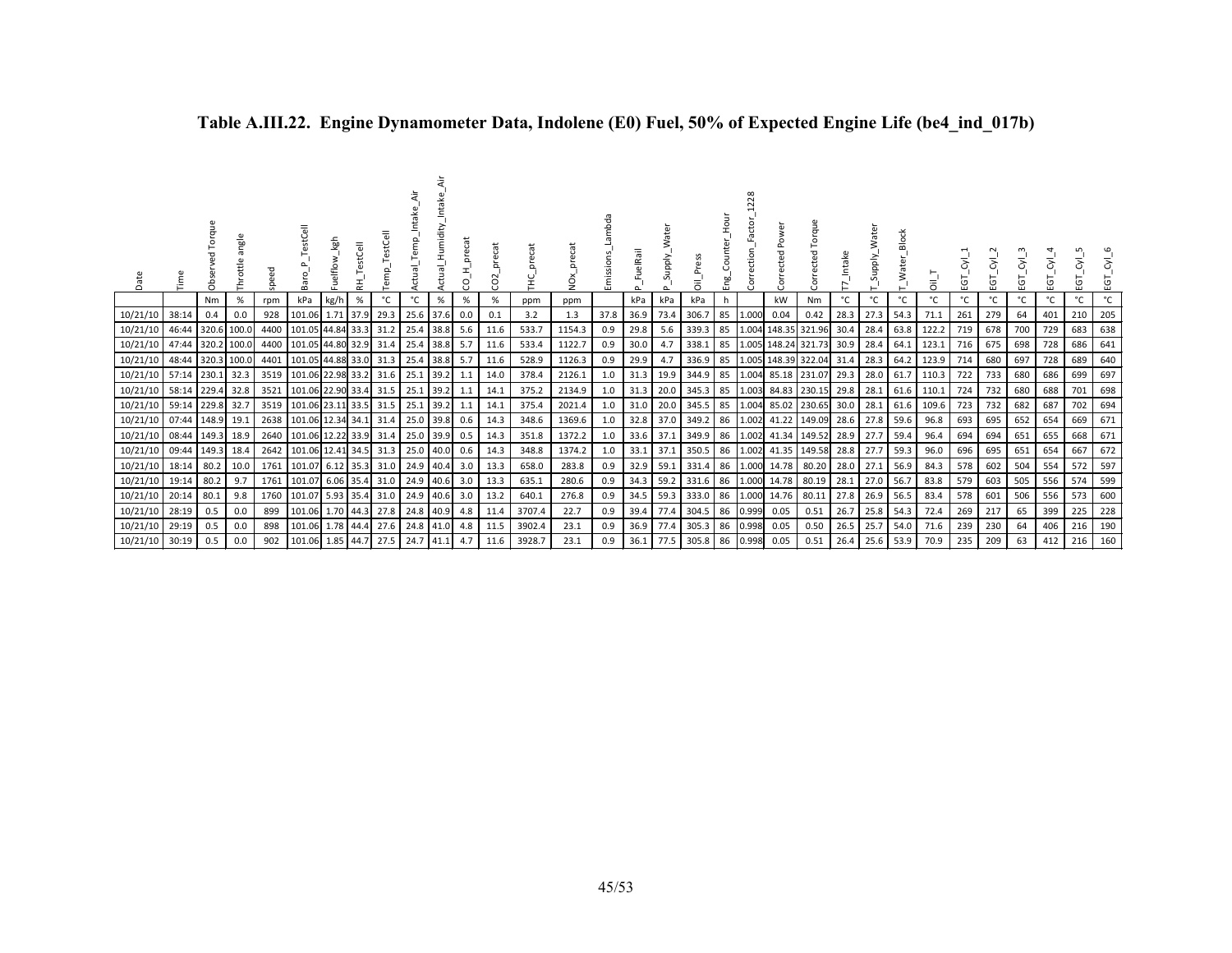| Date                 |                | 킁<br>ಗೆ             | angle<br>Throttle |              | estCell<br>යි                          | kgh<br>uelflow | tCell<br>盂 | $\omega$     | emp <sub>.</sub><br>ರ  | umidity | precat<br>8 | نه<br>$\sim$<br>$\circ$<br>Ō |                | ğ                | mbda<br>Emissions | uelRail      | <b>Alddn</b><br>Ū. | ā                              |    | 228<br>Correction | Power<br>Corrected                 | rque<br>Ō<br>ected                                    |              | ater<br><b>Viddn</b><br>თ. | Block<br>_Water_ | ā,             | ΕGΤ        | ĒΘ         | ن<br>ū     | ਣਂ<br>Ξā   | ਣੱ<br>Ξ    | ਣਂ<br>EGT  |
|----------------------|----------------|---------------------|-------------------|--------------|----------------------------------------|----------------|------------|--------------|------------------------|---------|-------------|------------------------------|----------------|------------------|-------------------|--------------|--------------------|--------------------------------|----|-------------------|------------------------------------|-------------------------------------------------------|--------------|----------------------------|------------------|----------------|------------|------------|------------|------------|------------|------------|
|                      |                | Nm                  | %                 | rpm          | kPa                                    | kg/h           | %          | °C           | °C                     | %       | $\%$        | %                            | ppm            | ppm              |                   | kPa          | kPa                | kPa                            | h. |                   | kW                                 | Nm                                                    | °C           | °C                         | °C               | $^{\circ}$ C   | °C         | °C         | °C         | °C         |            | °C         |
| 10/22/10             | 26:27          | 0.2                 | 0.0               | 955          | 101.68 1.98 34.9                       |                |            | 23.8         | 22.4                   | 33.2    | 0.0         | 0.1                          | -0.6           | 6.5              | 1.0               | 49.9         |                    | 72.0 319.1                     |    | 142 0.975         | 0.02                               | 0.22                                                  | 22.4         | 21.2                       | 51.2             | 67.2           | 405        | 423        | 352        | 394        | 410        | 394        |
| 10/22/10             | 34:57          |                     | 328.1 100.0       | 4400         | 101.68 45.61 33.8                      |                |            | 23.3         | 22.0 34.0              |         | 5.5         | 11.6                         | 536.9          | 1237.4           | 0.9               | 33.2         | 6.3                | 347.9                          |    |                   |                                    | 142 0.978 147.80 320.77                               | 23.7         | 21.0                       | 61.2             | 121.0          | 706        | 687        | 693        | 737        | 690        | 644        |
| 10/22/10             | 35:57          |                     | 328.3 100.0       | 4399         | 101.68 45.43 33.7                      |                |            | 23.4         | 21.9 34.1              |         | 5.5         | 11.6                         | 532.9          | 1238.3           | 0.9               | 33.4         | 5.2                | 346.2                          |    |                   |                                    | 142 0.978 147.98 321.15                               | 24.5         | 21.0                       | 61.6             | 122.2          | 705        | 682        | 695        | 737        | 693        | 649        |
| 10/22/10             | 36:57          |                     | 328.1 100.0       | 4401         | 101.68 45.57 33.5                      |                |            | 23.5         | 21.9 34.1              |         | 5.5         | 11.6                         | 526.6          | 1252.3           | 0.9               | 33.3         | 6.6 <sup>1</sup>   | 345.0                          |    |                   |                                    | 142 0.978 147.78 320.73                               | 23.7         | 21.2                       | 61.9             | 123.0          | 707        | 685        | 693        | 735        | 689        | 644        |
| 10/22/10             | 45:27          | 235.5               | 33.2              | 3520         | 101.69 23.10 32.9                      |                |            | 23.6         | 21.6 34.8              |         | 0.7         | 14.1                         | 332.6          | 2442.8           | 1.0               | 35.6         | 17.4               |                                |    |                   | 353.2 142 0.976 84.77              | 229.98                                                | 23.7         | 21.1                       | 59.7             | 110.0          | 721        | 738        | 680        | 691<br>692 | 706        | 691<br>688 |
| 10/22/10<br>10/22/10 | 46:27<br>47:27 | 234.4 34.3<br>234.7 | 33.8              | 3521<br>3522 | 101.70 22.84 31.3<br>101.69 22.90 29.2 |                |            | 23.6<br>23.7 | 21.6 34.6<br>21.6 34.6 |         | 0.7<br>0.7  | 14.0<br>14.0                 | 327.2<br>325.5 | 2506.6<br>2551.1 | 1.0<br>1.0        | 35.4<br>35.5 |                    | 17.3 354.1                     |    |                   | 142 0.976 84.44                    | 17.4   353.7   142   0.976   84.30   228.70<br>229.08 | 24.2<br>24.0 | 21.2<br>21.2               | 59.8<br>59.6     | 109.7<br>109.4 | 721<br>718 | 737<br>737 | 674<br>679 | 691        | 705<br>706 | 691        |
| 10/22/10             | 55:57          | 152.8               | 20.0              | 2639         | 101.71 12.41 28.2                      |                |            | 23.8         | 21.5 35.0              |         | 0.4         | 14.2                         | 313.8          | 1666.1           | 1.0               | 38.7         |                    |                                |    |                   | 34.1 353.3 142 0.974 41.11         | 148.71                                                | 22.6         | 21.2                       | 57.4             | 96.2           | 682        | 694        | 643        | 648        | 671        | 655        |
| 10/22/10             | 56:57          | 152.3               | 20.0              | 2641         | 101.72 12.40 27.5                      |                |            | 23.8         | 21.5 35.0              |         | 0.4         | 14.2                         | 310.2          | 1665.7           | 1.0               | 37.2         | 34.1               |                                |    |                   | 353.9 142 0.973 40.97              | 148.20                                                | 22.6         | 21.1                       | 57.2             | 95.8           | 683        | 693        | 643        | 648        | 672        | 656        |
| 10/22/10 57:57       |                | 152.6               | 20.0              | 2642         | 101.72 12.35 27.8                      |                |            | 23.8         | 21.5 34.9              |         | 0.4         | 14.2                         | 312.0          | 1636.1           | 1.0               | 38.7         |                    |                                |    |                   | 34.1 354.4 142 0.973 41.08         | 148.58                                                | 22.8         | 21.1                       | 57.1             | 95.4           | 683        | 693        | 642        | 648        | 673        | 653        |
| 10/22/10             | 06:27          | 82.3                | 10.5              |              | 1761 101.73 6.55 28.2                  |                |            | 23.7         | 21.3 34.9              |         | 2.9         | 13.2                         | 651.2          | 421.8            | 0.9               | 36.6         |                    | 55.0 333.0                     |    |                   | 142 0.972 14.76                    | 80.04                                                 | 22.3         | 20.9                       | 54.7             | 83.7           | 564        | 607        | 506        | 545        | 579        | 579        |
| 10/22/10 07:27       |                | 81.5                | 10.9              |              | 1760 101.73 6.27 28.1                  |                |            | 23.7         | 21.3 34.8              |         | 3.0         | 13.2                         | 656.1          | 412.9            | 0.9               | 37.0         |                    |                                |    |                   | 54.7   333.6   142   0.972   14.59 | 79.16                                                 | 22.3         | 20.9                       | 54.5             | 83.2           | 565        | 607        | 505        | 544        | 579        | 578        |
| 10/22/10             | 08:27          | 82.4                | 10.4              | 1760         | 101.73 5.68 28.3                       |                |            | 23.7         | 21.3 34.5              |         | 3.1         | 13.2                         | 662.2          | 415.2            | 0.9               | 41.3         | 54.7               | 334.2                          |    |                   | 142 0.972 14.76                    | 80.08                                                 | 22.3         | 21.1                       | 54.5             | 82.8           | 565        | 606        | 507        | 545        | 577        | 578        |
| 10/22/10             | 16:32          | $-0.3$              | 0.0               | 975          | 101.75 1.85 31.3                       |                |            | 21.7         | 21.3 34.5              |         | 5.2         | 11.3                         | 3166.0         | 24.9             | 0.9               | 43.1         |                    | 69.5 310.8 143 0.970           |    |                   | $-0.03$                            | $-0.31$                                               | 21.4         | 20.2                       | 51.8             | 71.7           | 255        | 265        | 64         | 399        | 205        | 273        |
| 10/22/10             | 17:32          | 0.1                 | 0.0               | 975          | 101.74 1.84 31.4                       |                |            | 21.7         | 21.3 34.5              |         | 5.2         | 11.3                         | 3599.9         | 24.8             | 0.9               | 42.9         |                    | 70.3 311.3 143                 |    | 0.970             | 0.01                               | 0.11                                                  | 21.4         | 20.2                       | 51.6             | 70.9           | 241        | 257        | 64         | 390        | 176        | 264        |
| 10/22/10 18:32       |                | 0.1                 | 0.0               | 973          | 101.74 1.83 31.8 21.6                  |                |            |              | 21.3 34.3              |         | 5.1         | 11.2                         | 3486.1         | 24.7             | 0.9               |              |                    | 42.5 70.4 311.6 143 0.970 0.01 |    |                   |                                    | 0.09                                                  | 21.6         | 20.3                       | 51.6             | 70.4           | 278        | 247        | 64         | 333        | 126        | 212        |

# **Table A.III.23. Engine Dynamometer Data, Indolene (E0) Fuel, 50% of Expected Engine Life (be4\_ind\_018b)**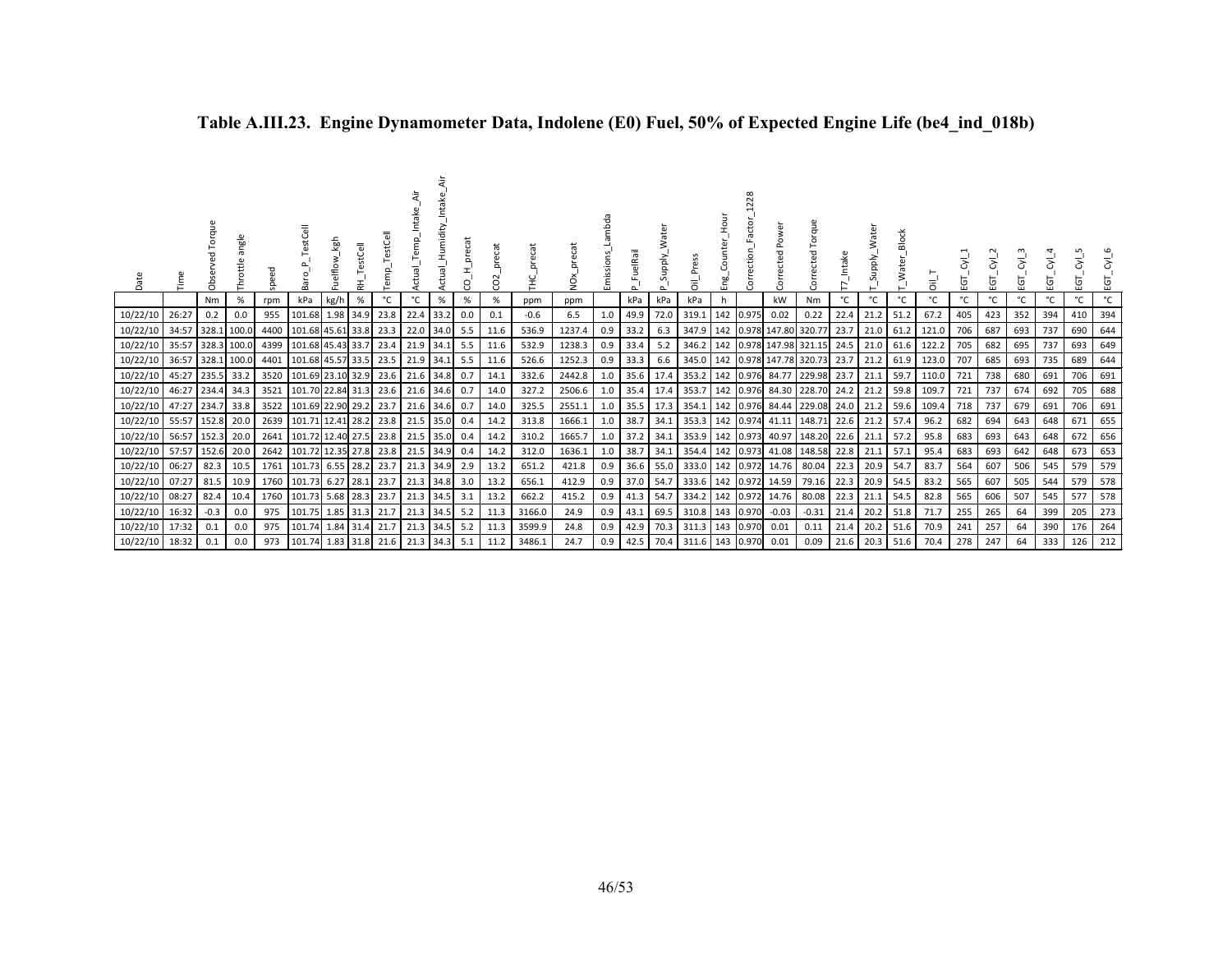| Date     | Time             | orau<br><b>Obs</b> | angle<br>Throttle | ğ,   | 눎<br>Bar               | kgh<br>Fuelflow | estCell<br>준 | emp  | Temp<br>ಕ<br>ţ | _Intak<br>Humidity<br>Actual | eca<br>ă<br>ς | precat<br>CO <sub>2</sub> | ecat   | ð      | Emission | uelRail<br>௨    | atēr<br>Supply.<br>$\Omega$ | ᇹ               | Eng. | $\mathbf{\tilde{N}}$<br>ction<br>Corr | Power<br>cted<br>Ğ | gue<br>۳<br>cted<br>P,  | Intake<br>$\overline{ }$ | ater<br>-Niddn<br>S | ater<br>≷      | $\overline{\overline{\sigma}}$ | ĒΘ  | $\sim$<br>ਣਂ<br>ΕGΤ | ē   | 궁<br>ē | S<br>Σ,<br>53 | ङ<br>EGT |
|----------|------------------|--------------------|-------------------|------|------------------------|-----------------|--------------|------|----------------|------------------------------|---------------|---------------------------|--------|--------|----------|-----------------|-----------------------------|-----------------|------|---------------------------------------|--------------------|-------------------------|--------------------------|---------------------|----------------|--------------------------------|-----|---------------------|-----|--------|---------------|----------|
|          |                  | Nm                 | %                 | rpm  | kPa                    | kg/h            | %            | °C   | °C             | %                            | %             | %                         | ppm    | ppm    |          | kPa             | kPa                         | kPa             | n.   |                                       | kW                 | Nm                      | °C                       | °C                  | °C             | °C                             | ℃   | °C                  | °C  | °C     | °C            | °C       |
| 10/22/10 | 19:23            | 0.1                | 0.0               | 977  | 101.75                 | 1.82            | 31.8         | 21.6 | 21.3 34.2      |                              | 5.1           | 11.3                      | 3499.7 | 24.5   | 0.9      | 39.9            | 70.1                        | 312.2           |      | 143 0.971                             | 0.01               | 0.09                    | 21.7                     | 20.2                | 51.3           | 70.0                           | 230 | 227                 | 63  | 264    | 223           | 173      |
| 10/22/10 |                  |                    | 27:53 328.9 100.0 |      | 4399 101.74 45.50 27.7 |                 |              | 23.8 | 21.1 34.0      |                              | 5.3           | 11.7                      | 515.8  | 1252.0 | 0.9      | 34.6            | $-0.5$                      | 346.2           |      |                                       |                    | 143 0.978 148.15 321.58 | 25.5 21.7 62.0           |                     |                | 122.3                          | 710 | 685                 | 696 | 737    | 694           | 646      |
| 10/22/10 |                  |                    | 28:53 330.2 100.0 | 4401 | 101.75 44.88 28.1      |                 |              | 23.8 | 21.1           | 33.8                         | 5.3           | 11.7                      | 525.4  | 1360.0 | 0.9      | 37.1            | 12.3                        | 344.8           |      |                                       |                    | 143 0.978 148.85 322.95 |                          | 25.4 21.8           | 62.1           | 123.2                          | 710 | 686                 | 698 | 738    | 693           | 644      |
| 10/22/10 |                  |                    | 29:53 329.1 100.0 |      | 4400 101.74 45.00 28.0 |                 |              | 23.9 | 21.1 33.9      |                              | 5.4           | 11.7                      | 533.2  | 1298.8 | 0.9      | 34.5            | 4.6                         | 344.2           |      |                                       |                    | 143 0.978 148.28 321.82 | 24.9 21.9                |                     | 62.3           | 124.1                          | 713 | 683                 | 697 | 736    | 694           | 642      |
| 10/22/10 | 38:23            | 236.2 33.3         |                   | 3520 | 101.76 23.16 25.1      |                 |              | 24.5 | 21.1           | 33.3                         | 0.8           | 14.1                      | 338.3  | 2583.0 | 1.0      | 34.7            | 18.5                        | 352.4           |      | 143 0.976                             |                    | 85.01 230.59            | 24.9 22.0                |                     | 60.2           | 110.5                          | 722 | 736                 | 680 | 690    | 705           | 685      |
| 10/22/10 | 39:23 235.0 34.3 |                    |                   |      | 3520 101.75 22.69 25.1 |                 |              | 24.5 | 21.1 33.1      |                              | 0.8           | 14.0                      | 335.0  | 2536.0 | 1.0      |                 | $35.5$ 18.5                 | 353.0           |      |                                       |                    | 143 0.976 84.51 229.27  | 24.4 22.0                |                     | 60.2           | 110.3                          | 726 | 738                 | 675 | 689    | 711           | 687      |
| 10/22/10 |                  | 40:23 235.2 33.6   |                   | 3522 | 101.75 22.96 25.1      |                 |              | 24.7 | 21.1           | 33.1                         | 0.8           | 14.1                      | 334.8  | 2535.6 | 1.0      | 35.0            | 18.5                        | 353.1           |      |                                       |                    | 143 0.976 84.59 229.48  | 24.6 22.0                |                     | 60.0           | 110.0                          | 721 | 736                 | 679 | 692    | 711           | 687      |
| 10/22/10 | 48:53 150.7 20.0 |                    |                   |      | 2639 101.77 12.55 24.5 |                 |              | 24.8 | 21.2           | 32.8                         | 0.5           | 14.2                      | 311.6  | 1634.0 | 1.0      | 34.6            | 34.2                        | 353.5 143 0.974 |      |                                       |                    | 40.56 146.79            | 23.8 22.0 57.7           |                     |                | 96.5                           | 684 | 693                 | 643 | 649    | 667           | 660      |
| 10/22/10 |                  | 49:53 153.7        | 19.4              | 2640 | 101.76 12.28 24.6      |                 |              | 24.7 | 21.2           | 32.6                         | 0.4           | 14.2                      | 340.9  | 1677.0 | 1.0      | 41.0            | 34.1                        | 353.7           |      | 143 0.974                             |                    | 41.40 149.75            | 23.9 22.0                |                     | 57.5           | 96.1                           | 684 | 693                 | 642 | 649    | 667           | 657      |
| 10/22/10 | 50:53 152.4      |                    | 20.1              |      | 2643 101.78 12.37 24.6 |                 |              | 24.7 | 21.1           | 32.6                         | 0.4           | 14.2                      | 326.5  | 1663.0 | 1.0      | 37.2            | 34.4                        | 353.9           |      | 143 0.974                             |                    | 41.01 148.36            |                          | 23.9 21.9           | 57.5           | 95.7                           | 684 | 693                 | 644 | 650    | 668           | 656      |
| 10/22/10 | 59:23            | 82.0               | 10.7              | 1759 | 101.80                 | 6.12            | 25.4         | 24.7 | 21.2           | 32.3                         | 2.9           | 13.2                      | 658.0  | 417.2  | 0.9      | 36.9            | 54.6                        | 332.1           |      | 143 0.972                             | 14.69              | 79.76                   | 22.9                     | 21.8                | 55.0           | 83.9                           | 565 | 609                 | 510 | 543    | 579           | 585      |
| 10/22/10 | 00:23            | 82.9               | 10.6              | 1761 | 101.80                 | 5.81            | 24.9         | 24.7 | 21.2           | 32.3                         | 2.9           | 13.2                      | 663.6  | 402.7  | 0.9      | 38.3            | 54.6                        | 333.1           | 143  | 0.972                                 | 14.86              | 80.58                   | 23.1 21.7                |                     | 54.9           | 83.4                           | 567 | 610                 | 510 | 544    | 579           | 587      |
| 10/22/10 | 01:23            | 82.0               | 10.8              | 1761 | 101.79                 | 5.85            | 24.9         | 24.6 | 21.2           | 32.3                         | 2.9           | 13.2                      | 653.9  | 406.0  | 0.9      | 40.0            | 54.7                        | 333.5           | 143  | 0.972                                 | 14.70              | 79.74                   | 23.0 21.7                |                     | 55.0           | 82.8                           | 567 | 611                 | 511 | 545    | 580           | 588      |
| 10/22/10 | 09:28            | 0.6                | 0.0               | 942  | 101.80 1.85            |                 | 29.8         | 22.1 | 21.3 31.8      |                              | 5.3           | 11.2                      | 3587.0 | 24.6   | 0.9      | 42.5            | 71.1                        | 308.8           | 143  | 0.970                                 | 0.05               | 0.55                    |                          | 21.7 20.5 51.9      |                | 71.7                           | 279 | 251                 | 64  | 335    | 201           | 217      |
| 10/22/10 | 10:28            | 0.1                | 0.0               | 939  | 101.80                 | 1.87            | 30.1         | 22.0 | 21.3           | 31.8                         | 5.3           | 11.2                      | 3648.7 | 24.3   | 0.9      | 42.6            | 71.0                        | 309.1           | 143  | 0.970                                 | 0.01               | 0.13                    | 22.0                     | 20.5                | 51.7           | 70.9                           | 256 | 175                 | 63  | 353    | 175           | 234      |
| 10/22/10 | 11:28            | 0.1                | 0.0               | 933  | 101.80 1.86 30.2       |                 |              |      | 22.0 21.3      | 31.7                         | 5.2           | 11.2                      | 3776.2 | 24.1   |          | $0.9$ 42.3 71.1 |                             | 309.4           |      | 144 0.970                             | 0.01               | 0.11                    |                          |                     | 22.2 20.5 51.5 | 70.4                           | 247 | 178                 | 63  | 331    | 128           | 225      |

### **Table A.III.24. Engine Dynamometer Data, Indolene (E0) Fuel, 50% of Expected Engine Life (be4\_ind\_019b)**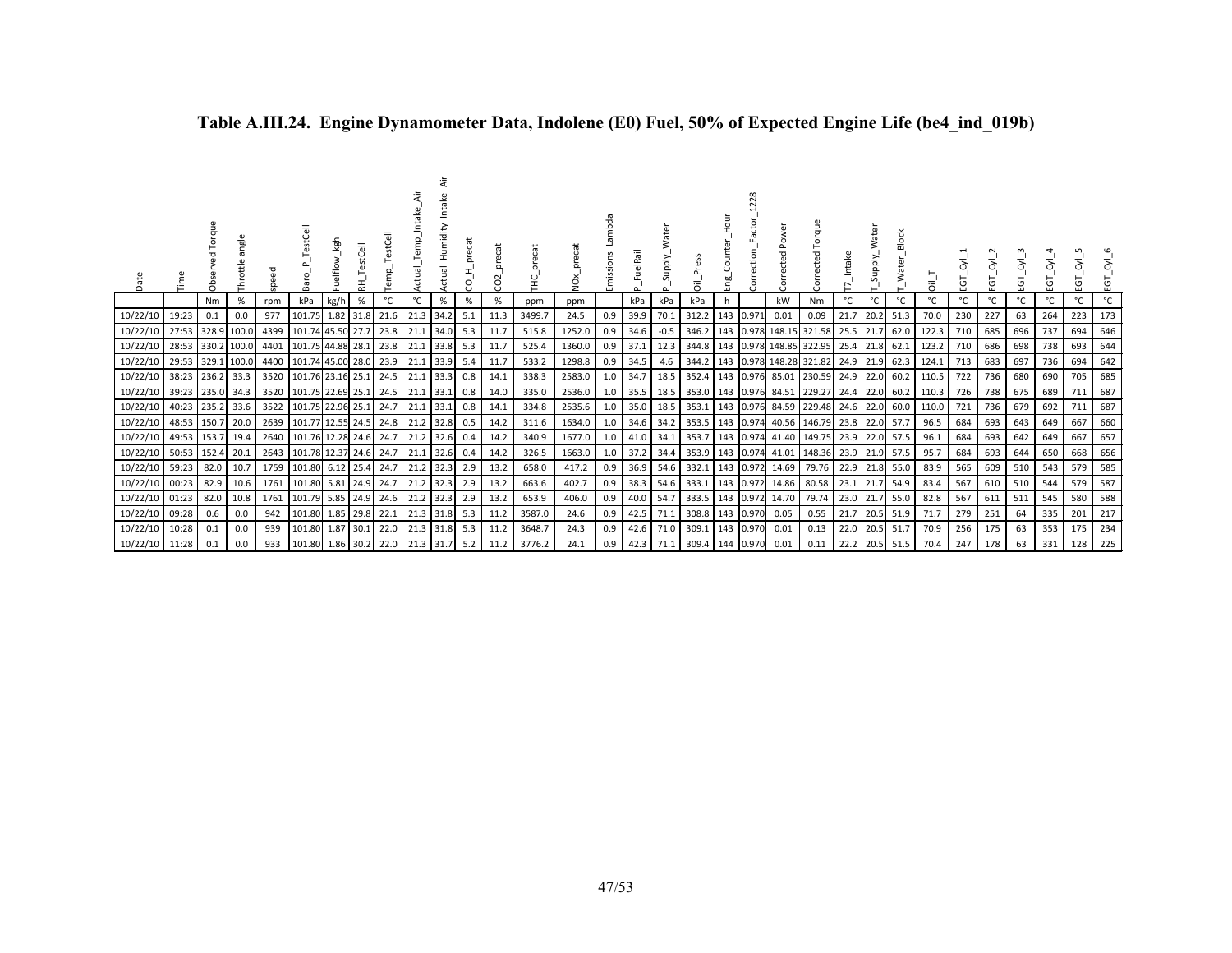| Date    | Time          | Torque<br>요<br>Obsei | angle<br>Throttle | speed | යි                | _kgh<br>Fuelflow | TestCell<br>臣 | estCell<br>emp.<br>E | ≑<br>ctual_Temp_Int | _Intake<br>Actual_Humidity | cat<br>ã<br>g | precat<br>$\mathbf{a}$<br>$\circ$ | precat<br>ご<br>上 | ğ      | Lambda<br>Emissions | FuelRail<br>$\Delta$ | Water<br>Supply<br>$\Omega$ | Press<br>ā | Eng.<br>Eng | 28<br>ction<br>Corr | Power<br>Corrected | orque<br>⊢<br>Corrected  | Intake | ater<br>Supply. | Block<br>_Water_ | ā     | ĒΘ  | EGT | EGT | ĒΘ  | Σ,<br>EGT | Σ,<br>EGT |
|---------|---------------|----------------------|-------------------|-------|-------------------|------------------|---------------|----------------------|---------------------|----------------------------|---------------|-----------------------------------|------------------|--------|---------------------|----------------------|-----------------------------|------------|-------------|---------------------|--------------------|--------------------------|--------|-----------------|------------------|-------|-----|-----|-----|-----|-----------|-----------|
|         |               | Nm                   | $\%$              | rpm   | kPa               | kg/h             | %             |                      | °C                  | $\%$                       | %             | %                                 | ppm              | ppm    |                     | kPa                  | kPa                         | kPa        | h.          |                     | kW                 | Nm                       | °C     | °C              | °C               | °C    | °C  | °C  | °C  | °C  | °c        | °C        |
| 11/5/10 | 58:19         | 0.2                  | 0.0               | 910   | 100.31            | 1.60             | 30.6          | 22.3                 | 19.9                | 39.0                       | 0.0           | 0.1                               | 2.5              | 0.7    | 85.5                | 36.3                 | 75.5                        | 300.9      | 182         | 0.988               | 0.02               | 0.23                     | 22.2   | 21.7            | 53.8             | 69.3  | 204 | 189 | 71  | 150 | 139       | 100       |
| 11/5/10 | 06:49         |                      | 310.3 100.0       | 4397  | 100.30            | 44.98            | 27.4          | 23.1                 | 19.9                | 39.2                       | 5.5           | 11.8                              | 537.3            | 1212.9 | 0.9                 | 32.6                 | 37.7                        | 315.5      | 182         |                     |                    | 0.991 141.75 307.65      | 24.1   | 21.0            | 64.1             | 133.8 | 703 | 680 | 681 | 734 | 681       | 647       |
| 11/5/10 | 07:49         | 310.1 100.0          |                   | 4400  | 100.30 44.92      |                  | 28.0          | 23.1                 | 19.9                | 39.2                       | 5.6           | 11.7                              | 547.4            | 1195.6 | 0.9                 | 32.2                 | 36.6                        | 314.4      | 182         |                     |                    | 0.992 141.82 307.78 24.4 |        | 20.9            | 64.4             | 134.7 | 703 | 681 | 681 | 732 | 676       | 644       |
| 11/5/10 |               | 08:49 310.2 100.0    |                   |       | 4399 100.30 45.10 |                  | 28.0          | 23.1                 | 19.9                | 39.2                       | 5.6           | 11.7                              | 547.7            | 1182.4 | 0.9                 | 32.6                 | 37.5                        | 314.1      | 182         |                     |                    | 0.992 141.79 307.73      | 24.5   | 20.9            | 64.5             | 135.3 | 702 | 679 | 679 | 736 | 676       | 636       |
| 11/5/10 | 17:19 222.9   |                      | 32.8              |       | 3521 100.29       | 22.29            | 27.1          | 23.2                 | 19.9                | 39.0                       | 0.7           | 14.2                              | 348.5            | 2247.2 | 1.0                 | 34.3                 | 46.5                        | 348.7      | 182         |                     |                    | 0.991 81.43 220.91       | 23.5   | 20.8            | 60.9             | 111.4 | 713 | 727 | 670 | 680 | 700       | 692       |
| 11/5/10 | 18:19   222.6 |                      | 32.7              |       | 3519 100.29       | 22.54            | 26.9          | 23.3                 | 19.9                | 39.0                       | 0.7           | 14.2                              | 344.5            | 2325.0 | 1.0                 | 33.9                 | 46.5                        | 349.5      | 182         |                     |                    | 0.991 81.35 220.68 24.2  |        | 21.0            | 60.8             | 111.0 | 712 | 727 | 670 | 678 | 700       | 686       |
| 11/5/10 | 19:19         | 222.8                | 32.6              | 3522  | 100.30            | 22.01            | 28.0          | 23.3                 | 19.9                | 39.0                       | 0.7           | 14.2                              | 342.6            | 2353.3 | 1.0                 | 34.6                 | 46.5                        | 350.2      | 182         | 0.990               |                    | 81.33 220.64             | 22.5   | 20.7            | 60.5             | 110.6 | 712 | 727 | 670 | 679 | 699       | 684       |
| 11/5/10 | 27:49 144.9   |                      | 18.8              |       | 2641 100.30       | 11.97            | 26.0          | 23.7                 | 20.0                | 38.6                       | 0.5           | 14.4                              | 350.7            | 1534.7 | 1.0                 | 37.0                 | 55.9                        | 356.1      | 182         | 0.989               | 39.61              | 143.28 22.7              |        | 20.9            | 57.8             | 97.0  | 675 | 687 | 628 | 638 | 668       | 649       |
| 11/5/10 |               | 28:49 144.1          | 19.3              | 2639  | 100.29            | 11.87            | 26.7          | 23.6                 | 20.0                | 38.6                       | 0.5           | 14.4                              | 352.2            | 1516.1 | 1.0                 | 36.4                 | 56.0                        | 356.4      | 182         | 0.989               | 39.39              | 142.47                   | 22.9   | 20.8            | 57.7             | 96.5  | 676 | 688 | 631 | 640 | 668       | 650       |
| 11/5/10 |               | 29:49 145.1          | 18.8              |       | 2643 100.29       | 11.95            | 27.1          | 23.6                 | 20.0                | 38.6                       | 0.5           | 14.4                              | 347.5            | 1502.5 | 1.0                 | 36.4                 | 56.0                        | 356.8      | 182         | 0.989               | 39.68              | 143.54 22.8              |        | 21.0            | 57.9             | 96.1  | 675 | 688 | 630 | 641 | 667       | 650       |
| 11/5/10 | 38:19         | 77.9                 | 10.5              | 1759  | 100.29            | 6.09             | 26.2          | 24.0                 | 20.1                | 37.6                       | 3.1           | 13.3                              | 717.4            | 373.0  | 0.9                 | 35.4                 | 67.3                        | 345.2      | 182         | 0.987               | 14.18              | 76.92                    | 21.9   | 20.8            | 55.6             | 84.3  | 560 | 592 | 482 | 532 | 569       | 585       |
| 11/5/10 | 39:19         | 77.7                 | 10.8              |       | 1759 100.30       | 5.41 27.2        |               | 24.0                 | 20.2                | 37.6                       | 3.1           | 13.3                              | 718.5            | 367.2  | 0.9                 | 40.4                 | 67.3                        | 345.9      | 182         |                     | 0.987 14.13        | 76.66                    | 21.6   | 20.6            | 55.3             | 83.8  | 558 | 594 | 483 | 533 | 570       | 586       |
| 11/5/10 | 40:19         | 77.4                 | 11.0              | 1761  | 100.30            | 6.09             | 26.2          | 24.2                 | 20.7                | 35.1                       | 3.1           | 13.3                              | 708.3            | 359.3  | 0.9                 | 34.9                 | 67.3                        | 346.3      | 182         | 0.987               | 14.08              | 76.40                    | 21.9   | 20.9            | 55.5             | 83.3  | 557 | 595 | 483 | 532 | 569       | 587       |
| 11/5/10 | 48:24         | 0.3                  | 0.0               | 971   | 100.30            | 1.77 28.7        |               | 22.1                 | 20.4                | 35.1                       | 5.2           | 11.3                              | 4157.3           | 24.6   | 0.9                 | 42.0                 | 75.7                        | 302.6      | 182         | 0.988               | 0.03               | 0.27                     | 21.9   | 20.6            | 53.4             | 72.7  | 351 | 163 | 64  | 201 | 72        | 238       |
| 11/5/10 | 49:24         | 0.3                  | 0.0               | 976   | 100.32            | 1.77 29.5        |               | 22.0                 | 21.4                | 32.7                       | 5.2           | 11.4                              | 3705.8           | 24.9   | 0.9                 | 41.4                 | 75.8                        | 303.0      | 182         | 0.988               | 0.03               | 0.28                     | 22.2   | 20.9            | 53.6             | 72.0  | 249 | 168 | 63  | 151 | 76        | 231       |
| 11/5/10 | 50:24         | 0.3                  | 0.0               | 967   | 100.31            |                  | 1.76 28.9     | 21.9                 | 20.9                | 31.2                       | 5.1           | 11.3                              | 4121.1           | 24.9   | 0.9                 | 41.1                 | 75.8                        | 303.5      | 182         | 0.988               | 0.03               | 0.28                     | 22.0   | 20.6            | 53.3             | 71.3  | 253 | 156 | 63  | 141 | 105       | 174       |

# **Table A.III.25. Engine Dynamometer Data, Indolene (E0) Fuel, 79% of Expected Engine Life (be4\_ind\_025b)**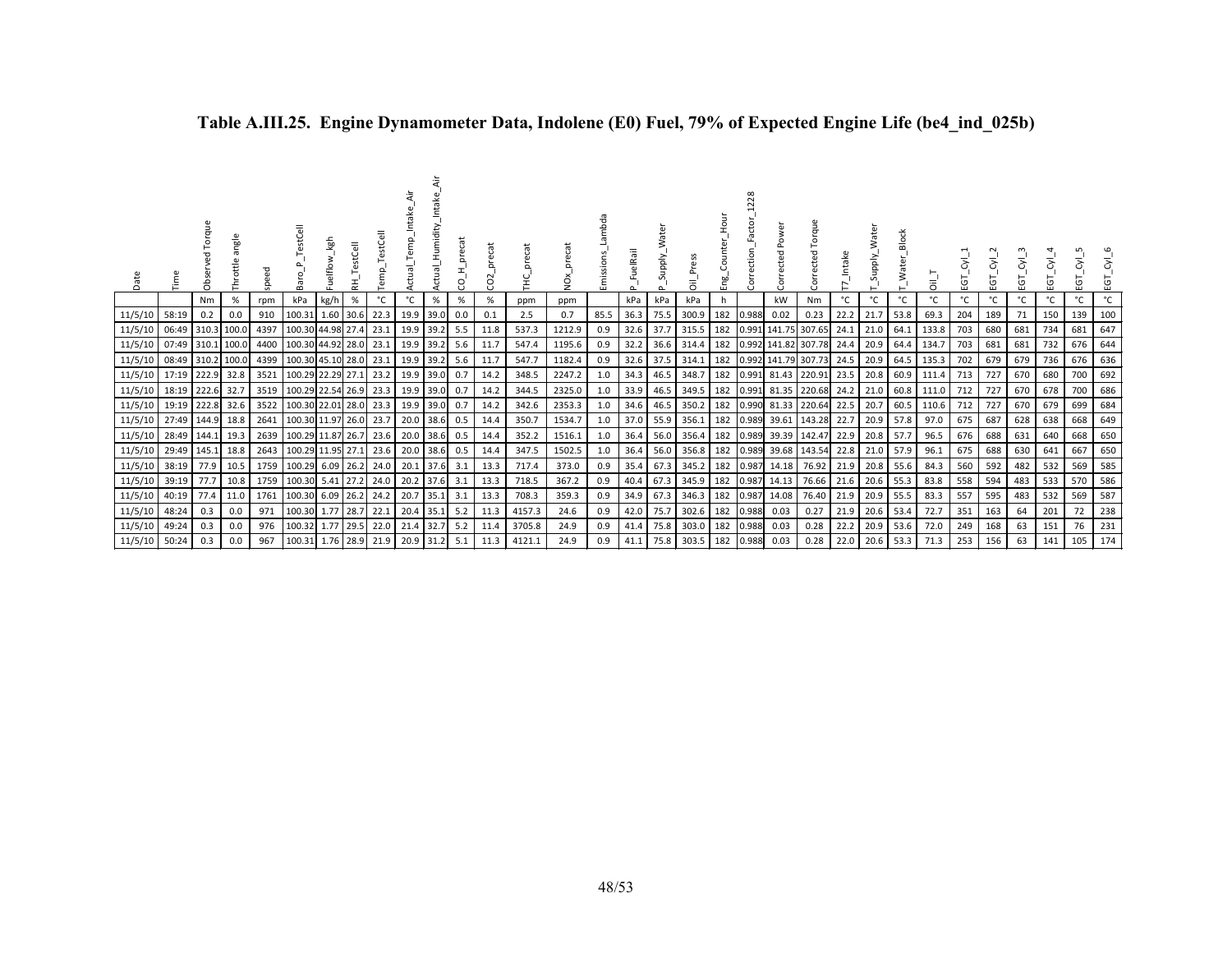| Date                      |                   | orque<br>ä        | angle<br>Throttle |      | Ba                         | kgh<br>Fuelflow. | 돉         | Temp | emp.<br>Τēυ<br>ಕ | umidity     | $\overline{\overline{a}}$<br>prec<br>8 | $\sim$<br>8 | Ě      | $\frac{8}{2}$ | Emissions_La | FuelRail | ≳<br>Supply. | ᇹ          | Eng | $\tilde{\sim}$<br>$\sim$<br>ection<br>Corr | Corrected | Torque<br>ected<br>ξ                                          |      | ater<br>_Supply | Block<br><b>L_Water</b> | $\overline{5}$ | EGT | ပ္မ | EGT | EGT | ē   | EGT |
|---------------------------|-------------------|-------------------|-------------------|------|----------------------------|------------------|-----------|------|------------------|-------------|----------------------------------------|-------------|--------|---------------|--------------|----------|--------------|------------|-----|--------------------------------------------|-----------|---------------------------------------------------------------|------|-----------------|-------------------------|----------------|-----|-----|-----|-----|-----|-----|
|                           |                   | Nm                | %                 | rpm  | kPa                        | kg/h             | %         | °C   | °C               | %           | %                                      | %           | ppm    | ppm           |              | kPa      | kPa          | kPa        | h   |                                            | kW        | Nm                                                            | °C   | °C              | °c                      | °C             | °C  | °C  | ℃   | °C  | °C  | °C  |
| 11/5/10                   |                   | 59:44 311.7 100.0 |                   | 4401 | 100.26 45.13 27.5          |                  |           | 23.5 | 20.2 37.0        |             | 5.5                                    | 11.8        | 552.9  | 1193.0        | 0.9          | 32.3     | 37.7         | 316.3      | 183 |                                            |           | 0.993 142.65 309.58 24.4                                      |      | 21.4            | 63.9 133.1              |                | 706 | 678 | 683 | 732 | 683 | 648 |
| 11/5/10                   | 00:44 311.3 100.0 |                   |                   |      | 4400 100.27 44.91 27.8     |                  |           | 23.5 | 20.2 37.1        |             | 5.6                                    | 11.7        | 555.4  | 1174.5        | 0.9          | 32.7     | 36.7         | 315.0      | 183 |                                            |           | 0.993 142.38 309.01                                           | 24.3 | 21.2            |                         | 64.2 134.2     | 706 | 676 | 684 | 734 | 679 | 646 |
| 11/5/10 01:44 311.3 100.0 |                   |                   |                   |      | 4400 100.27 45.09 28.4     |                  |           | 23.4 | 20.2 37.0        |             | 5.6                                    | 11.7        | 558.8  | 1176.0        | 0.9          | 33.0     | 37.7         | 314.8      | 183 |                                            |           | 0.993 142.40 309.04 23.5                                      |      | 21.1            |                         | 64.4 134.6     | 705 | 674 | 681 | 732 | 677 | 645 |
| 11/5/10                   | 10:14 223.2 33.3  |                   |                   |      | 3518 100.28 22.14 26.7     |                  |           | 23.8 | 20.1 37.5        |             | 0.7                                    | 14.2        | 349.9  | 2293.0        | 1.0          | 34.6     | 46.0         | 349.9      | 183 |                                            |           | $0.992$ 81.63 221.46 24.6                                     |      | 21.7            |                         | 61.1 111.2     | 710 | 726 | 664 | 688 | 699 | 692 |
| 11/5/10                   | 11:14 223.3 33.0  |                   |                   |      | 3522 100.28 22.24 27.4     |                  |           | 23.9 | 20.2 37.6        |             | 0.7                                    | 14.2        | 348.5  | 2287.5        | 1.0          | 34.6     | 46.2         | 350.8 183  |     |                                            |           | $\begin{bmatrix} 0.993 & 81.76 & 221.79 & 25.2 \end{bmatrix}$ |      | 21.7            |                         | 61.2 110.6     | 713 | 727 | 665 | 687 | 702 | 686 |
| 11/5/10                   | 12:14 223.6 33.3  |                   |                   |      | 3520 100.28 22.10 27.7     |                  |           | 23.9 | 20.2 37.6        |             | 0.8                                    | 14.2        | 349.5  | 2291.2        | 1.0          | 34.6     | 46.1         | 351.6      | 183 |                                            |           | 0.994 81.88 222.13 24.7                                       |      | 21.8            |                         | 61.1 110.3     | 713 | 726 | 669 | 684 | 701 | 686 |
| 11/5/10                   |                   | 20:44 144.9       | 19.6              |      | 2642 100.29 12.02 24.9     |                  |           | 24.3 | 20.2 37.2        |             | 0.5                                    | 14.4        | 353.2  | 1490.0        | 1.0          | 36.4     |              | 55.6 355.6 | 183 |                                            |           | 0.990 39.64 143.40 23.2                                       |      | 21.7            | 58.3 97.0               |                | 678 | 686 | 632 | 646 | 664 | 658 |
| 11/5/10                   | 21:44 145.0 19.3  |                   |                   |      | 2638 100.30 11.88 25.1     |                  |           | 24.3 | 20.3 37.2        |             | 0.5                                    | 14.4        | 353.5  | 1472.2        | 1.0          | 36.9     | 55.6         | 355.9      | 183 |                                            |           | 0.991 39.71 143.63 23.6                                       |      | 21.7            | 58.3                    | 96.5           | 677 | 686 | 630 | 646 | 666 | 658 |
| 11/5/10                   | 22:44             | 144.8             | 19.3              |      | 2640 100.30 12.01 25.2     |                  |           | 24.2 | 20.3 37.1        |             | 0.5                                    | 14.4        | 347.4  | 1482.3        | 1.0          | 36.7     | 55.6         | 356.3      | 183 | 0.991                                      |           | 39.66 143.45                                                  | 23.5 | 21.7            | 58.2                    | 96.2           | 677 | 685 | 629 | 645 | 667 | 656 |
| 11/5/10 31:14             |                   | 77.6              | 10.8              |      | 1759 100.31 6.00 24.0 24.2 |                  |           |      | 20.3 36.6 3.0    |             |                                        | 13.4        | 695.1  | 366.6         | 0.9          |          | 35.4 67.1    | 343.5      | 183 | 0.988                                      |           | 14.13 76.69                                                   | 22.3 |                 | 21.4 55.5               | 84.4           | 558 | 596 | 486 | 537 | 561 | 594 |
| 11/5/10                   | 32:14             | 78.0              | 10.6              |      | 1760 100.31 5.58 24.5      |                  |           | 24.2 |                  | $20.3$ 36.6 | 3.0                                    | 13.3        | 704.5  | 362.9         | 0.9          | 39.8     | 67.0         | 344.2      | 183 | 0.988                                      | 14.20     | 77.05                                                         | 22.6 | 21.4            | 55.3                    | 83.8           | 555 | 596 | 486 | 536 | 561 | 593 |
| 11/5/10                   | 33:14             | 78.0              | 10.7              |      | 1758 100.31 5.86 24.3      |                  |           | 24.2 | 20.3 36.5        |             | 3.0                                    | 13.3        | 699.1  | 363.2         | 0.9          | 36.1     | 67.3         | 345.2      | 183 | 0.988                                      |           | 14.20 77.03                                                   | 22.6 |                 | 21.3 55.3 83.4          |                | 556 | 596 | 487 | 536 | 561 | 593 |
| 11/5/10                   | 41:19             | 0.3               | 0.0               | 987  |                            | 100.33 1.76 30.2 |           | 22.1 | 20.4 36.2        |             | 5.3                                    | 11.3        | 3763.1 | 24.5          | 0.9          | 42.1     | 75.3         | 302.8      | 183 | 0.987                                      | 0.04      | 0.35                                                          | 21.8 | 21.0            | 52.7                    | 72.5           | 378 | 262 | 66  | 377 | 74  | 279 |
| 11/5/10                   | 42:19             | 0.3               | 0.0               | 984  |                            | 100.32 1.75 30.8 |           | 22.1 | 20.4             | 36.2        | 5.3                                    | 11.3        | 3706.9 | 24.5          | 0.9          | 41.6     | 75.3         | 303.7      | 183 | 0.988                                      | 0.03      | 0.32                                                          | 22.0 | 21.1            | 52.7                    | 71.7           | 376 | 190 | 63  | 387 | 78  | 128 |
| 11/5/10                   | 43:19             | 0.3               | 0.0               | 973  | 100.33                     |                  | 1.73 30.3 | 22.0 | 20.4 36.1        |             | 5.2                                    | 11.4        | 3729.0 | 24.9          | 0.9          | 41.2     | 75.3         | 304.2      | 183 | 0.988                                      | 0.03      | 0.32                                                          | 21.9 | 21.0            | 52.4                    | 71.1           | 384 | 191 | 64  | 388 | 77  | 222 |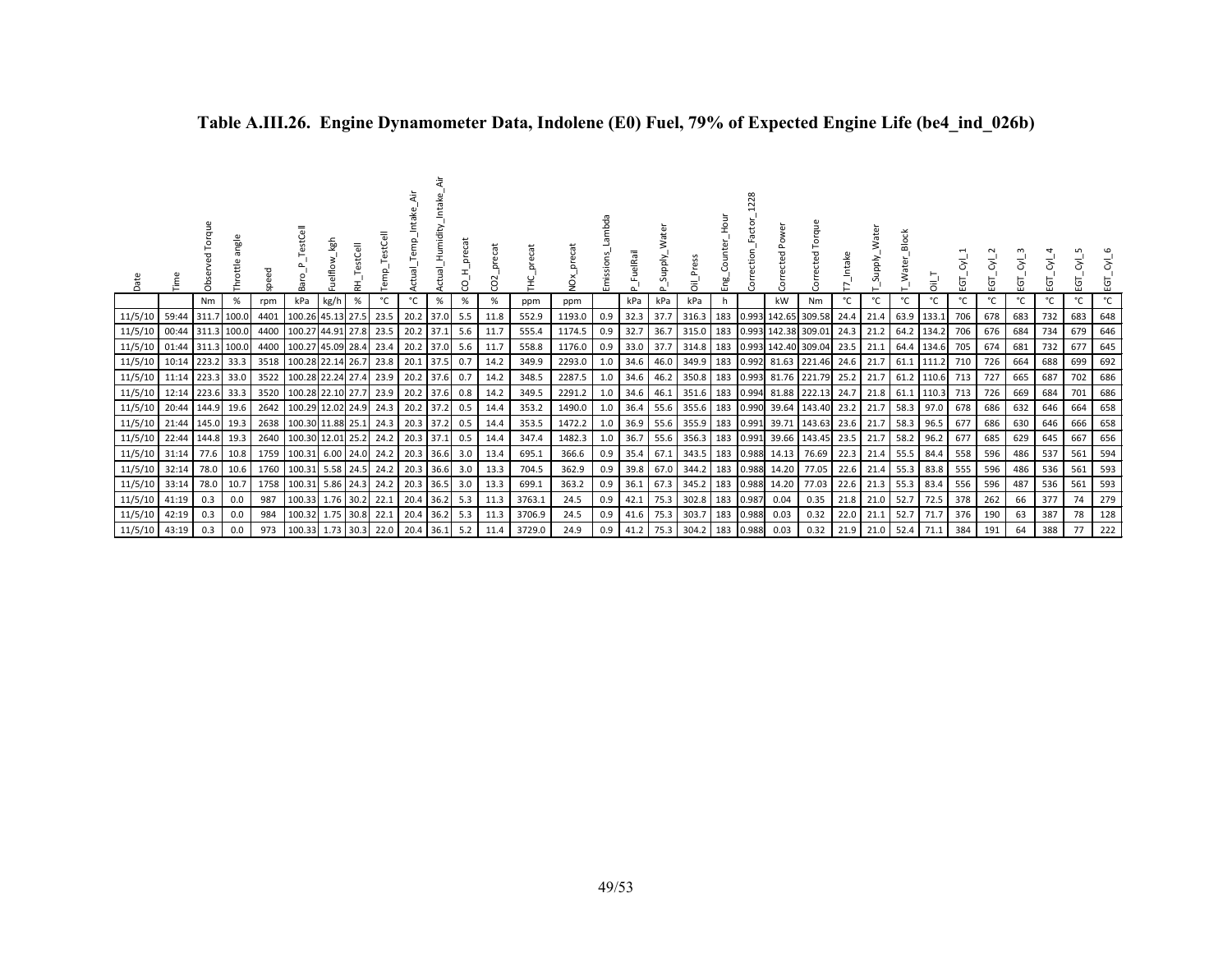| Date          |                   | Torque<br>Öbs | angle<br>Throttle | speed | estCell                | Fuelflow_kgh | _TestCell<br>₹ | ╦<br>TestCe<br>emp. | Actual_Temp | Intake<br>Actual_Humidity | precat<br>ς | precat<br>CO <sub>2</sub> | FHC'   | $\check{Q}$ | Lambda<br>Emissions | FuelRail<br>$\Omega$ | Supply.<br>$\mathbf{\Omega}$ | Press<br>ᄛ | Eng. | 228<br>Correction | Corrected Power     | Torque<br>Corrected    |      | Supply. | Water_Block | $\overline{a}$ | EGT. | EGT <sub>.</sub> | EGT <sub>.</sub> | EGT | ΕGΤ | ਣੰ<br>EGT. |
|---------------|-------------------|---------------|-------------------|-------|------------------------|--------------|----------------|---------------------|-------------|---------------------------|-------------|---------------------------|--------|-------------|---------------------|----------------------|------------------------------|------------|------|-------------------|---------------------|------------------------|------|---------|-------------|----------------|------|------------------|------------------|-----|-----|------------|
|               |                   | Nm            | %                 | rpm   | kPa                    | kg/h         | %              | °C                  | °C          | %                         | %           | %                         | ppm    | ppm         |                     | kPa                  | kPa                          | kPa        | h    |                   | kW                  | Nm                     | °C   | °C      | °C          | $^{\circ}$ C   | °C   | °C               | °C               | °C  | °C  | °C         |
| 11/5/10       | 44:10             | 0.3           | 0.0               | 961   | 100.32                 | 1.77 29.7    |                | 22.1                |             | 20.4 36.0 0.0             |             | 0.1                       | 3.8    | 1.0         | 31.8                | 41.0                 | 75.5                         | 304.3      | 183  | 0.988             | 0.03                | 0.30                   | 22.0 | 21.1    | 52.4        | 70.6           | 312  | 164              | 62               | 336 | 73  | 227        |
| 11/5/10       | 52:40 313.1 100.0 |               |                   | 4402  | 100.32 45.02 26.7 23.7 |              |                |                     |             | $20.4$ 36.2               | 5.5         | 11.8                      | 563.6  | 1205.2      | 0.9                 | 32.2                 | 36.6                         | 319.8      | 183  |                   | 0.993 143.30 311.01 |                        | 24.5 | 22.1    | 63.8        | 131.6          | 706  | 682              | 685              | 732 | 683 | 637        |
| 11/5/10       | 53:40 313.0 100.0 |               |                   | 4400  | 100.31 44.87 26.0 23.8 |              |                |                     |             | $20.4$ 36.2               | 5.5         | 11.8                      | 551.9  | 1207.7      | 0.9                 | 32.6                 | 37.0                         | 317.7      | 183  |                   | 0.994 143.33 311.06 |                        | 24.3 | 22.1    | 64.2        | 132.9          | 707  | 681              | 686              | 733 | 681 | 638        |
| 11/5/10       | 54:40 312.9 100.0 |               |                   | 4399  | 100.31 44.99 25.4 23.9 |              |                |                     | 20.4        | 36.1                      | 5.6         | 11.7                      | 561.5  | 1196.3      | 0.9                 | 32.6                 | 36.6                         | 316.9      | 183  |                   | 0.993 143.22 310.83 |                        | 25.0 | 22.3    | 64.7        | 133.6          | 704  | 679              | 686              | 733 | 683 | 642        |
| 11/5/10       | 03:10 225.4       |               | 32.5              | 3518  | 100.33 22.18 24.7 24.5 |              |                |                     | 20.5        | 35.4                      | 0.8         | 14.2                      | 370.6  | 2399.0      | 1.0                 | 34.4                 | 45.4                         | 351.1      | 184  |                   |                     | $0.993$ 82.51 223.84   | 25.0 | 22.3    | 61.3        | 111.2          | 714  | 727              | 663              | 682 | 696 | 682        |
| 11/5/10       | 04:10 224.3 33.3  |               |                   | 3521  | 100.33 22.08 24.1 24.5 |              |                |                     | 20.5        | $35.4$ 0.8                |             | 14.2                      | 368.3  | 2413.0      | 1.0                 | 34.2                 | 45.4                         | 351.8      | 184  |                   |                     | 0.993 82.10 222.72     | 25.2 | 22.1    | 61.1        | 110.7          | 716  | 727              | 662              | 680 | 698 | 687        |
| 11/5/10       | 05:10 224.9       |               | 32.9              | 3521  | 100.34 22.50 24.0 24.4 |              |                |                     |             | 20.5 35.4                 | 0.7         | 14.2                      | 362.4  | 2374.3      | 1.0                 | 34.4                 | 45.3                         | 352.4      | 184  |                   |                     | 0.992 82.24 223.10     | 25.2 | 22.0    | 61.1        | 110.3          | 717  | 728              | 668              | 680 | 695 | 691        |
| 11/5/10       | 13:40 146.3 18.6  |               |                   | 2641  | 100.34 12.00 22.6 24.8 |              |                |                     |             | 20.5 34.9 0.5             |             | 14.4                      | 361.5  | 1514.1      | 1.0                 | 36.6                 | 54.8                         | 355.3      |      |                   |                     | 184 0.990 40.05 144.86 | 23.6 | 22.3    | 58.5        | 97.2           | 681  | 688              | 631              | 648 | 665 | 660        |
| 11/5/10       | 14:40 145.9       |               | 19.5              | 2642  | 100.35 12.01 22.2 24.8 |              |                |                     |             | 20.6 34.8 0.5             |             | 14.4                      | 348.7  | 1505.1      | 1.0                 | 36.4                 | 54.8                         | 355.4      | 184  |                   |                     | 0.990 39.91 144.37     | 23.8 | 22.3    | 58.4        | 96.7           | 682  | 688              | 633              | 648 | 663 | 657        |
| 11/5/10       | 15:40 146.2       |               | 19.2              | 2641  | 100.35 12.07 23.2 24.8 |              |                |                     |             | 20.6 34.7                 | 0.5         | 14.4                      | 350.7  | 1485.8      | 1.0                 | 36.9                 | 54.7                         | 355.8      |      |                   |                     | 184 0.990 40.02 144.77 | 23.7 | 22.5    | 58.4        | 96.3           | 681  | 687              | 633              | 648 | 666 | 657        |
| 11/5/10       | 24:10             | 78.5          | 11.1              | 1760  | 100.35                 |              |                | 5.81 23.3 24.6      |             | 20.6 34.5                 | 3.0         | 13.3                      | 680.7  | 357.8       | 0.9                 | 37.1                 | 66.7                         | 343.2      | 184  |                   | 0.989 14.31         | 77.64                  | 23.3 | 22.4    | 55.8        | 84.3           | 564  | 597              | 490              | 540 | 571 | 594        |
| 11/5/10       | 25:10 78.7        |               | 10.7              | 1760  | 100.35                 |              |                | 5.67 23.0 24.6      |             | 20.6 34.5                 | 3.0         | 13.3                      | 683.8  | 356.4       | 0.9                 | 39.2                 | 66.4                         | 343.7      |      |                   | 184 0.989 14.34     | 77.80                  | 23.3 | 22.4    | 55.7        | 83.8           | 563  | 596              | 490              | 540 | 570 | 592        |
| 11/5/10       | 26:10             | 78.4          | 10.8              | 1759  | 100.35                 |              |                | 5.86 22.7 24.6      |             | 20.6 34.4                 | 3.0         | 13.3                      | 694.4  | 358.1       | 0.9                 | 36.6                 | 66.3                         | 345.1      | 184  | 0.989             | 14.28               | 77.50                  | 23.5 | 22.3    | 55.5        | 83.3           | 562  | 595              | 491              | 539 | 569 | 594        |
| 11/5/10       | 34:15             | 0.3           | 0.0               | 974   | 100.35                 |              |                | 1.76 26.2 22.4      |             | 20.7 33.9                 | 5.4         | 11.3                      | 3575.1 | 24.8        | 0.9                 | 41.8                 | 74.8                         | 303.5      | 184  | 0.986             | 0.03                | 0.32                   | 22.0 | 21.3    | 52.8        | 72.4           | 406  | 425              | 81               | 359 | 83  | 353        |
| 11/5/10       | 35:15             | 0.3           | 0.0               | 975   | 100.35                 |              |                | 1.76 26.0 22.3      | 20.7        | 33.7                      | 5.4         | 11.4                      | 3490.2 | 24.9        | 0.9                 | 41.3                 | 74.8                         | 303.9      | 184  | 0.986             | 0.03                | 0.33                   | 21.8 | 21.3    | 52.6        | 71.6           | 401  | 195              | 70               | 357 | 82  | 353        |
| 11/5/10 36:15 |                   | 0.3           | 0.0               | 967   | 100.35                 |              |                | $1.75$ 26.0 22.3    |             | 20.7 33.6                 | 5.2         | 11.4                      | 3767.3 | 24.9        | 0.9                 | 40.9                 | 75.2                         | 303.7      |      | 184 0.986         | 0.03                | 0.33                   | 21.9 | 21.4    | 52.6        | 71.0           | 407  | 237              | 65               | 366 | 205 | 354        |

# **Table A.III.27. Engine Dynamometer Data, Indolene (E0) Fuel, 79% of Expected Engine Life (be4\_ind\_027b)**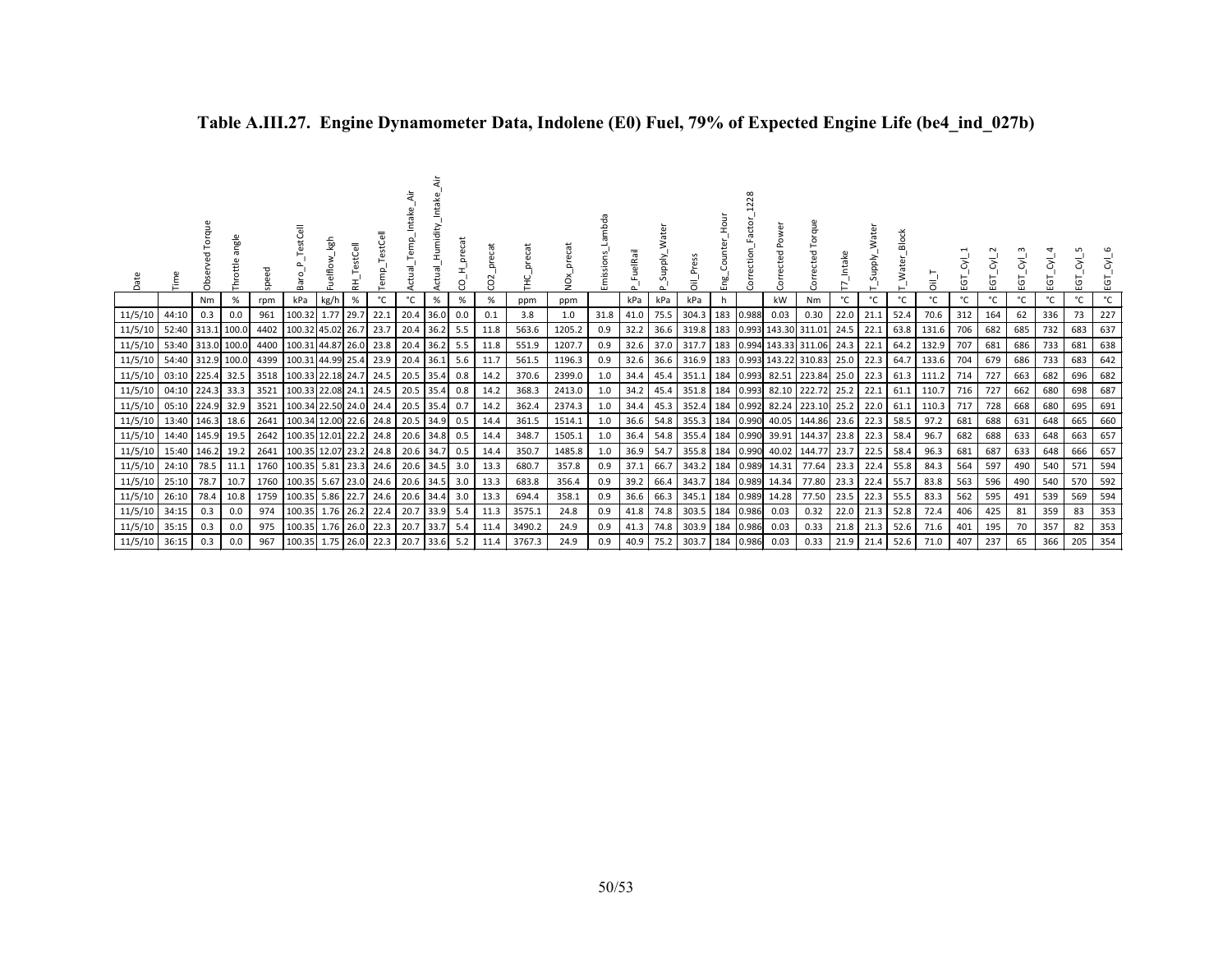| Date                      |                   | සි         | angle<br>Throttle | speed | estCell<br>Baro        | kgh       | stCell    | stCell<br>Εm | Temp <sub>.</sub> | umidity | ecat<br>ă<br>ς | CO <sub>2</sub> | precat<br>Ě | NO <sub>x_preca</sub> | mhda<br>Emissions | uelRail | ater<br>≶<br>Niddns <sup>-</sup> | $\overline{5}$  | Eng. | ă               | Power<br>Corrected | Torque<br>ected<br>δr              | Intak | ater<br>₹<br>_Supply | <b>Block</b><br>ater<br>≥ | ā     | ĒΘ  | EGT. | ΈŌ, | ਠੱ<br>EGT | ਣੋਂ<br>Ċ٦<br>Œ | $\overline{\delta}$<br>EGT |
|---------------------------|-------------------|------------|-------------------|-------|------------------------|-----------|-----------|--------------|-------------------|---------|----------------|-----------------|-------------|-----------------------|-------------------|---------|----------------------------------|-----------------|------|-----------------|--------------------|------------------------------------|-------|----------------------|---------------------------|-------|-----|------|-----|-----------|----------------|----------------------------|
|                           |                   | Nm         | %                 | rpm   | kPa                    | kg/h      | %         | °C           | °C                | %       | %              | %               | ppm         | ppm                   |                   | kPa     | kPa                              | kPa             | h    |                 | kW                 | Nm                                 | °C    | °C                   | °С                        | °C    | °C  | °C   | °C  | °C        |                | °C                         |
| 11/16/10                  | 54:36             | 0.5        | 0.0               | 938   | 100.88                 | 1.65 41.1 |           | 27.0         | 20.5 49.3         |         | 0.0            | 0.1             | 4.7         | 1.0                   | 32.9              | 32.7    | 75.6                             | 311.2           |      | 209 0.997       | 0.05               | 0.52                               | 26.1  | 25.8                 | 54.0                      | 71.5  | 272 | 401  | 72  | 408       | 145            | 368                        |
| 11/16/10                  | 03:09 321.4 100.0 |            |                   |       | 4400 100.86 44.48 35.4 |           |           | 29.0         | 20.5 49.5         |         | 5.6            | 11.6            | 584.6       | 1163.0                | 0.9               | 29.9    | 36.3                             |                 |      |                 |                    | 348.0 209 1.001 148.25 321.71 28.2 |       | 27.3                 | 64.5                      | 123.6 | 705 | 678  | 687 | 735       | 679            | 641                        |
| 11/16/10                  | 04:09 320.9 100.0 |            |                   |       | 4400 100.86 44.44 35.6 |           |           | 29.0         | 20.5 49.6         |         | 5.6            | 11.6            | 619.2       | 1130.4                | 0.9               | 29.8    | 33.9                             |                 |      |                 |                    | 346.4 209 1.003 148.29 321.84 28.6 |       | 27.3                 | 65.1                      | 124.5 | 705 | 675  | 684 | 731       | 679            | 646                        |
| 11/16/10                  | 05:09 320.6 100.0 |            |                   |       | 4400 100.86 44.46 35.8 |           |           | 29.1         | 20.5 49.6         |         | 5.6            | 11.5            | 614.6       | 1120.3                | 0.9               | 29.6    | 33.2                             |                 |      |                 |                    | 345.5 209 1.004 148.34 321.93 29.6 |       | 27.4                 | 65.3                      | 125.2 | 705 | 676  | 688 | 732       | 678            | 644                        |
| 11/16/10                  | 13:39 229.5 34.5  |            |                   |       | 3519 100.86 22.79 35.7 |           |           | 29.3         | 20.5 49.1         |         | 1.1            | 14.0            | 437.4       | 2163.8                | 1.0               | 31.3    | 42.3                             |                 |      | 352.9 209 1.003 |                    | 84.86 230.21 29.1                  |       | 27.4                 | 62.8                      | 112.4 | 708 | 728  | 662 | 683       | 699            | 682                        |
| 11/16/10 14:39 230.1 33.4 |                   |            |                   | 3521  | 100.85 22.85 35.2      |           |           | 29.5         | $20.5$ 49.1       |         | 1.2            | 14.0            | 441.7       | 2106.0                | 1.0               | 31.1    | 42.2                             |                 |      | 353.4 209 1.003 |                    | 85.07 230.77 28.7                  |       | 27.5                 | 62.9                      | 112.0 | 706 | 731  | 659 | 679       | 698            | 685                        |
| 11/16/10                  | 15:39 229.5 33.5  |            |                   | 3520  | 100.85 23.16 35.3      |           |           | 29.4         | 20.5 49.0         |         | 1.2            | 14.0            | 438.4       | 2100.9                | 1.0               | 31.3    | 42.1                             |                 |      | 353.9 209 1.004 |                    | 84.90 230.32 28.7                  |       | 27.4                 | 63.0                      | 111.7 | 706 | 730  | 665 | 678       | 700            | 687                        |
| 11/16/10                  | 24:10 149.4       |            | 20.2              | 2641  | 100.85 12.17 35.5      |           |           | 29.6         | 20.6 48.8         |         | 0.5            | 14.2            | 412.3       | 1414.8                | 1.0               | 32.9    | 53.3                             |                 |      | 353.0 210 1.002 |                    | 41.38 149.69 27.9                  |       | 27.2                 | 60.0                      | 97.9  | 677 | 688  | 629 | 642       | 661            | 656                        |
| 11/16/10                  | 25:10             | 148.9      | 20.3              | 2640  | 100.85 12.15 35.2      |           |           | 29.6         | 20.6 48.9         |         | 0.5            | 14.2            | 411.5       | 1426.1                | 1.0               | 33.0    | 53.3                             |                 |      | 353.4 210 1.001 |                    | 41.21 149.05                       | 27.6  | 27.2                 | 59.9                      | 97.4  | 676 | 688  | 628 | 642       | 660            | 652                        |
| 11/16/10                  | 26:10             | 149.3 19.9 |                   | 2641  | 100.85 12.27 35.0      |           |           | 29.6         | 20.6 49.0         |         | 0.5            | 14.2            | 408.8       | 1421.9                | 1.0               | 32.6    | 53.4                             |                 |      | 353.7 210 1.001 |                    | 41.30 149.39                       | 27.7  | 27.1                 | 59.8                      | 97.1  | 675 | 687  | 628 | 643       | 661            | 654                        |
| 11/16/10                  | 34:40             | 81.1       | 11.2              | 1761  | 100.85 5.89 35.7       |           |           | 29.4         | 20.5 49.0         |         | 2.9            | 13.2            | 772.9       | 288.9                 | 0.9               | 33.1    | 66.6                             |                 |      | 335.6 210 1.000 | 14.95              | 81.08                              | 27.5  | 26.8                 | 57.4                      | 85.1  | 562 | 605  | 492 | 547       | 571            | 595                        |
| 11/16/10 35:40            |                   | 80.7       | 11.2              | 1761  | 100.84 5.89 36.0       |           |           | 29.3         | 20.6 49.0         |         | 2.9            | 13.2            | 781.4       | 306.7                 | 0.9               | 34.0    | 66.5                             |                 |      | 334.0 210 1.002 | 14.90              | 80.82                              | 28.1  | 26.7                 | 57.1                      | 84.6  | 561 | 603  | 491 | 547       | 570            | 594                        |
| 11/16/10                  | 36:40             | 80.4       | 10.7              | 1760  | 100.83                 |           | 5.88 36.0 | 29.3         | 20.6 49.0         |         | 2.9            | 13.2            | 774.8       | 303.7                 | 0.9               | 33.4    | 66.6                             |                 |      | 334.6 210 1.001 | 14.83              | 80.49                              | 27.4  | 26.7                 | 57.0                      | 84.1  | 561 | 605  | 492 | 546       | 570            | 594                        |
| 11/16/10 44:45            |                   | 1.3        | 0.0               | 965   | 100.83                 |           | 1.69 42.8 | 26.9         | 20.6 48.5         |         | 4.7            | 11.5            | 3248.0      | 25.3                  | 0.9               | 36.9    | 74.7                             | 310.8 210 0.998 |      |                 | 0.13               | 1.26                               | 25.8  | 25.6                 | 54.3                      | 73.3  | 391 | 447  | 76  | 409       | 125            | 391                        |
| 11/16/10                  | 45:45             | $-0.5$     | 0.0               | 953   | 100.83                 |           | 1.73 43.2 | 26.8         | 20.6 48.8         |         | 4.7            | 11.6            | 2956.0      | 25.4                  | 0.9               | 36.4    | 75.9                             | 310.9 210 0.998 |      |                 | $-0.05$            | $-0.45$                            | 25.7  | 25.6                 | 54.1                      | 72.7  | 386 | 449  | 70  | 407       | 120            | 392                        |
| 11/16/10 46:45            |                   | 0.5        | 0.0               | 964   | 100.82 1.88 43.3       |           |           | 26.7         | 20.6 49.0         |         | 4.5            | 11.6            | 3371.5      | 26.0                  | 0.9               | 33.2    | 75.7                             | 311.3 210 0.998 |      |                 | 0.05               | 0.52                               | 25.6  | 25.4                 | 54.1                      | 72.0  | 375 | 422  | 68  | 399       | 77             | 385                        |

# **Table A.III.28. Engine Dynamometer Data, Indolene (E0) Fuel, 100% of Expected Engine Life (be4\_ind\_032b)**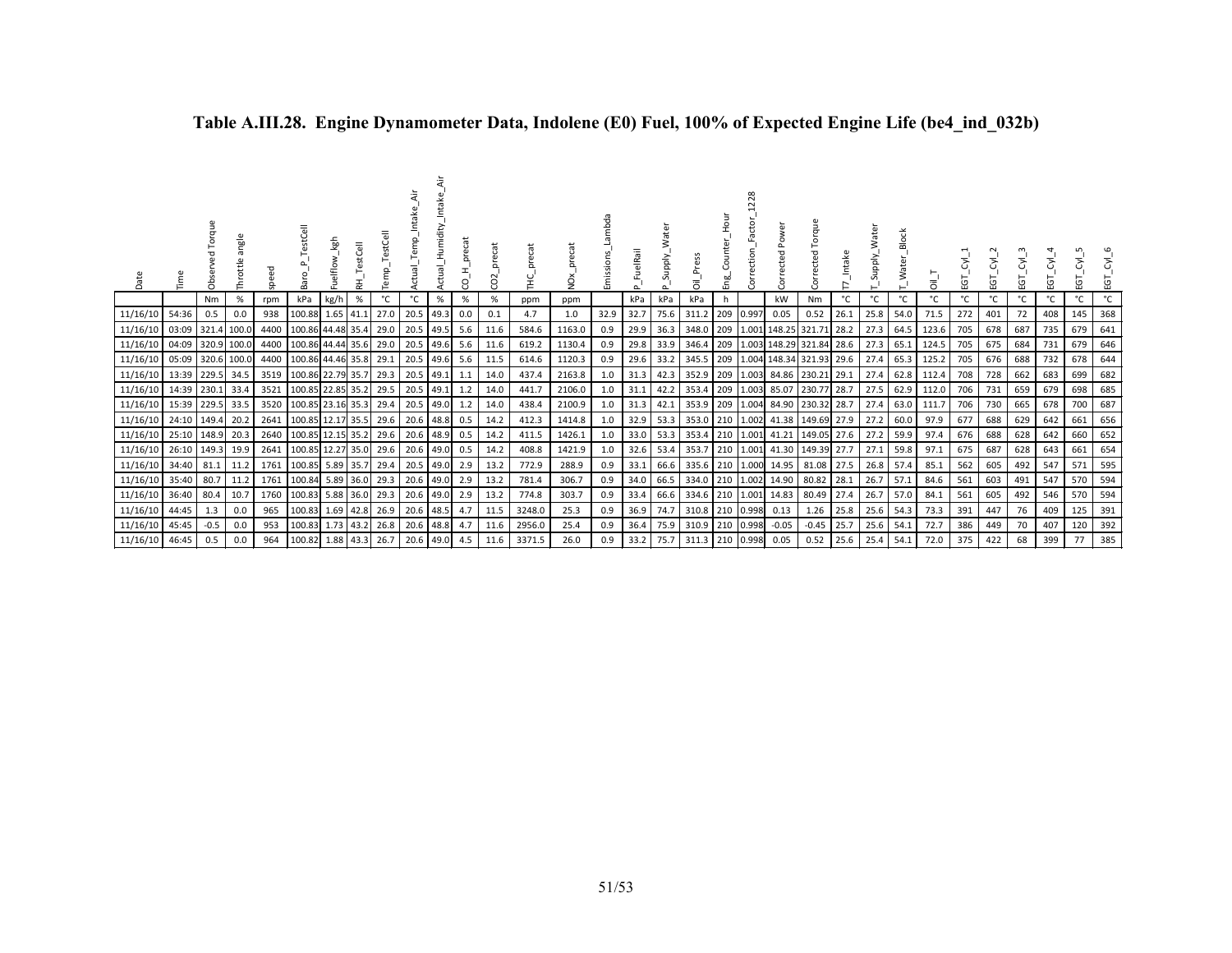| Date                 | Ě                         | Obs   | angl<br>ŧ | speed | estCell<br>ਫ਼ੋ                              | kgh  | 푽    |              | $\omega$               | Intake<br>umidity<br>I | precat<br>8 | coz          | te             | preca<br>ð<br>Ż. | mbda<br>Emissions | elRail       | ater<br>upply_<br>S.<br>௨ | $\overline{\sigma}$ | Eng | 228<br>ection <sub>.</sub> | Power<br>Corrected | Torque<br>ected<br>5<br>S         |      | ater<br><b>Viddn</b> | <b>Block</b><br>ater <sub>.</sub><br>ξ | ā                   | EGT        | ĒΣ         | ĒΣ         | ĒΣ         | ठं<br>EGT  | ΣŚ<br>EGT  |
|----------------------|---------------------------|-------|-----------|-------|---------------------------------------------|------|------|--------------|------------------------|------------------------|-------------|--------------|----------------|------------------|-------------------|--------------|---------------------------|---------------------|-----|----------------------------|--------------------|-----------------------------------|------|----------------------|----------------------------------------|---------------------|------------|------------|------------|------------|------------|------------|
|                      |                           | Nm    | %         | rpm   | kPa                                         | kg/h | %    | °C           | °C                     | %                      | %           | %            | ppm            | ppm              |                   | kPa          | kPa                       | kPa                 | h   |                            | kW                 | Nm                                | °C   | °C                   | °C                                     | °C                  | °C         | °C         | °C         | °C         | °C         | °C         |
| 11/16/10             | 47:35                     | 0.6   | 0.0       | 962   | 100.82                                      | 2.05 | 43.6 | 26.6         | 20.6                   | 49.5                   | 0.0         | 0.1          | 4.7            | 1.1              | 31.8              | 31.1         | 75.7                      | 311.9               | 210 | 0.998                      | 0.06               | 0.56                              | 25.6 | 25.4                 | 54.0                                   | 71.6                | 276        | 423        | 67         | 401        | 124        | 382        |
| 11/16/10             | 56:05                     | 321.1 | 100.0     |       | 4400 100.80 44.65 38.4                      |      |      | 28.2         |                        | 20.6 51.3              | 5.5         | 11.6         | 619.6          | 1147.7           | 0.9               | 29.5         | 33.8                      | 347.9               | 210 |                            |                    | 1.003 148.38 322.04               | 28.2 | 26.5                 | 64.4                                   | 123.3               | 708        | 678        | 691        | 731        | 682        | 642        |
| 11/16/10             | 57:05                     | 321.2 | 100.0     | 4401  | 100.80 45.09 37.7                           |      |      | 28.4         | 20.6 51.3              |                        | 5.6         | 11.6         | 610.4          | 1096.0           | 0.9               | 29.8         | 30.1                      | 345.7               | 210 |                            |                    | 1.004 148.57 322.39               | 29.2 | 26.5                 | 64.7                                   | 124.3               | 708        | 674        | 688        | 732        | 679        | 641        |
| 11/16/10             | 58:05 320.7 100.0         |       | 33.5      | 3520  | 4401 100.79 44.92 37.9                      |      |      | 28.4         | $20.6$ 51.3            |                        | 5.6         | 11.6         | 624.4          | 1115.0           | 0.9<br>1.0        | 29.9         | 34.1                      | 345.9               | 210 |                            |                    | 1.004 148.41 322.10 30.4          |      | 26.5                 | 64.8<br>62.7                           | 125.1               | 708        | 675        | 688<br>663 | 734<br>677 | 679<br>700 | 641<br>685 |
| 11/16/10             | 06:35 229.7               |       |           |       | 100.78 22.91 37.6                           |      |      | 28.8         | 20.6 51.1              |                        | 1.1         | 14.0<br>14.0 | 432.7<br>432.4 | 2143.2<br>2073.7 | 1.0               | 31.8<br>31.9 | 43.3                      | 353.5 210           |     | 1.003                      |                    | 84.91 230.36                      | 28.2 | 26.4                 |                                        | 111.7<br>62.6 111.4 | 710        | 731        | 664        | 677        | 700        | 687        |
| 11/16/10<br>11/16/10 | 07:35 229.6 33.9<br>08:35 | 229.6 | 34.5      | 3521  | 3520 100.78 22.74 37.3<br>100.78 22.74 37.5 |      |      | 28.8<br>28.8 | 20.6 51.0<br>20.6 50.8 |                        | 1.1<br>1.1  | 14.0         | 431.0          | 2086.6           | 1.0               | 31.9         | 43.3<br>43.1              | 354.1 210<br>354.7  | 210 | 1.003<br>1.003             |                    | 84.85 230.20 28.1<br>84.92 230.37 | 27.9 | 26.5<br>26.4         | 62.4                                   | 111.1               | 711<br>710 | 729<br>732 | 662        | 677        | 699        | 686        |
| 11/16/10             | 17:05                     | 148.3 | 20.0      |       | 2638 100.79 12.37 37.7                      |      |      | 28.8         | 20.6 50.1              |                        | 0.5         | 14.2         | 412.2          | 1452.0           | 1.0               | 32.2         | 52.5                      | 352.7               | 211 | 1.002                      |                    | 41.04 148.53 27.8                 |      | 26.1                 | 59.6                                   | 97.7                | 677        | 687        | 628        | 635        | 664        | 653        |
| 11/16/10             | 18:05                     | 149.6 | 20.1      | 2641  | 100.80 11.90 37.6                           |      |      | 28.8         | 20.5                   | 50.3                   | 0.6         | 14.2         | 406.5          | 1407.0           | 1.0               | 33.4         | 53.4                      | 353.8               | 211 |                            |                    | 1.001 41.41 149.72 27.2           |      | 26.0                 | 59.5                                   | 97.3                | 677        | 688        | 629        | 635        | 663        | 655        |
| 11/16/10             | 19:05                     | 149.2 | 20.0      |       | 2640 100.80 12.28 37.3                      |      |      | 28.8         | 20.6 50.3              |                        | 0.5         | 14.2         | 416.1          | 1451.7           | 1.0               | 33.1         | 53.1                      | 353.8 211           |     | 1.001                      |                    | 41.27 149.29 27.3                 |      | 26.0                 | 59.5                                   | 96.9                | 679        | 688        | 628        | 636        | 664        | 654        |
| 11/16/10             | 27:35                     | 80.5  | 11.2      |       | 1761 100.83 5.43 38.7                       |      |      | 28.6         | 20.6 49.5              |                        | 3.0         | 13.2         | 810.8          | 321.7            | 0.9               | 38.8         | 66.5                      | 333.5 211           |     | 0.999                      | 14.83              | 80.40                             | 26.6 | 25.9                 | 57.2                                   | 85.1                | 562        | 603        | 492        | 534        | 570        | 587        |
| 11/16/10             | 28:35                     | 80.4  | 11.4      |       | 1760 100.83 6.00 39.0                       |      |      | 28.5         | 20.6 49.4              |                        | 3.0         | 13.2         | 805.9          | 335.5            | 0.9               | 33.4         | 66.5                      | 334.0               | 211 | 1.000                      |                    | 14.82 80.41                       | 27.1 | 25.9                 | 57.0                                   | 84.5                | 562        | 601        | 492        | 535        | 572        | 587        |
| 11/16/10             | 29:35                     | 80.5  | 11.3      | 1761  | 100.83 5.81 38.9                            |      |      | 28.5         | 20.6                   | 49.3                   | 3.0         | 13.2         | 798.6          | 324.5            | 0.9               | 34.5         | 66.5                      | 334.7               | 211 | 1.000                      | 14.83              | 80.48                             | 26.8 | 26.0                 | 56.9                                   | 84.1                | 561        | 602        | 491        | 534        | 568        | 587        |
| 11/16/10 37:41       |                           | 1.9   | 0.0       | 960   | 100.83 1.74 46.2                            |      |      | 26.0         | 20.6 49.1              |                        | 4.9         | 11.6         | 4025.0         | 25.4             | 0.9               | 37.4         | 75.9                      | 310.4               | 211 | 0.997                      | 0.19               | 1.86                              | 25.2 | 25.0                 | 54.2                                   | 73.2                | 410        | 432        | 80         | 392        | 137        | 398        |
| 11/16/10             | 38:40                     | 0.5   | 0.0       | 965   | 100.83                                      | 1.73 | 46.3 | 25.9         | 20.7                   | 49.2                   | 4.8         | 11.5         | 3484.8         | 25.4             | 0.9               | 37.8         | 75.2                      | 311.2               | 211 | 0.997                      | 0.05               | 0.54                              | 25.2 | 25.1                 | 54.0                                   | 72.5                | 410        | 421        | 74         | 386        | 114        | 397        |
| 11/16/10 39:40       |                           | 0.5   | 0.0       | 971   | 100.83 1.79 46.5                            |      |      | 25.8         | 20.7                   | 49.2                   | 4.7         | 11.5         | 3471.9         | 25.5             | 0.9               | 36.5         | 75.4                      | 312.0               | 211 | 0.997                      | 0.05               | 0.53                              | 25.1 |                      | 24.8 53.8                              | 71.9                | 412        | 421        | 77         | 383        | 92         | 399        |

# **Table A.III.29. Engine Dynamometer Data, Indolene (E0) Fuel, 100% of Expected Engine Life (be4\_ind\_033b)**